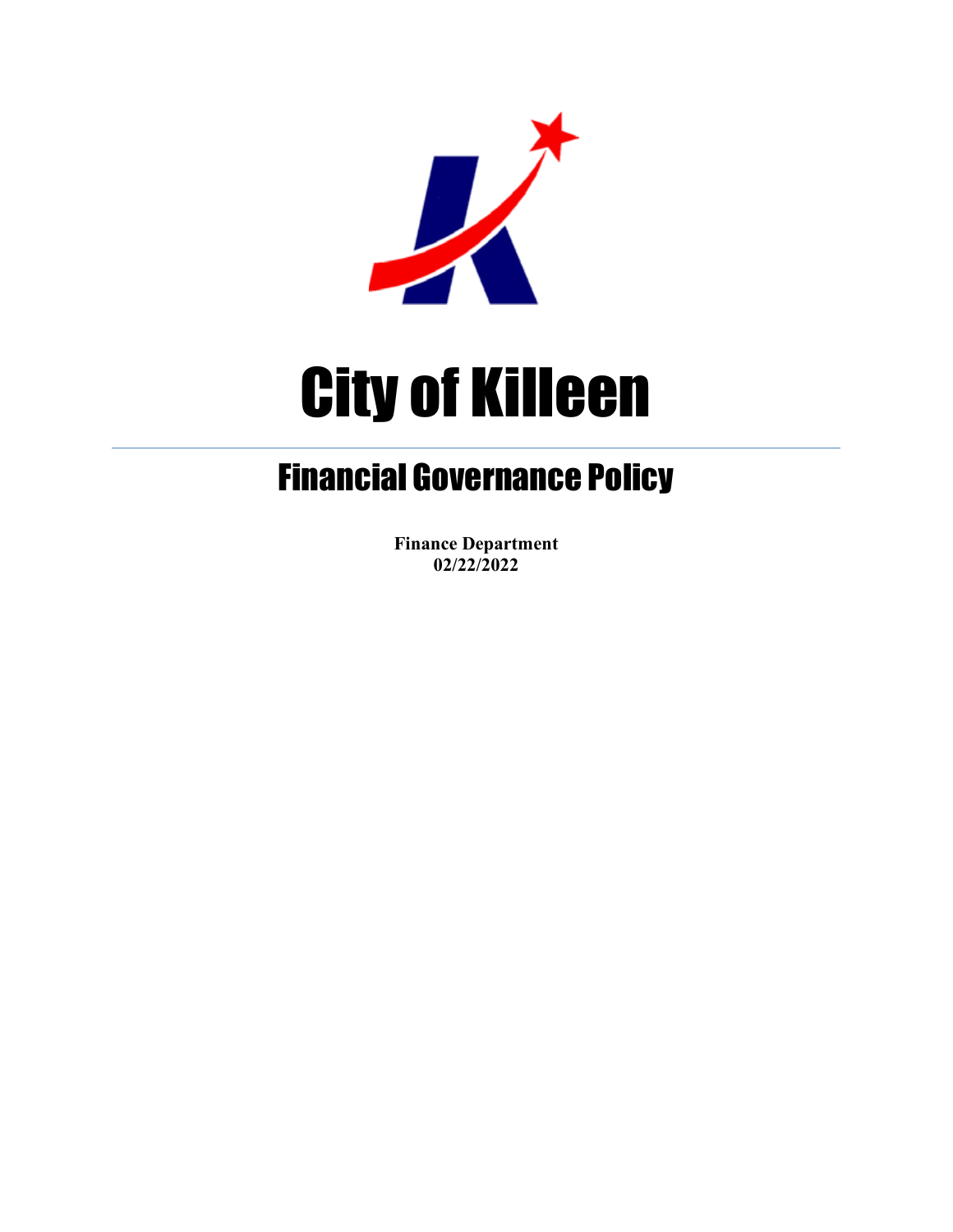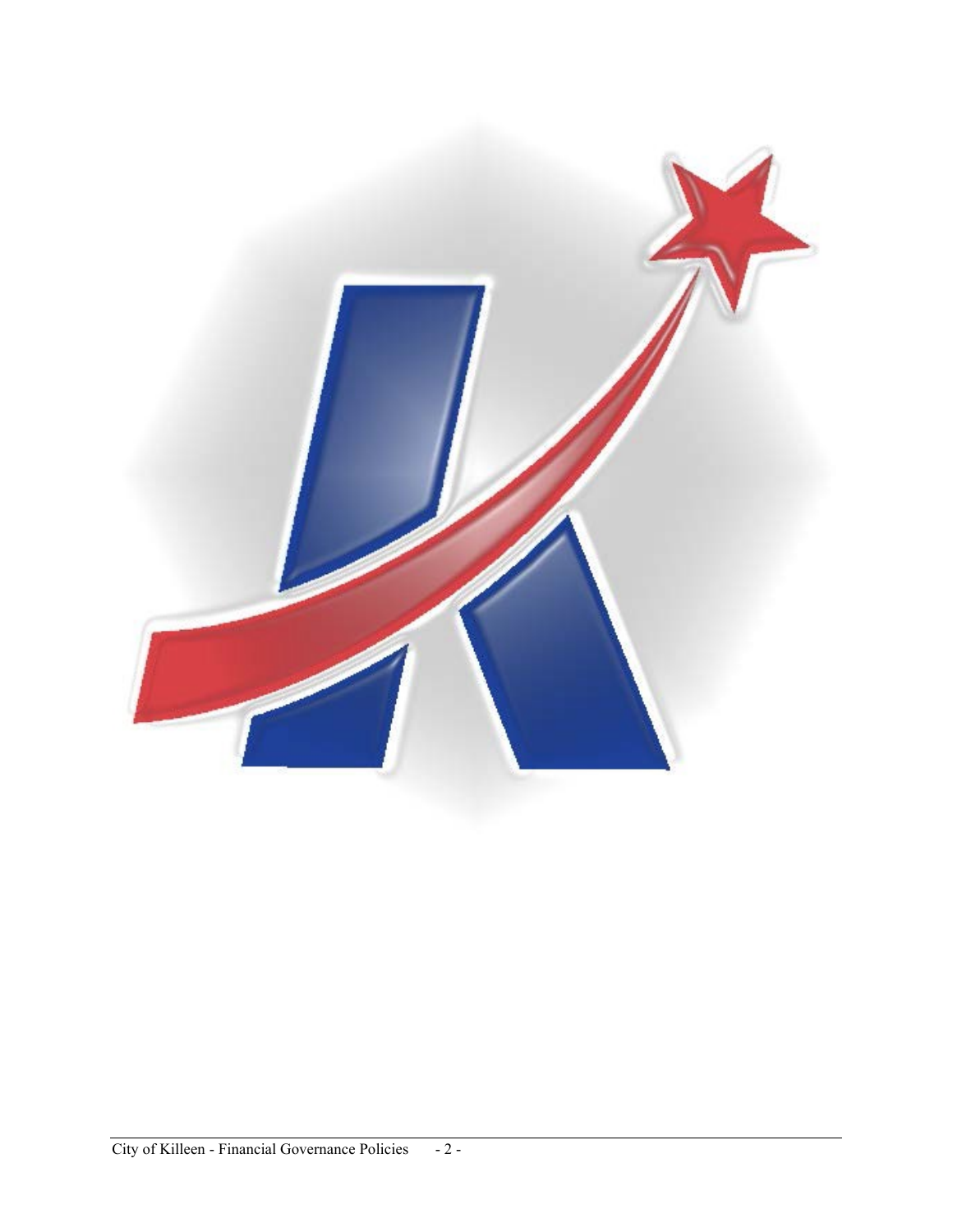#### $\mathbf{I}$  . **TABLE OF CONTENTS**

| II.    |                                                                                        |  |
|--------|----------------------------------------------------------------------------------------|--|
| III.   |                                                                                        |  |
| IV.    |                                                                                        |  |
| V.     |                                                                                        |  |
| VI.    |                                                                                        |  |
| VII.   |                                                                                        |  |
| VIII.  |                                                                                        |  |
| IX.    |                                                                                        |  |
| Χ.     |                                                                                        |  |
| XI.    |                                                                                        |  |
| XII.   |                                                                                        |  |
| XIII.  |                                                                                        |  |
| XIV.   |                                                                                        |  |
| XV.    |                                                                                        |  |
| XVI.   |                                                                                        |  |
| XVII.  |                                                                                        |  |
| XVIII. |                                                                                        |  |
| XIX.   |                                                                                        |  |
| XX.    |                                                                                        |  |
| XXI.   | Waiving Liens for Demolition of Dangerous Buildings or Health and Safety Abatements 61 |  |
| XXII.  |                                                                                        |  |
| XXIII. |                                                                                        |  |
| XXIV.  |                                                                                        |  |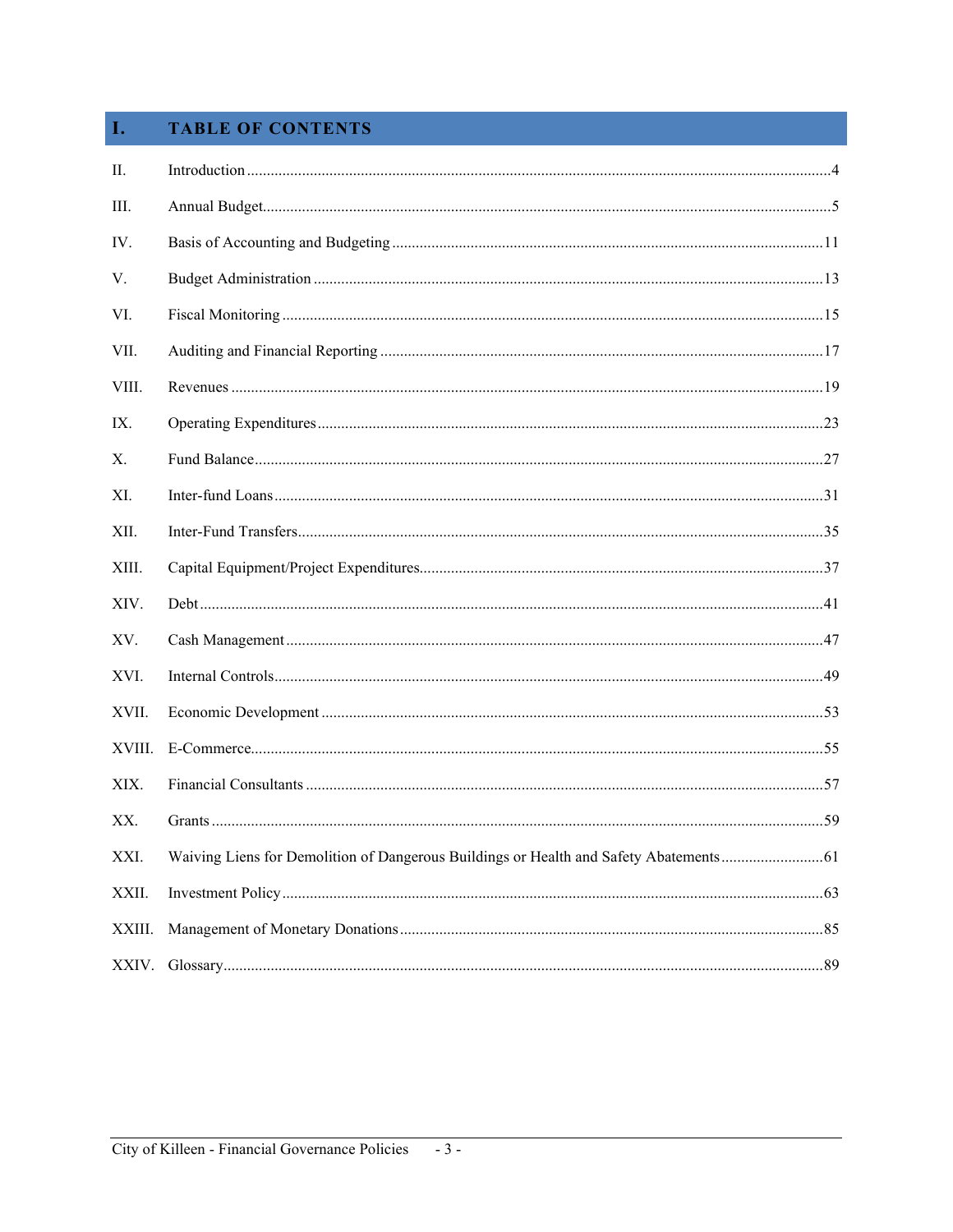#### <span id="page-3-0"></span>**II. INTRODUCTION**

The City of Killeen financial policies set forth the basic framework for the fiscal management of the City. These policies were developed within the parameters established by applicable provisions of the Texas Local Government Code, the Texas Property Tax Code, the City of Killeen Charter, the Government Finance Officers Association, and the Governmental Accounting Standards Board. The policies are intended to assist the City Council and City staff in evaluating current activities and proposals for future programs while maintaining a long-term stable and positive financial condition. The watchwords of the City's financial management include integrity, prudent stewardship, long-term planning, accountability, and transparency. The policies will be reviewed and updated on an annual basis as established in Section VI. Fiscal Monitoring. Upon adoption of these financial policies, City Council authorizes the City Manager to interpret the policies, implement all policies, and manage the City within the boundaries of the policies.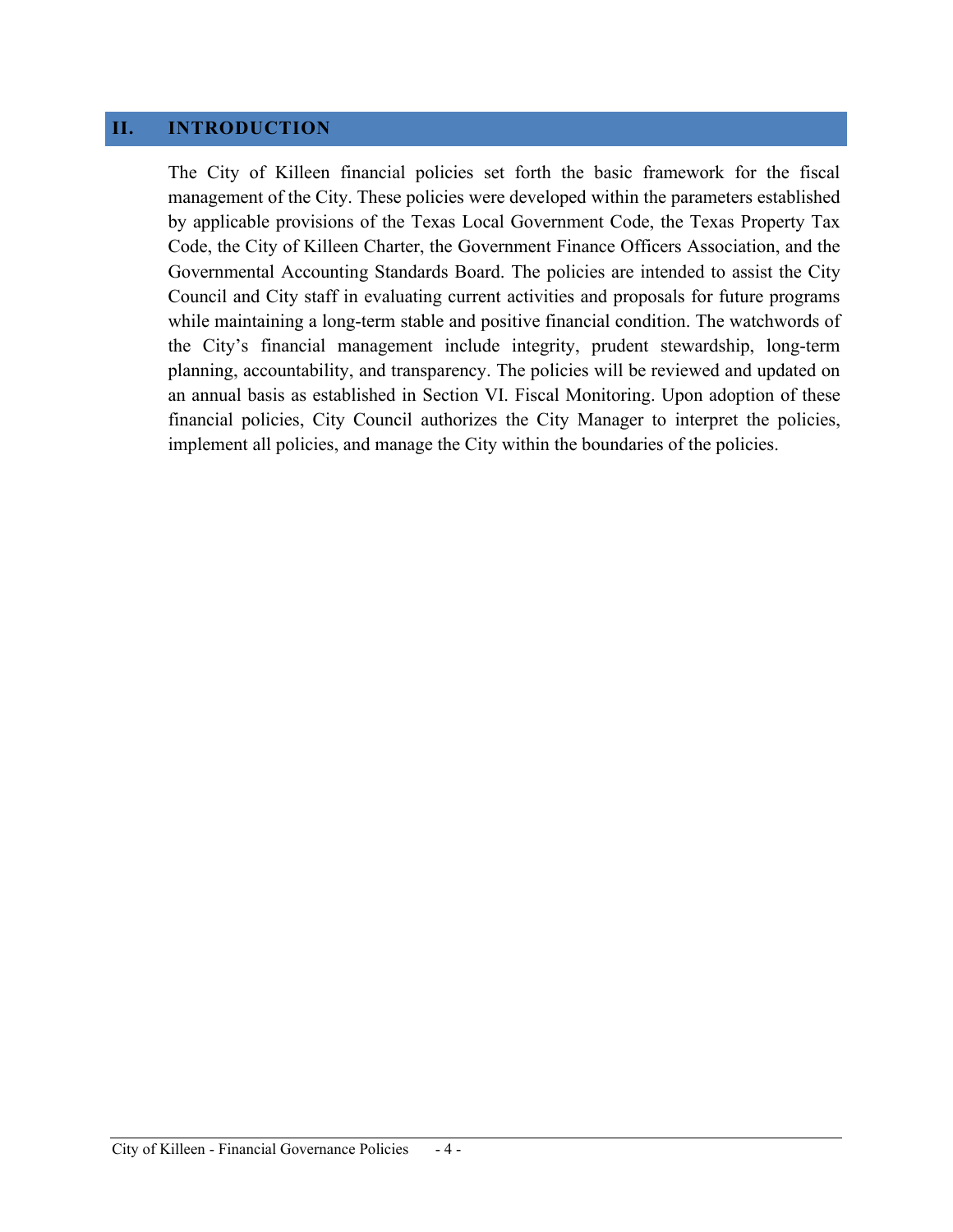#### <span id="page-4-0"></span>**III. ANNUAL BUDGET**

#### A. FISCAL YEAR

The fiscal year of the City of Killeen shall begin on the 1st day of October and shall end on the last day of September of each calendar year. Such fiscal year shall also constitute the accounting and budget year.

#### B. BUDGET PROCESS

At the beginning of the budget process each year, the City Council will review the financial policies and have strategic discussions to determine the City Council's priorities. The City Council will provide the City Manager specific direction of their priorities.

Operating departments shall submit their annual budgets to the City Manager within fiscal parameters provided by the City Manager's Office. Departments will focus on accomplishing their core mission and stay within the budget parameters set by the City Manager. Expenditure requests outside of the parameters must be submitted as separate budget decision packages to the City Manager. The City Manager will determine which decision packages, if any, to include in the proposed budget. The City Manager will balance the operating budget against current revenue prior to submitting it to the City Council.

The City Manager shall prepare and submit to City Council a proposed budget in accordance with the guidelines set forth in the City Charter, Article V and the guidance set forth in the financial policies.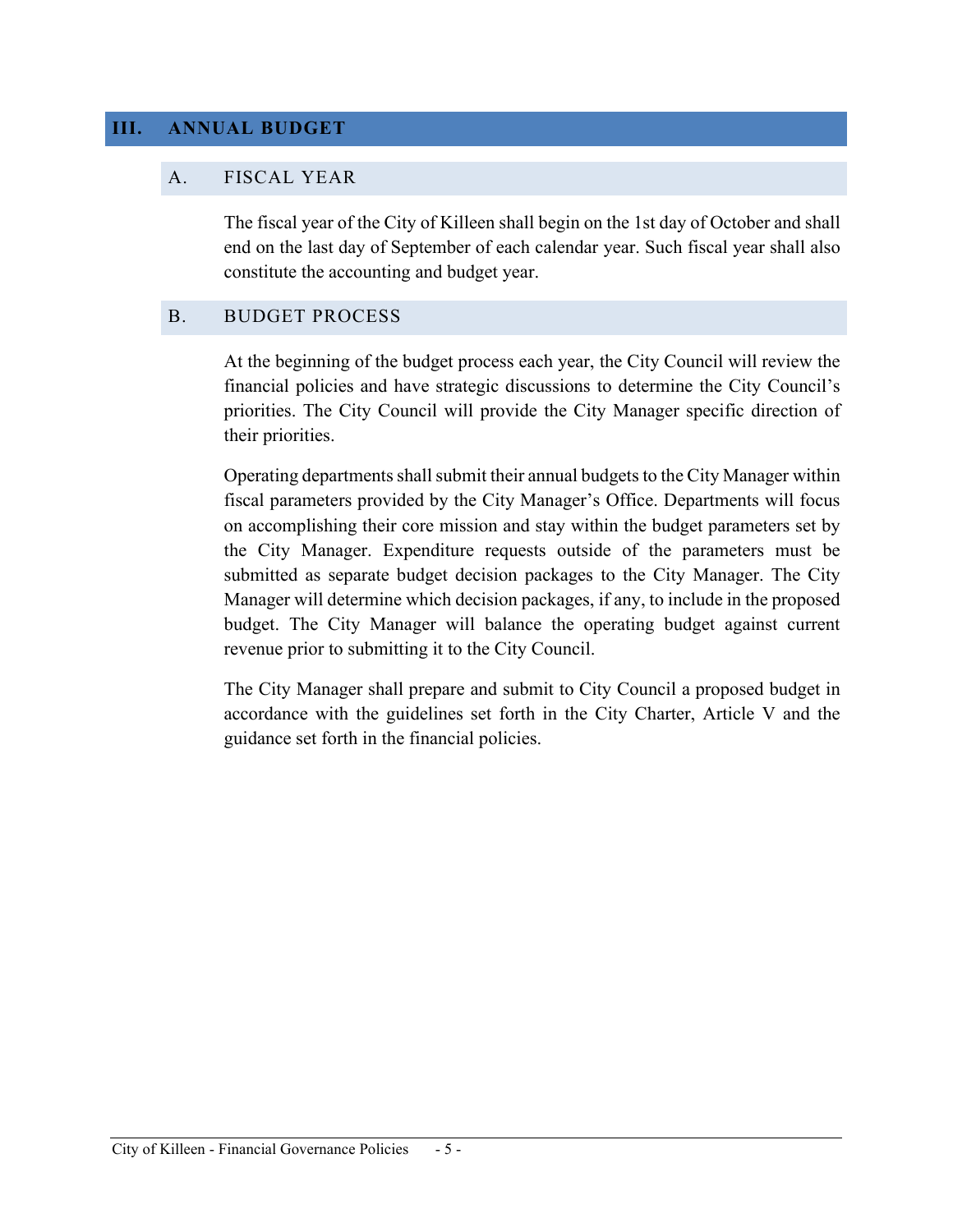#### C. BUDGET TIMELINE

| <b>Date</b>   | <b>Event</b>                                                                                                                         | <b>Governing Source</b>                                                                                                                                                                                                                                                                                                                                                                                                                                                                                                                                                                                                                                                                                                                                                                                                                                                                              |
|---------------|--------------------------------------------------------------------------------------------------------------------------------------|------------------------------------------------------------------------------------------------------------------------------------------------------------------------------------------------------------------------------------------------------------------------------------------------------------------------------------------------------------------------------------------------------------------------------------------------------------------------------------------------------------------------------------------------------------------------------------------------------------------------------------------------------------------------------------------------------------------------------------------------------------------------------------------------------------------------------------------------------------------------------------------------------|
| January 31st  | Last day for City Council<br>to begin the review of the<br>financial policies                                                        | City of Killeen Financial Governance Policy IV(B)<br>$\bullet$<br>requires annual review to begin no later than the<br>end of January.                                                                                                                                                                                                                                                                                                                                                                                                                                                                                                                                                                                                                                                                                                                                                               |
| July          | City Manager submits<br>proposed budget to City<br>Council                                                                           | City Charter $V(50)$ requires budget to be submitted<br>$\bullet$<br>to City Council not less than forty-five days prior<br>to the beginning of fiscal year.<br>City Charter $V(54)$ requires City Council to fix the<br>$\bullet$                                                                                                                                                                                                                                                                                                                                                                                                                                                                                                                                                                                                                                                                   |
|               | City Council sets the time<br>and place of the public<br>hearing on the budget                                                       | time and place of a public hearing on the budget at<br>the meeting it is submitted.                                                                                                                                                                                                                                                                                                                                                                                                                                                                                                                                                                                                                                                                                                                                                                                                                  |
| July $25th$   | Certified tax roll received<br>from Appraisal District                                                                               | Property Tax Code 26.01(a) requires Chief<br>$\bullet$<br>Appraiser to submit certified roll by July 25 <sup>th</sup> .                                                                                                                                                                                                                                                                                                                                                                                                                                                                                                                                                                                                                                                                                                                                                                              |
| July / August | <b>Budget Public Hearing</b>                                                                                                         | Local Government Code 102.006(b) requires a<br>$\bullet$<br>public hearing to occur after the 15 <sup>th</sup> day the<br>proposed budget is filed with the municipal clerk<br>and before the governing body makes its tax levy.<br>City Charter V(54), (55)&(56) requires a public<br>hearing to be held on the budget. City Council may<br>make changes to the proposed budget after the<br>public hearing. Before inserting additional items or<br>increasing appropriations, a public hearing must<br>be held.                                                                                                                                                                                                                                                                                                                                                                                   |
| August        | Tax rates (voter-approval<br>and no-new-revenue rates)<br>submitted to City Council<br>City Council sets the<br>preliminary tax rate | Property Tax Code 26.04(e) states rates must be<br>$\bullet$<br>submitted to City Council by August 7th or as<br>soon thereafter as practicable.<br>Property Tax Code $26.05(a)$ – Must adopt a tax<br>$\bullet$<br>rate that exceeds the voter-approval tax rate not<br>later than the 71st day before the next uniform<br>election date prescribed by the Election Code,<br>Section 41.001, that occurs in November of that<br>year.<br>Election Code $3.005(c)$ – For an election to be held<br>on a uniform election date, the election shall be<br>ordered not later than the 78 <sup>th</sup> day before election<br>day.<br>Property Tax Code $26.05(d-1)$ – May not hold<br>public hearing on a proposed tax rate or a public<br>meeting to adopt a tax rate until the fifth day after<br>the date the chief appraiser delivered notice<br>required by Section 26.04 (e-2) and complied with |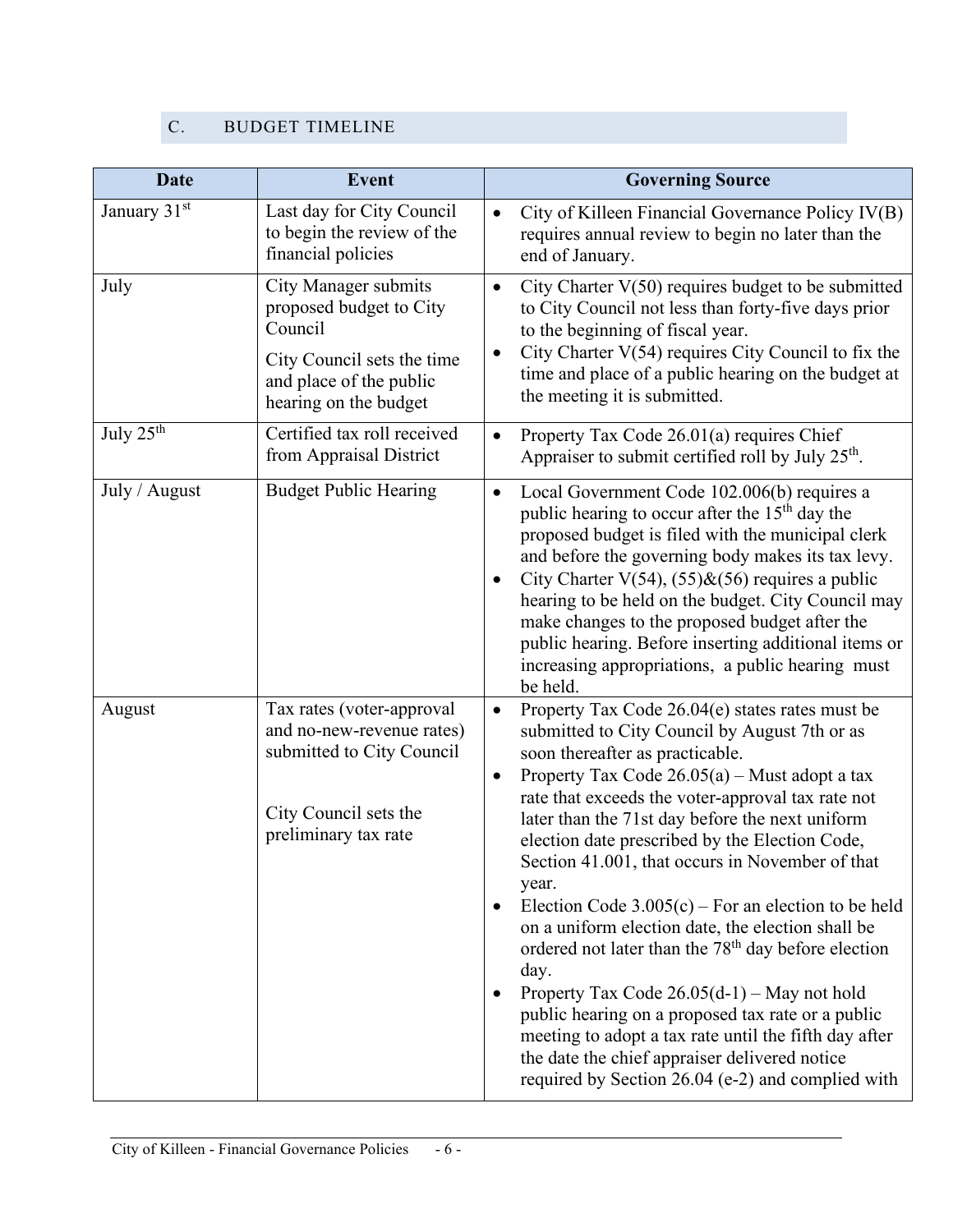|                            | Tax Rate Public Hearing                                   | Section 26.17 (f) (Database of Property-Tax-<br>Related Information).<br>City Council sets the preliminary tax rate, which<br>establishes the tax rate ceiling for the upcoming<br>fiscal year. If the preliminary tax rate exceeds the<br>voter-approval rate, the tax rate public hearing<br>must occur in August prior to the deadline to call<br>an election. If the preliminary tax rate does not<br>exceed the voter-approval rate, the tax rate public<br>hearing may occur in August or September. |
|----------------------------|-----------------------------------------------------------|------------------------------------------------------------------------------------------------------------------------------------------------------------------------------------------------------------------------------------------------------------------------------------------------------------------------------------------------------------------------------------------------------------------------------------------------------------------------------------------------------------|
| August /<br>September      | Adoption of:<br><b>Budget</b><br>Tax rate                 | If preliminary tax rate exceeds the voter-approval<br>$\bullet$<br>rate, the budget and tax rate must be adopted in<br>August.<br>If preliminary tax rate does not exceed the voter-<br>approval rate, the budget and tax rate may be<br>adopted in August or September.                                                                                                                                                                                                                                   |
| September 20 <sup>th</sup> | Last day per City Charter to<br>adopt budget and tax rate | City Charter $V(59)$ requires the budget to be<br>$\bullet$<br>adopted by September $20th$ or the budget as<br>submitted by the City Manager is deemed to be<br>adopted.                                                                                                                                                                                                                                                                                                                                   |

#### D. BUDGET PRESENTATION

The City Manager shall present the budget in a manner that shows expenditures and revenues for the last completed fiscal year, the estimated amount for the current fiscal year, and the proposed amount for the ensuing fiscal year in accordance with the City Charter, Article V.

The City Manager shall submit the proposed budget no later than the forty-fifth (45) day before the start of the new fiscal year in accordance with the City Charter.

#### E. BUDGET FILING

The budget and all supporting schedules shall be filed with the City Secretary when submitted to the City Council and shall be a public record for inspection by anyone.

Upon final adoption, the budget shall be in effect for the fiscal year. A copy of the budget, as finally adopted, shall be filed with the Clerk of Bell County (Local Government Code §102.009(d)), the City Secretary, and the State Comptroller of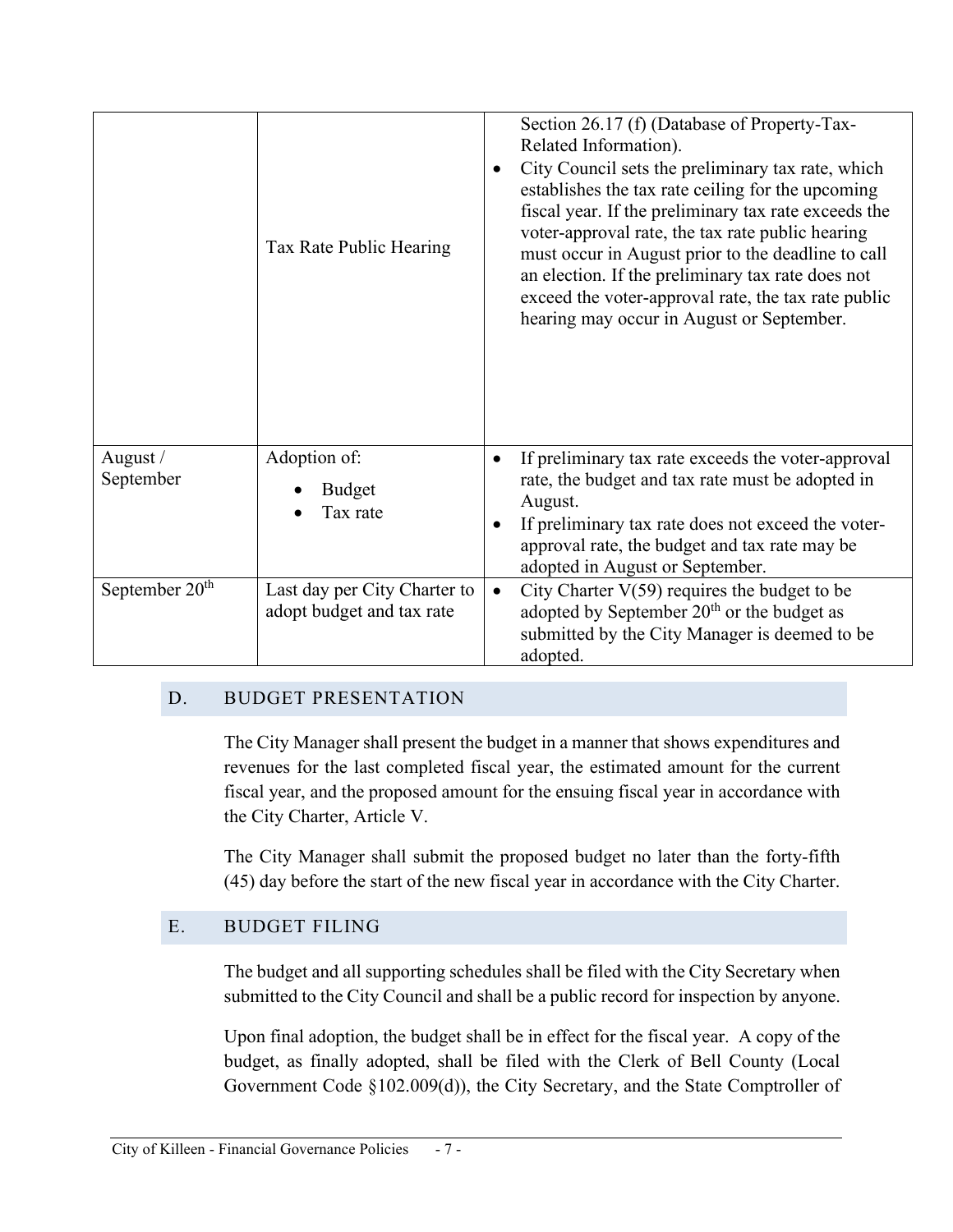Public Accounts at Austin. The final budget will also be posted on the City website (Local Government Code §102.008(2)).

#### F. BUDGET PUBLIC HEARINGS

A public hearing shall be conducted by the City Council, allowing interested citizens to express their opinions concerning items of expenditures or revenues. The City Council shall set the hearing for a date occurring no earlier than the 16th day after the date the proposed budget is filed with the City Secretary but before the date the City Council makes its tax levy (Local Government Code §102.006).

The notice of hearing shall be published not less than 10 days nor more than 30 days before the hearing (Local Government Code §102.0065).

After conclusion of such public hearing, the City Council may insert new items or may increase or decrease the items of the Budget, except items in proposed expenditures fixed by law. Before inserting any additional item or increasing any item of appropriation, it must cause to be published a notice setting forth the nature of the proposed increases and fixing a place and time, not less than five days after publication, at which the City Council will hold a public hearing thereon (City Charter, Article V, Section 56).

After such further hearing, the City Council may insert the additional item or items, and make the increase or increases, to the amount in each case indicated by the published notice, or to a lesser amount, but where it shall increase the total proposed expenditures, it shall also provide for an increase in the total anticipated revenue to at least equal such total proposed expenditures (City Charter, Article V, Section 57).

#### G. BUDGET ADOPTION

The budget shall be adopted by the favorable vote of a majority of the members of the whole City Council (City Charter, Article V, Section 58). The budget shall be finally adopted not later than the twentieth day of the last month of the fiscal year. Should the City Council take no action on or prior to such day, the budget as submitted by the City Manager shall be deemed to have been finally adopted by the City Council (City Charter, Article V, Section 59). If the City Council does not adopt a tax rate, the tax rate for that year will be the lower of the no-new-revenue rate or the tax rate adopted the previous year (Texas Property Tax Code §26.05(c)).

From the effective date of the budget, the several amounts stated therein as proposed expenditures shall be and become appropriated to the several objects and purposes therein named. The City Council may only spend City funds in strict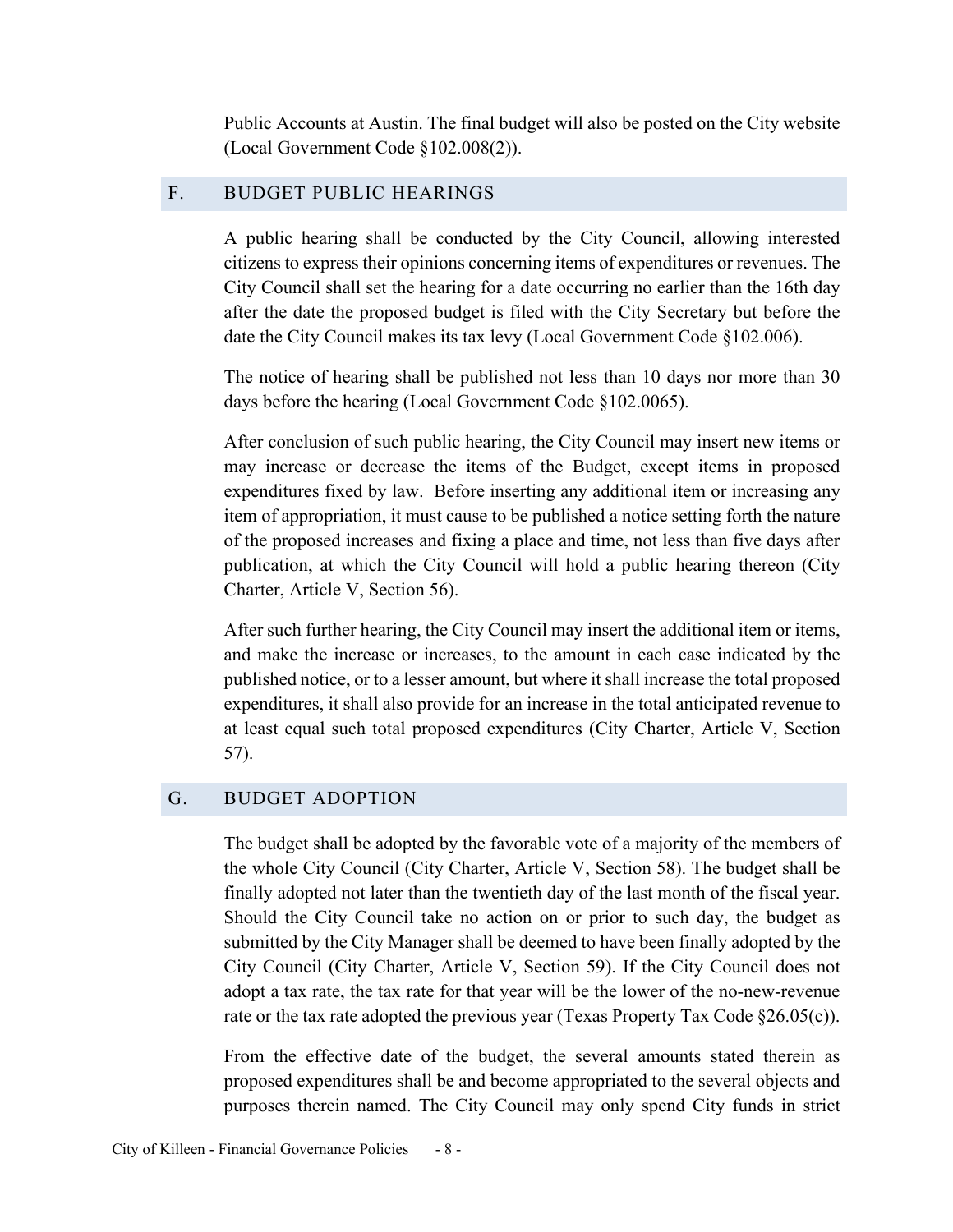compliance with the budget, except in an emergency (Local Government Code §102.009(b)). This does not prevent the City Council from making changes in the budget for municipal purposes (Local Government Code §102.010).

From the effective date of the budget, the amount stated therein as the amount to be raised by property tax shall constitute a determination of the amount of the levy for the purposes of the City in the corresponding tax year. Upon adoption, the City may only levy taxes in accordance with the budget (Local Government Code §102.009(a)).

The total estimated expenditures of each fund shall not exceed the total estimated resources of the fund (prospective income plus cash on hand). The classification of revenue and expenditure accounts shall conform, as nearly as local conditions will permit to the uniform classification as promulgated by the Governmental Accounting Standards Board (GASB).

#### H. REVENUE PROJECTIONS

When developing the annual budget, the City Manager shall project revenues from each source based on actual collections from the preceding year and estimated collections of the current fiscal year, while considering known circumstances that will affect revenues for the new fiscal year. In order to maintain stability in service delivery, the City shall use a realistic, objective, and analytical approach when preparing revenue estimates. To protect the City of Killeen's financial integrity, the City will maintain a diversified and stable revenue system to shelter it from fluctuations in any one revenue source. The City of Killeen will consider market rates and charges levied by other public and private organizations for similar services in establishing tax rates, fees and charges.

#### I. PROPERTY TAXES

#### 1. TAX RATE TYPES

For every annual budget, the City of Killeen levies two property tax rates: maintenance/operation and interest/sinking. The interest/sinking levy must be sufficient to meet all principal and interest payments associated with the City's outstanding general obligation debt for that budget year. The interest/sinking levy and related expenditures shall be accounted for in the Debt Service Fund. The maintenance/operation levy shall be accounted for in the General Fund. If the City's tax rate is set above the voter-approval tax rate, the amount of the levy above the voterapproval rate shall be used for non-recurring expenditures.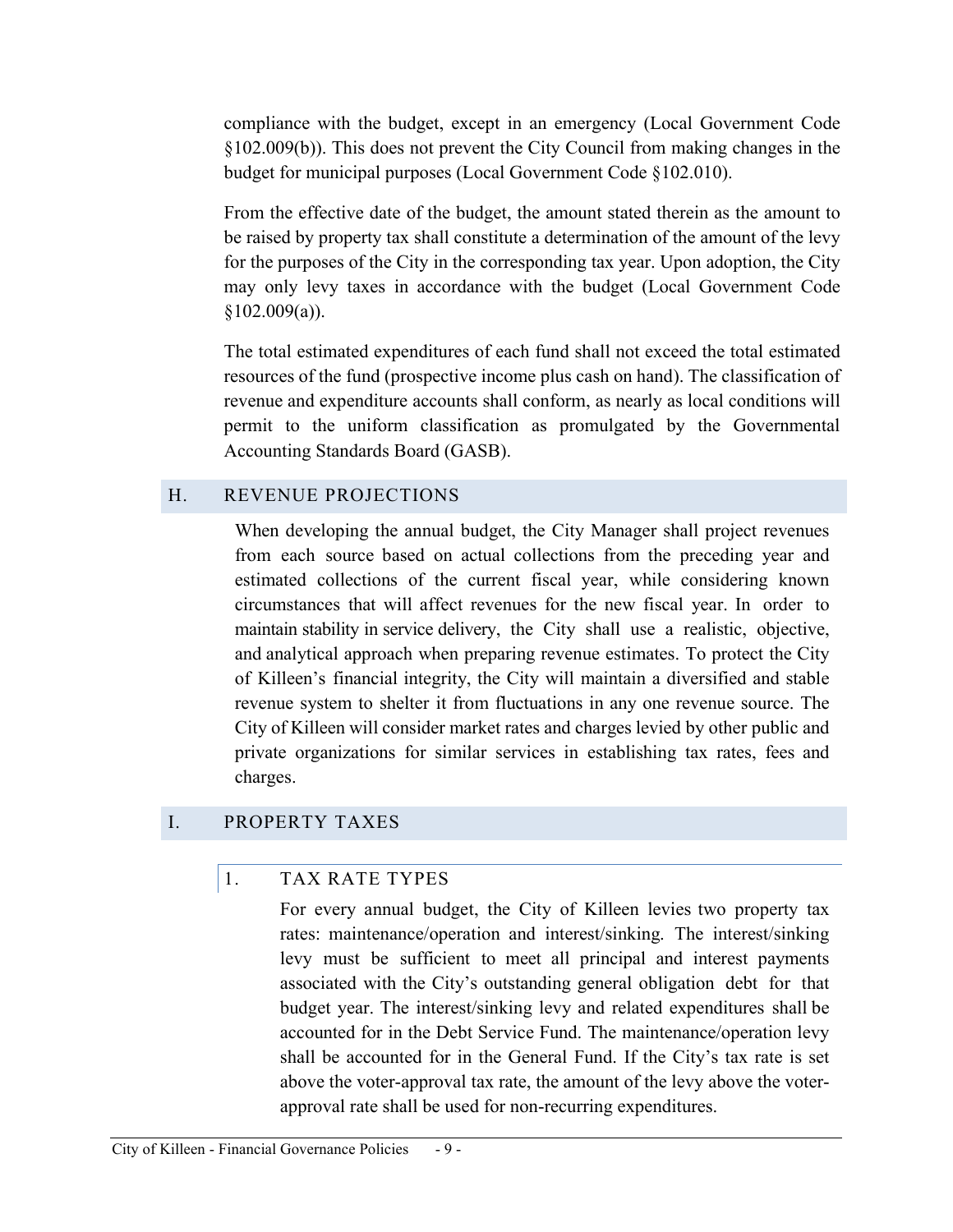#### 2. SETTING TAX RATE

The City Council must adopt a tax rate not later than the twentieth day of the last month of the fiscal year. The annual tax rate must be set by ordinance. All actions related to the setting of the tax rate must be in accordance with Texas Property Tax Code and Local Government Code.



#### 3. PROPERTY TAX POLICIES

The City of Killeen will levy the lowest tax rate on the broadest tax base to achieve its mission and goals. Mandated exemptions will be provided to homeowners, senior citizens, and disabled citizens. Minimal additional exemptions will be provided. The City may consider providing tax abatements or other incentives to encourage development.

#### J. 20 YEAR FORECAST OF REVENUES AND EXPENDITURES

A 20-year forecast of revenues and expenditures, to include a discussion of major trends affecting the City's financial position, shall be prepared in conjunction with the annual budget process. The forecast shall also examine critical issues facing the City, economic conditions, and the outlook for the upcoming budget year.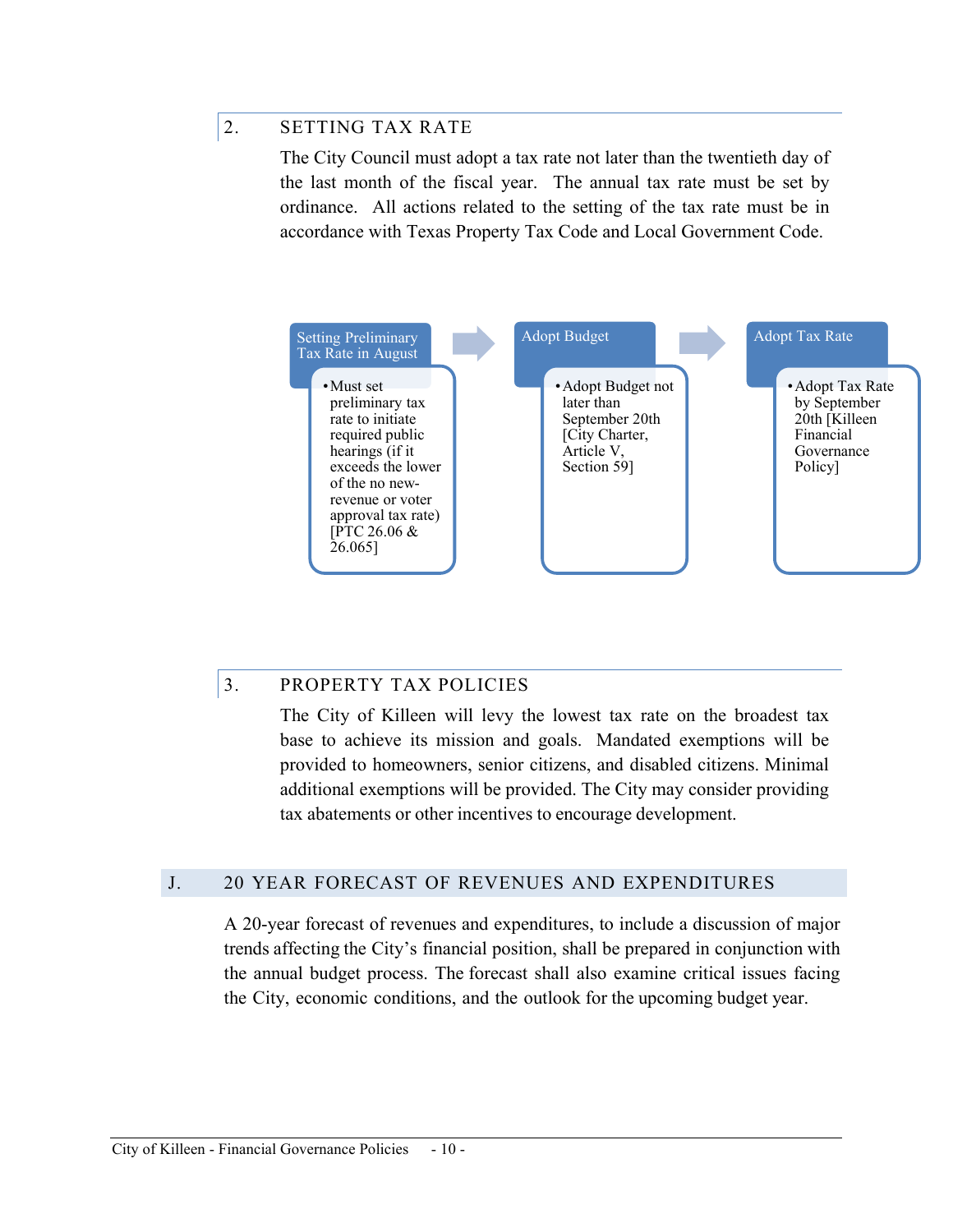#### <span id="page-10-0"></span>**IV. BASIS OF ACCOUNTING AND BUDGETING**

#### A. CONFORMANCE TO ACCOUNTING PRINCIPLES AND RECOMMENDED PRACTICES

The City's accounting practices, and financial reporting shall conform to Generally Accepted Accounting Principles (GAAP) as promulgated by the Governmental Accounting Standards Board (GASB), the American Institute of Certified Public Accountants (AICPA), and the Government Finance Officers Association (GFOA).

#### B. ORGANIZATION OF FUNDS AND ACCOUNTS

The financial transactions of the City of Killeen are accounted for and recorded in individual funds and account groups. In general, the City will maintain the minimum number of funds consistent with legal and managerial requirements.

#### C. BUDGET BASIS

Budgets shall be prepared and adopted on a basis consistent with generally accepted accounting principles for all governmental funds and proprietary funds.

#### D. ENCUMBRANCES

Encumbrance accounting shall be used. Outstanding encumbrances are reported as assignments of fund balances and do not constitute expenditures or liabilities since the amounts will be expended the subsequent fiscal year.

#### E. GASB STATEMENT 34

The issuance of Statement 34 by GASB has influenced the creation and reporting of individual funds. GASB 34 essentially mandates dual accounting systems: one for government-wide (i.e. the government as a single entity) reporting and another for individual fund reporting. Under GASB 34 for individual funds, the City will continue utilizing the accounting and budgeting processes as described above. However, because GASB 34 mandates the flow of economic resources measurement focus and accrual basis of accounting for the government-wide reporting, extensive reconciliation must be performed to present aggregated fund information in the government-wide reporting model. Therefore, operating funds will be created with the objective of minimizing the reconciliation necessary for government-wide reporting.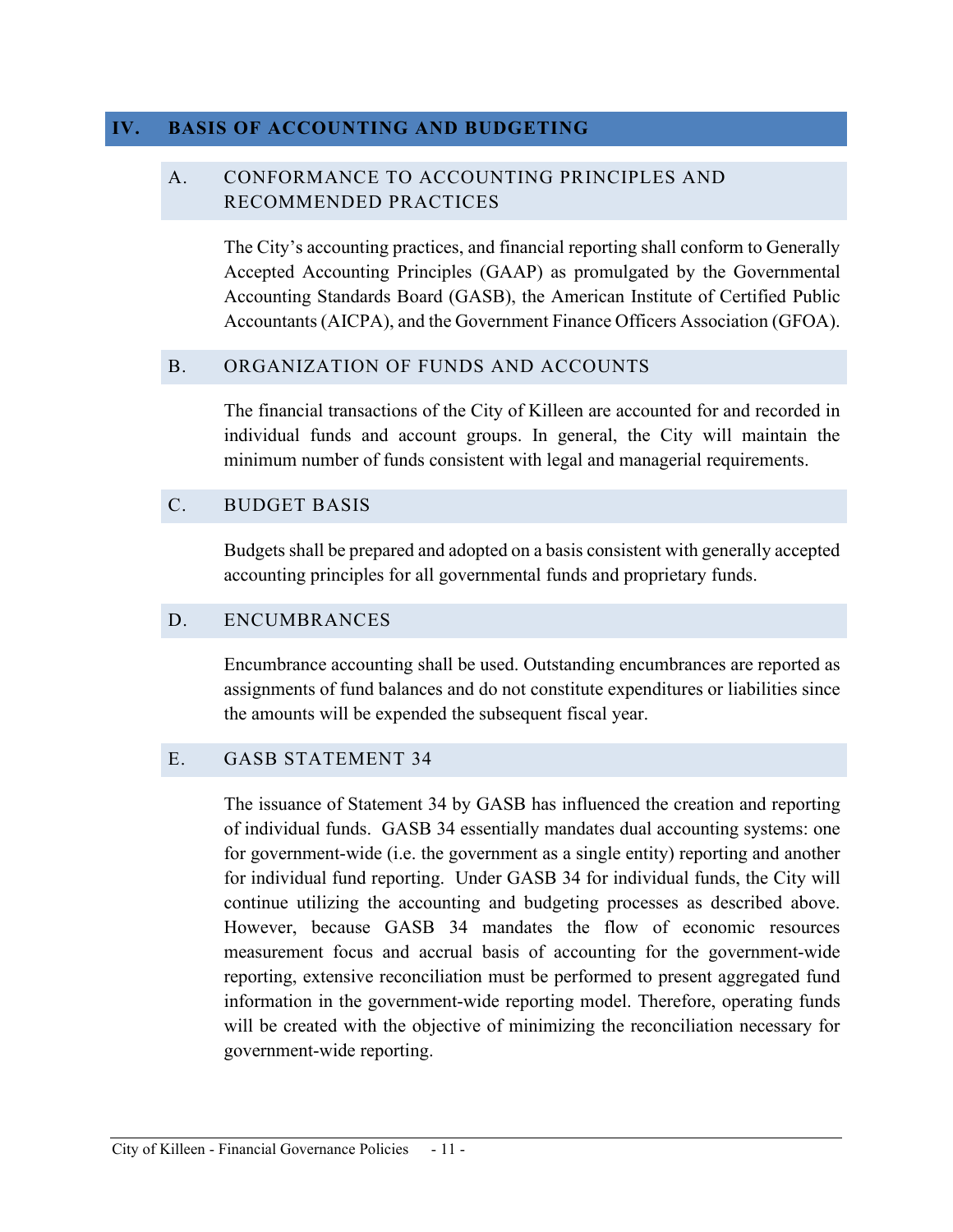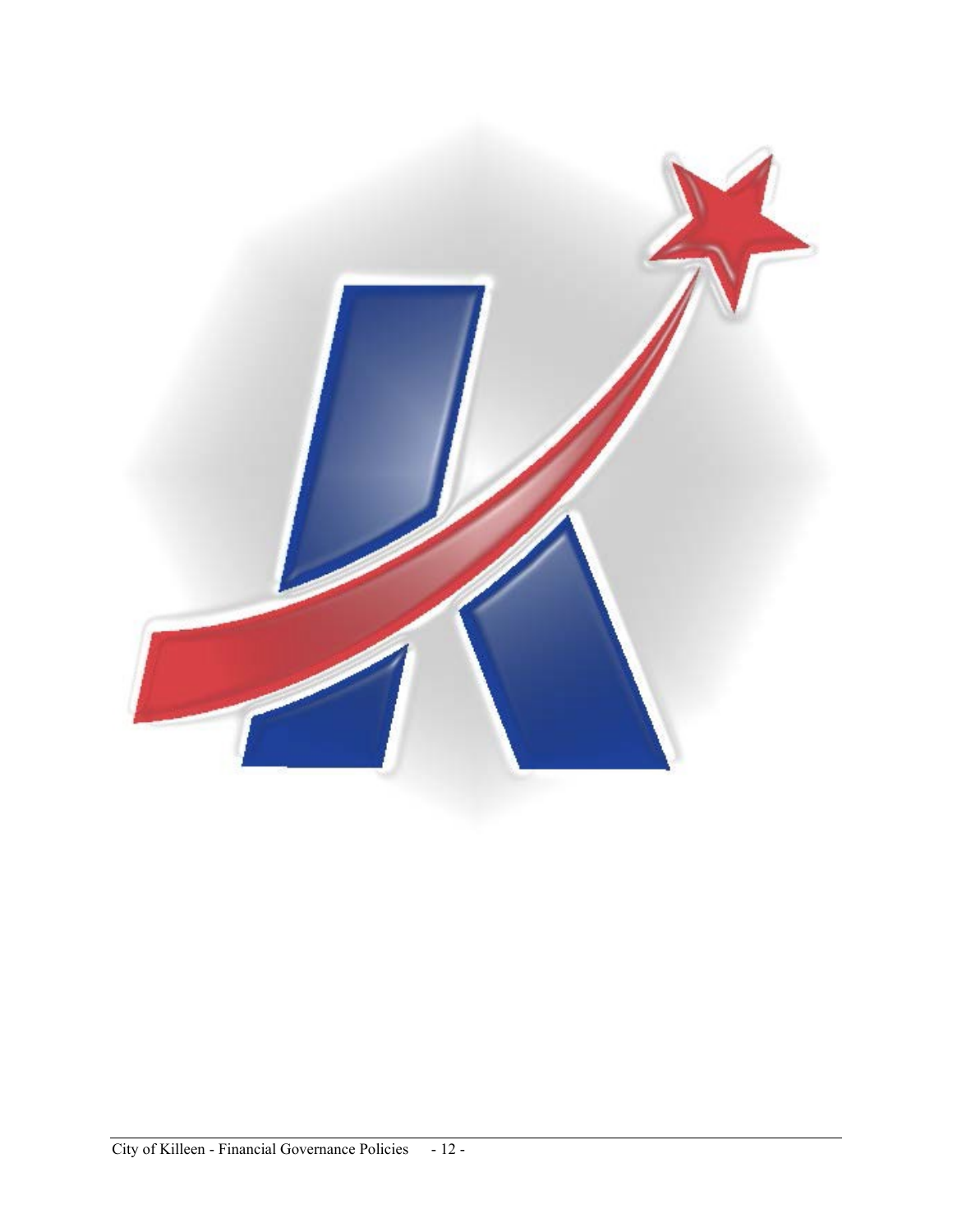#### <span id="page-12-0"></span>**V. BUDGET ADMINISTRATION**

#### A. LEVEL OF CONTROL

All expenditures of the City of Killeen shall be made in accordance with the annual budget. The legal level of control (the level at which expenditures may not legally exceed appropriations) is the fund. During the fiscal year, conditions may arise that require modifications to the budget.

#### B. AMENDING THE BUDGET

Texas law provides for two types of expenditure budget amendments.

#### 1. AMENDMENTS

The City Council may amend or change the budget by ordinance. Ordinances amending the budget must be filed with the City Secretary. The City Secretary will attach the amendment to the original budget (Local Government Code §102.009(c) and Local Government Code §102.010). All approved budget amendments must also be filed with the Clerk of Bell County (Local Government Code §102.009(d)).

#### 2. TRANSFERS

Transfers between expenditure accounts will be approved in accordance with City Charter, Article VII.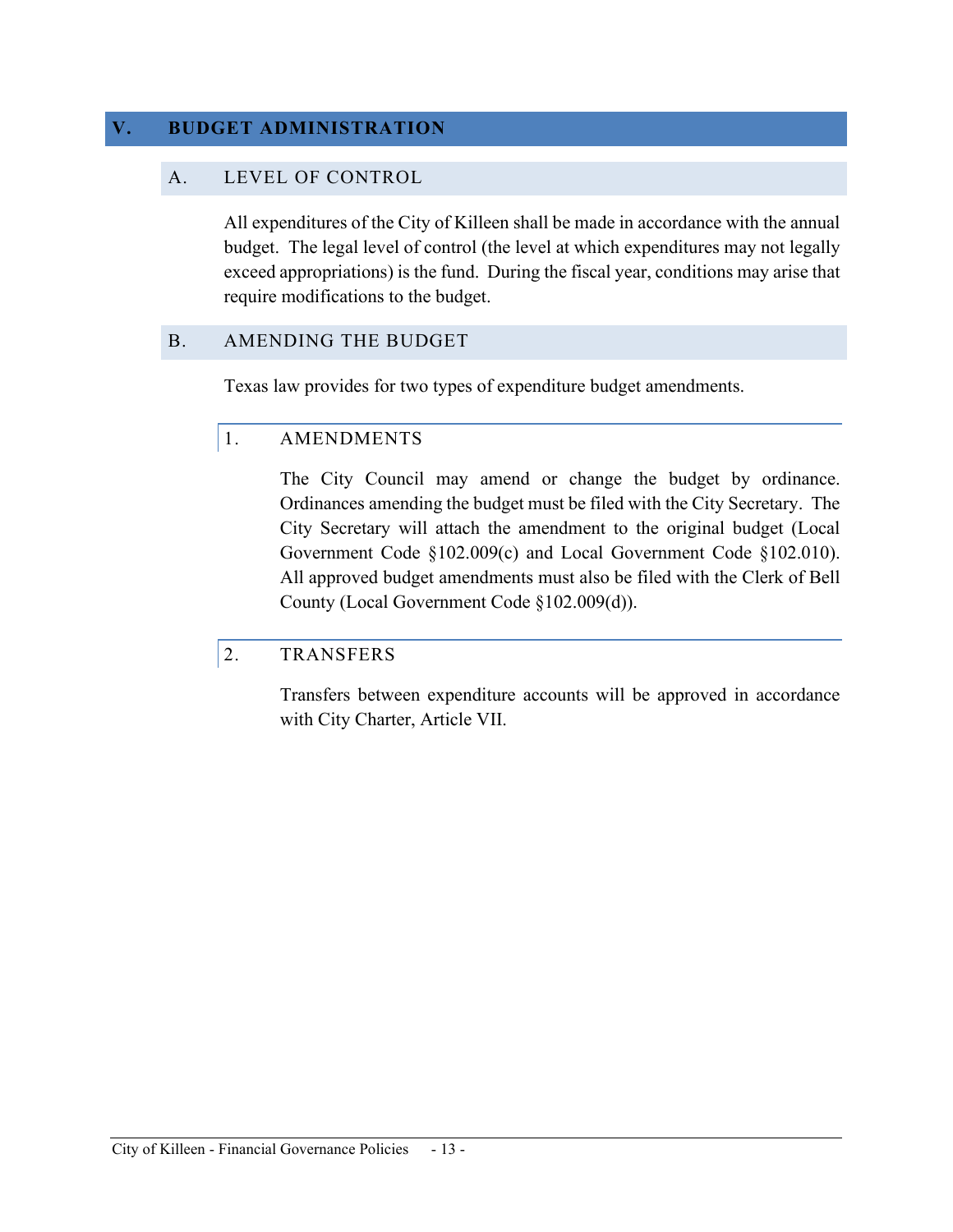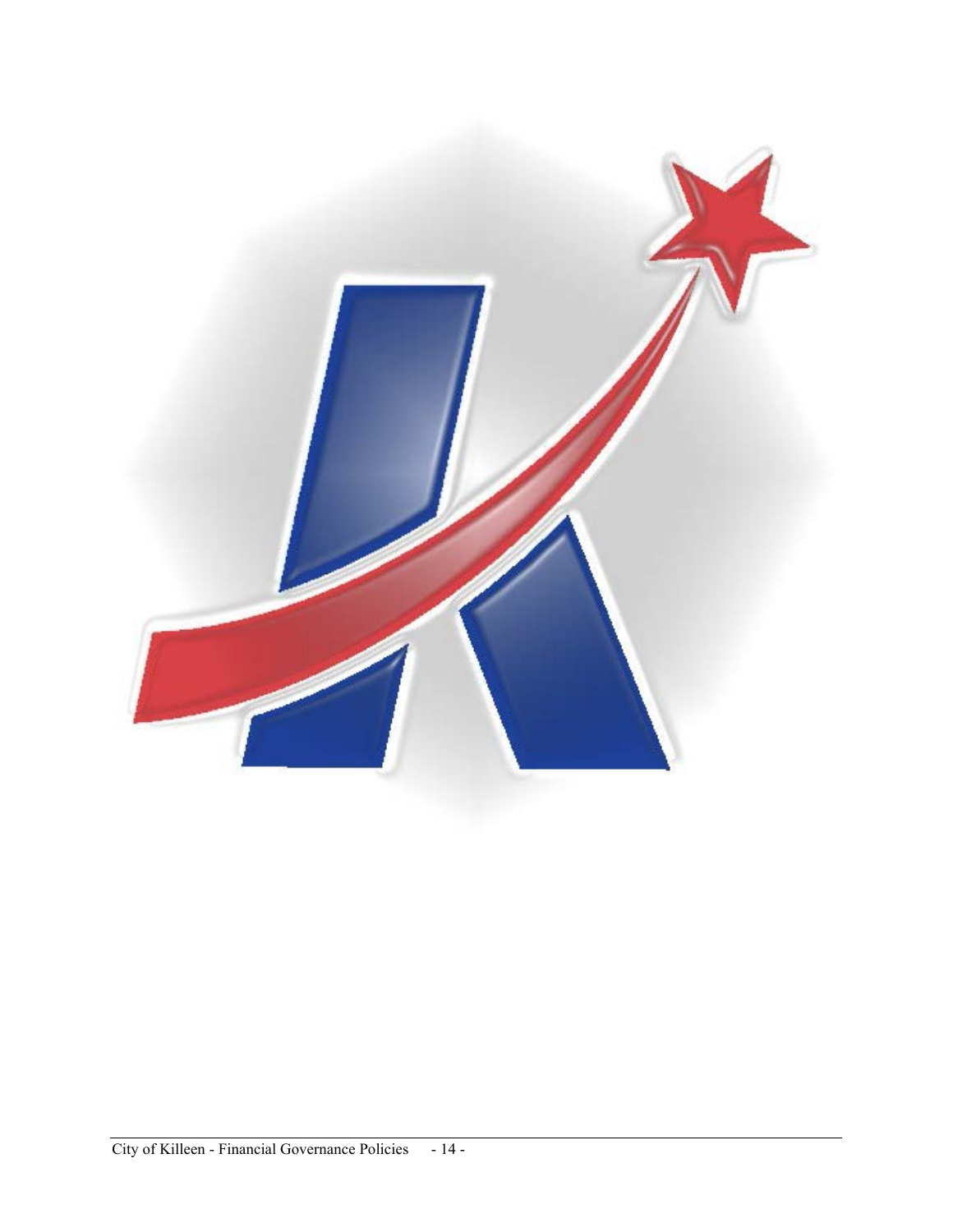#### <span id="page-14-0"></span>**VI. FISCAL MONITORING**

The City shall prepare and present regular reports that analyze, evaluate, and forecast the City's financial performance and economic condition.

#### A. FINANCIAL STATUS REPORTS

Quarterly reports comparing expenditures and revenues to the current budget, projecting expenditures and revenues though the end of the year, noting the status of unassigned fund balances, assigned fund balances, and available working capital to include dollar amounts and percentages, and outlining any remedial actions necessary to maintain the City's financial position shall be prepared by the Finance Department and reviewed by the City Manager.

#### B. COMPLIANCE WITH CITY COUNCIL POLICIES

All financial policies will be reviewed annually by the City Council and updated, revised, or refined as deemed necessary. The review will begin no later than the end of January. Policies adopted by the City Council are guidelines, and occasionally, exceptions may be required. However, exceptions to stated policies will be specifically identified, and the need for the exception will be documented and fully explained prior to receiving City Council consent for the variance.

#### C. MONITORING FINANCIAL POLICY COMPLIANCE

- 1. External auditors will identify areas of non-compliance through the annual audit process.
- 2. At the request of City Council through the Audit Committee, the City Auditor will perform a more in-depth review of any portion of the policy.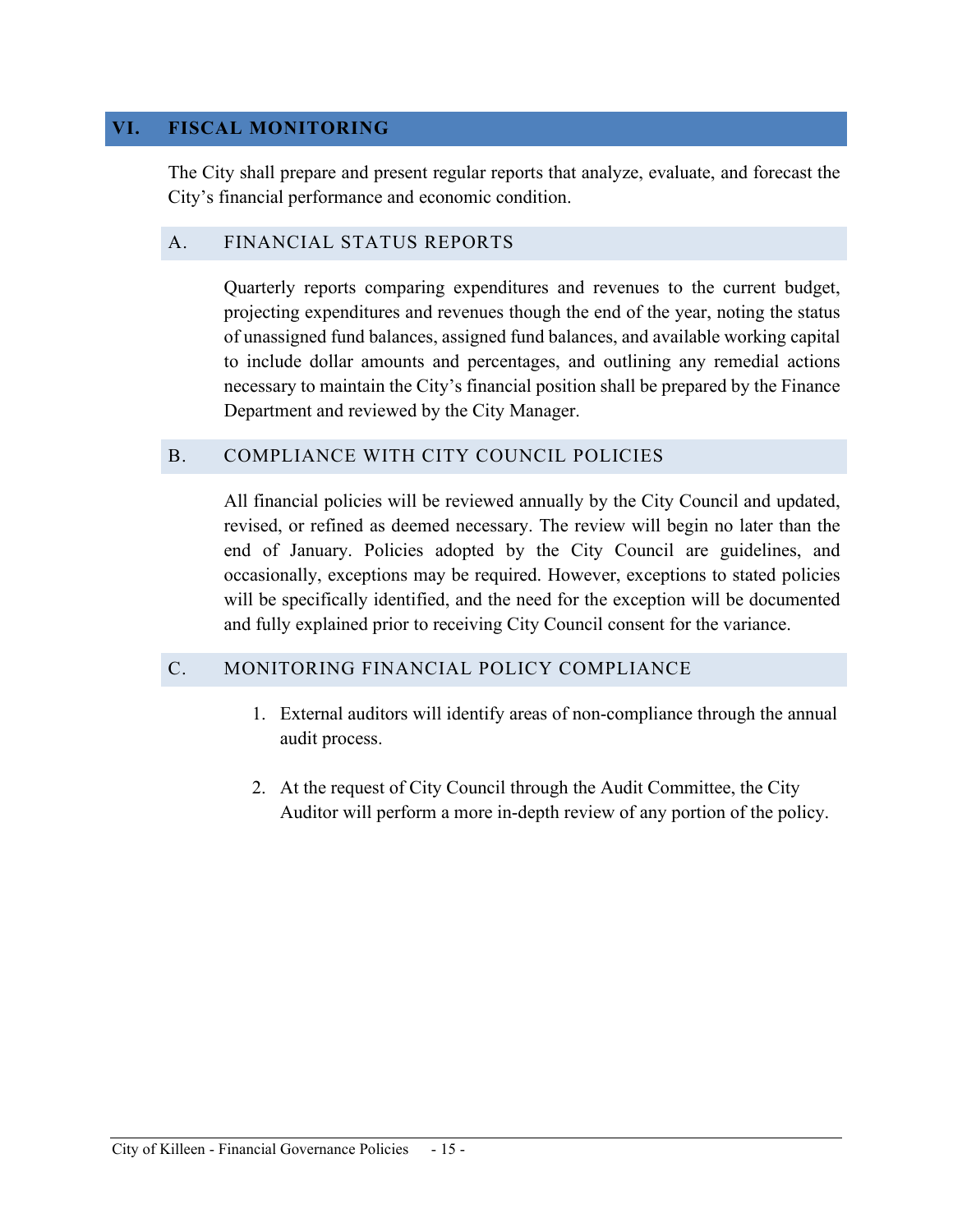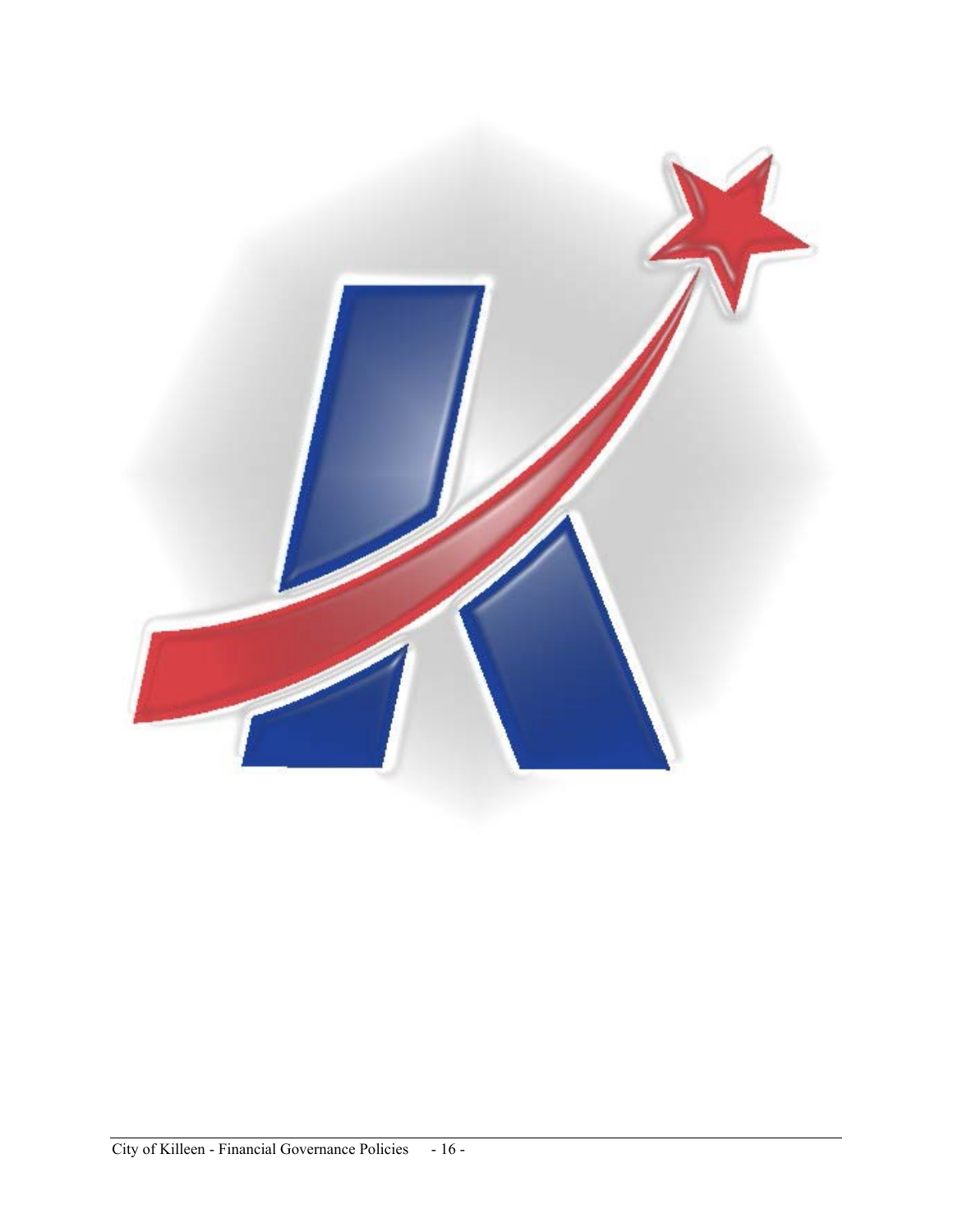#### <span id="page-16-0"></span>**VII. AUDITING AND FINANCIAL REPORTING**

The City shall comply with prevailing federal, state, and local statutes and regulations, as well as current professional principles and practices.

#### A. MONTHLY FINANCIAL REPORTING

Monthly reports shall be prepared comparing expenditures and revenues to the current budget. Explanatory notes and charts may be included, as needed. A summary report on the contracts awarded, capital projects completed, and status of the City's various capital programs may be included in the monthly reports.

Preliminary reports shall be provided to the City Manager within twenty (20) days following the conclusion of each calendar month. The final monthly report will be provided to City Council through the City Manager (City Charter, Article VII, Section  $70(3)$ ) within thirty (30) days following the conclusion of each calendar month, and will be posted to the City's website.

#### B. ANNUAL FINANCIAL REPORTING

Following the conclusion of the fiscal year, the Finance Department shall prepare an Annual Financial Report (AFR) in accordance with generally accepted accounting and financial reporting principles established by GASB. The document shall also satisfy all criteria of the Government Finance Officers Association's Certificate of Achievement for Excellence in Financial Reporting Program.

The AFR shall include the results of the annual audit prepared by independent certified public accountants designated by the City Council. The AFR shall be filed with the City Secretary within 180 days of fiscal year end (Local Government Code §103.003).

#### C. EXTERNAL AUDIT

Prior to the end of each fiscal year, the City Council shall designate qualified Certified Public Accountants who, as of the end of the fiscal year, shall make an independent audit of accounts and other evidences of financial transactions of the city government and shall submit their report to the City Council (City Charter, Article III, Section 40).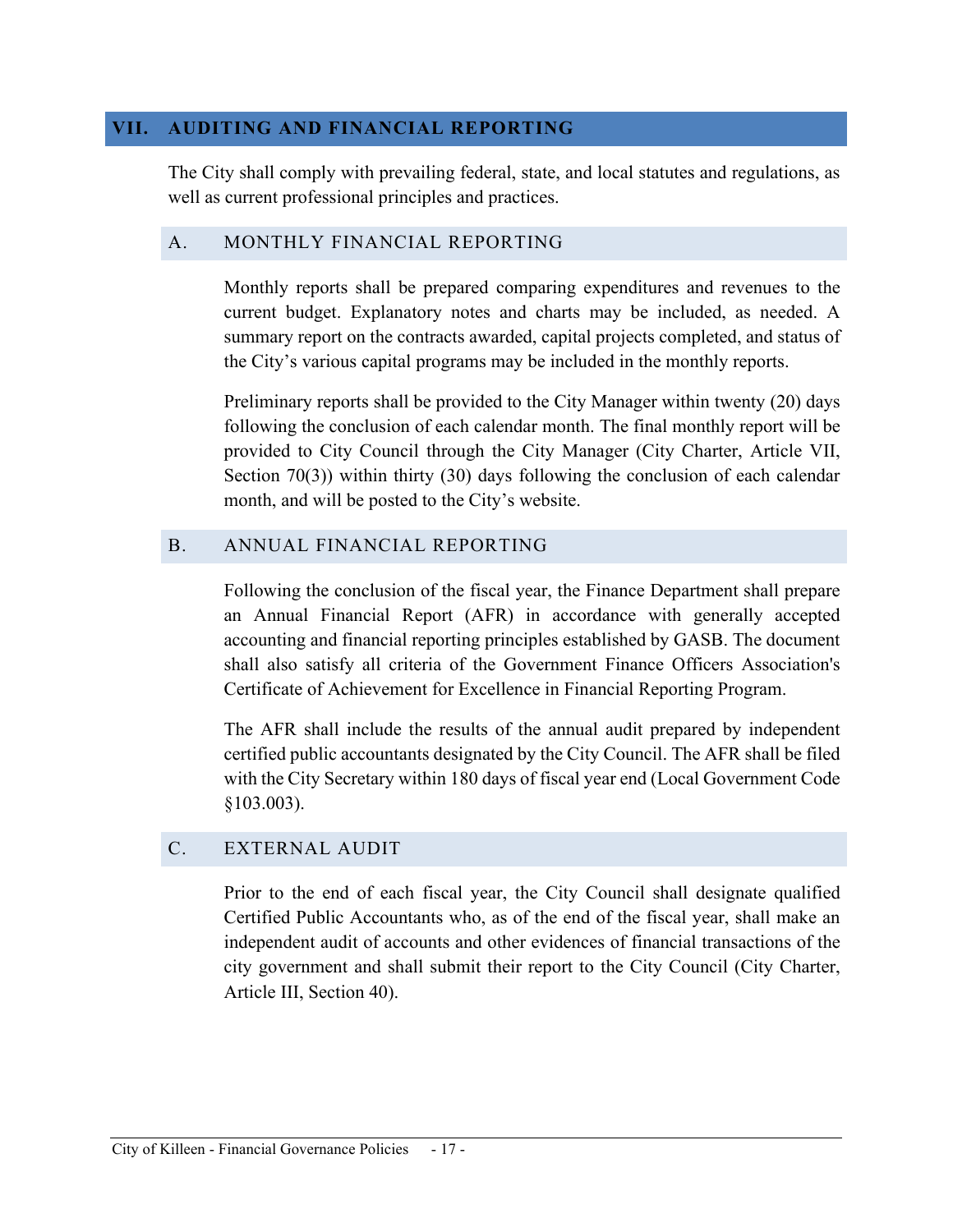#### D. SELECTION OF AUDITORS

No later than every five years, the City shall request proposals from qualified independent firms of certified public accountants to perform an annual audit of the books of account, records and transactions, opine on the AFR and Single Audit Report and report the results and recommendations to City Council (City Charter, Article III, Section 40). The Audit Committee shall review all proposals and submit their recommendation to the City Council for approval. The City shall change auditors no later than every five years.

#### E. INTERNAL AUDIT

The function of internal audit shall be an assignment of the City Council. The City Auditor will annually identify appropriate operations and practices to be reviewed in developing an annual Internal Audit Work Plan, which will be submitted to the Audit Committee for approval. Other projects may be added or amended as needs arise.

Reviews of operation on the identified topics will be conducted, examining for all fiduciary and financial controls, compliance, risk minimization, and general operational integrity. Recommendations and findings will be submitted to the Audit Committee for each work plan element, and the City Manager's Office will be responsible for implementation of proposed improvements. It is desirable to have periodic reviews of the franchise fees received by the City. The Audit Committee will determine the frequency and scope of the franchise fee review in the annual Internal Audit Work Plan.

Internal audit policies and procedures will be maintained by the internal audit department.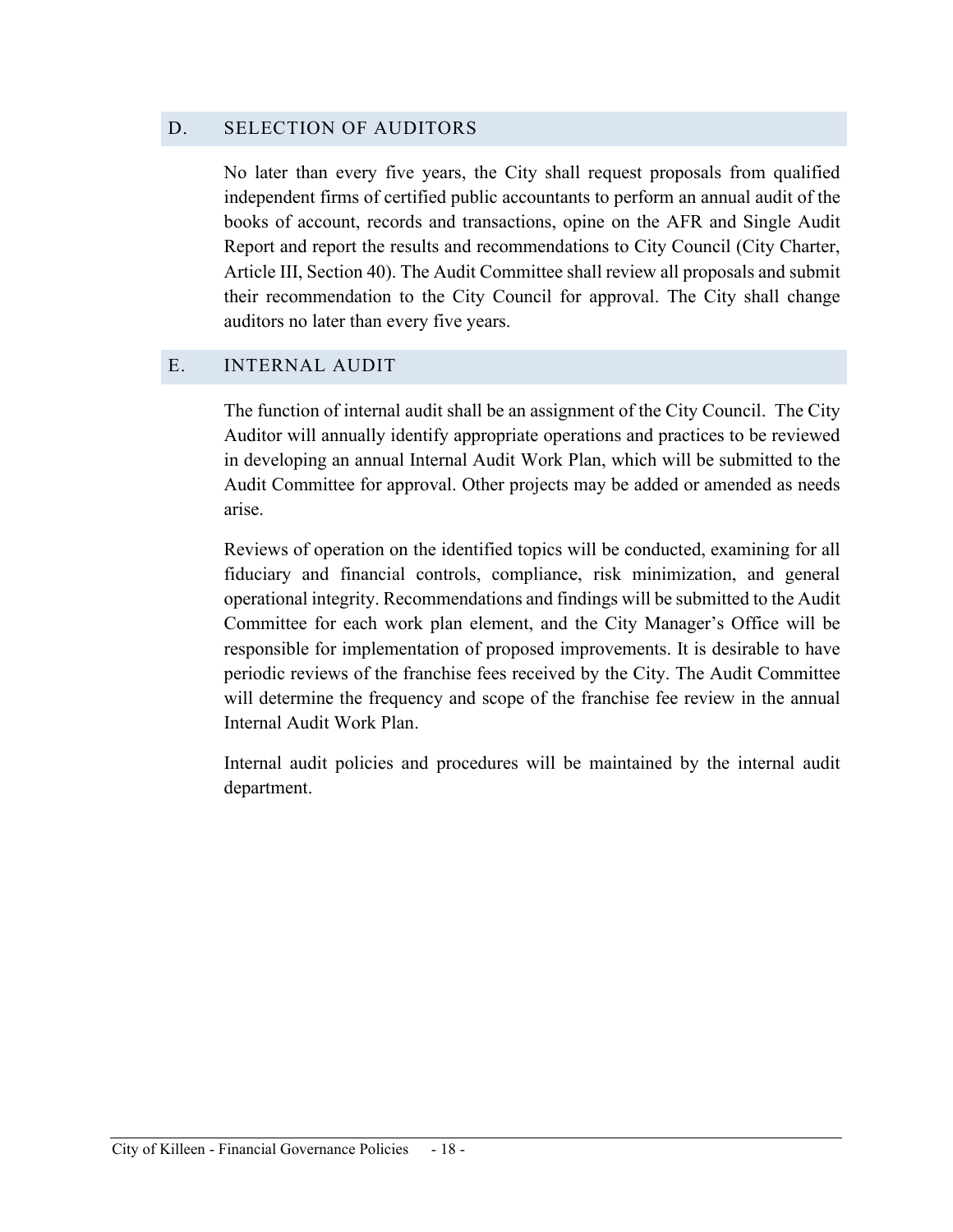#### <span id="page-18-0"></span>**VIII. REVENUES**

#### A. ACCEPTANCE OF DONATED PROPERTY

Restricted and unrestricted cash donations or other gifts offered to the City must be approved by the City Manager prior to acceptance. The determination to accept or reject the donation will be based upon the best interest of the City, considering such things as projected operating, maintenance, and insurance costs. The current utility bill donation programs are listed in Section XXIII of this document.

#### B. USER FEES AND RATES

User fees shall be reviewed annually to calculate their full cost recovery levels, to compare them to the current fee structure, and to recommend adjustments where necessary. The City Council shall approve fees except when formally delegated to the City Manager.

#### 1. USER FEES AND RATES APPROVED BY CITY COUNCIL

The City Council shall approve the fees and rates contained in this section. All other fees and rates are delegated to the City Manager.

- User fees and rates that statutorily require the approval of the governing body;
- Solid Waste Rates (Code of Ordinances, Chapter 24, Article II, Division 6, Section 24-115(a), and Section 24-116(a),(b),(c-1),(d), and (e);
- Street Maintenance Fee (Code of Ordinances, Chapter 25, Article VII, Section 25-230);
- Water Rates (Code of Ordinances, Chapter 30, Article IV, Division 2);
- Sewer Rates (Code of Ordinances, Chapter 30, Article IV, Division 2);
- Drainage Utility Fee (Code of Ordinances, Chapter 32, Article I, Section 32-9);

and

Water & Wastewater Impact Fees (Code of Ordinances, Chapter 33, Article II, Section 24-25).

The fees and rates delegated to the City Manager shall follow these parameters:

- The fees and rates shall not be higher than the average benchmark fee and/or rate of Killeen's average peer review cities.
- The City Manager shall cause to be published an annual fee schedule no later than the end of March for the following fiscal year.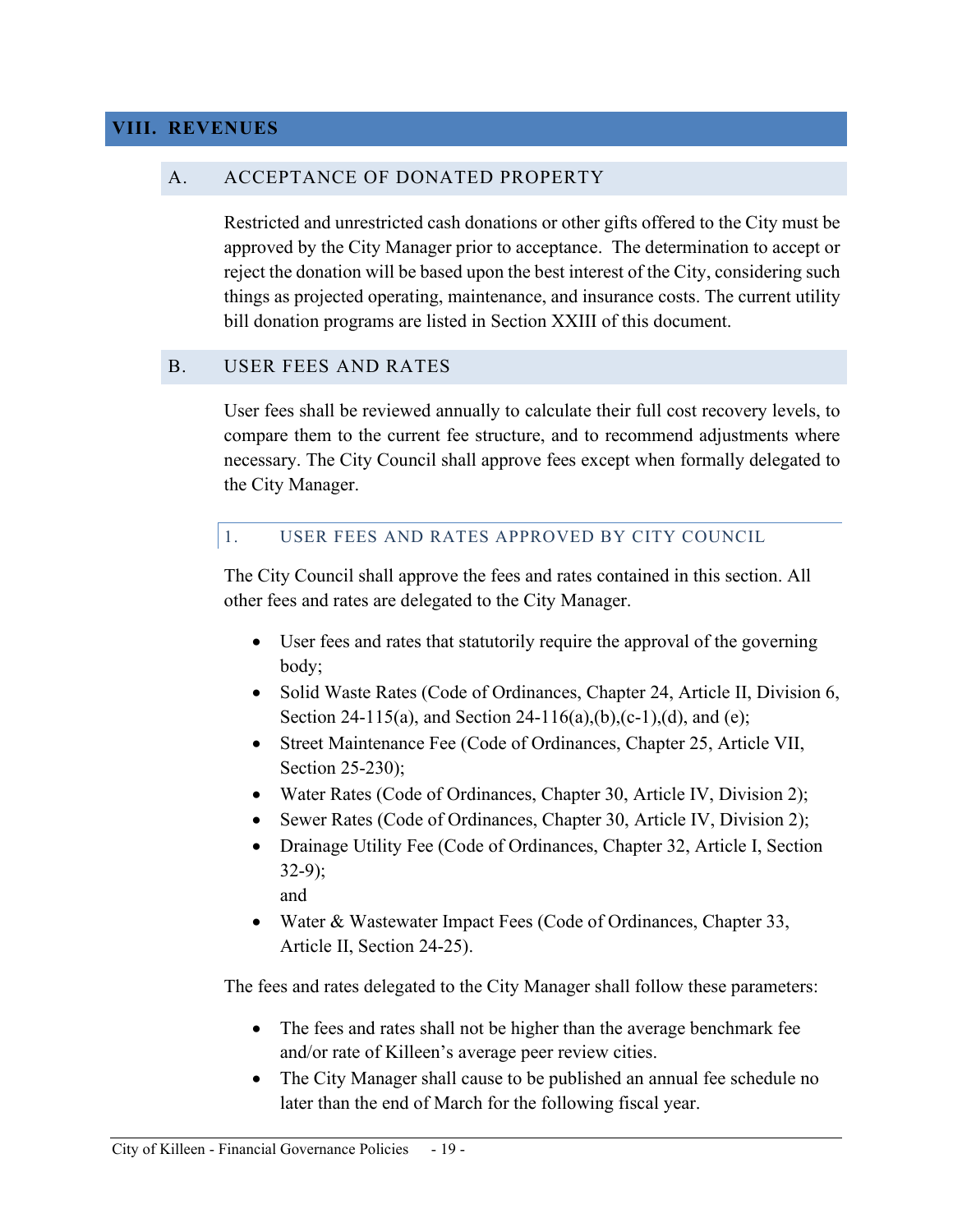Fees and rates that are not included in the annual fee schedule posted by the end of March must be approved by the City Manager and follow the benchmarking requirement above. These fees and rates will be incorporated into the annual fee schedule. Fees and rates affected by federal and/or state regulations will be revised to remain in compliance with federal and/or state law, and incorporated into the annual fee schedule.

The City Manager is authorized to change rates for promotional purposes.

#### 2. ENTERPRISE FUNDS

It is the intention of the City that all utilities and enterprise funds be selfsupporting. Utility rates and enterprise fund user fees shall be set at levels sufficient to cover operating expenditures, meet debt obligations, bond coverage requirements, provide funding for capital improvements, and provide adequate levels of working capital. The City shall seek to eliminate all forms of subsidization to utility/enterprise funds from the General Fund.

Utility rate analyses shall be performed no later than every three (3) years.

User fees, particularly utility rates, should identify the relative costs of serving different classes of customers to the extent possible.

Free services will be provided to no one.

#### C. WATER AND SEWER RATE

Water and Sewer rates are comprised of multiple components. The components of the rates include a (1) base charge and a (2) variable rate charge.

#### 1. WATER RATE

Base charge – applies to users that consume  $0 - 2,000$  gallons monthly.

Variable rate charge – applies to users that exceed 2,000 gallons monthly:

- 2,001 to 15,000 gallons \$3.38 per 1,000 gallons
- 15,001 to 30,000 gallons \$4.03 per 1,000 gallons
- Over 30,000 gallons  $$4.81$  per 1,000 gallons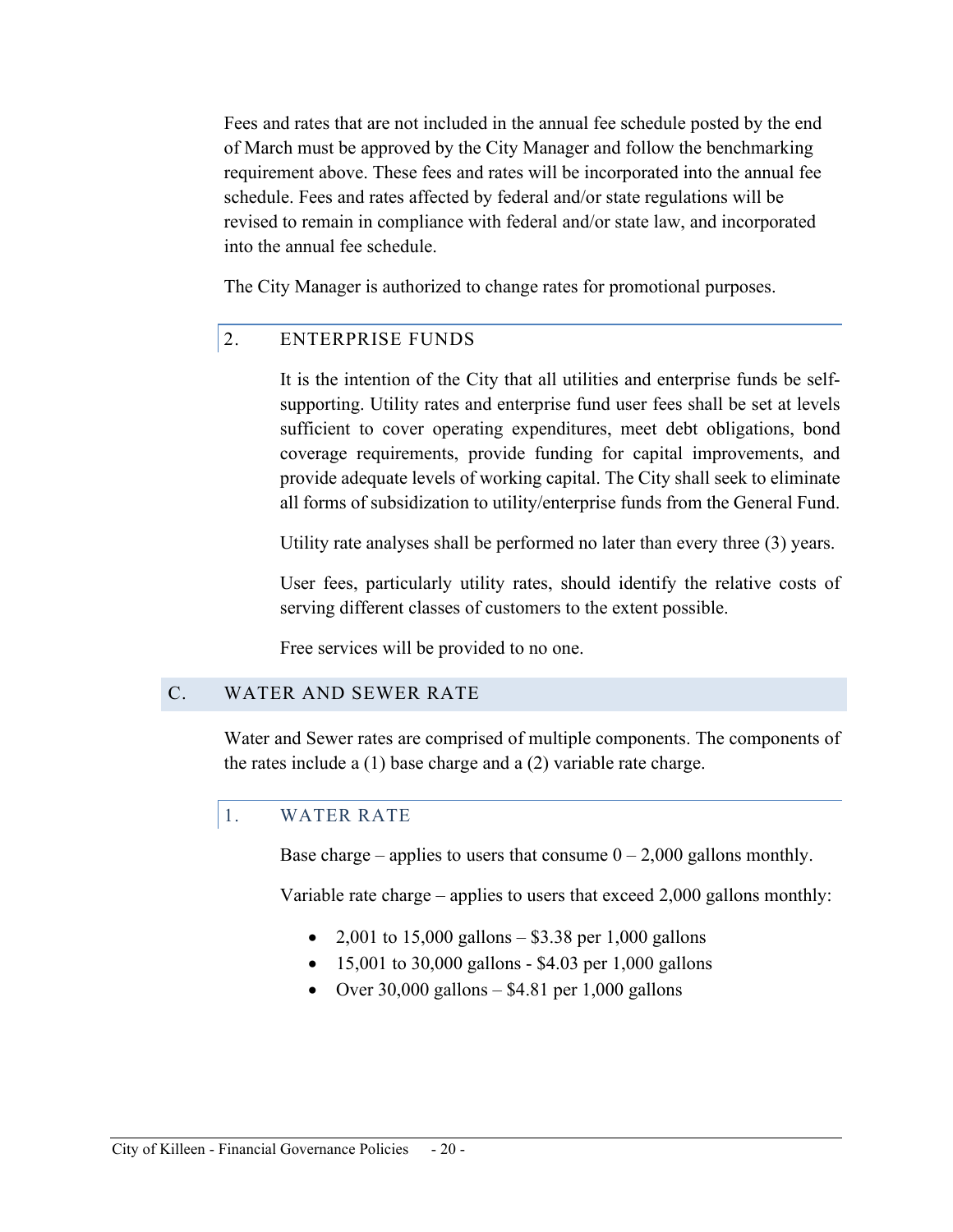Example of single-family residential unit that uses 6,000 gallons monthly:

| Base charge          | \$13.54 |
|----------------------|---------|
| Variable rate charge | 13.52   |
| Total water charges  | \$27.06 |

#### 2. SEWER RATE

Base charge – applies to users that consume  $0 - 3,000$  gallons monthly (base charge for single-family residential, and up to four unit multi-family residential property, includes \$0.50 for warranty protection of sewer lateral repairs within the right-of-way).

Variable rate charge – applies to users that exceed 3,000 gallons monthly (single-family residential capped at 10,000 gallons).

• 3,000 to 10,000 gallons - \$3.80 per 1,000 gallons (single-family residential)

Example of single-family residential unit that uses 6,000 gallons monthly:

Base charge \$19.26 Variable rate charge 11.40 Total sewer charges \$30.66

#### D. SUPPLEMENTARY FUNDING

Where possible, the City of Killeen will maximize its financial resources by obtaining supplementary funding through contributions and agreements with other public and private agencies for the provision of public services or the construction of capital improvements.

#### E. INVESTMENTS

The City shall have an investment policy and will invest idle cash to obtain interest income within the constraints of the policy. Section XXII of this document provides the policy. The investment policy established the following four objectives:

- Preservation of capital and the protection of investment principal.
- Maintenance of sufficient liquidity to meet anticipated disbursement and cash flow.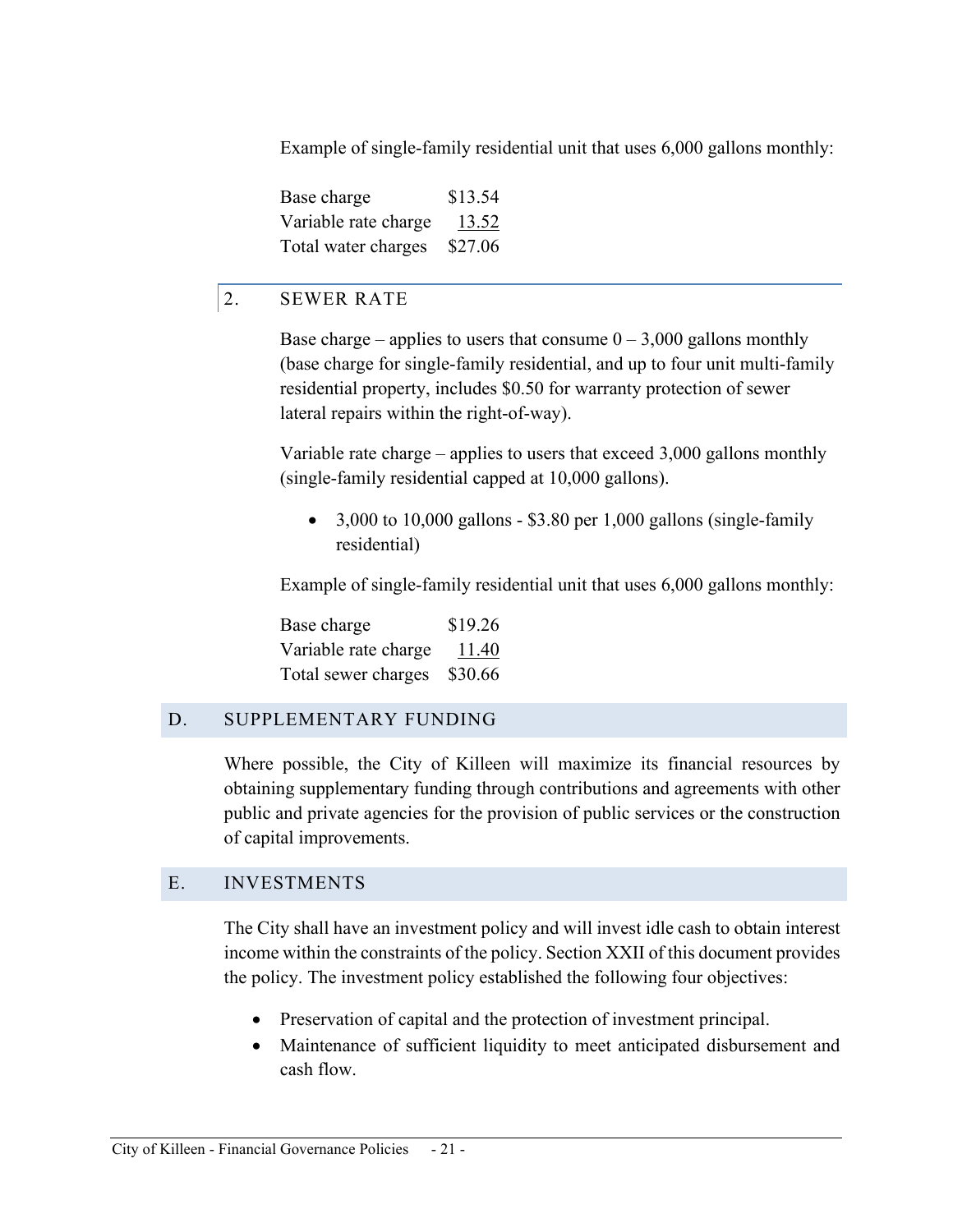- Avoidance of any transaction that might impair public confidence in the City's ability to govern effectively.
- Attainment of a market rate of return equal to or higher than the performance measure established by the Executive Director of Finance that is commensurate with the acceptable risk and liquidity objectives of the policy.

#### F. GRANTS

The City will only utilize grants that meet the objectives and priorities identified by the City Council. Advance knowledge of how the City will pick up or abandon costs when a grant ends is required. Section XX of this document provides more information on the management of grants.

#### G. USE OF ONE-TIME REVENUES

The City shall use one-time revenues for one-time expenditures.

#### H. USE OF UNPREDICTABLE REVENUES

The City shall exercise caution with the use of unpredictable revenues for ongoing expenditures by directing such to one-time expenditures.

#### I. REVENUE COLLECTION AND ADMINISTRATION

The City shall maintain high collection rates for all revenues by keeping the revenue system as simple as possible in order to facilitate payment. In addition, since revenue should exceed the cost of producing it, the City shall strive to control and reduce administrative costs. The City shall, to the full extent allowed by state law, pursue collection of all delinquent taxes and other overdue payments owed the City.

#### J. WRITE-OFF OF UNCOLLECTIBLE ACCOUNTS

The City shall monitor payments due to the City (accounts receivable). The City Manager or designee has the authority to periodically write-off accounts where collection efforts have been exhausted and/or collection efforts are not feasible or cost-effective.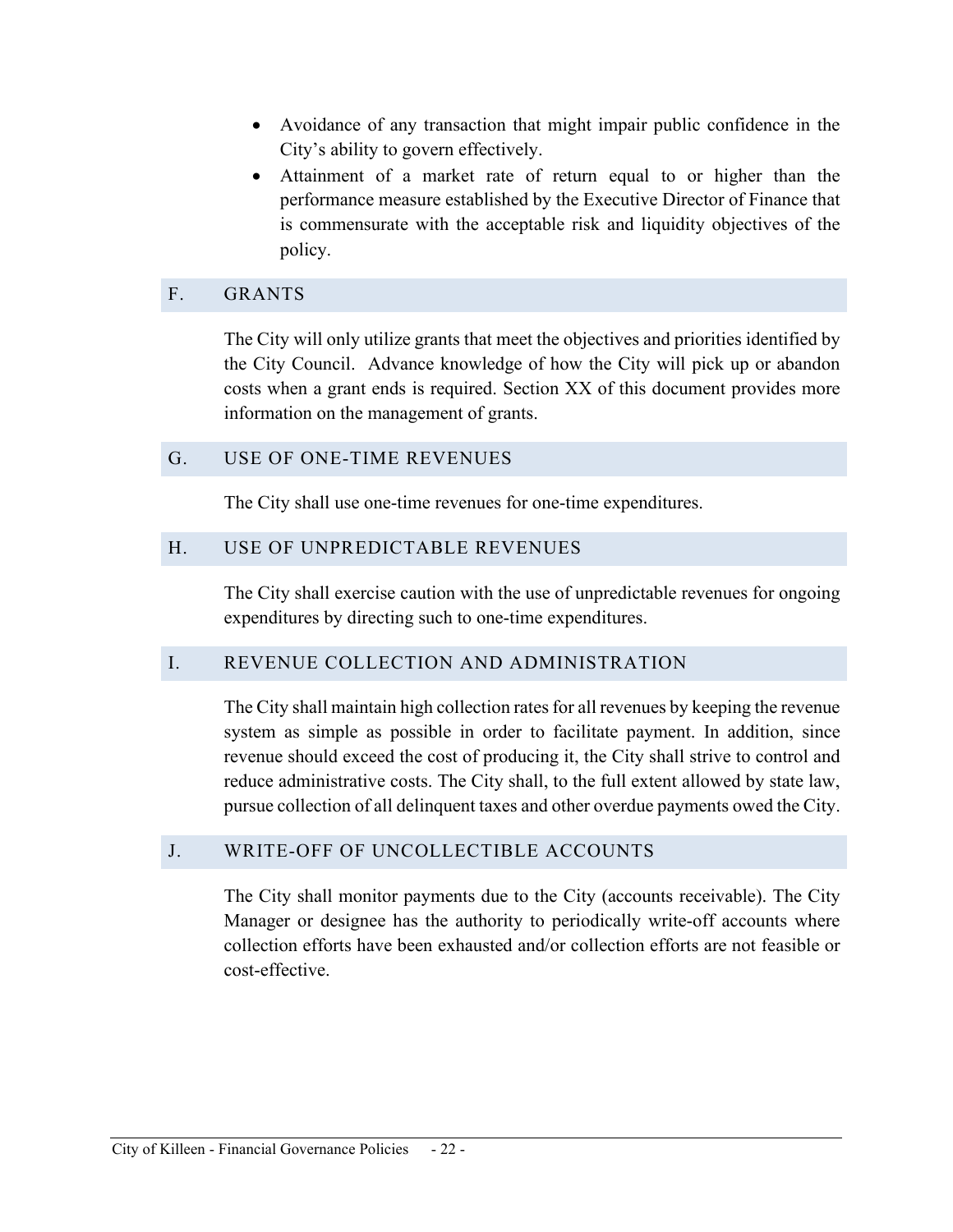#### <span id="page-22-0"></span>**IX. OPERATING EXPENDITURES**

The City shall ensure fiscal stability and the effective and efficient delivery of services, through identification of necessary services, establishment of appropriate service levels, and careful administration of the expenditure of available resources.

#### A. CURRENT FUNDING BASIS

The City shall operate on a current funding basis. Expenditures shall be budgeted and controlled to not exceed current revenues plus the planned use of fund balance. (The Fund Balance/Working Capital Policy Statements shall guide the use of fund balance.)

#### B. AVOIDANCE OF OPERATING DEFICITS

The City shall take immediate corrective actions if at any time during the fiscal year expenditure and revenue re-estimates are such that an operating deficit (i.e., projected expenditures in excess of projected revenues) is projected at year-end. Corrective actions can include a hiring freeze, expenditure reductions, fee increases, or use of fund balance within the Fund Balance/Working Capital Policy Statements. Expenditure deferrals into the following fiscal year or use of one-time revenue sources for operating purposes shall be avoided.

#### C. PURCHASING

The City shall have a purchasing policy that ensures the City conducts its purchasing and procurement functions efficiently and effectively, fully complying with applicable Federal and State laws, City ordinances, and in accordance with established internal controls. The City Manager will determine the method of purchase that provides the best value to the City in instances when a method other than competitive sealed bidding is being considered (Local Government Code §  $252.02(C)$ ).

The City may refuse to enter into any contract or other transaction with any person or entity that is indebted to the City (Local Government Code  $\S 252.0436(A)$ ).

The City will not contract with entities that are involved in litigation with the City without City Council approval.

The City Manager may approve all contract change orders that involve an increase or decrease to the original contract of \$50,000 or less (Local Government Code §  $252.048(C)$ ). However, once the cumulative amount of change orders for a single contract reach \$500,000, all future change orders for the contract must be taken to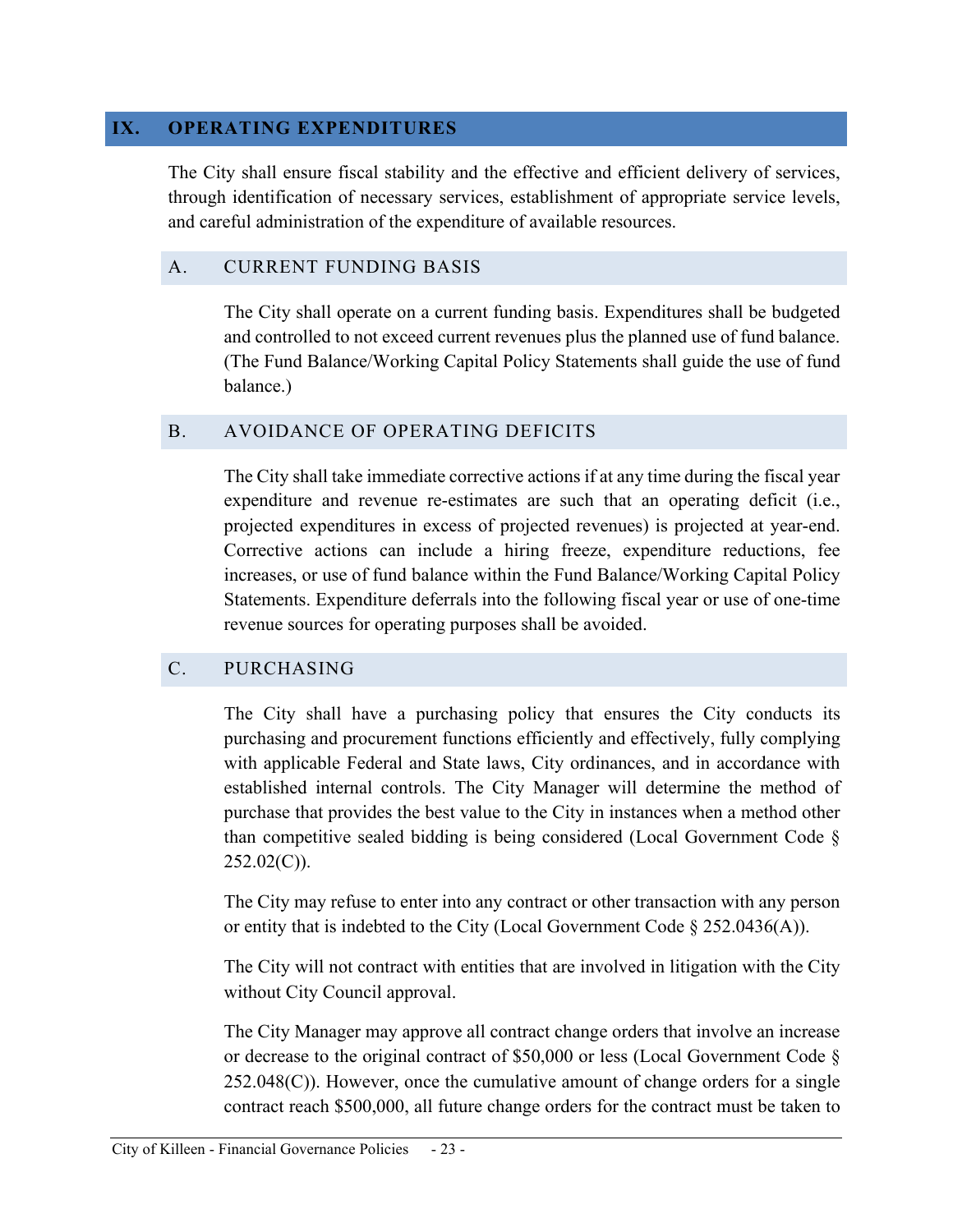the City Council for approval, regardless of the amount (Governing Standards and Expectations, Sec. 4-160).

The City will move toward centralized purchasing in accordance with a plan to be established by the City Manager.

#### D. CLASSIFICATION OF OPERATING EXPENDITURES

Operating expenditures shall be accounted for, reported, and budgeted for in the following major categories:

- Personnel Services
- Supplies
- Repair & Maintenance
- Support Services
- Minor Capital
- Professional Services
- Designated Expenses
- Capital Outlay

#### E. ANNUAL APPROPRIATION

The annual budget appropriations shall equal the estimated revenues and match recurring revenues with recurring expenditures to the extent possible. The budget will be established in a manner to minimize the impact on the quality and scope of city services.

#### F. CONTINUOUS IMPROVEMENT

The City Manager shall strive to undertake periodic staff and third-party reviews of City programs for both efficiency and effectiveness. As appropriate, the privatization and contracting of services with other governmental agencies or private entities will be evaluated as alternative approaches to service delivery. Programs that are determined to be unresponsive, inefficient, and/or ineffective shall be reduced in scope or eliminated.

#### G. PERSONNEL EXPENDITURES

Personnel expenditures will reflect the optimal staffing needed to provide established quality and scope of city services. To attract and retain employees necessary for providing high-quality service, the City shall maintain a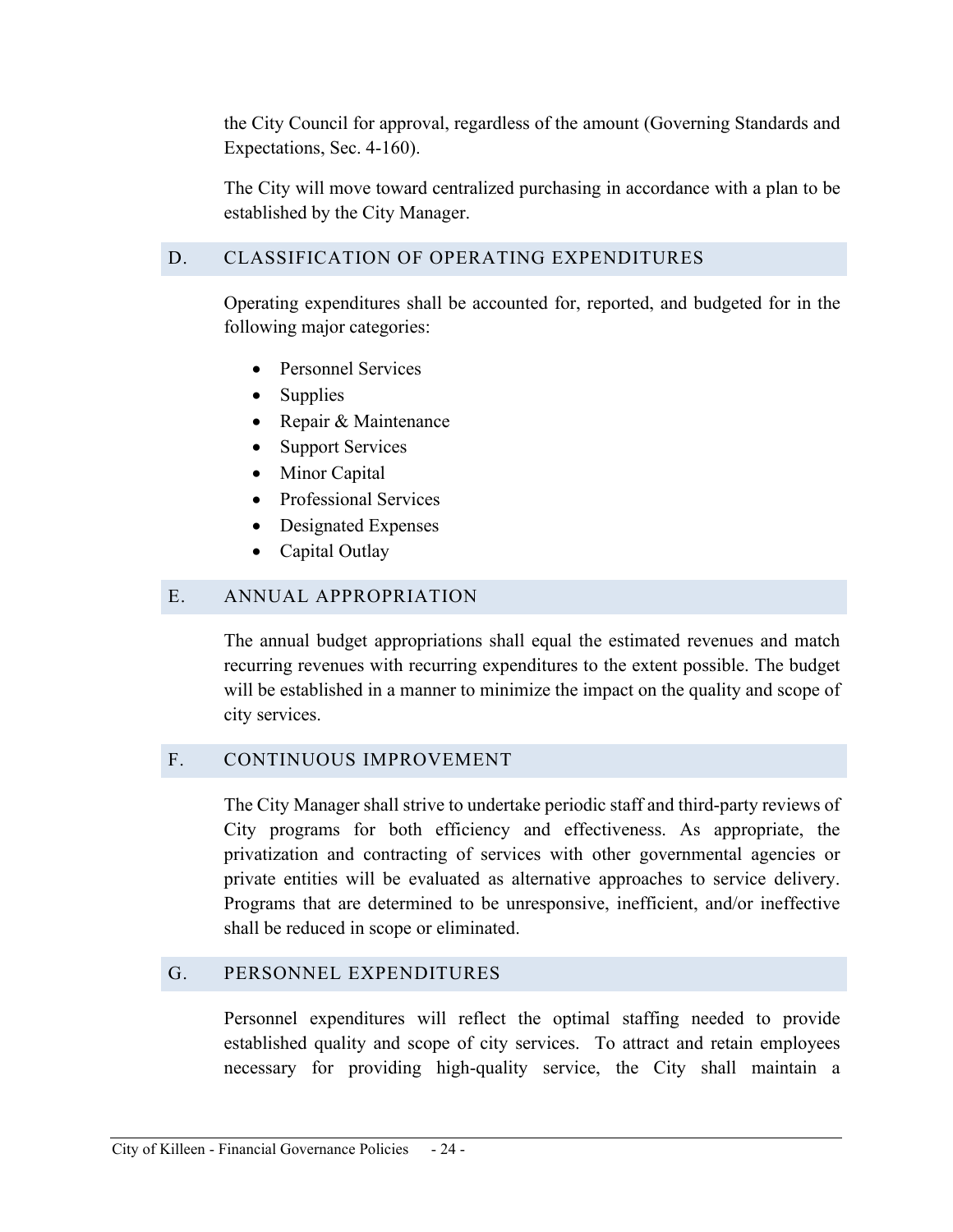compensation and benefit package competitive with relevant public and private sector employers.

#### H. MAINTENANCE OF CAPITAL ASSETS

The City shall strive to maintain capital assets and infrastructure at a sufficient level to protect the City's investment, to minimize future replacement and maintenance costs, and to continue service levels. Future maintenance costs will be estimated and planned for at the time a capital project is approved.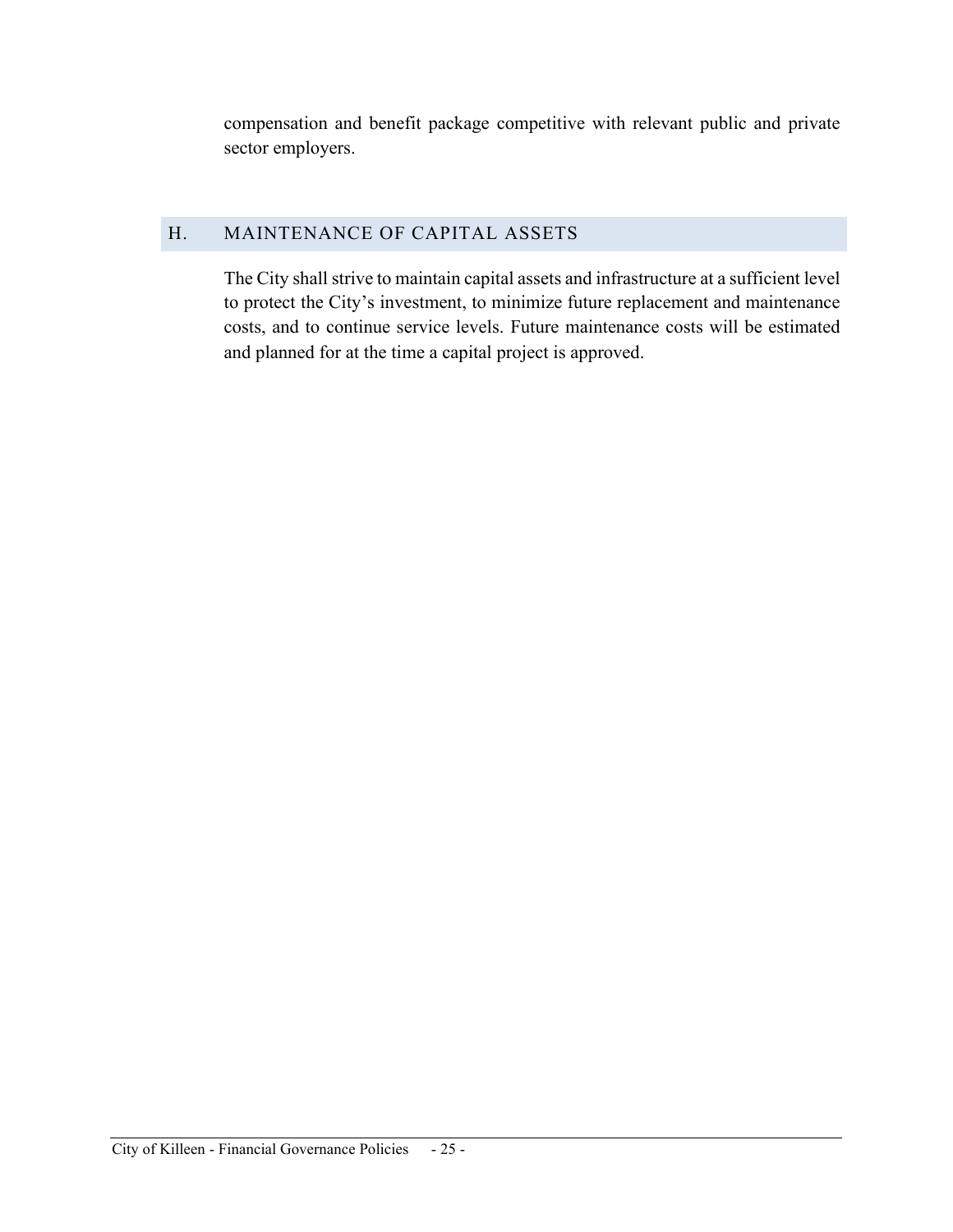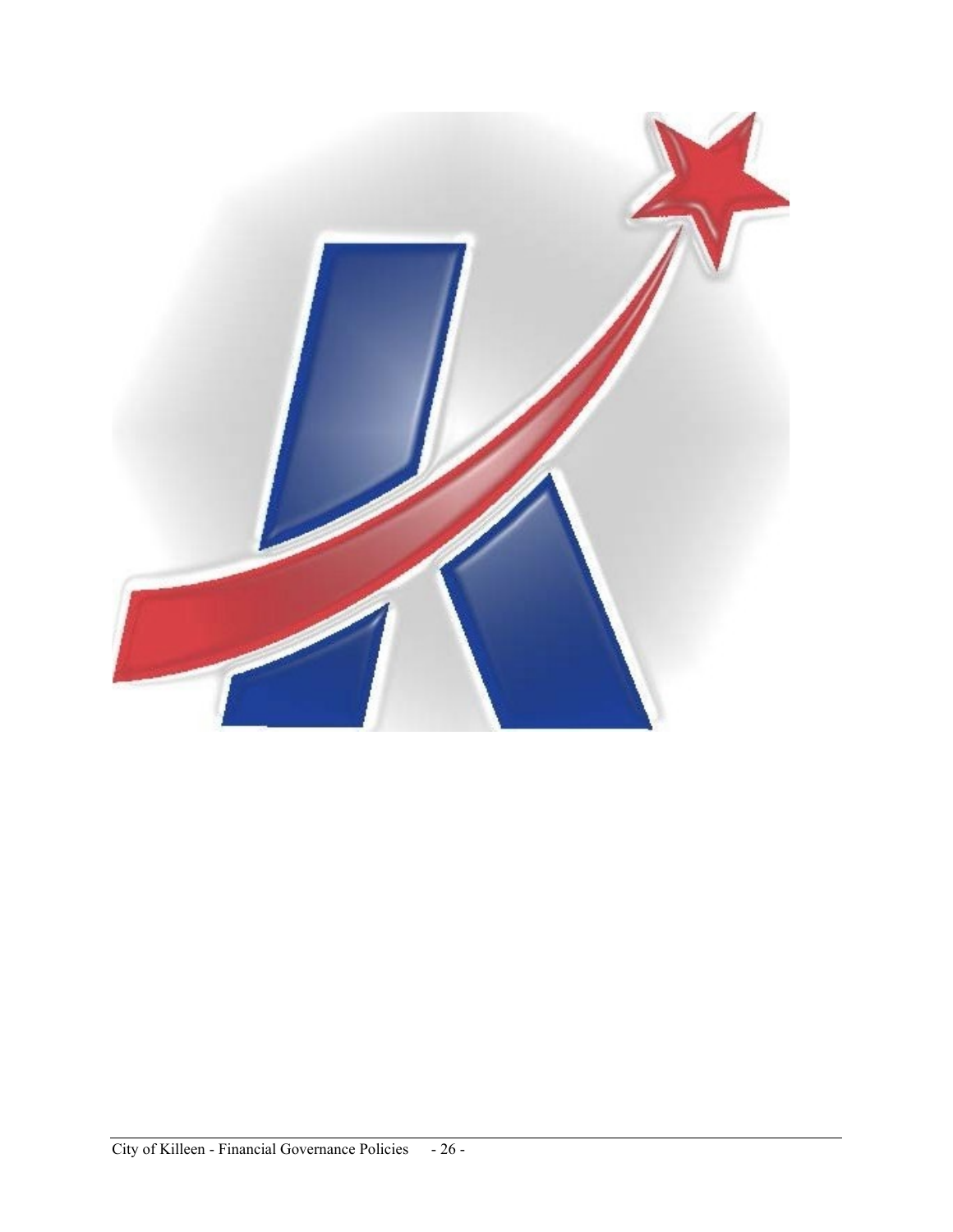#### <span id="page-26-0"></span>**X. FUND BALANCE**

The purpose of this policy is to establish guidelines for governmental fund balances in accordance with Governmental Accounting Standards Board Statement 54, Fund Balance Reporting and Governmental Fund Type Definitions.

#### A. GOVERNMENTAL FUND BALANCES

The City recognizes that unassigned fund balance is an important measure of economic stability. It is the goal of the City to achieve and maintain an unassigned fund balance in the General Fund equal to 18-22% of operating expenditures to mitigate financial risk that can occur from unforeseen revenue fluctuations, significant unanticipated expenditures, and natural disasters.

The annual budget shall be presented to City Council with the General Fund reflecting an ending unassigned fund balance in the current budget year, which is no less than 18% of that fund's annual operating expenditures. The City considers a balance less than 18% to be cause for concern, barring unusual or deliberate circumstances. If unassigned fund balance falls below the established minimum, the City shall refrain from making additional appropriations from fund balance and shall appropriate funds in future budgets to replenish the fund balance based upon a time table deemed adequate by the City Council, not to exceed three years.

#### 1. DEBT SERVICE FUND

The City will maintain a debt service reserve in the General Debt Service Fund in an amount that ensures compliance with outstanding bond covenants and related bond requirements.

#### 2. SPECIAL REVENUE FUNDS

The City will maintain an unassigned fund balance of 18-22% of operating expenses (including operating transfers out and debt service payments) in the following special revenue fund:

• Hotel/Motel Tax Fund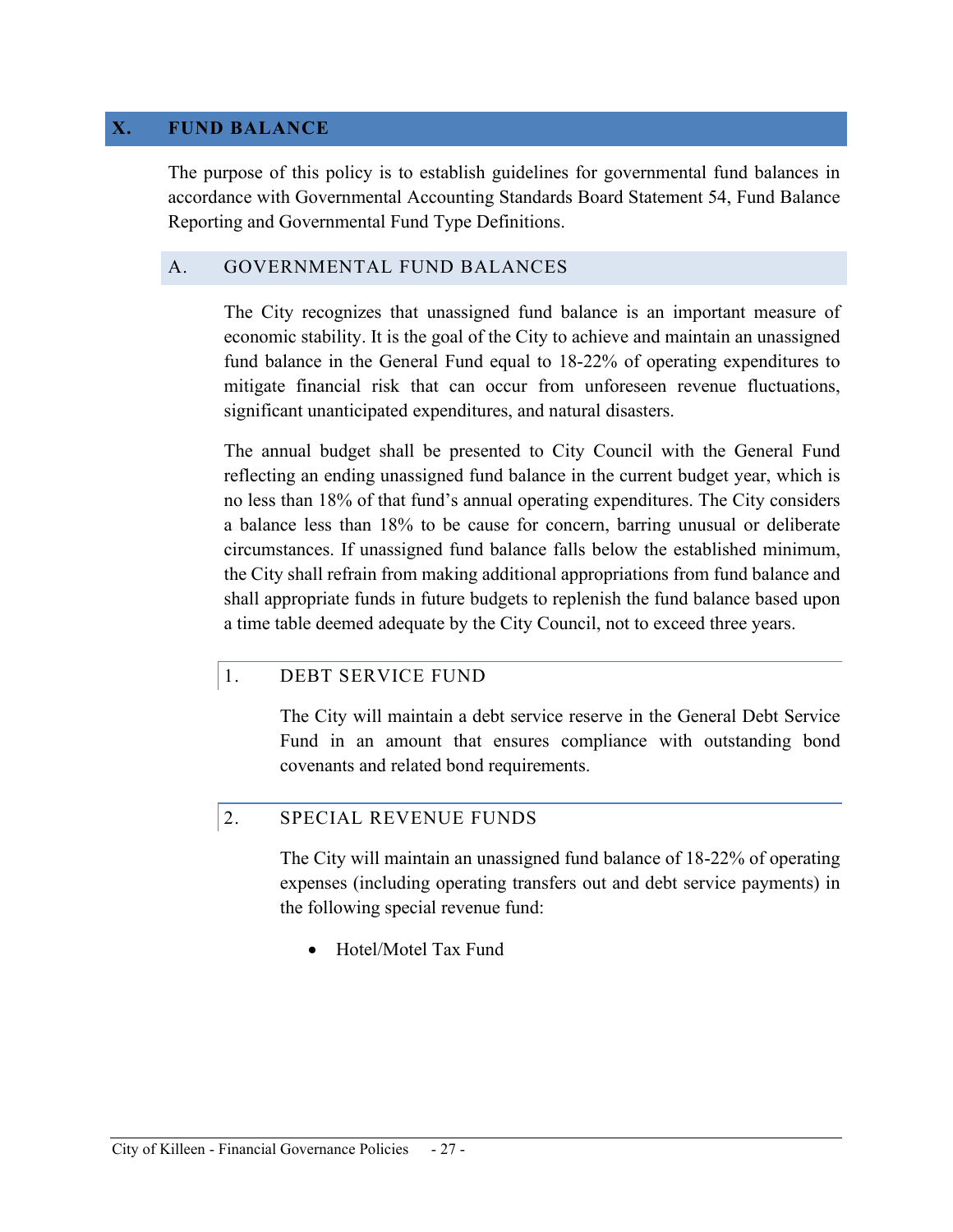#### B. ORDER OF FUND EXPENDITURE

The City will utilize funds in the following spending order:

- Restricted
- Committed
- **Assigned**
- Unassigned

#### C. FUND BALANCE APPROPRIATIONS

General Fund unassigned fund balances in excess of the 22% goal established above shall be transferred to the Capital Projects Fund. The City of Killeen will exercise diligence in avoiding the appropriation of fund balance for recurring operating expenditures. In the event fund balance is appropriated for recurring operating expenditures to meet the needs of the community, the budget document shall include an explanation of the circumstances requiring the appropriation and the methods to be used to address the future use of fund balance for operating expenditures.

#### D. NON-GOVERNMENTAL FUND BALANCES

Insofar as the above policies and fund balance categories do not apply to proprietary funds, the City recognizes the need to apply a different minimum balance policy to the proprietary funds, in order to ensure continued operation in the event of a natural disaster or significant shortfall in revenues. The proprietary funds will pay (where applicable) their fair share of general and administrative expenses, in-lieu-ofproperty taxes, and/or franchise fees.

#### 1. ENTERPRISE FUNDS

The City will maintain a working capital balance (current assets minus current liabilities) of 18-22% of operating expenses (including operating transfers out and debt service payments) to mitigate financial risk. The annual budget shall be presented to Council with each proprietary fund reflecting an ending working capital balance that is no less than 18% of operating expenses.

Working capital balances in excess of the 22% goal established above shall be appropriated for non-recurring capital projects or programs. Should working capital fall below the minimum, the City shall refrain from making additional appropriations from fund net assets. If a proprietary fund is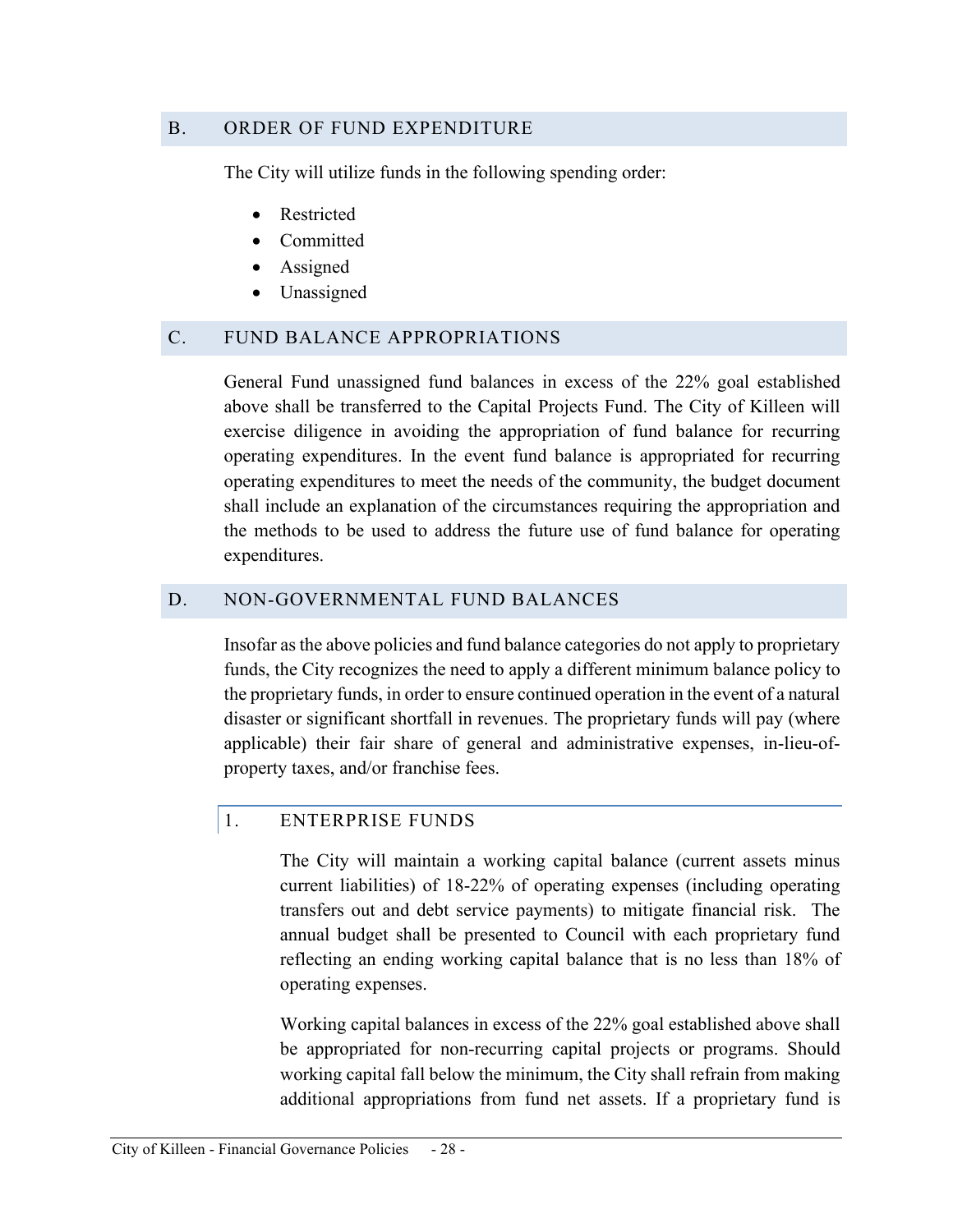temporarily unable to pay all expenses, then the City Manager may waive general and administrative expenses, in-lieu-of-property taxes, and/or franchise fees until the fund is able to pay them. The City Council may pay out-of-pocket expenses that a fund is temporarily unable to pay with interfund loans, to be repaid at a future date.

#### 2. ENTERPRISE FUNDS – DEBT SERVICE RESERVE

The City will maintain a minimum debt service reserve for enterprise funds in an amount that ensures compliance with outstanding bond covenants and related bond requirements.

#### 3. INTERNAL SERVICE FUNDS

The City will maintain a minimum working capital balance of 3% of operating expenditures (including operating transfers out) to mitigate financial risk. The annual budget shall be presented to City Council with each internal service fund reflecting an ending working capital balance that is no less than three percent of operating expenditures (including operating transfers out). This calculation does not include non-recurring items.

Working capital balances in excess of 3% shall be appropriated for non-recurring capital expenses, capital projects, or returned to the contributing fund. Should working capital fall below the minimum, the City shall refrain from making additional appropriations from fund net assets.

In addition, the City acknowledges that initially, not all proprietary funds will meet the minimum requirement for working capital outlined in this policy. A fund will be considered compliant with this policy as long as the financial position shows continuous improvement each fiscal year.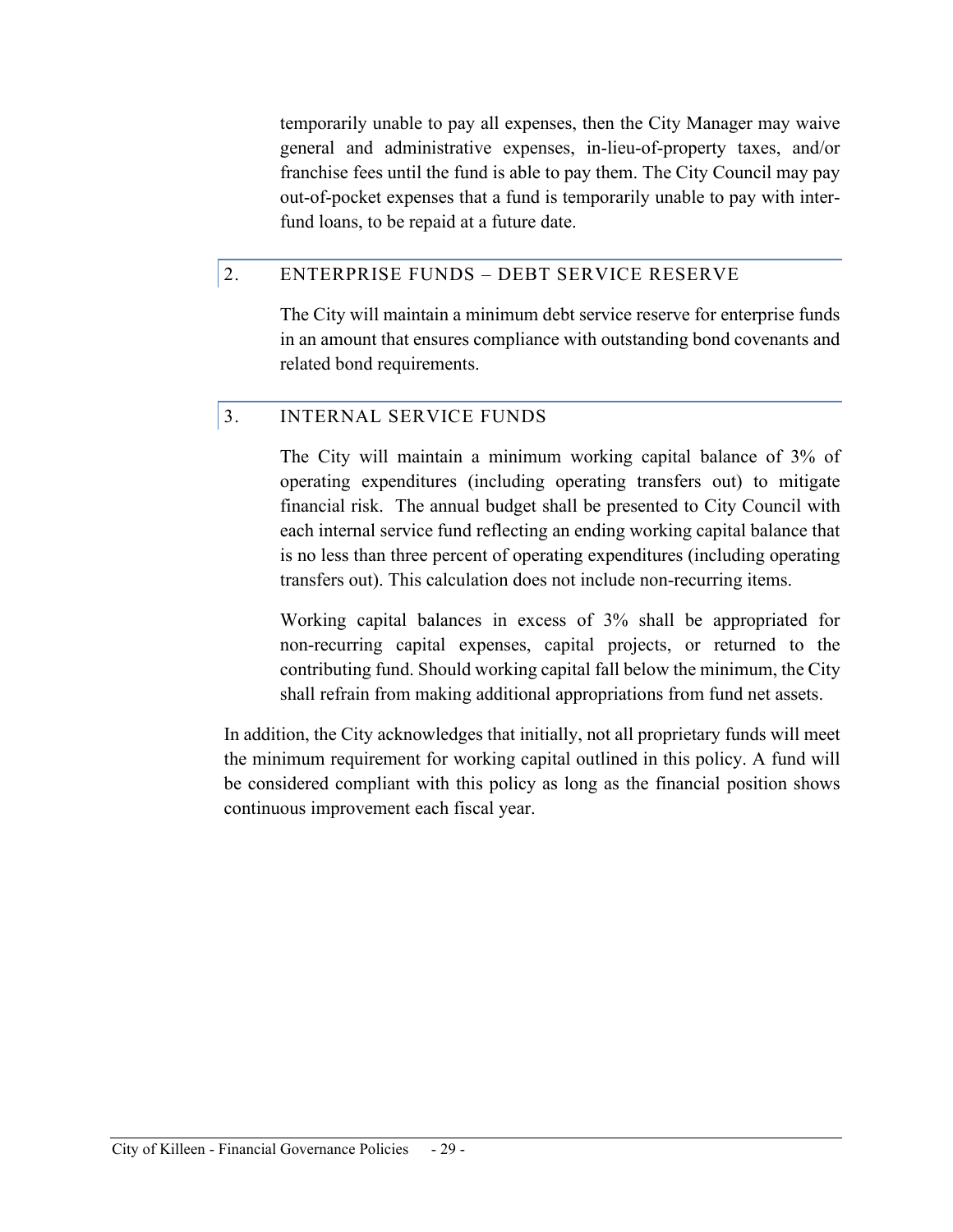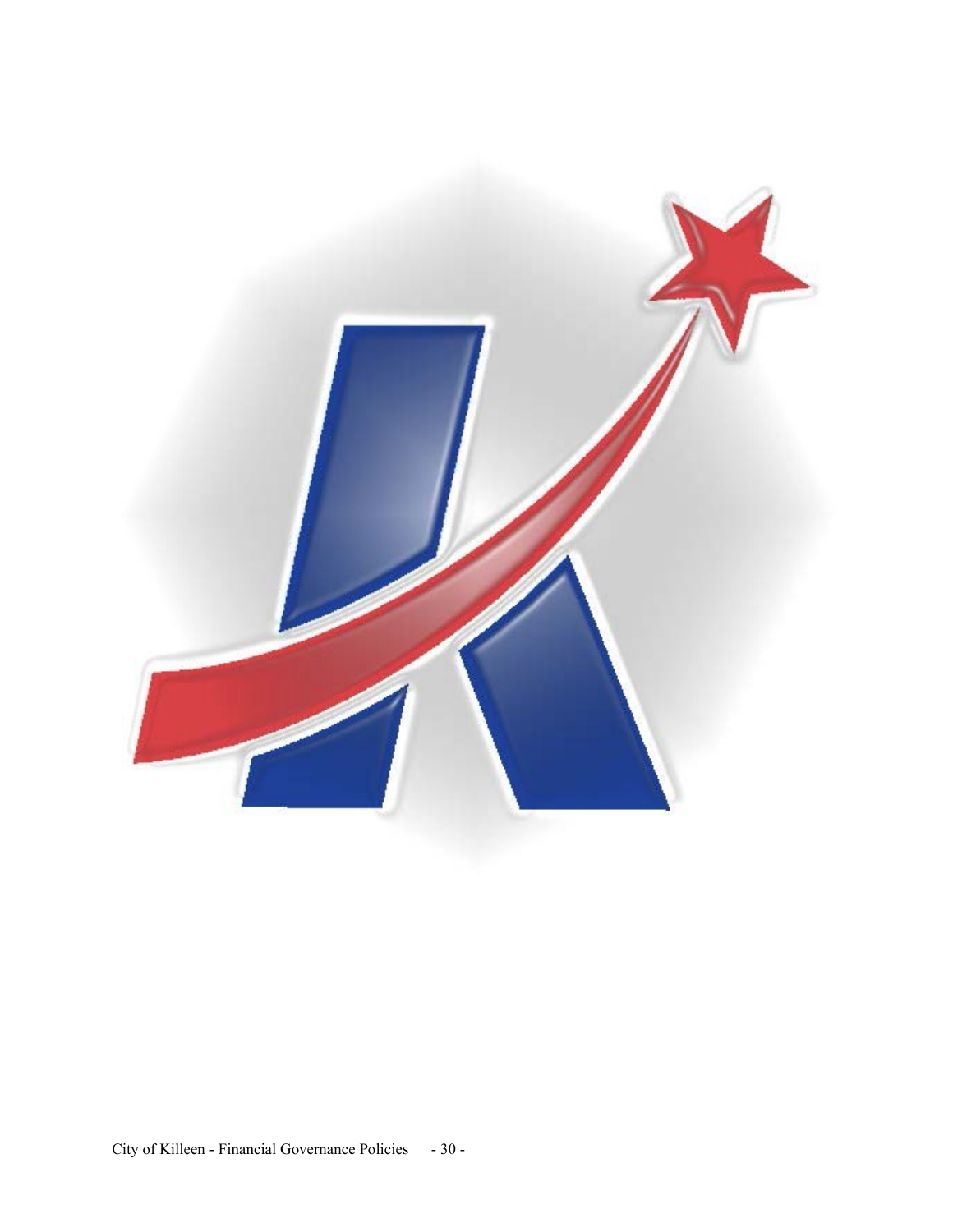#### <span id="page-30-0"></span>**XI. INTER-FUND LOANS**

Inter-fund loans are amounts provided between funds of the City of Killeen with a requirement for repayment.

#### A. SHORT-TERM BORROWING

The City Manager is authorized to approve temporary inter-fund borrowings for cash flow purposes whenever the cash shortfall is expected to be resolved within 45 days. The most common use of inter-fund borrowings under this circumstance is for grant programs like the Community Development Block Grant, where costs are incurred before drawdowns are initiated and received. However, receipt of funds is typically received shortly after the request for funds has been made.

#### B. REVIEW AND APPROVAL

Any movement of funds from one fund to another (with the exception of short-term borrowings above) requires the approval of City Council. Additionally, all interfund loan proposals must be reviewed and approved by the Executive Director of Finance and the City Manager or designee.

#### C. FUNDING SOURCE FOR LOANS

The funding source of all inter-fund loans must be idle cash on deposit in a fund. During the term of the loan, the outstanding balance at any time must not be needed to finance normal operations. Adequate documentation (i.e., cash flow analysis) is required to support that loaned funds are idle.

#### D. USE OF LOAN PROCEEDS

Inter-fund loans must only be made to finance short-term operating or capital needs of the borrowing fund. Short-term is defined as a period up to five (5) years.

#### E. REPAYMENT SOURCE

The borrowing funds must have an identified revenue stream for the repayment of all principal and interest incurred. Management must provide documentation of ability to repay the obligation, and the department incurring the loan must execute an agreement described in section F below. Loans will not be approved if the obligor fund cannot substantiate the ability to finance current business and capital operations, make agreed upon loan repayments, and maintain sufficient cash to meet emergency needs.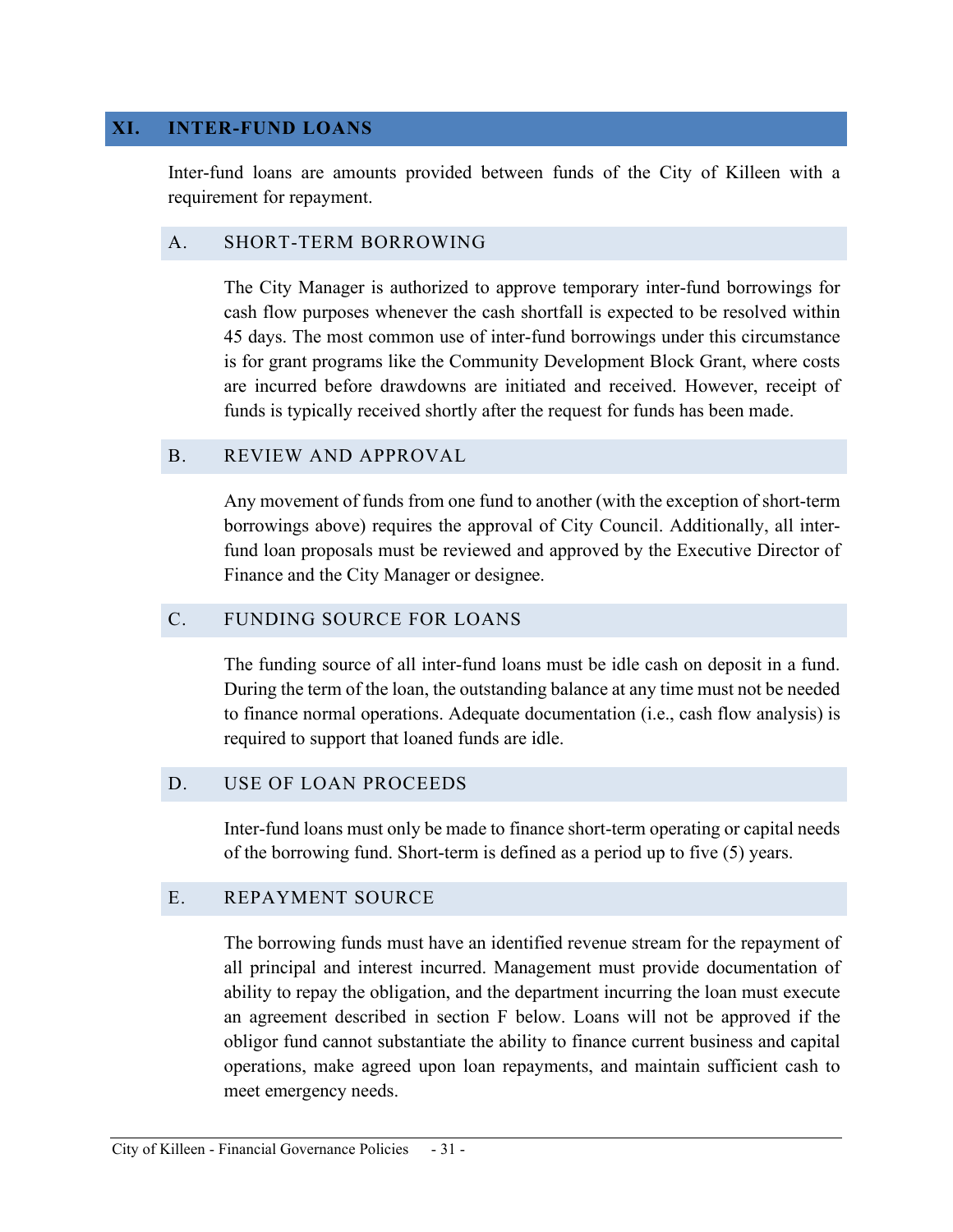#### F. REPAYMENT TERM

All inter-fund loans must be repaid in no more than five (5) years from the date loan documents are executed.

#### G. LEGAL DOCUMENTATION

All inter-fund loans are approved by the City Council and are consummated by loan agreements. Those agreements will stipulate the loan purpose, the loan amount, the term, repayment source, interest rate, and other information as required by the City's legal department.

#### H. REPAYMENT

All idle City cash is pooled and invested to earn a return. The lending fund should recover this foregone investment revenue. Therefore, inter-fund loans are interest bearing except for advance funding for grants, reimbursement resolutions, or when senior management finds it appropriate to forego the payment of interest. The interest rate charged and paid must comply with all applicable laws and regulations. At a minimum, the rate charged will equal the weighted average return earned on the City's pooled cash.

#### I. PROPRIETARY FUND LOANS

Excess pledged revenues can be used to make loans to other City Funds. Before making that determination, the proprietary fund must cover all obligations for operation and maintenance expenses, debt service expenses, debt service coverage, transfers to the General Fund, and operation reserve requirement.

#### 1. PURPOSE OF THE LOAN

To fund non-proprietary fund capital projects for which there is no other viable funding source, and which total amount falls between a minimum and maximum threshold.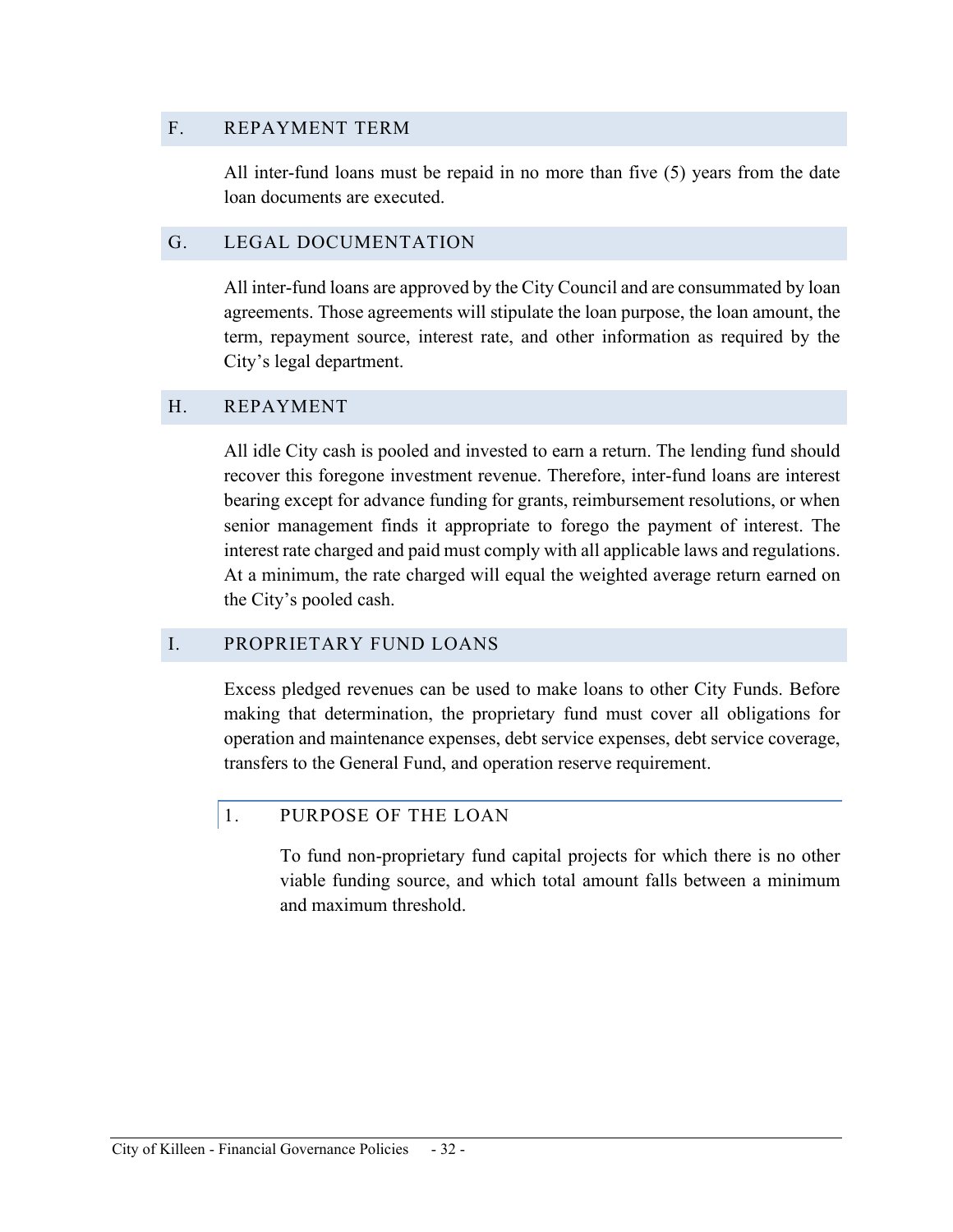#### 2. AGREEMENT

A formal written agreement between the proprietary fund and the receiving fund, clearly defining the terms and conditions of the agreement should be in place.

### 3. DETERMINATION OF SURPLUS

Prior to a loan agreement being made, a determination of surplus must be made by meeting the following criteria:

- There are sufficient excess pledged revenues
- Coverage amounts meet or exceed the recommended ratios; and
- The reserve requirements are met.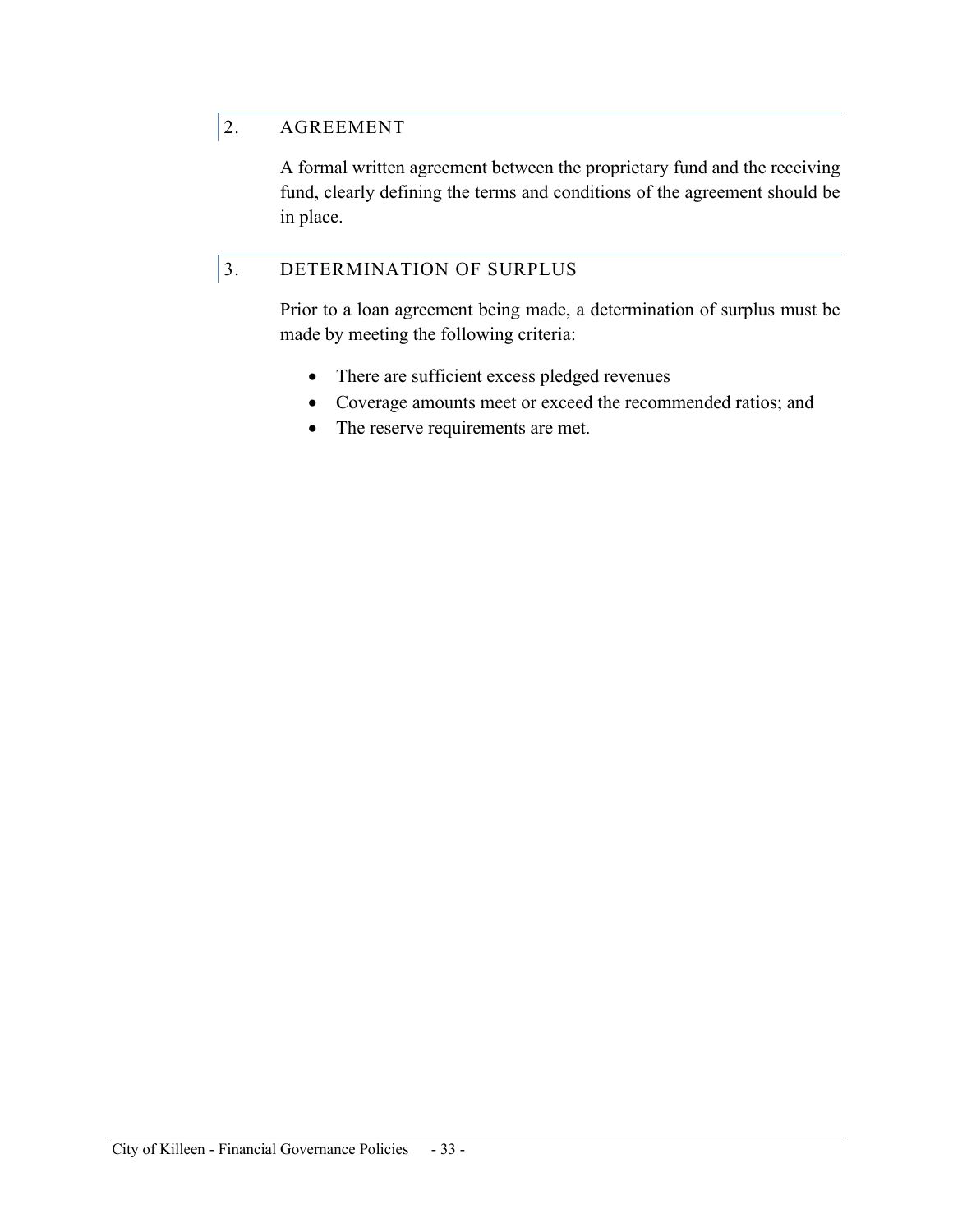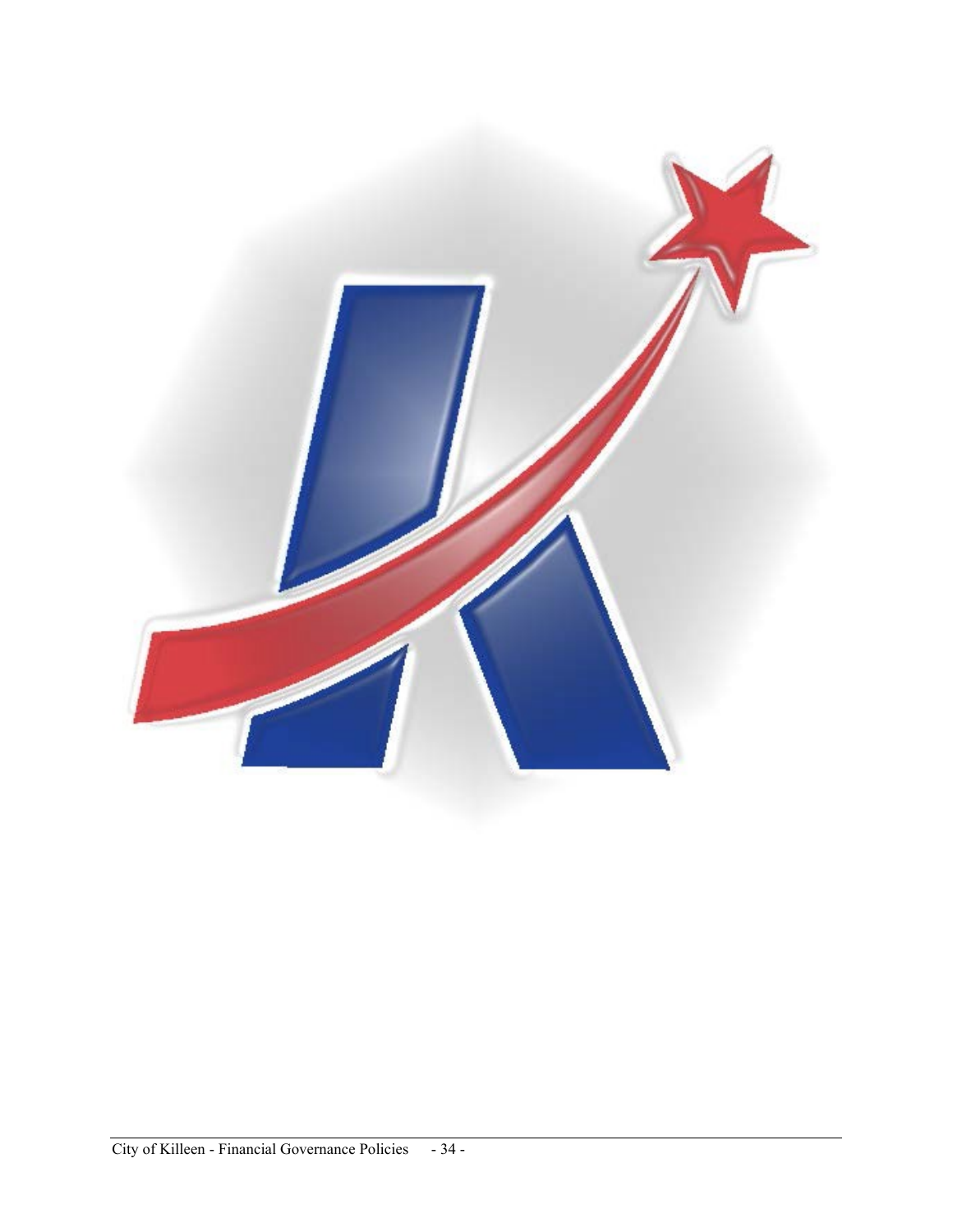#### <span id="page-34-0"></span>**XII. INTER-FUND TRANSFERS**

All inter-fund transfers between funds must be authorized by City Council. This authorization is obtained by approval of the Annual Budget or through budget amendment.

#### A. OPERATING FUNDS

Inter-fund transfers are used to pay for actual general and administrative costs and to charge franchise fees to Proprietary Funds. Franchise fees (street rental fees) are assessed for the General Fund to gain back a portion of costs for the wear and tear on its streets, alleys, and rights-of-way and shall be limited to 9% of actual revenues within the applicable proprietary funds.

All inter-fund transfers between funds must be authorized by City Council. This authorization is obtained by approval of the Annual Budget or through budget amendment.

#### B. CAPITAL PROJECTS FUNDS

#### 1. GENERAL FUND

Fund balances in excess of the 22% goal in the General Fund will be transferred to the Capital Projects Fund.

#### 2. BOND FUNDS

Surplus bond proceeds may be transferred to:

- Another bond fund of the same purpose.
- The debt service fund to reduce outstanding debt.
- Operating funds due to reimbursement resolutions approved by City Council

#### C. ENTERPRISE FUNDS

Working capital in excess of the 22% goal in the enterprise funds will be transferred to the corresponding enterprise capital projects fund.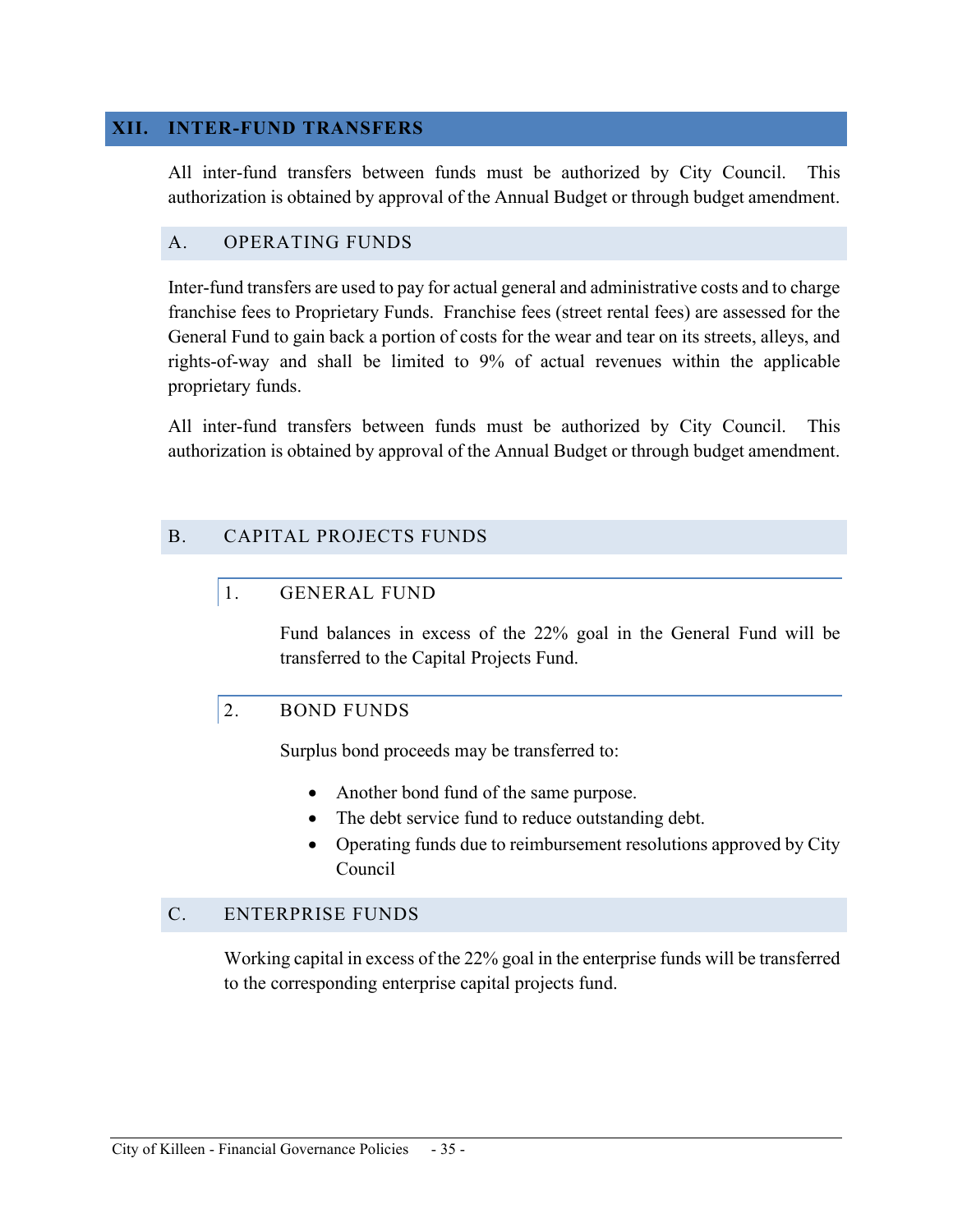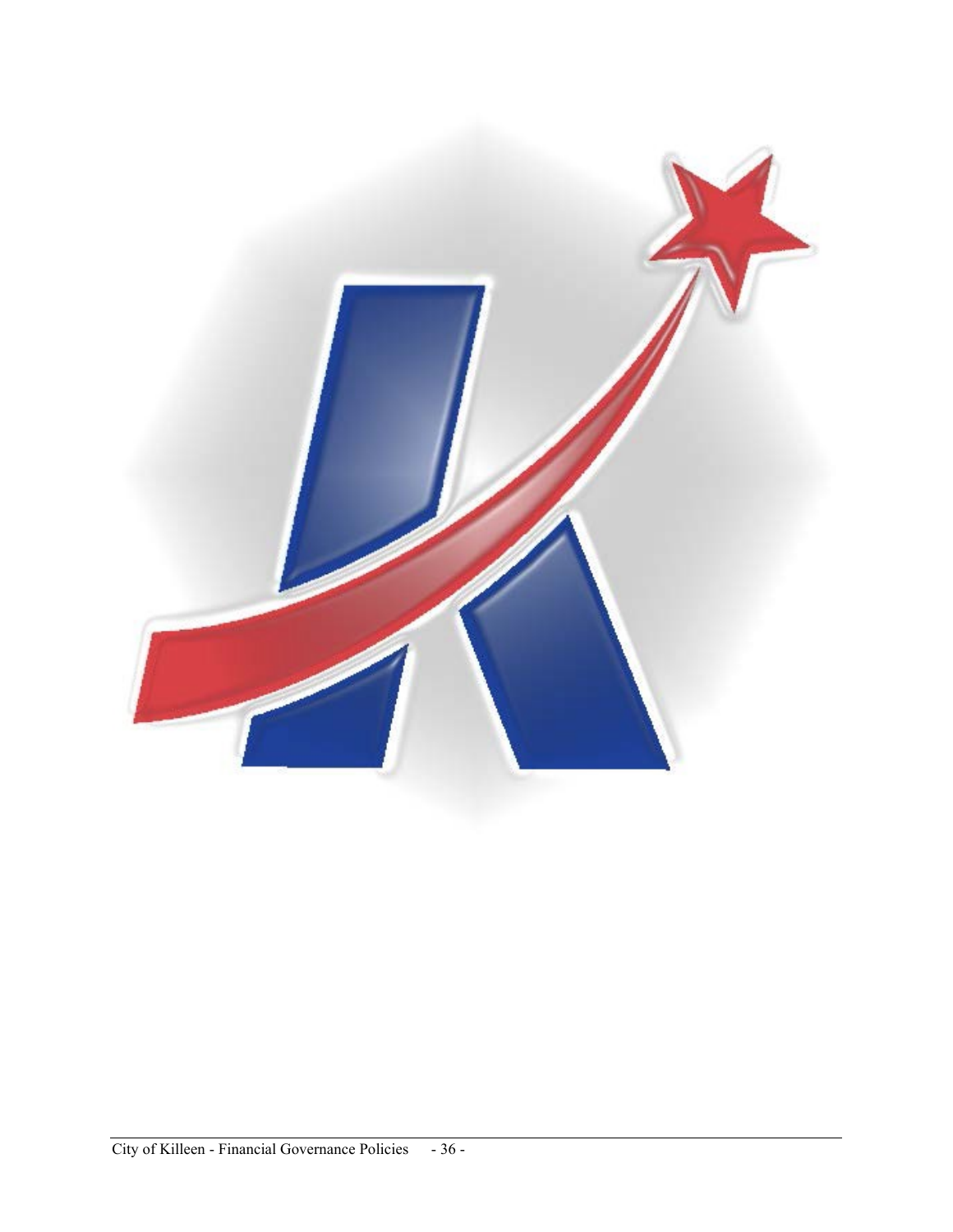## **XIII. CAPITAL EQUIPMENT/PROJECT EXPENDITURES**

The City shall annually review the needs for capital improvements and equipment, the current status of the City's infrastructure, replacement and renovation needs, and potential new projects. All projects, ongoing and proposed, shall be prioritized based on an analysis of current needs and resource availability. For every capital project, all operation, maintenance, and replacement costs shall be fully costed, considered, and built into the long-term operating budget forecast.

## A. CAPITALIZATION THRESHOLD

The GFOA recommends that "best practice" guidelines be followed in establishing capitalization thresholds for tangible capital-type items. Accordingly, the following criteria are followed:

- Individual items costing \$5,000 or more and capital projects whose total cost (in the aggregate) exceeds \$100,000 or more will be capitalized and depreciated according to GASB rules.
- Tangible, capital assets will only be capitalized if they have an estimated useful life of at least two years following the date of acquisition.
- Capitalization thresholds will be applied to individual items rather than groups or similar items.
- Only capital improvements that lengthen the estimated useful life of an asset or increase service capacity (effectiveness or efficiency) will be capitalized. Repairs and maintenance for an asset to retain its value are not capitalized.
- Records and procedures will be established to ensure adequate control over non-capitalized tangible assets. Departments must submit a certified report of all non-capitalized tangible assets to the Finance Department annually. It shall be the responsibility of the individual department directors to maintain records sufficient to demonstrate compliance with this policy.

# B. CAPITAL EQUIPMENT

The City shall annually prepare a schedule for the replacement of its noninfrastructure capital assets (i.e., Fleet). Within the resources available each year, the City shall replace these assets according to the aforementioned schedule.

Expenditures for new (not replacement) capital equipment shall be made only to enhance employee productivity, improve quality of service, or expand scope of service.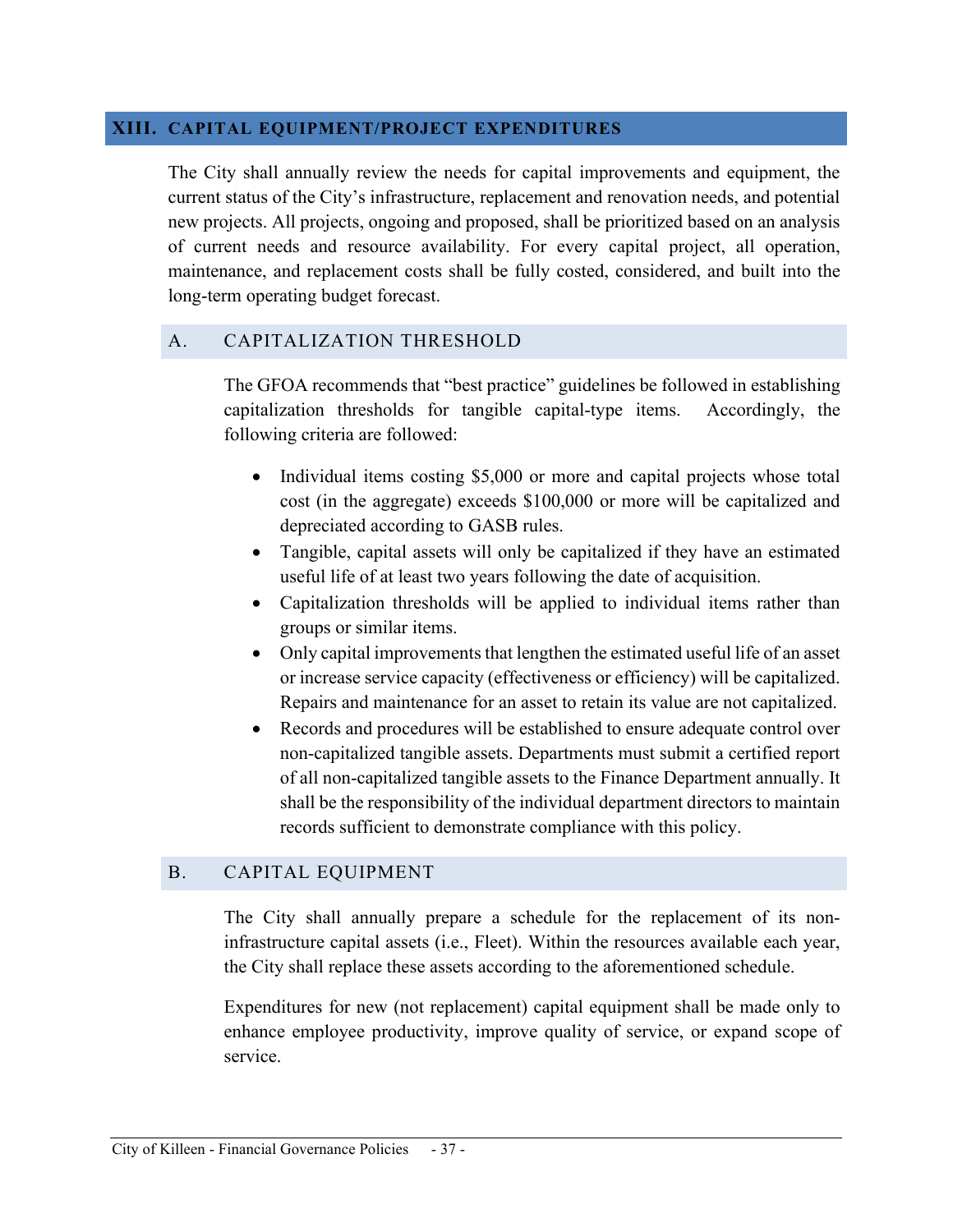## C. CAPITAL PROJECT EXPENDITURES

The City shall have capital projects policies to establish the basic framework for the planning, development, funding, and construction of capital improvement program projects. Capital projects are intended to include infrastructure or facility improvements and maintenance needs that exceed \$100,000 and have a useful life exceeding one-year.

# 1. CIP BUDGET CARRYOVER

Appropriations for CIP projects lapse three years after budget adoption due to lack of activity. Projects which lapse from lack of project account appropriations may be resubmitted for inclusion in a subsequent CIP. Project accounts, which have been appropriated, will not lapse until completion of the project.

# 2. CAPITAL PROJECTS RESERVE FUND

A Capital Projects Reserve Fund shall be established and maintained to accumulate reimbursements from other governmental agencies for the prior purchase of real property assets, proceeds from an occasional sale of surplus real property as approved by City Council, and transfers from the General Fund unassigned fund balance. This fund shall only be used to pay for expenditures such as land and building purchases, material maintenance and repairs, construction projects, feasibility, design, and engineering studies related to such projects, capital equipment and vehicles, and technology improvements. Expenditures from this fund should be aimed at protecting the health and safety of citizens and employees, protecting the existing assets of the City, ensuring public access to City facilities and information, and promoting community-wide economic development.

# 3. UTILITY CAPITAL EXPENDITURES

The City of Killeen uses three funding sources for utility capital expenditures. First, utility rates will be designed to provide sufficient funding for a depreciation reserve which accumulates resources to replace or rehabilitate aging infrastructure. Second, the multi-year financial plan provides debt strategies to finance needed capital items. Third, annual transfers are made to capital rehabilitation and renewal projects from utility operations to maintain adequate funding for capital items.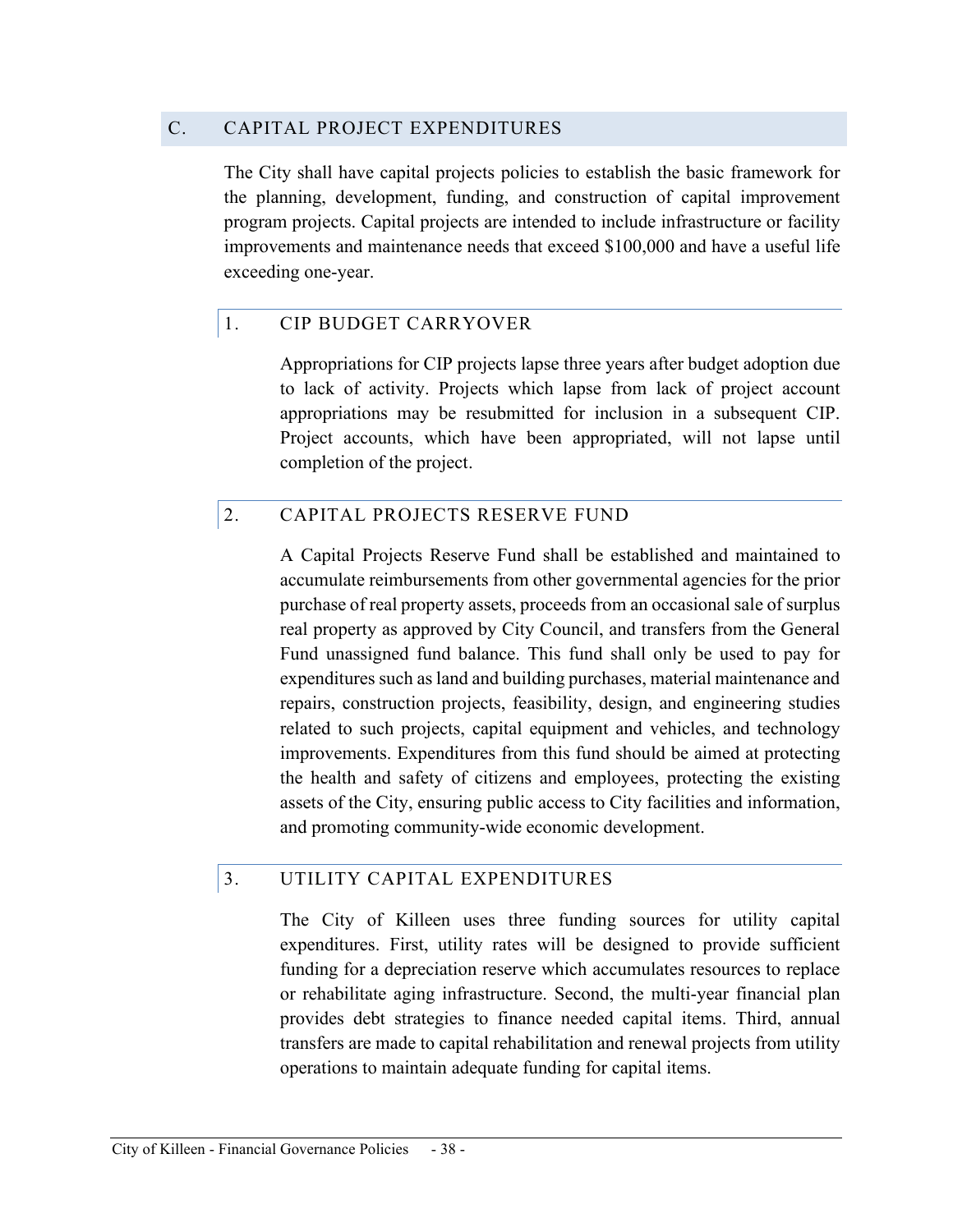## D. FINANCING

The City recognizes that there are three basic methods of financing capital needs. Funding may be budgeted and covered by current revenues, may come from fund balance, or borrowed through the issuance of debt. Debt financing includes general obligation bonds, revenue bonds, certificates of obligation, lease/purchase agreements, certificates of participation, tax notes, and other obligations permitted to be issued or incurred under Texas law. Guidelines for assuming debt are set forth in the Debt Policy Statements.

### E. SURPLUS BOND FUNDS

Surplus project funds may become available after the completion of a specific, authorized bond project or may result when a bond project is modified or eliminated without being simultaneously replaced by another eligible project. Surplus bond funds may be used for projects consistent with the authorized purpose of the bonds per the bond covenant to:

- Finance cost overruns on bond projects within the same bond proposition;
- Fund emergency projects;
- Reduce outstanding debt at the end of the bond program; and
- Fund newly identified projects within the authorized purposes of an approved bond proposition only after all authorized projects/categories within the same proposition are substantially complete. A project would be considered substantially complete when design has been fully completed, construction is substantially underway, and staff has prepared cost projections that include ample contingencies to complete the project in the event unforeseen costs should arise.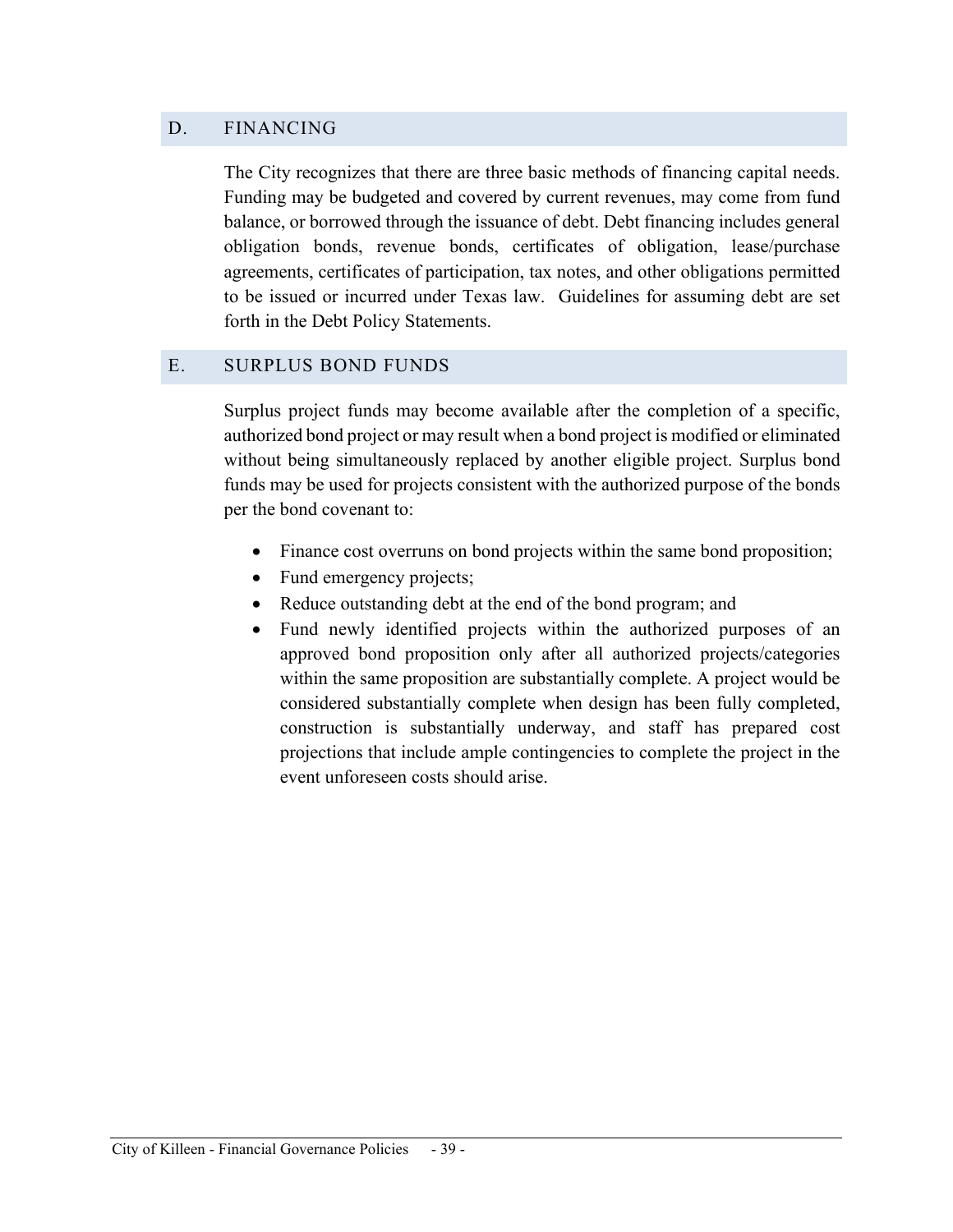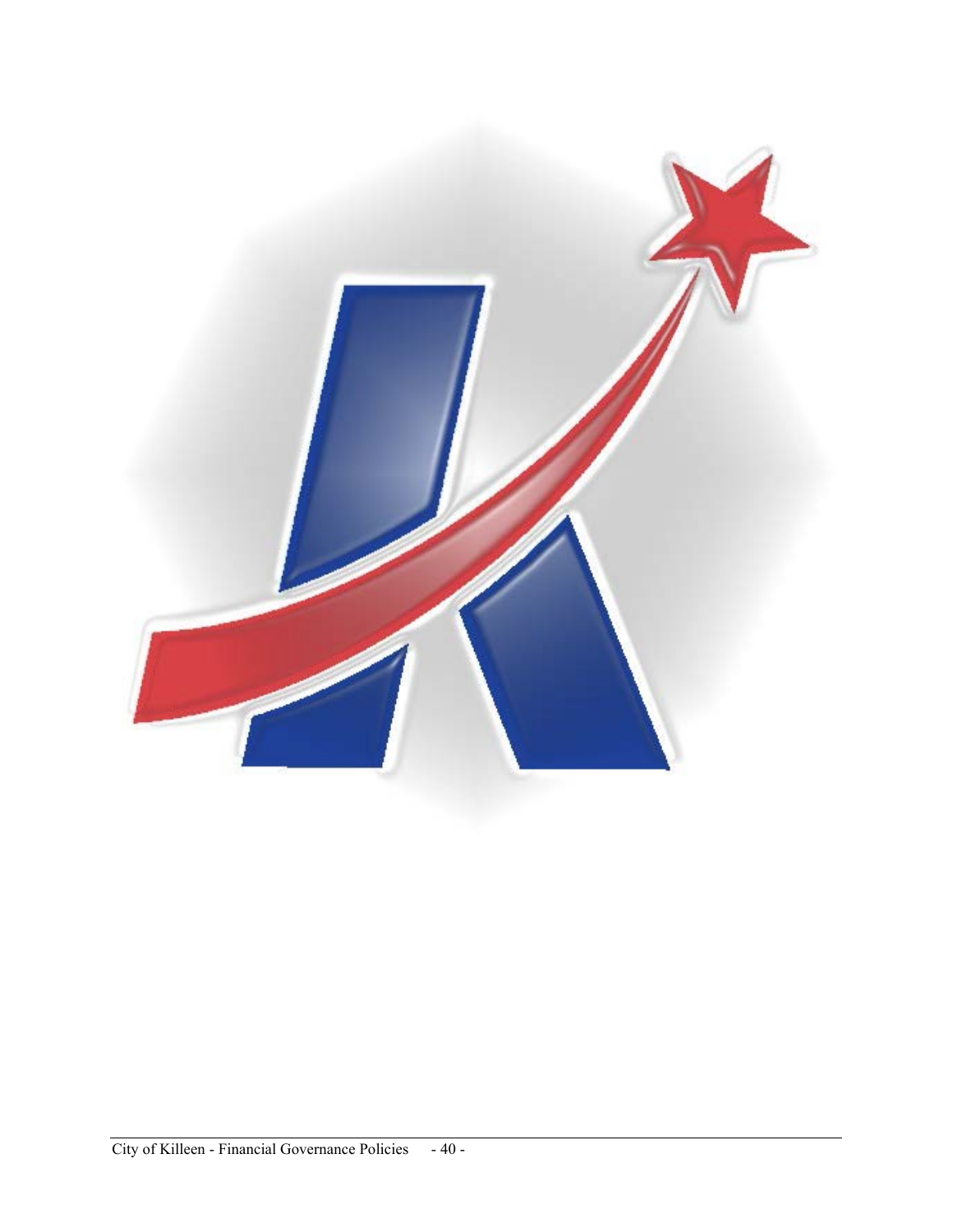# **XIV. DEBT**

The City will attempt to support capital projects with appropriations from operating revenues or excess fund balances (i.e. "pay-as-you-go") to minimize the issuance of debt.

### A. PRINCIPLES

- To minimize interest payments on issued debt, the City will maintain a rapid debt retirement policy by issuing debt with maximum maturities not exceeding the lesser of 25 years or the useful life of the improvement. Retirement of debt principal will be structured to ensure constant annual debt payments.
- The City will attempt to maintain base bond ratings (prior to insurance) equivalent to AA. The City shall continue to seek to enhance its credit quality by frequent contact and visits with the rating agencies, and monitoring the current trends and guidance from the agencies.
- When needed to minimize annual debt payments, the City will obtain insurance for new debt issues.
- Generally, competitive sale is preferred to a negotiated sale.
- In order to minimize the impact of debt issuance on the property tax rate and to assist the City in meeting its arbitrage requirements, the City will consider the sequential sale of bonds for the purpose of financing capital projects.

## B. USE OF DEBT FINANCING

Debt financing, to include general obligation bonds, revenue bonds, certificates of obligation, certificates of participation, tax notes, lease/purchase agreements, and other obligations permitted to be issued or incurred under Texas law, shall only be used to purchase capital assets and equipment that cannot be prudently acquired from either current revenues, assigned fund balance, or net position, and to fund infrastructure improvements and additions. The useful life of the asset or project should exceed the payout schedule of any debt the City assumes.

## C. ASSUMPTION OF ADDITIONAL DEBT

The City shall not assume more tax-supported general-purpose debt than it retires each year without conducting an objective analysis as to the City's ability to assume and support additional debt service payments. When appropriate, self-supporting revenue bonds shall be considered before general obligation bonds.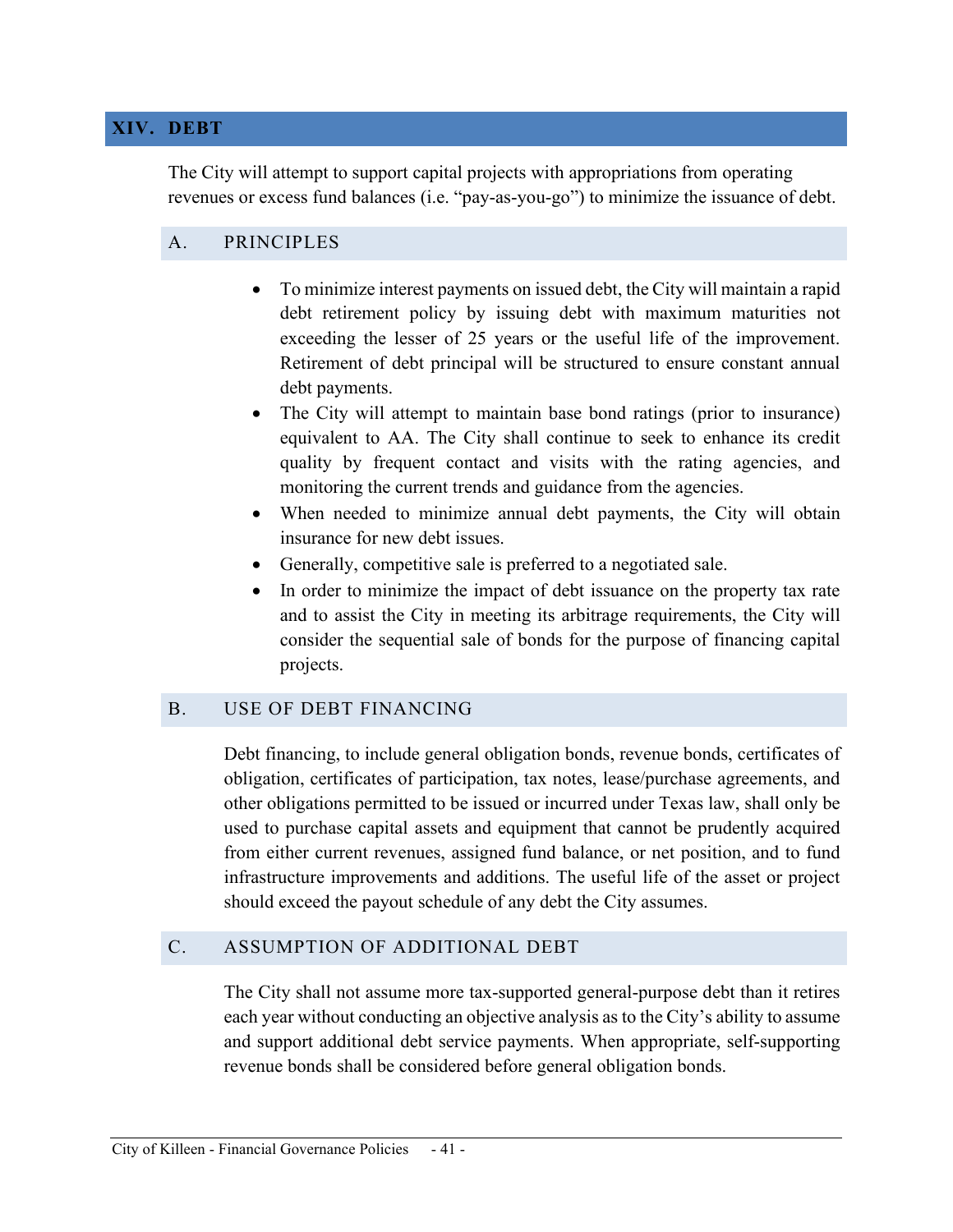# 1. GENERAL OBLIGATION BONDS

The City shall use an objective analytical approach to determine whether it can afford to assume new general-purpose debt (General Obligation bonds, tax notes, and Certificates of Obligation) beyond what it retires each year. This process shall take into consideration any potential impact to the City's credit ratings, the growth in the City's taxable assessed value, and the direct costs and benefits of the proposed expenditures. The decision on whether or not to assume new debt shall be based on these costs and benefits, the current conditions of the municipal bond market, and the City's ability to "afford" new debt as determined by the aforementioned standards.

# 2. REVENUE BONDS

Revenue bonds are secured solely by the revenues of an enterprise fund. As a result, the credit markets look at the type of enterprise securing the payment of debt service on the bonds to determine the level of security necessary for the purchase of the bonds.

Whether revenue bonds can be secured with gross revenues of the enterprise or net revenues (i.e., those revenues remaining after paying costs of operation and maintenance) is often determined by law. Coverage requirements, and the need for and level of reserve funds to provide additional security in support of revenue bonds, are subject to rating agency review and market standards.

Generally, for the City to issue additional water and sewer revenue bonds, net revenues, as defined in the ordinance authorizing revenue bonds, shall be a minimum of 125% of the average annual debt service. Annual adjustments to the City's rate structures will be made as necessary to maintain a minimum 125% coverage factor. Exceptions to these standards must be fully explained and justified.

Generally, for the City to issue additional drainage revenue bonds, gross revenues, as defined in the ordinance authorizing the revenue bonds, shall be at least 125% of the maximum annual debt service; net revenues (after operations and maintenance expenses) should be at least 125% of the annual debt service for financial planning purposes. Annual adjustments to the City's rate structures will be made necessary to maintain a minimum 125% coverage factor for net revenues.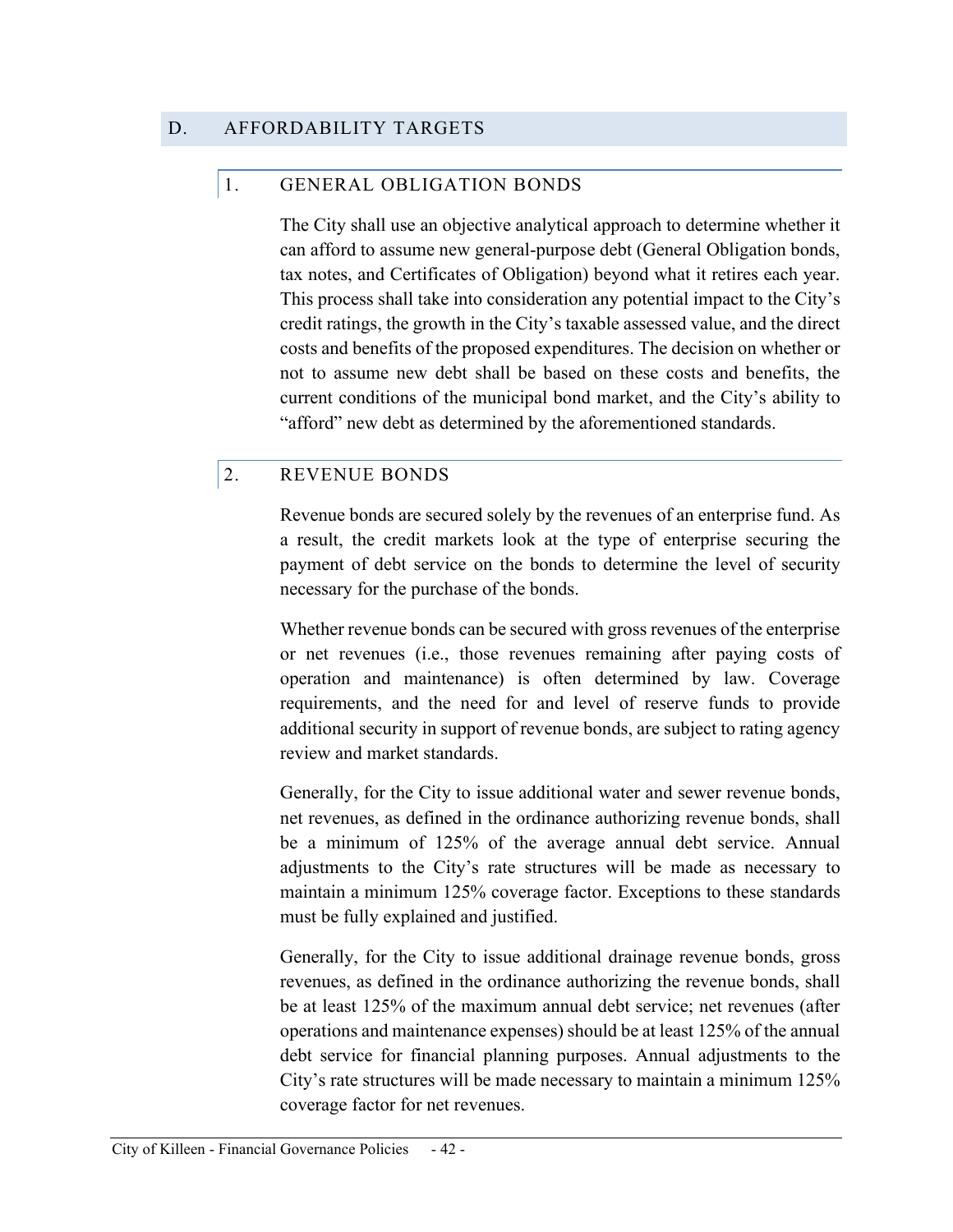Revenue bonds that may be issued to finance improvements for other enterprise fund activities (e.g., airports, convention centers, or solid waste facilities) will necessitate the consideration of coverage and reserve fund requirements unique to the enterprise fund, such that the revenue bonds will be creditworthy and marketable.

# 3. CERTIFICATES OF OBLIGATION

Certificates of Obligation may be issued without public election to finance any public work project or capital improvement, as permitted by State law. However, it is the policy of the City to utilize Certificates of Obligation to finance public improvements for special circumstances and only after determining the City's ability to assume additional debt based on the standards identified above. Those special circumstances in which Certificates might be issued include, but are not limited to:

- Advance design of projects to get them "shovel ready" and accurately determine the bond amount.
- Cost overruns on a general obligation bond-financed capital improvement have occurred;
- "Emergency" conditions require a capital improvement to be funded rapidly including an evaluation of projects that are deemed to be non-discretionary and requires City action;
- Financial opportunities unexpectedly arise to leverage funds from other entities and reduce the City's capital cost for a community improvement;
- A capital improvement is a revenue-producing facility, but due to the nature of the project or the time it takes for the facility to become operational and produce revenues, the improvement may not generate sufficient revenues throughout the life of the improvement to support the indebtedness secured solely by the revenues to be produced by the improvement;
- It would be more economical to issue Certificates of Obligation rather than issuing revenue bonds;
- The timing of the construction of a capital improvement and the expense of calling a bond election for a single proposition would, in the opinion of staff and with the approval of the City Council, warrant the issuance of Certificates of Obligation to finance the capital improvement.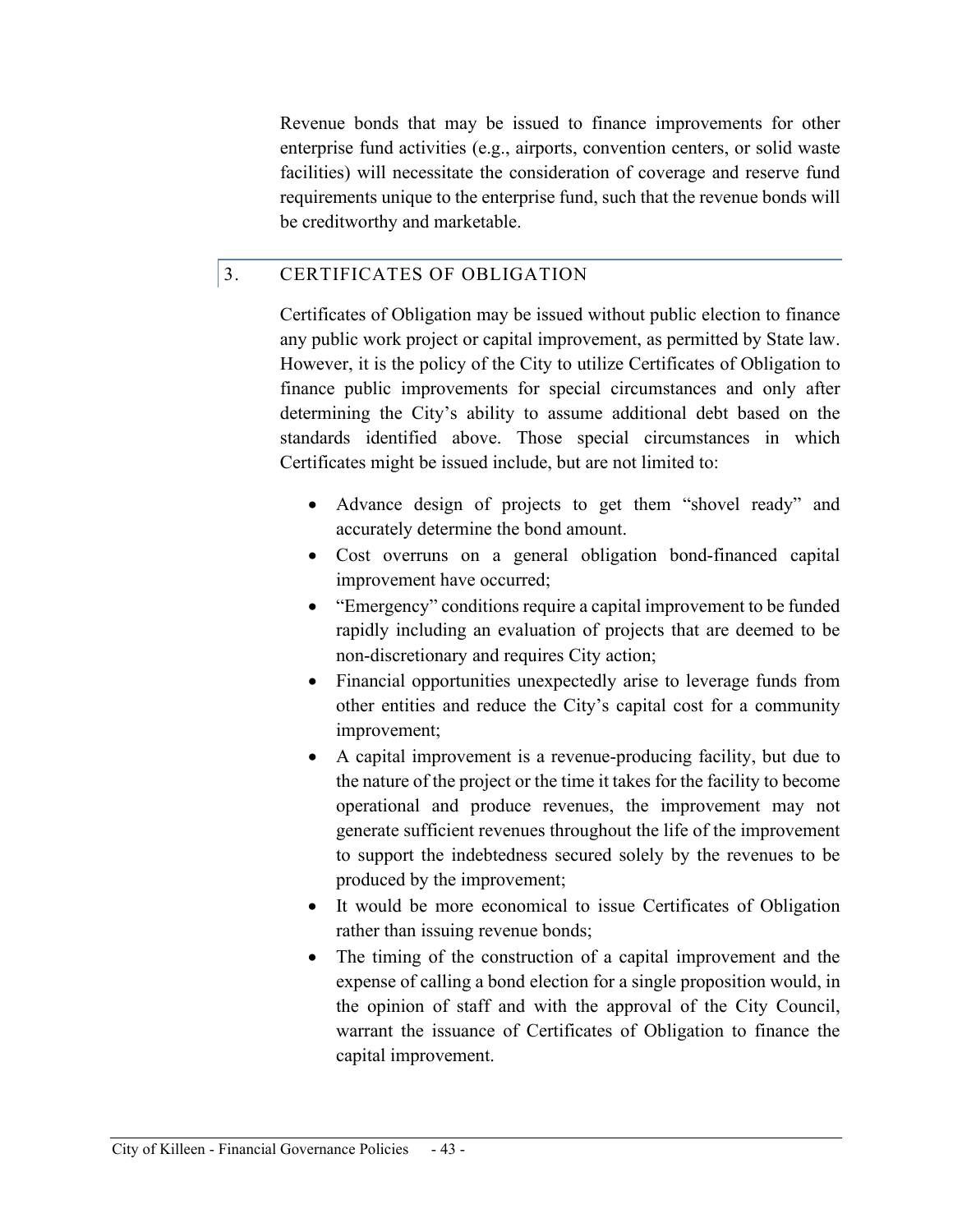### E. CALL PROVISIONS

Call provisions for bond issues shall be made as short as possible without penalty consistent with the lowest interest cost to the City. When possible, all bonds shall be callable only at par.

### F. SALE PROCESS

The City shall use a competitive bidding process in the sale of debt unless the nature of the issue or market conditions warrants a negotiated sale.

## G. TIMING OF SALES

The City may use the cash received through the issuance of notes pursuant to the appropriation authority that may be available in accordance with the commercial paper programs to begin capital projects approved under those programs. The City may also consider using reimbursement resolutions and its cash to initiate certain projects. Consideration should be given to any lost interest earnings on the City's cash compared to the anticipated interest expense associated with the issuance of obligations by the City. This process will improve the City's ability to time its entry into the long-term fixed rate market and to manage its debt issuances and debt payments in order to minimize the impact on tax rates and utility rates.

#### H. RATING AGENCY PRESENTATIONS

Full disclosure of operations and open lines of communication shall be made to the rating agencies. City staff shall prepare the necessary materials and presentation to the rating agencies. Credit ratings will be sought from one or more of the nationally recognized municipal bond rating agencies, currently Moody's, Standard & Poor's, and Fitch.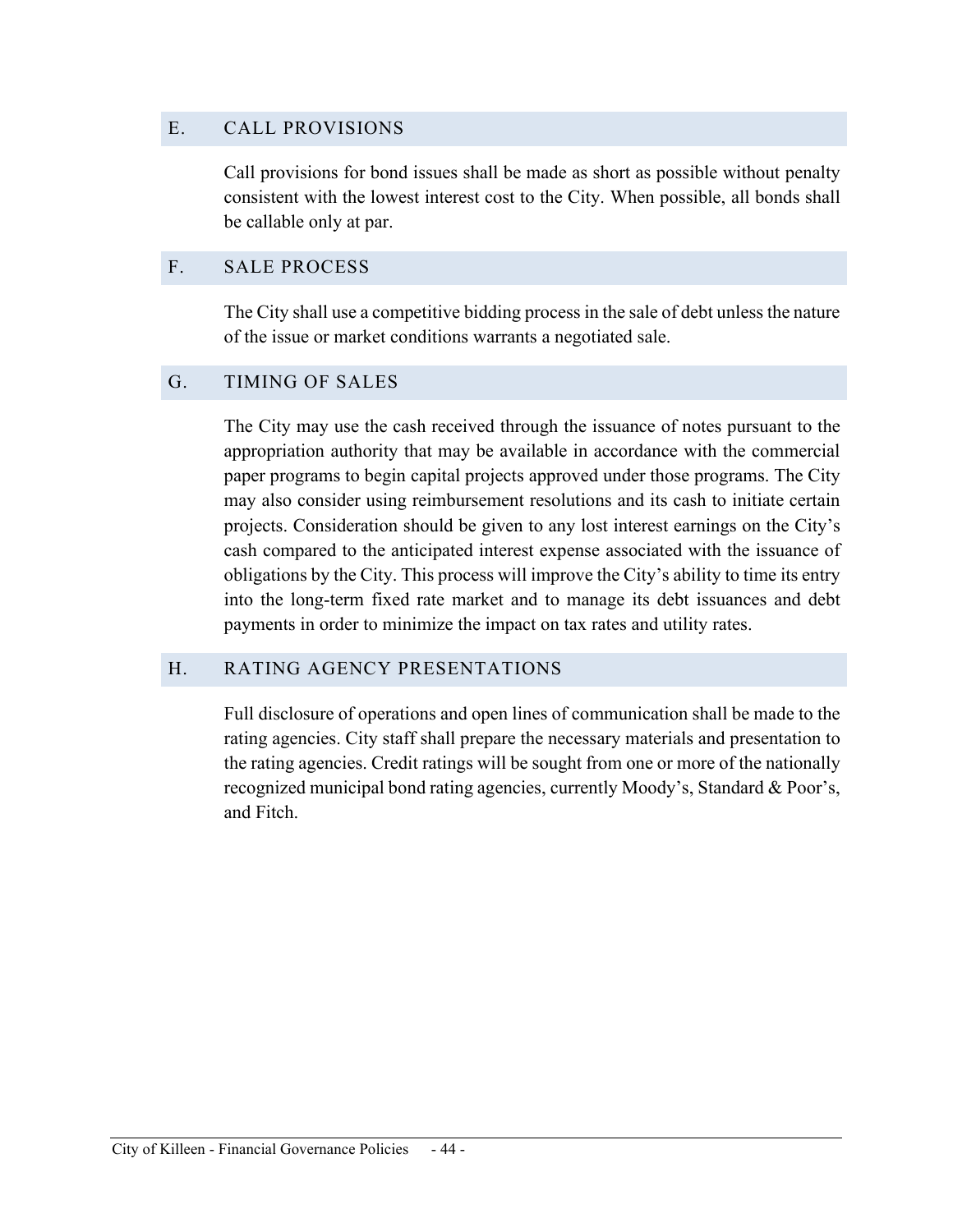## I. CONTINUING DISCLOSURE

The City is committed to providing continuing disclosure of financial and pertinent credit information relevant to the City's outstanding securities and will abide by the provisions of Securities and Exchange Commission (SEC) Rule 15c2-12 concerning primary and secondary market disclosure. The City will work with Bond Counsel and its Financial Advisor to assist with meeting the requirements set forth in SEC Rule 15c2-12.

## J. DEBT REFUNDING

City staff shall monitor the municipal bond market for opportunities to obtain interest savings by refunding outstanding debt. As a general rule, the present value savings of a particular advance refunding (i.e., bonds that are paid off on a date that is more than 90 days after the date the refunding bonds are issued) should exceed 3.5% of the par amount of the refunded maturities.

# K. POST BOND ISSUANCE FEDERAL TAX COMPLIANCE

The City has issued or will issue from time to time bonds, notes or other tax-exempt obligations (collectively, the "Bonds"). The City is required by the terms of Section 103 and 141 through 150 of the Internal Revenue Code of 1986, as amended ("Code"), and the U.S. Treasury Regulations promulgated thereunder ("Regulations"), to preserve the tax-exempt status of its Bonds subsequent to their issuance. Further, the Code and the Regulations impose record retention requirements on the City with respect to its Bonds.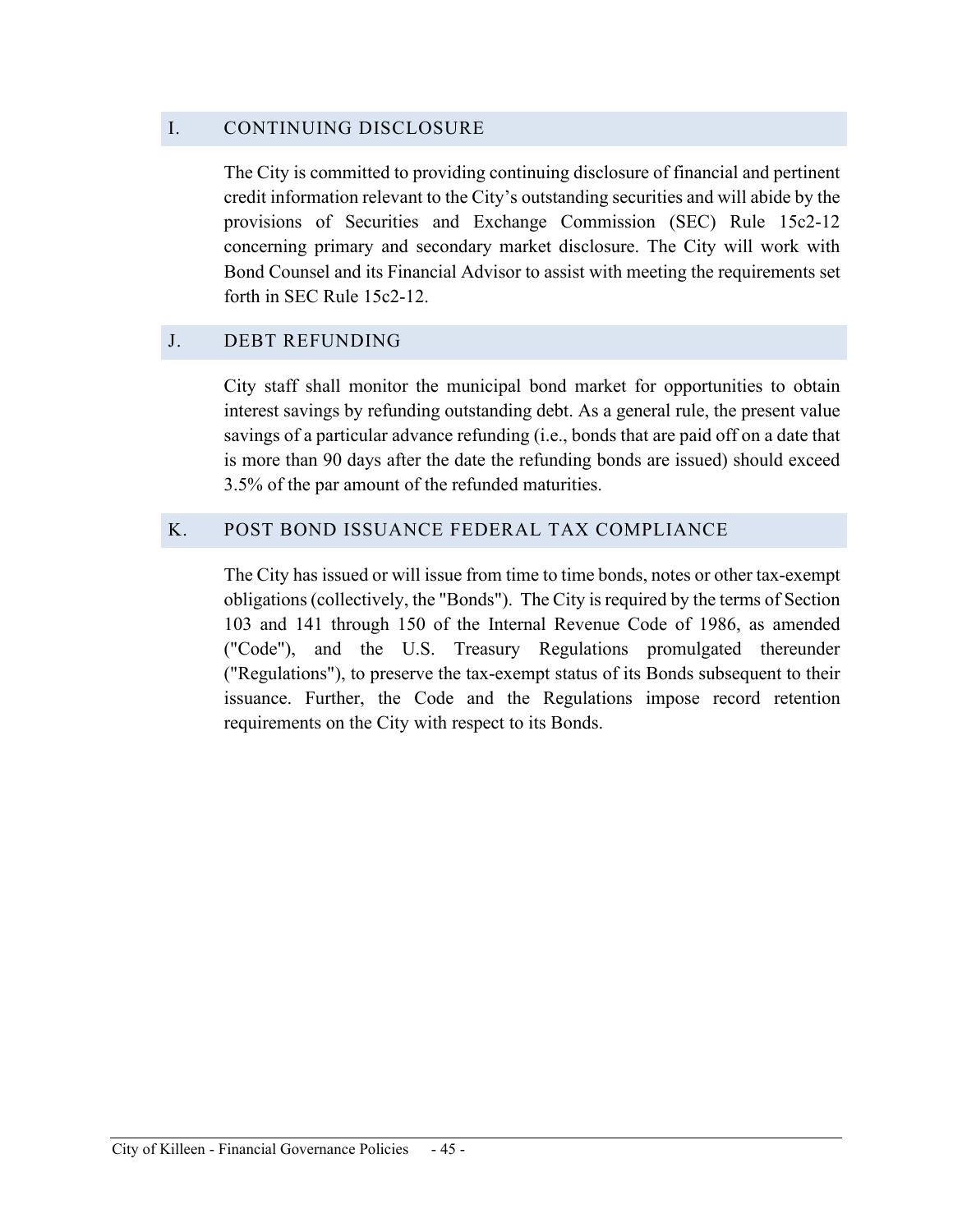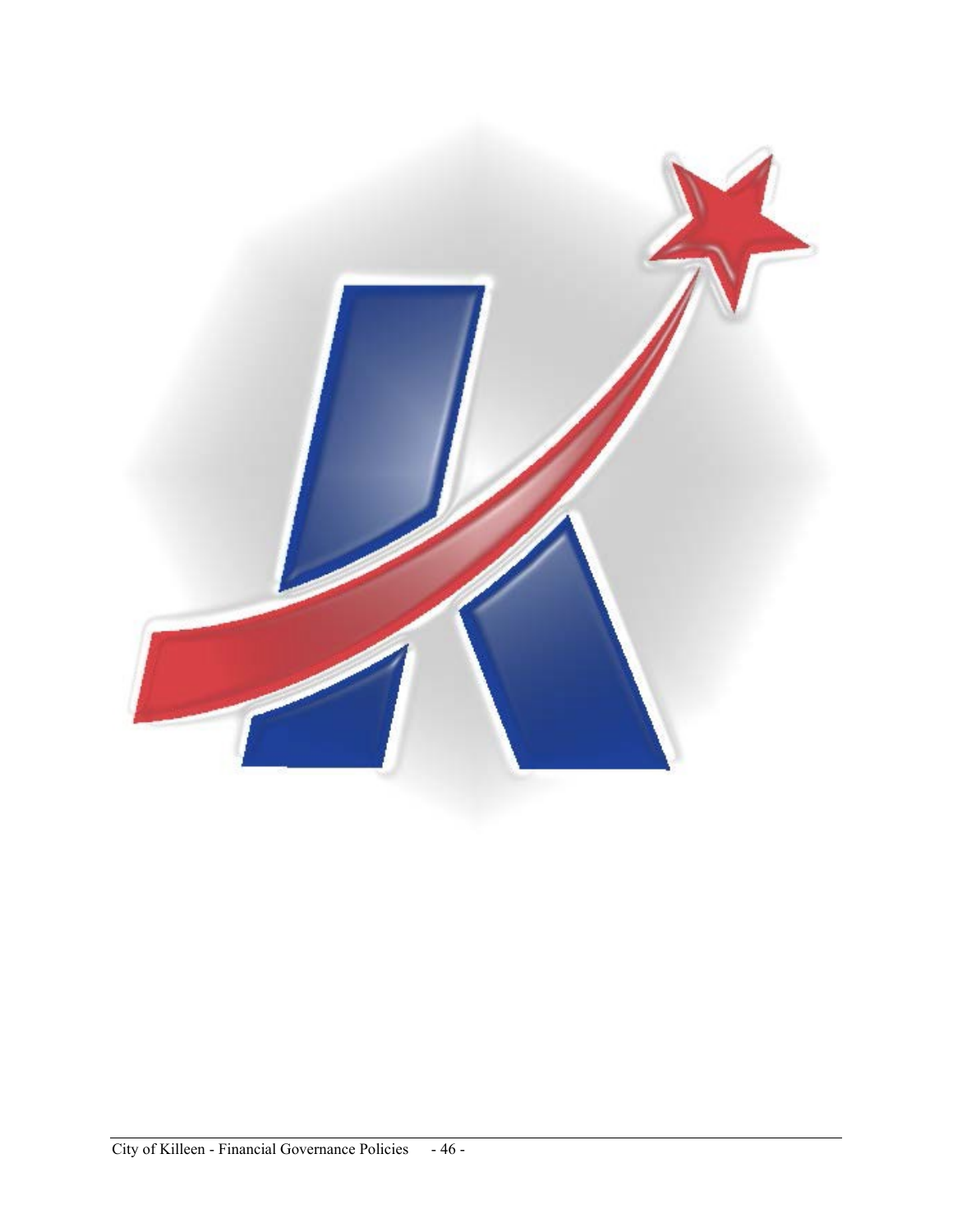# **XV. CASH MANAGEMENT**

Deposits of cash shall be made daily. The timing and availability of funds shall be analyzed in order to maximize interest earnings from investments. City staff shall monitor and manage activity in the City's bank accounts to optimize the availability of funds and interest earned. Written guidelines on cash handling, accounting, segregation of duties, and other financial matters shall be maintained.

# A. POOLED CASH

In order to provide liquidity adequate to meet the needs and demands of providing governmental services including unanticipated reductions in revenues or unplanned increases in expenditures, cash balances will be maintained and managed through the Pooled Cash method in such a way as to minimize short-term borrowing. This reduces overall cost to taxpayers by minimizing interest expense.

## B. INVESTMENTS

The City's investment portfolio shall be managed in accordance with the Public Funds Investment Act and the City's Investment Policy. The City Council shall adopt a formal investment policy by resolution annually, following review and recommendation by the Investment Committee.

## C. SELECTION OF DEPOSITORY BANK

The City will undertake a comprehensive review of its banking needs and seek competitive proposals for bank services on a regular basis. The bank shall be chosen by the City Council for a multi-year period, and banking services proposals shall be reviewed by the Investment Committee. In general, the City will seek proposals from depository banks every five years, although it is under no obligation to change.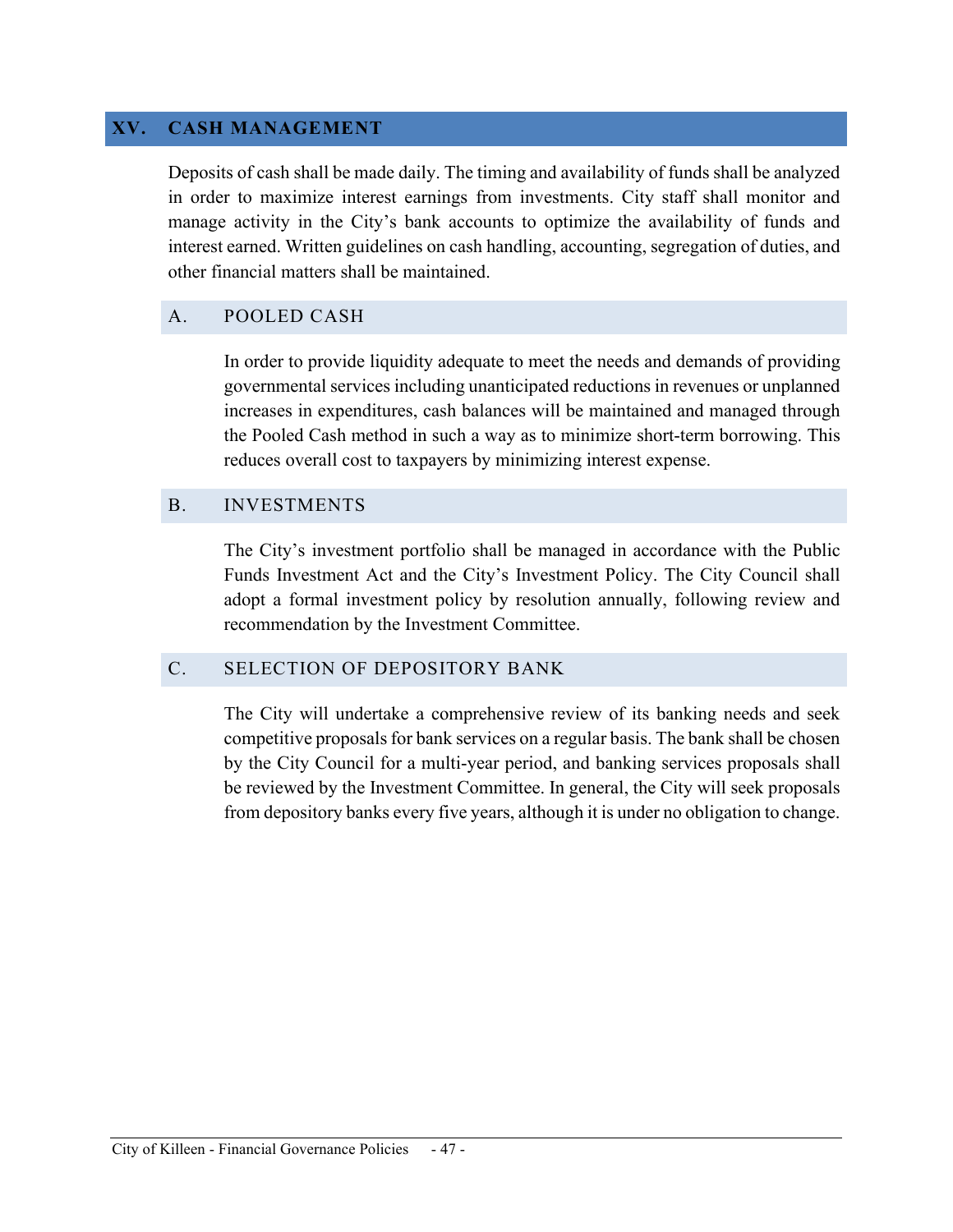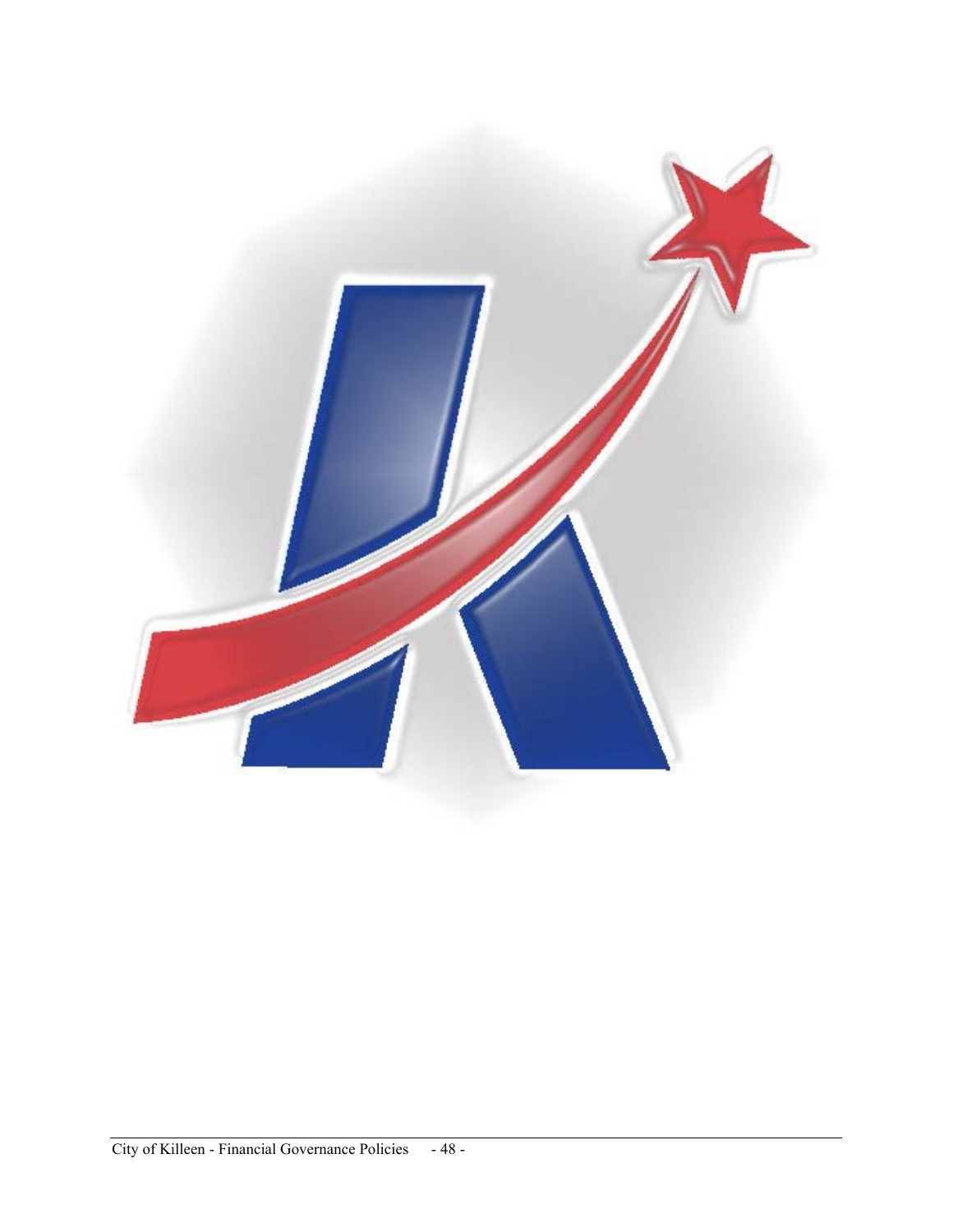# **XVI. INTERNAL CONTROLS**

The City shall establish and maintain an internal control structure designed to provide reasonable, but not absolute, assurance that assets are safeguarded against loss from unauthorized use or disposition, and that transactions are executed in accordance with management's authorization and recorded properly to permit the preparation of general purpose financial statements in accordance with generally accepted accounting principles.

# A. BASIC ELEMENTS OF INTERNAL CONTROL

# 1. AUTHORIZATION

All transactions are properly authorized by management.

# 2. COMPUTER DATA PROCESSING

Procedures shall be designed to control development, modification, and maintenance of computer programs; use and changes to data maintained on computer files; application controls, for example, edits that verify vendor numbers for check writing.

The Finance Department will establish application controls and user access levels to the City's financial system to be implemented by the Information Technology Services Department. The Finance Department must authorize all access requests prior to implementation.

# 3. SEGREGATION OF DUTIES

The organizational plan should separate functional responsibilities. Procedures designed to detect errors and irregularities should be performed by persons other than those who are in a position to approve them, and those persons should be made aware of the avenues available to them for reporting those errors and irregularities, including but not limited to their chain-ofcommand, City Auditor, and City Attorney.

# 4. EXECUTION OF TRANSACTIONS

There is reasonable assurance that transactions are executed as authorized.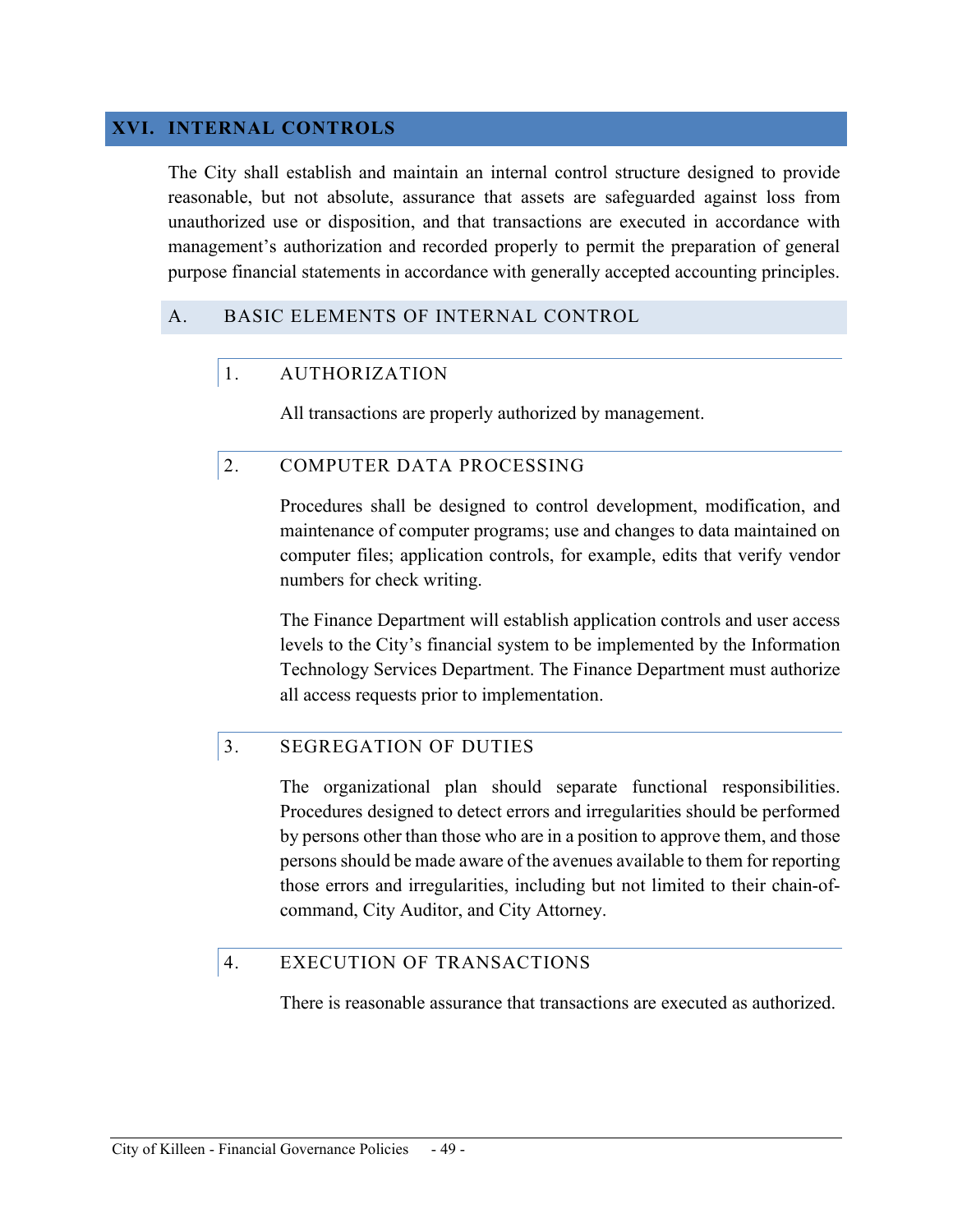# 5. RECORDING OF TRANSACTIONS

Transactions are recorded as necessary to permit preparation of financial statements in conformance to statutory requirements and accounting principles generally accepted in the United States, and to maintain accountability for assets.

# 6. ACCESS TO ASSETS

Access to assets and records should be permitted only with management's authorization.

# 7. PERIODIC INDEPENDENT VERIFICATION

The records should be checked against the assets by someone other than the persons responsible for the records or the assets, and the person checking the records should be made aware of his or her avenues for reporting irregularities or errors, including but not limited to his or her chain-ofcommand, City Auditor, or City Attorney. Examples of independent verification are monthly bank reconciliations and periodic counts of inventory.

## B. WRITTEN PROCEDURES

Written procedures will be maintained by the Finance Department for all functions involving the handling of cash and securities. These procedures shall embrace sound internal control principles.

## C. FINANCE DEPARTMENT RESPONSIBILITIES

The Finance Department shall issue internal control procedures based upon deficiencies that have been identified by City staff, the internal auditor, or the independent auditors. Finance shall ensure that a good faith effort is made to implement all independent auditor recommendations pertaining to internal control. The Finance Department will administer an "in-house audit" program to regularly and systematically review and monitor internal control procedures and compliance with federal and state regulatory requirements pertaining to internal controls or financial reporting.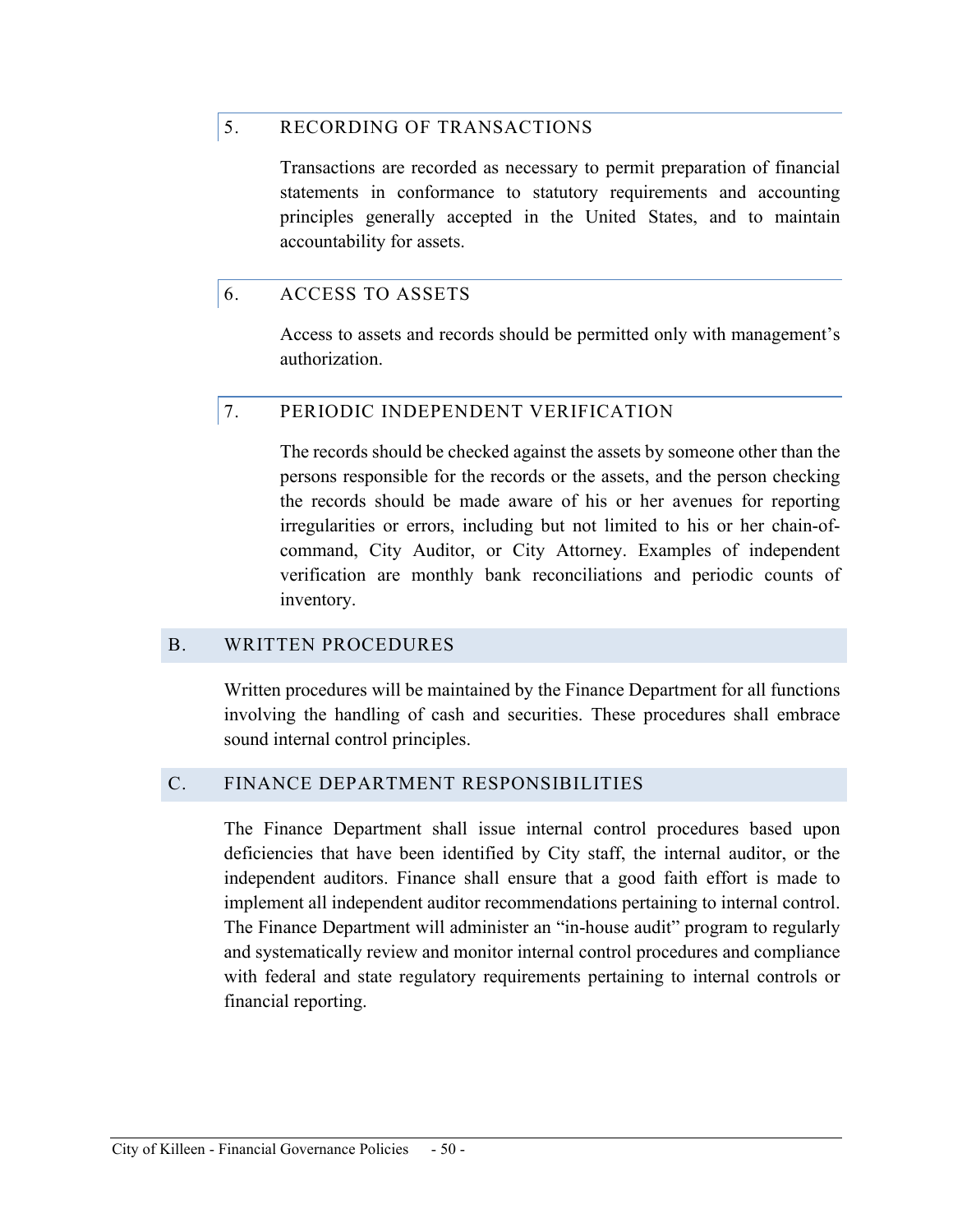# D. DEPARTMENT HEAD RESPONSIBILITIES

Each department head is responsible to ensure that internal control procedures, including those issued by the Finance Department, are followed throughout the department.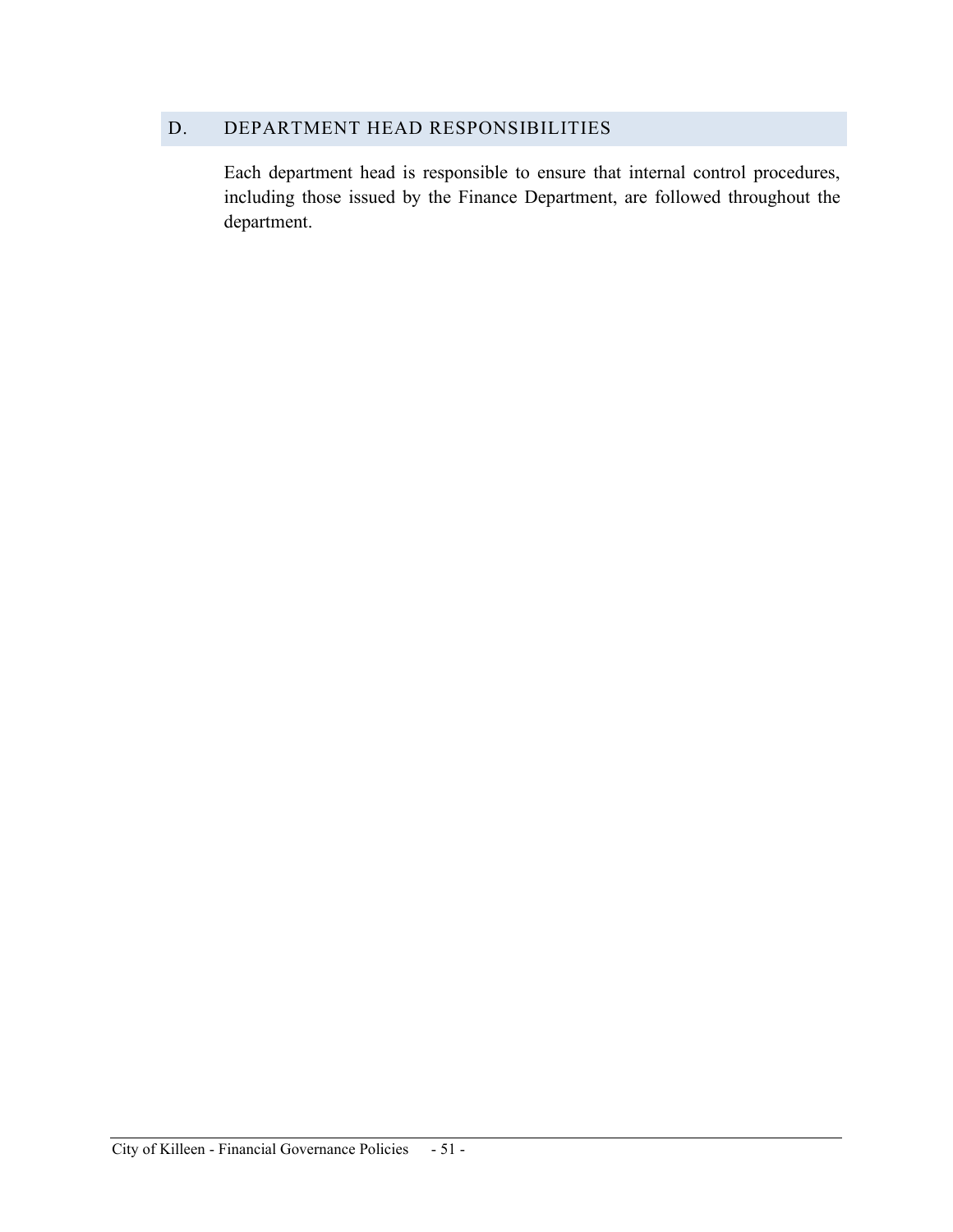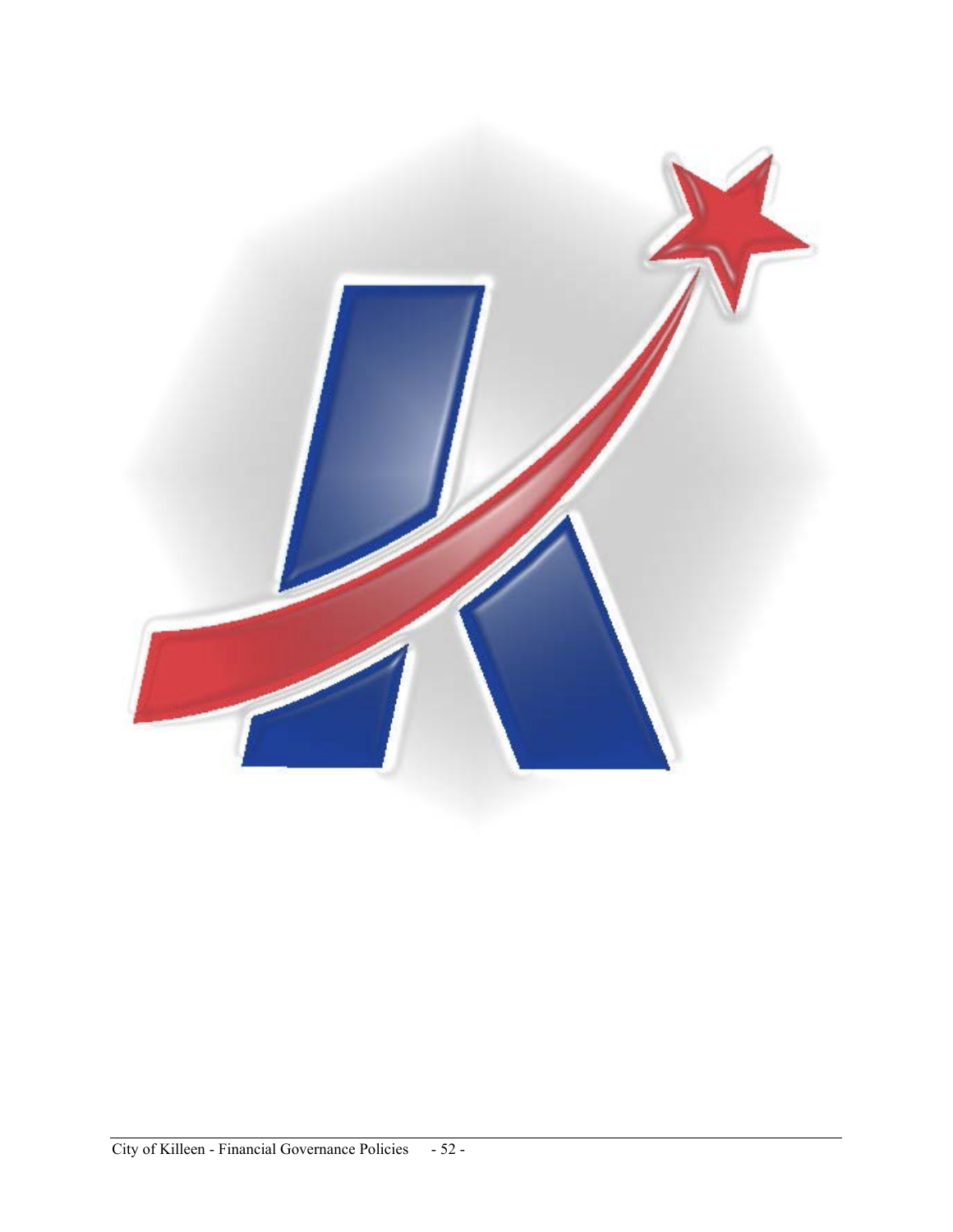# **XVII. ECONOMIC DEVELOPMENT**

The City shall have an economic development policy for promoting new development or redevelopment within the city that will promote economic improvement, stimulate commercial activity, generate additional sales tax, and that will enhance the property tax base and economic vitality of the City.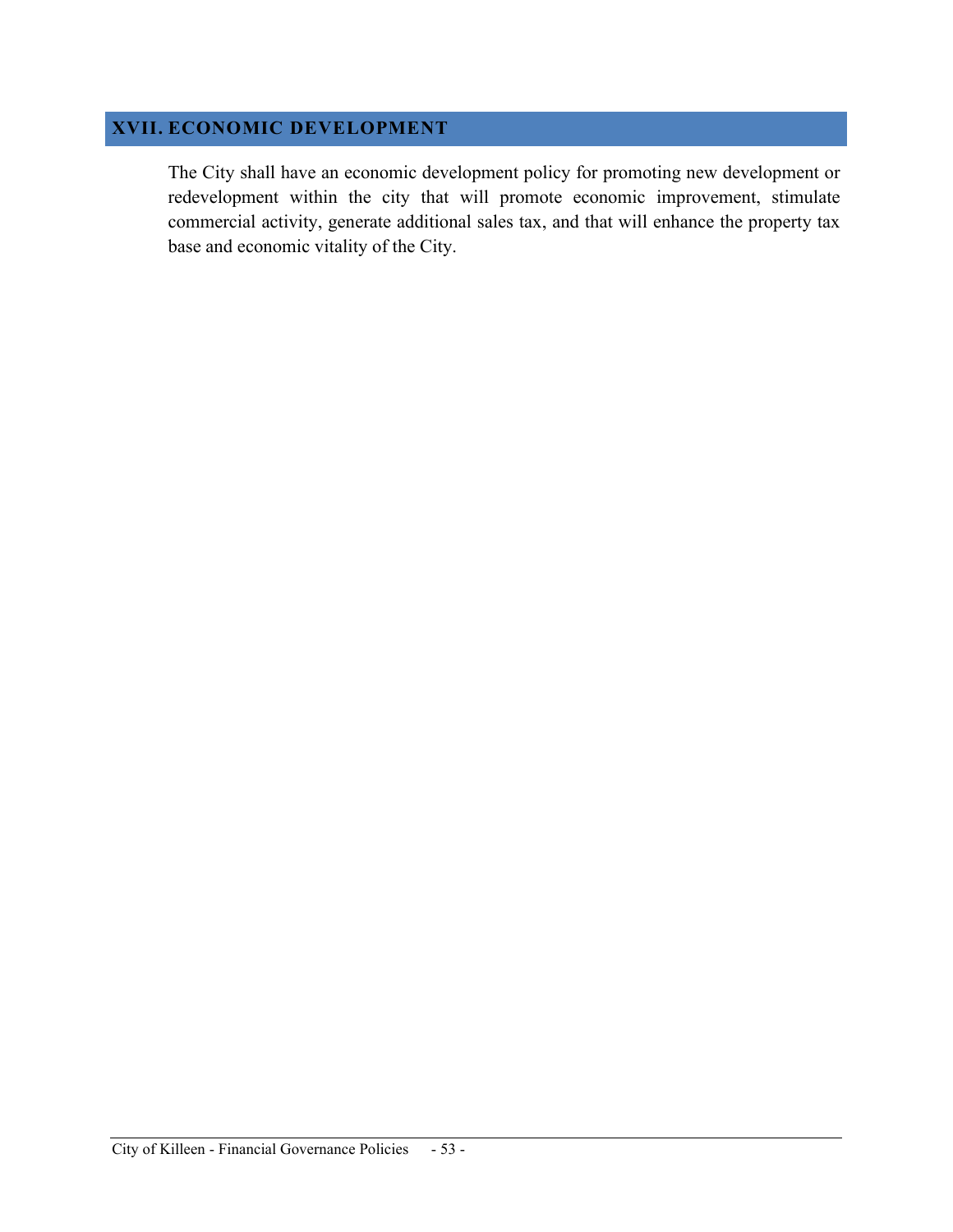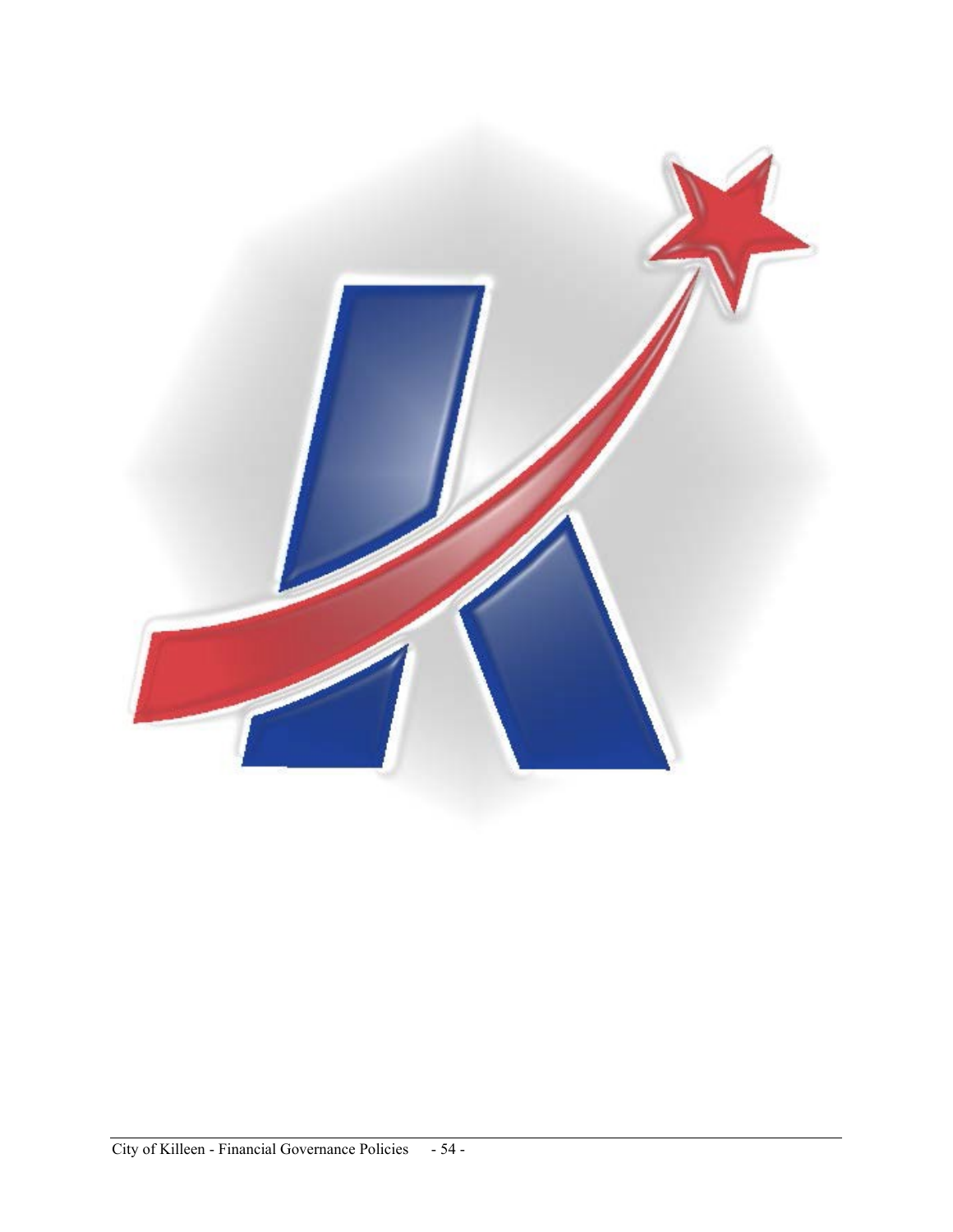# **XVIII. E-COMMERCE**

The City shall fully utilize available technologies to expedite cash payments and receipts, enhance employee productivity, and provide customer satisfaction.

## A. FULLY INTEGRATED FINANCIAL SYSTEMS

All E-Commerce systems and procedures must fully and transparently integrate with the City's financial and accounting systems, its depository bank systems, and any other City information system which interfaces with an E-Commerce system.

# B. EMERGING TECHNOLOGIES

The City will work closely with its depository bank and other financial partners to evaluate and implement the standard industry accepted technologies that prove to be efficient and effective in pursuit of the City's E-Commerce goals.

# C. VENDOR E-PAYMENTS

The City will actively migrate vendor payments from paper checks to other forms of payment, including but not limited to:

- Automated Clearing House (ACH) payments;
- Wire transfers; and
- Virtual credit cards payments.

## D. DIRECT DEPOSITS

The City will actively migrate payroll payments from paper checks, to electronic formats, including but not limited to direct deposits.

## E. INTERNET PAYMENT OPTIONS

Working with its depository bank and other financial partners, the City will seek to develop and implement internet payment options of best practices which will allow customers and citizens to pay bills due the City conveniently and securely.

## F. FUNDING FOR SERVICE FEES

The City will work towards building the cost of e-payments into the cost of products and services rather than having an add-on fee.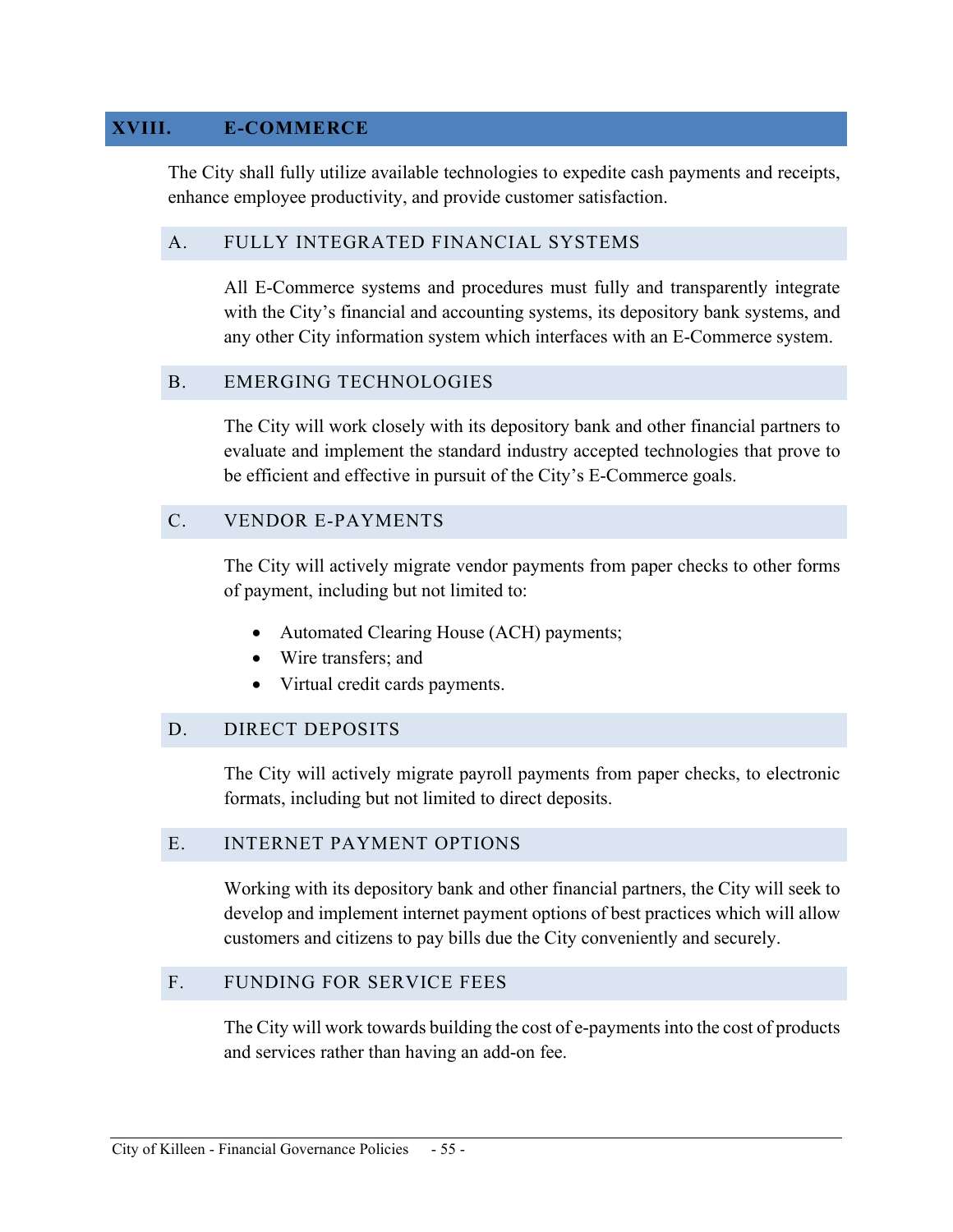# G. INFORMATION SECURITY

The City will employ security measures consistent with best practice and the City's information security policy to ensure the integrity and confidentiality of customer and citizen data that is stored or is a component of transactions utilizing the City's information technology infrastructure or that of its service providers.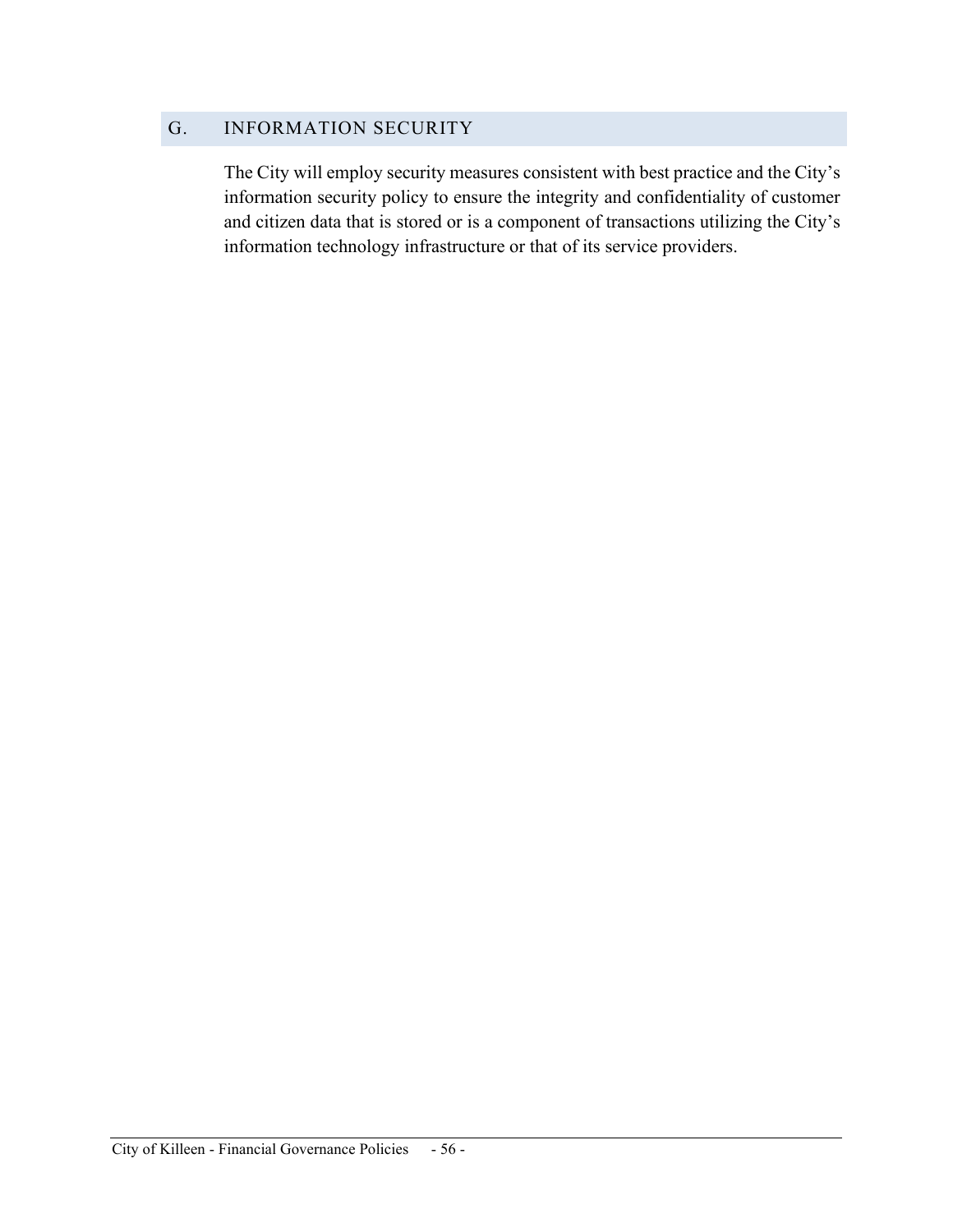# **XIX. FINANCIAL CONSULTANTS**

The City shall seek out and employ the assistance of qualified financial advisors and consultants as needed in the management and administration of the City's financial functions. Financial advisors and consultants that provide professional services as defined by Texas Government Code 2254 and Local Government Code 252.022 are exempted from competitive bidding requirements.

If exempted from competitive bidding requirements, the professional service provider shall be selected using requests for qualifications and based upon demonstrated expertise relative to the scope of work to be performed. Non-exempted service providers will be selected following competitive bidding requirements. Examples of services provided by financial advisors and consultants include but are not limited to investments, debt administration, financial accounting systems, program evaluation, and financial impact modeling.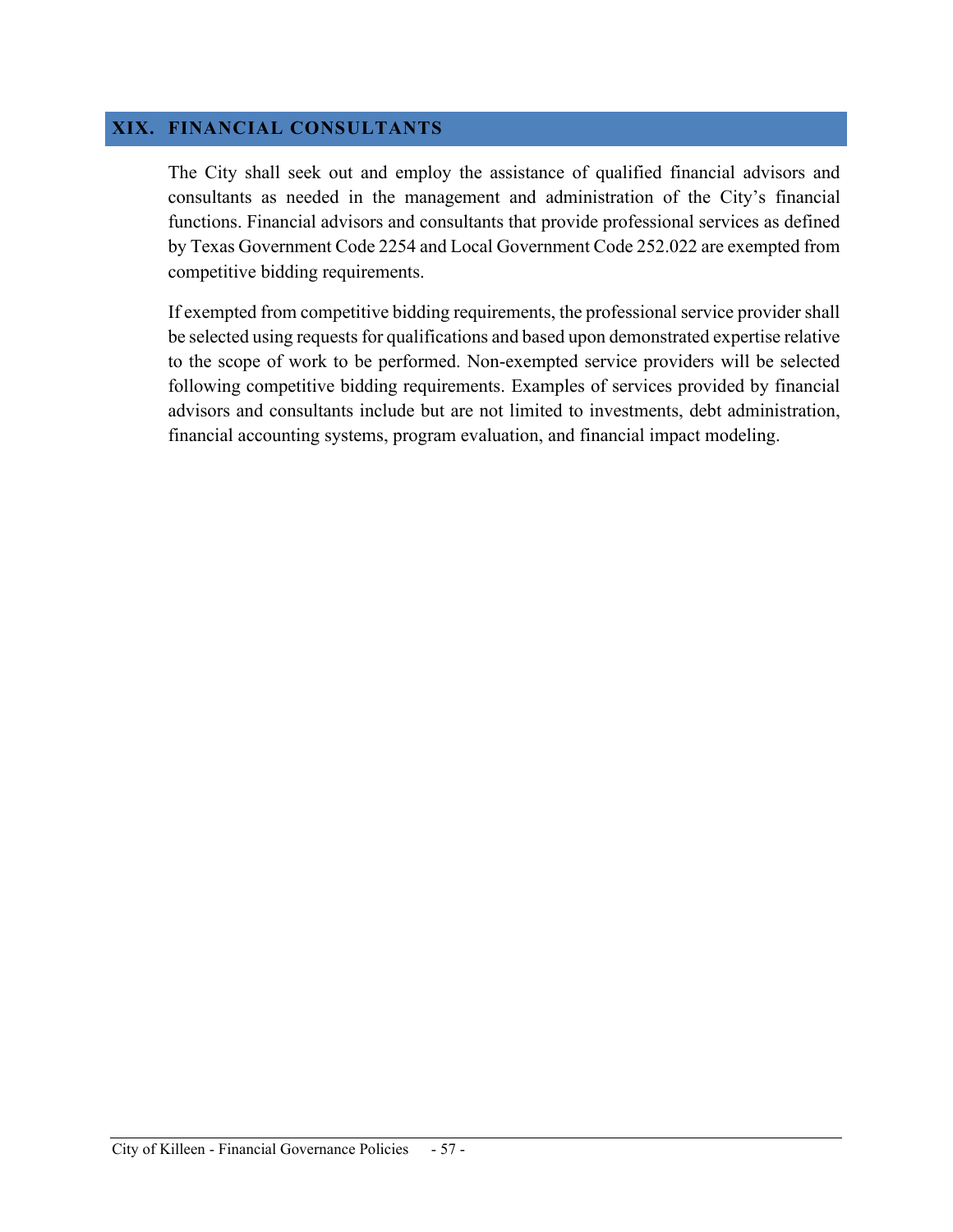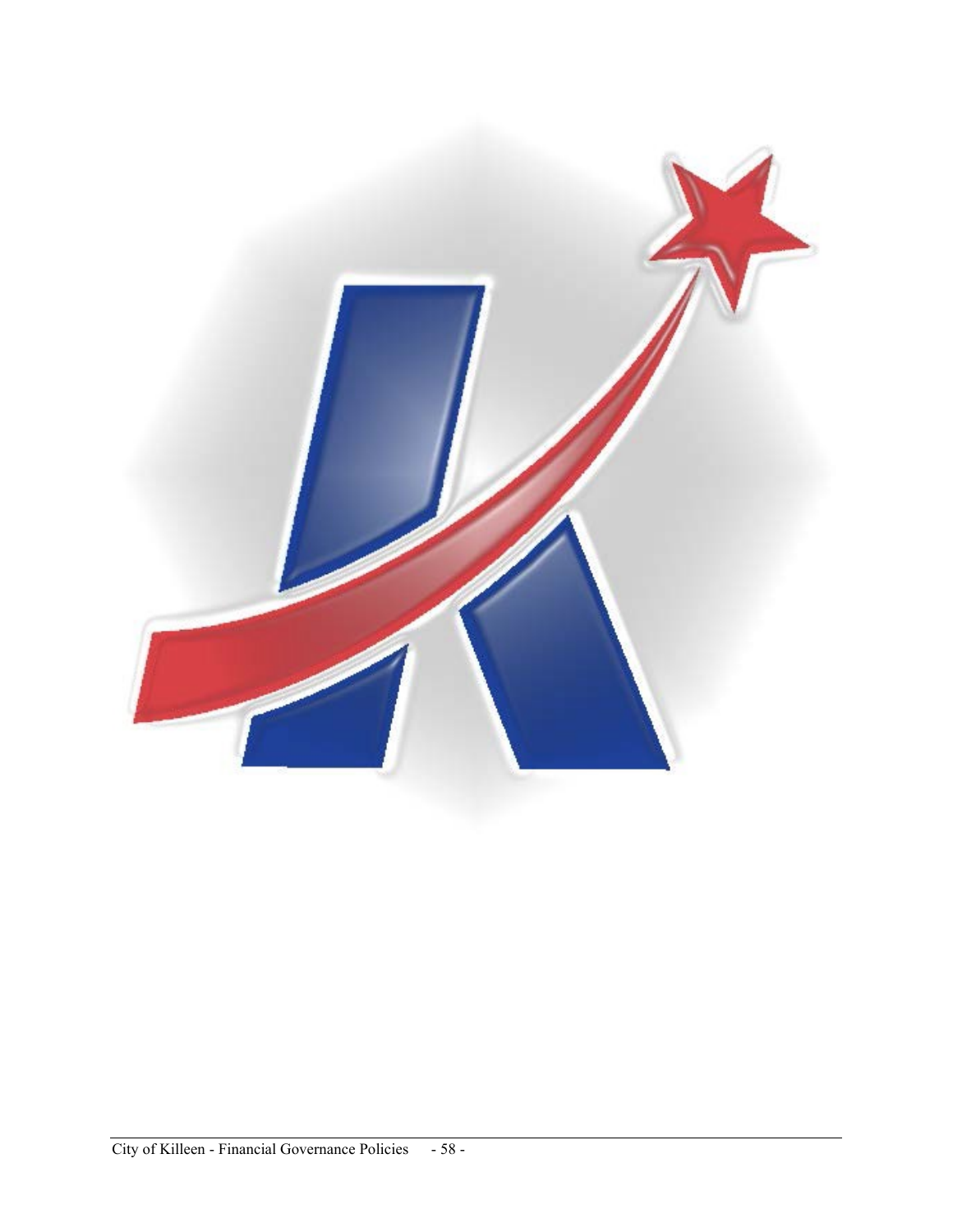# **XX. GRANTS**

The City shall seek, apply for, and effectively administer federal, state, and foundation grants-in-aid that address the City's current priorities and policy objectives

### A. GUIDELINES

The City shall apply, and facilitate the application by others, for only those grants that are consistent with the objectives and high priority needs previously identified by City Council. The potential for incurring ongoing costs, to include the assumption of support for grant-funded positions from local revenues, will be identified, planned, and considered prior to applying for a grant.

## B. INDIRECT COSTS

The City shall recover full indirect costs unless the funding agency does not permit it. The City may waive or reduce indirect costs if doing so will significantly increase the effectiveness of the grant.

### C. REVIEW

All grant submittals shall be reviewed by the Finance Department for their cash match requirements, their potential impact on the operating budget, and the extent to which they meet the City's policy objectives. If there are cash match requirements, the source of funding shall be identified prior to application. If there is a future year's obligation, the source of funding shall be identified prior to application to ensure available cash-flow to meet those obligations.

#### D. PROGRAM TERMINATION

The City shall terminate grant-funded programs and associated positions when grant funds are no longer available unless alternate funding is identified and programmed into the long-term financial plan.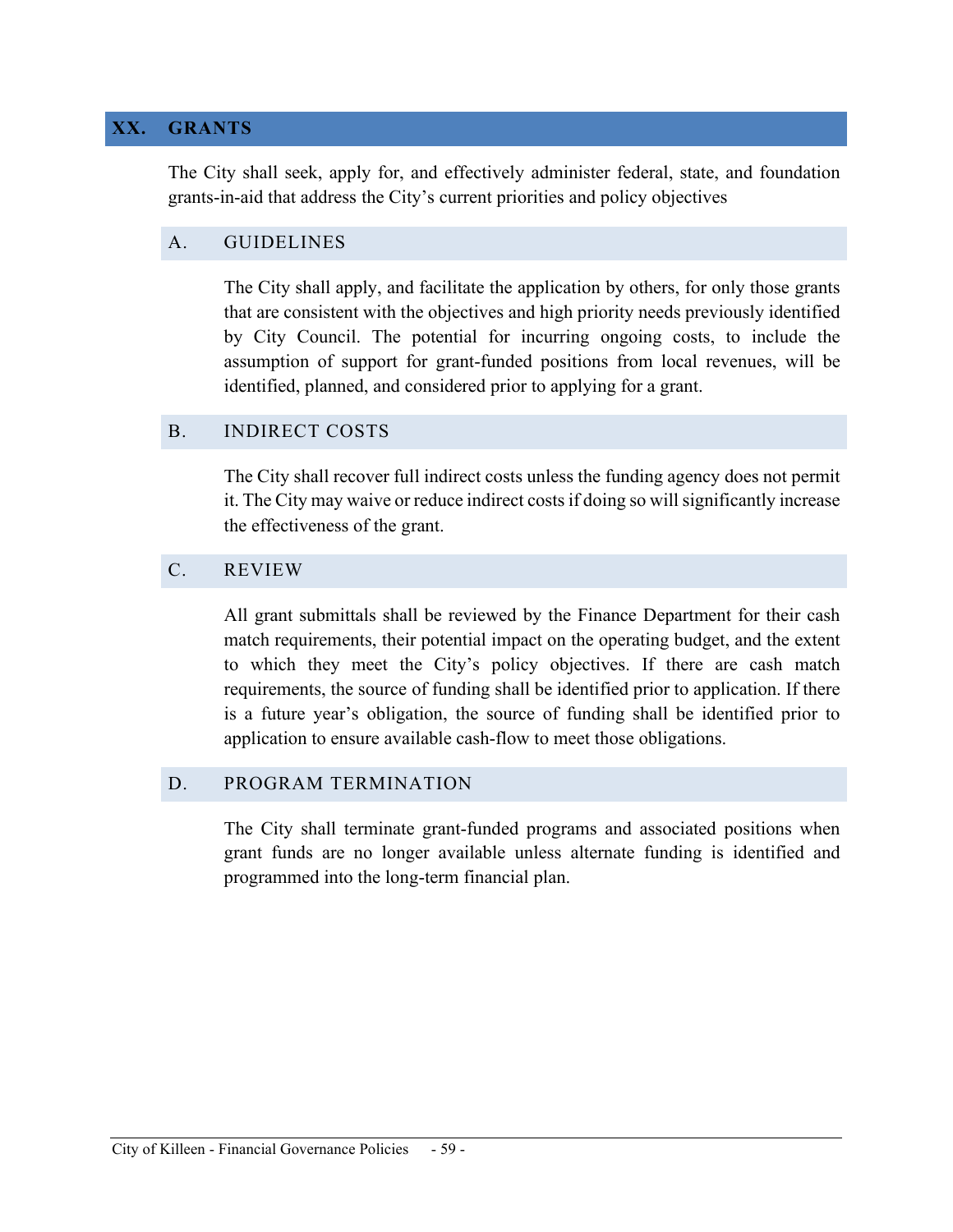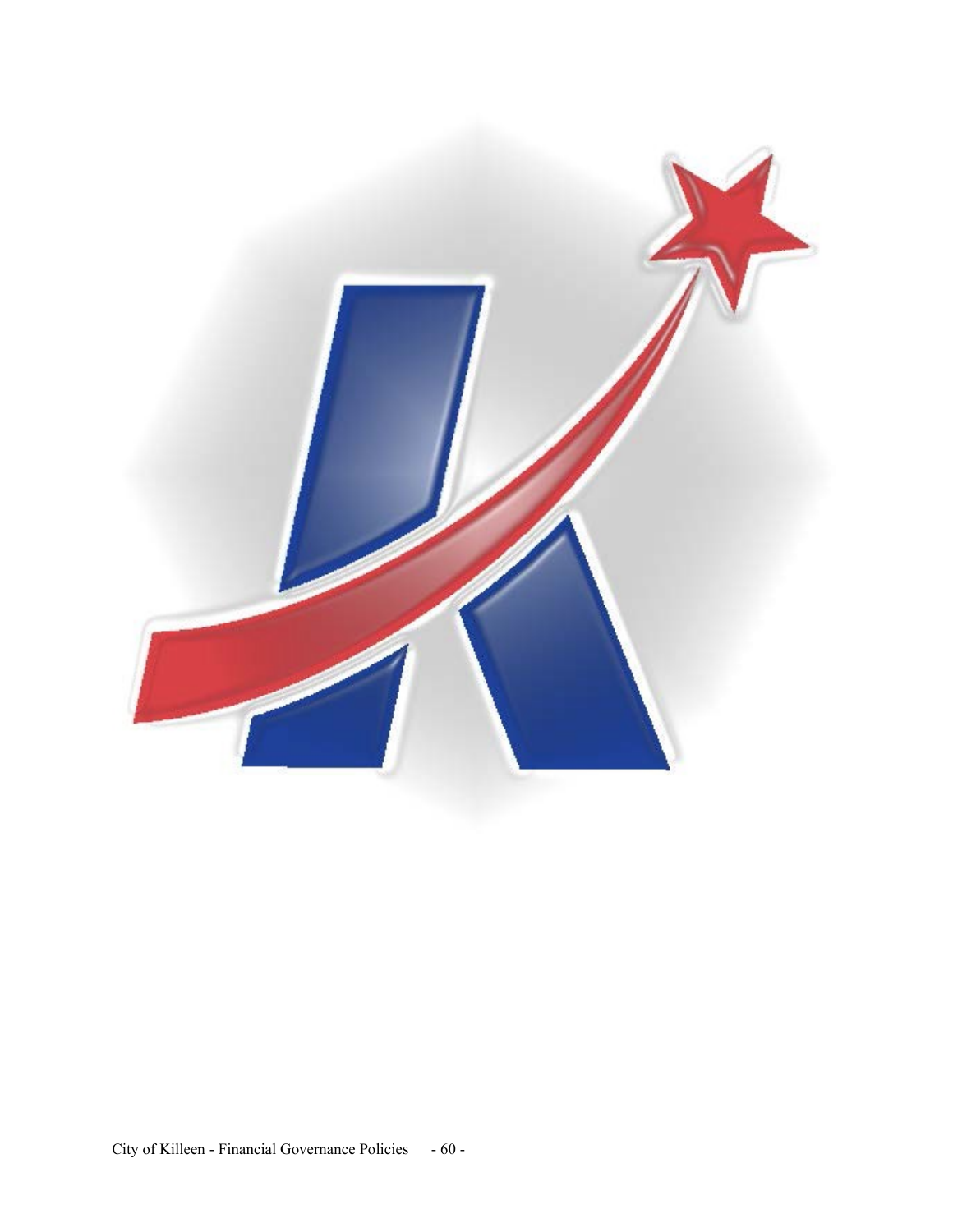### **XXI. WAIVING LIENS FOR DEMOLITION OF DANGEROUS BUILDINGS OR HEALTH AND SAFETY ABATEMENTS**

### A. PURPOSE

This policy establishes the guidelines for waiving and releasing liens placed on property by the City, and specifically covers those liens placed for demolition of a dangerous building or abatement of health and safety violations.

#### B. DEMOLITION AND HEALTH AND SAFETY ABATEMENT

Pursuant to Chapter 8 of the City of Killeen Code of Ordinances, dangerous buildings or structures are a public nuisance and shall be abated. The city shall comply with all requirements in state law and Chapter 8, as may be amended in the future, in demolishing dangerous buildings.

Nuisances found in Chapter 18 of the City of Killeen Code of Ordinances include high weeds and grass; dangerous weeds over 48 inches; accumulation of litter, trash or rubbish; littering by depositing or dumping; stagnant water; allowing unsanitary conditions; care of premises; and accumulation of fill dirt. These are considered public nuisance pursuant to Chapter 18. The City shall comply with all requirements in state law and Chapter 18, as may be amended, in abatement of public nuisances.

#### C. FUNDING

Demolition of dangerous buildings shall be completed using any funds available to the responsible department, including the City's General Fund and Community Development Block Grant ("CDBG") funds as allowed. Abatement of health and safety nuisances shall be completed using any available funds, but CDBG funds shall not be used.

#### D. PLACEMENT OF LIEN

If the owner(s) of property fails to reimburse the city for the costs of demolishing a dangerous building or abatement of a health and safety violation, after the city has given required notice and time to pay, the city shall place a lien on real property on which the violation occurred. The lien shall accrue interest at the rate provided by law until the lien is paid or otherwise released.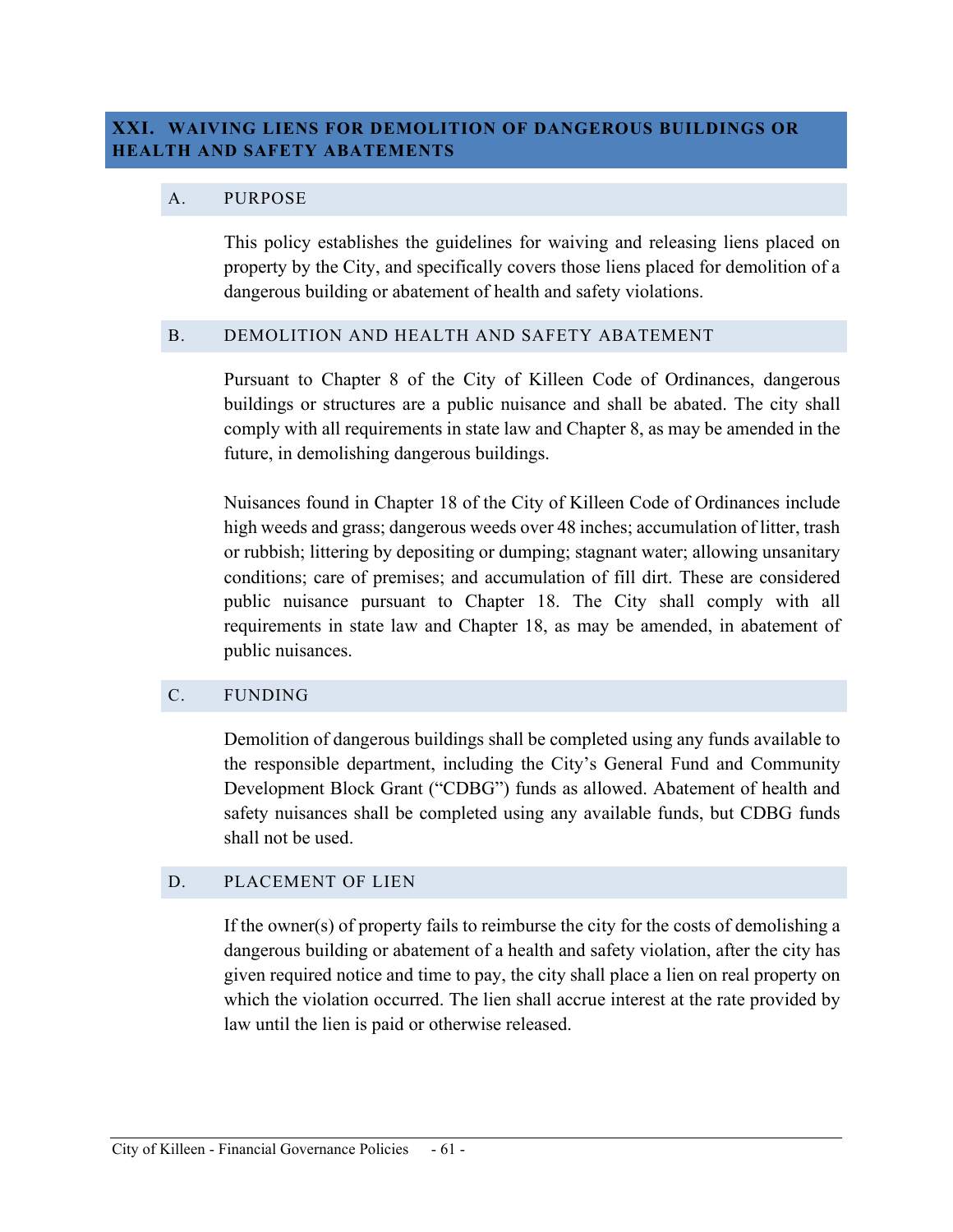#### E. PROCEDURE FOR WAIVING LIENS

Liens may be waived when Bell County Tax Appraisal District has placed a property into trust for failing to sell in previous sheriff's sales and the city did not previously waive liens. When a property is in trust, the city is responsible for maintenance of the property and may not place additional liens for any abatement to remedy the violation. By the time a property is placed in trust, the city has also made multiple unsuccessful attempts to collect on the liens placed during demolition.

If the City elects to intervene as a party to a foreclosure for delinquent taxes by the Bell County Tax Appraisal District, liens are not waived but instead are extinguished in the foreclosure process.

The City shall not waive liens at the request of a property owner unless, after investigation by City staff, it is determined that the lien was placed in error.

The City Council shall retain authority to waive liens not outlined in this policy and upon any finding of a public purpose.

When liens are waived, a release of lien will be prepared, and filed with Bell County.

#### F. PUBLIC PURPOSE

The public purpose served by waiving outstanding liens is to make the properties more marketable by Bell County Tax Appraisal District at sheriff's sales, since often the liens exceed the value of the property and discourage buyers. It will also reduce the amount of time and money the city spends maintaining the real property placed in trust.

#### G. WAIVER OF INTEREST ON LIENS

The City makes various attempts to collect outstanding liens, which includes administrative fees and interest that accrues by law from the time of filing with Bell County. Property owners often claim no knowledge of the lien or that a property management company should be responsible. As stated above, the City shall not waive liens at the request of a property owner. The City may waive interest and/or administrative fees on a lien where there is a benefit to the City. Such requests shall be reviewed by the City Manager or his/her designee for approval.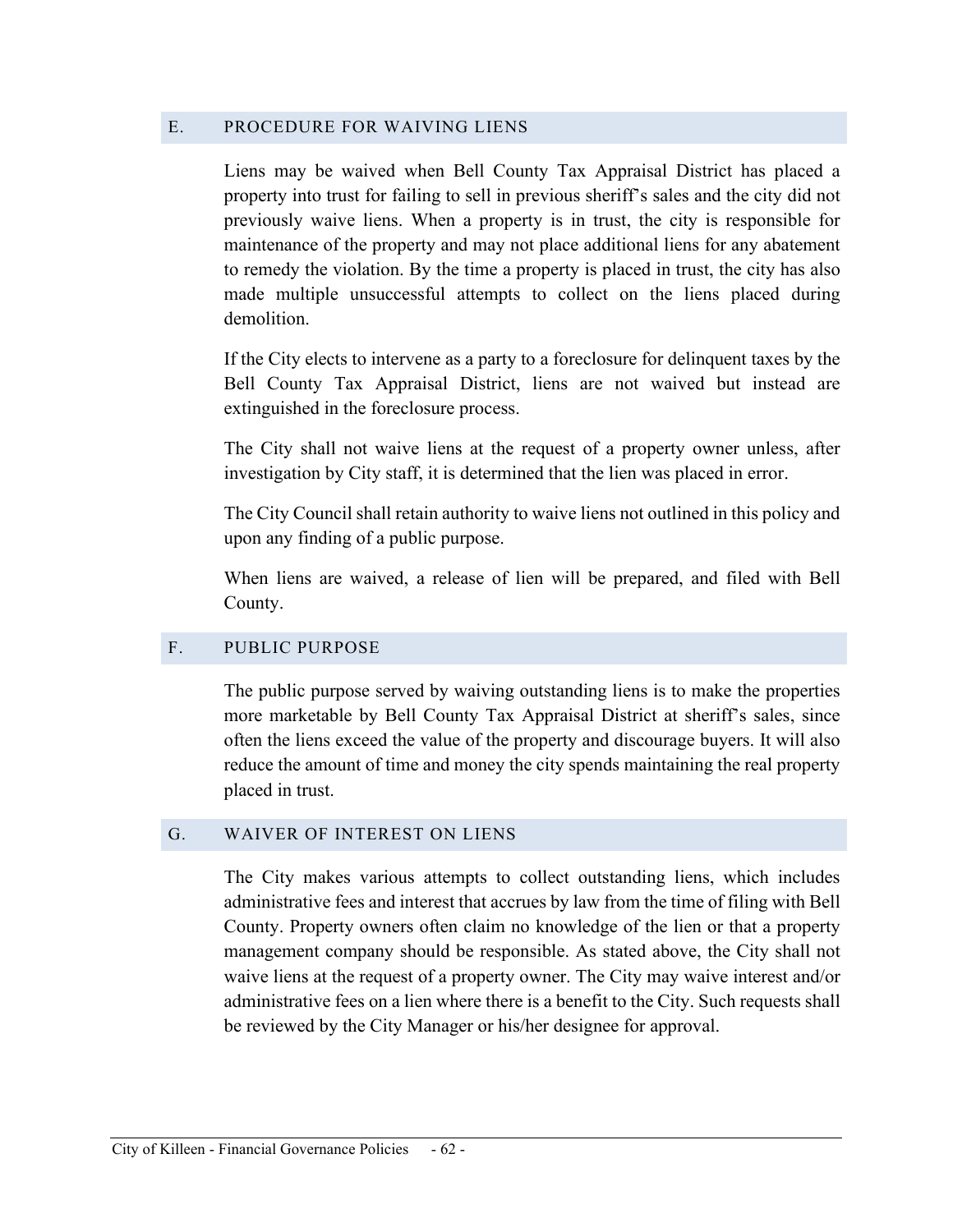# **XXII. INVESTMENT POLICY**

#### A. SCOPE

The Investment Policy applies to the investment activities of the Government of the City of Killeen (the "City"). These policies serve to satisfy the statutory requirements of the Texas Government Code Chapters 2256 (the "Public Funds Investment Act" or the "Act") and 2257 (the "Collateral Act") to define and adopt a formal investment policy. This Policy will be reviewed and adopted by resolution of the City Council at least annually according to the Act.

### 1. FUNDS INCLUDED

All financial assets of all funds of the City, including the General Fund, Drainage Utility Fund, Water and Sewer Utility Fund, Airport Fund, Sanitation Fund, Capital Projects Funds, Special Revenue Funds, Debt Service Funds, and all other funds that may be created by the City from time to time, and any funds held in the City's custody, unless expressly prohibited by law or unless it is in contravention of any depository contract between the City and any depository bank are subject to this Policy. The Killeen Economic Development Corporation shall be incorporated as a component unit.

#### 2. FUNDS EXCLUDED

This Policy does not apply to funds invested in the City's Deferred Compensation Plan nor to investments in the Firemen's Pension Fund, which is covered by a separate investment policy adopted by the Firemen's Pension Board.

#### B. INVESTMENT OBJECTIVES

## 1. SAFETY

Safety of principal is the foremost objective of the City. Investments shall be undertaken in a manner that seeks to ensure the preservation of capital in the overall portfolio. To attain this objective, diversification is required to eliminate the risk of loss resulting from over concentration of assets in a specific maturity, a specific issuer or a specific class of investments. Diversification strategies shall be determined and revised periodically.

## 2. LIQUIDITY

The investment portfolio will remain sufficiently liquid to enable the City to pay current obligations as they become due. Portfolio maturities will be structured to meet the obligations of the City first, and then to achieve the highest return of interest consistent with the objectives of this Policy. When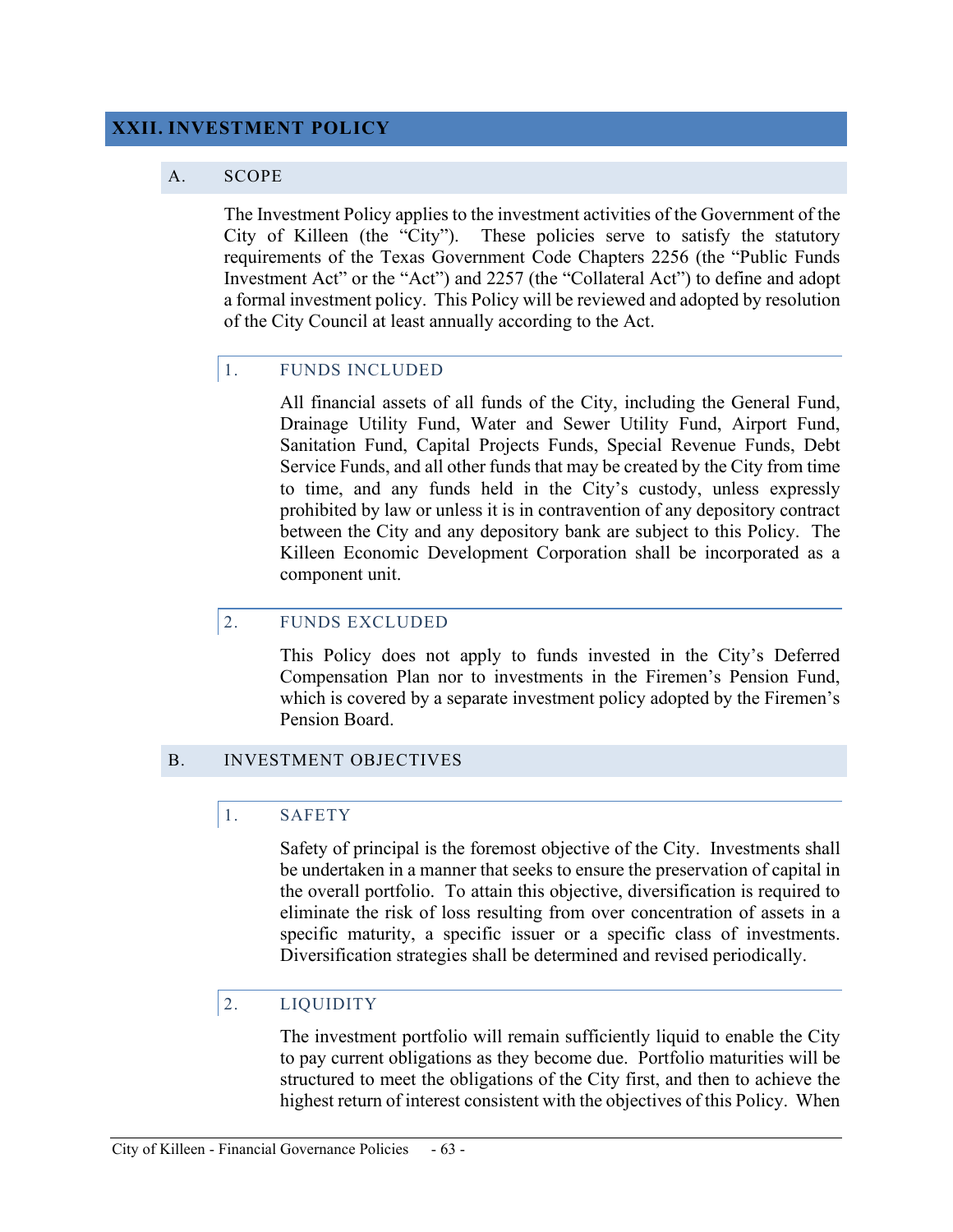the City has funds that will not be needed to meet current-year obligations, maturity restraints will be imposed based upon the investment strategy for each fund.

## 3. PUBLIC TRUST

Investment Officers shall seek to act responsibly as custodians of the public trust. Investment Officers shall avoid any transaction that might impair public confidence in the City's ability to govern effectively.

# 4. YIELD

It will be the objective of the City to earn the optimum rate of return allowed on its investments within the constraints imposed by its safety and liquidity objectives, investment strategies for each fund, and state and federal law governing investment of public funds.

## C. INVESTMENT COMMITTEE

# 1. MEMBERS

The members of the City's Investment Committee shall be the Mayor of the City (or his/her designee), the City Manager (or his/her designee), the Executive Director of Finance, the Controller and a member designated by the Executive Director of Finance. The Investment Committee shall receive quarterly reports, as outlined in this Policy, and monitor the results and performance of the investment portfolio.

# 2. SCOPE

The Investment Committee shall include in its deliberations such topics as: investment strategy, return on investments, economic outlook, portfolio diversification, maturity structure, potential risk to the City's funds, independent training sources, and authorized broker/dealers.

# 3. PROCEDURES

The Investment Committee shall provide minutes of its meetings. Any member may request a special meeting, and three members shall constitute a quorum. The Investment Committee shall establish its own rules of procedure.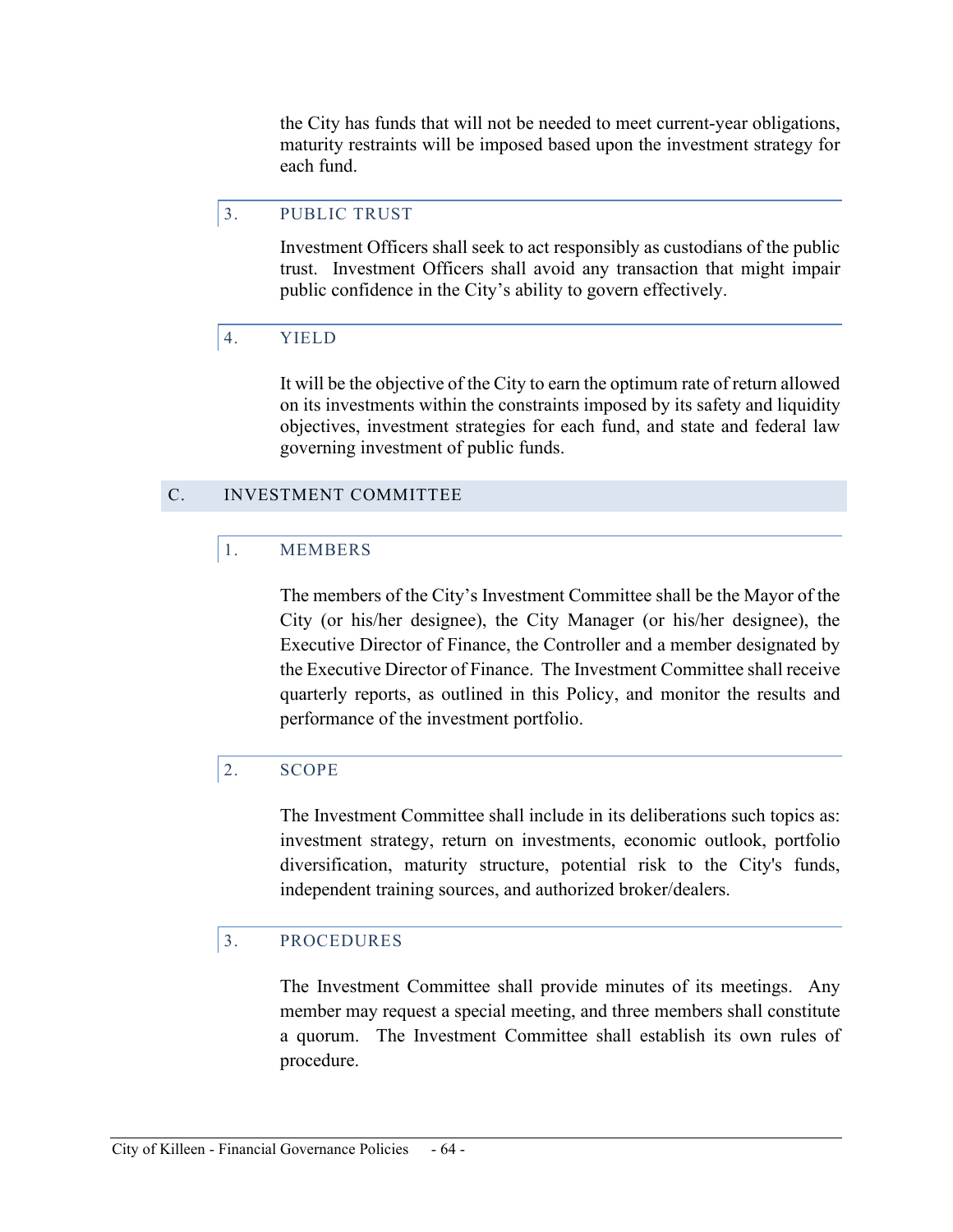#### D. RESPONSIBILITY AND CONTROL

## 1. DELEGATION

Management responsibility for the investment program is hereby delegated to the Executive Director of Finance, who is responsible for all investment decisions and activities. The Executive Director of Finance and Controller shall be the City's Investment Officers. Investment Officers are authorized to deposit, withdraw, invest, transfer, execute documentation, and otherwise manage City funds according to this Policy. The Executive Director of Finance may designate specific City personnel to assist with various investment-related activities. The Executive Director of Finance shall be responsible for all transactions and compliance with the internal controls to ensure that the safekeeping, custodial, and collateral duties are consistent with this Investment Policy.

# 2. MANAGEMENT AND INTERNAL CONTROLS

The Executive Director of Finance shall establish a system of internal controls, which shall be documented in writing. The internal controls shall be reviewed by the Investment Committee and with the independent auditor. The controls shall be designed to reasonably prevent losses of public funds arising from fraud, employee error, misrepresentation by third parties, unanticipated changes in financial markets, or imprudent actions by employees and officers of the City. Dual control of all investment activities will consistently be maintained by the Executive Director of Finance and the City Controller.

#### 3. INVESTMENT MANAGEMENT FIRM

The City Council may contract with an investment management firm, registered under the Investment Advisor's Act of 1940 (15 U.S.C. Section 80b-1 et seq.) to provide for the investment and management of the funds of the City. The contract will be for a term no longer than two (2) years. Renewal or extension of the contract must be in compliance with the Act.

#### 4. TRANSACTION AUTHORITY

Certain signatory responsibilities are required to transact investments. Positions authorized as depository signatories shall be the City Manager and the Investment Officers.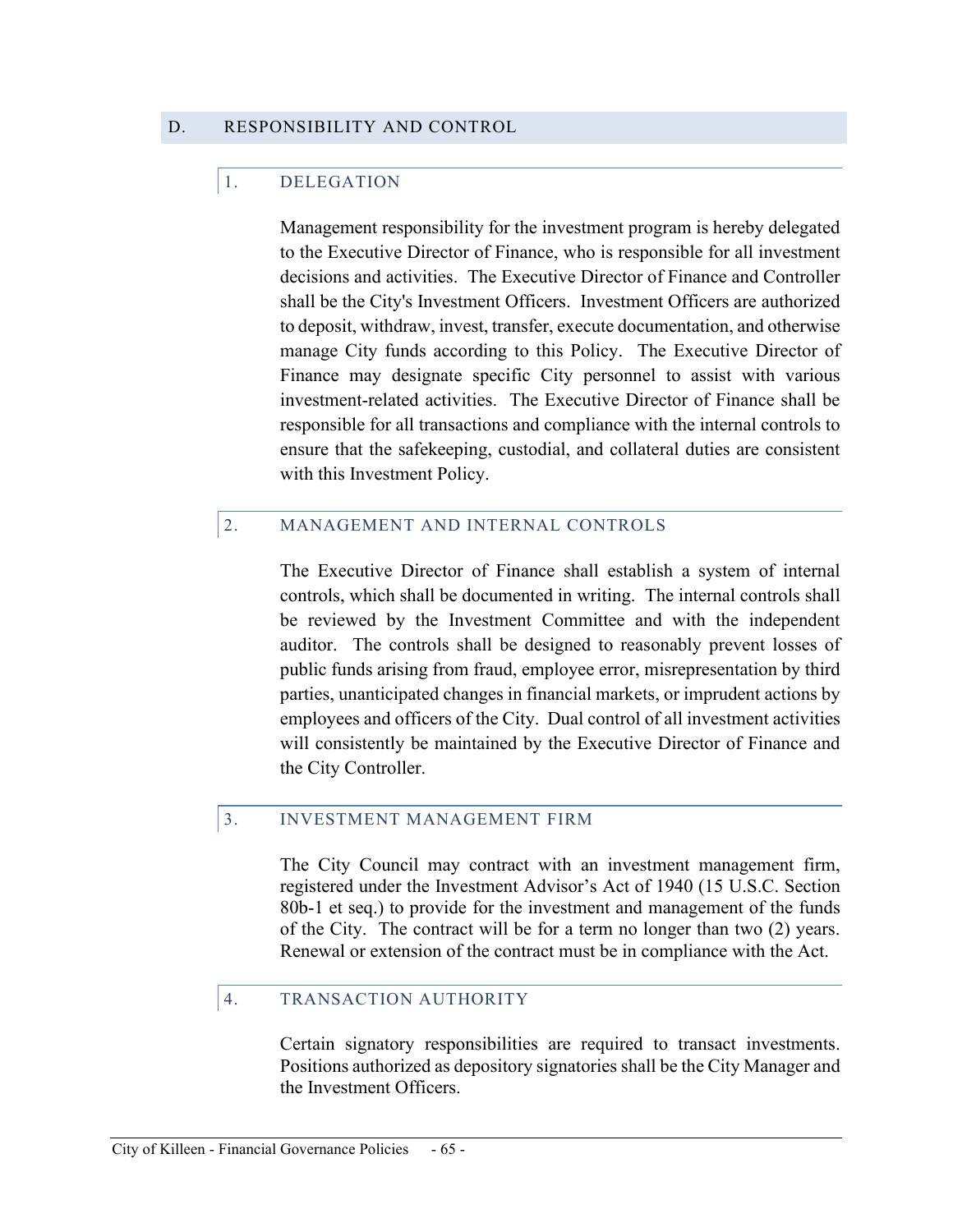The persons holding these positions are also designated as authorized to transact wire transfers in accordance with the goals and objectives of the City's investment strategy.

Bonding of all those individuals authorized to place, purchase, or sell investment instruments shall be required.

#### 5. PRUDENCE

In accordance with the Act, investments shall be made with the exercise of due care, which persons of prudence, discretion and intelligence exercise in the management of their own affairs, not for speculation, but for investment considering the probable safety of their own capital as well as the probable income to be derived. Investment of funds shall be governed by the following investment objectives, in order of priority: preservation and safety of principal; maintenance of adequate liquidity; and achievement of risk-appropriate yield. This investment principle shall be applied in the context of managing the overall investment portfolio.

An Investment Officer, when acting in accordance with written procedures and exercising due diligence, shall be relieved of personal responsibility for an individual investment's credit risk or market price changes, provided deviations from expectations are reported in a timely fashion and appropriate action is taken to control adverse developments. In determining whether an Investment Officer has exercised prudence with respect to an investment decision, the determination shall be made taking into consideration: (1) the investment of all funds, or funds under the control of the City, over which the Investment Officer had responsibility rather than a consideration as to the prudence of a single investment; and (2) whether the investment decision was consistent with the written Investment Policy.

## 6. TRAINING, QUALITY AND CAPABILITY OF INVESTMENT MANAGEMENT

It is the City's policy to provide training as required by the Act for the Investment Officers. Authorized Investment Officers will be required to complete 10 hours of training within 12 months of assuming duties. In order to ensure the quality, capability and competency of all Investment Officers in making investment decisions training shall be provided through courses and seminars offered by the independent sources approved by the Investment Committee. The training must include education in investment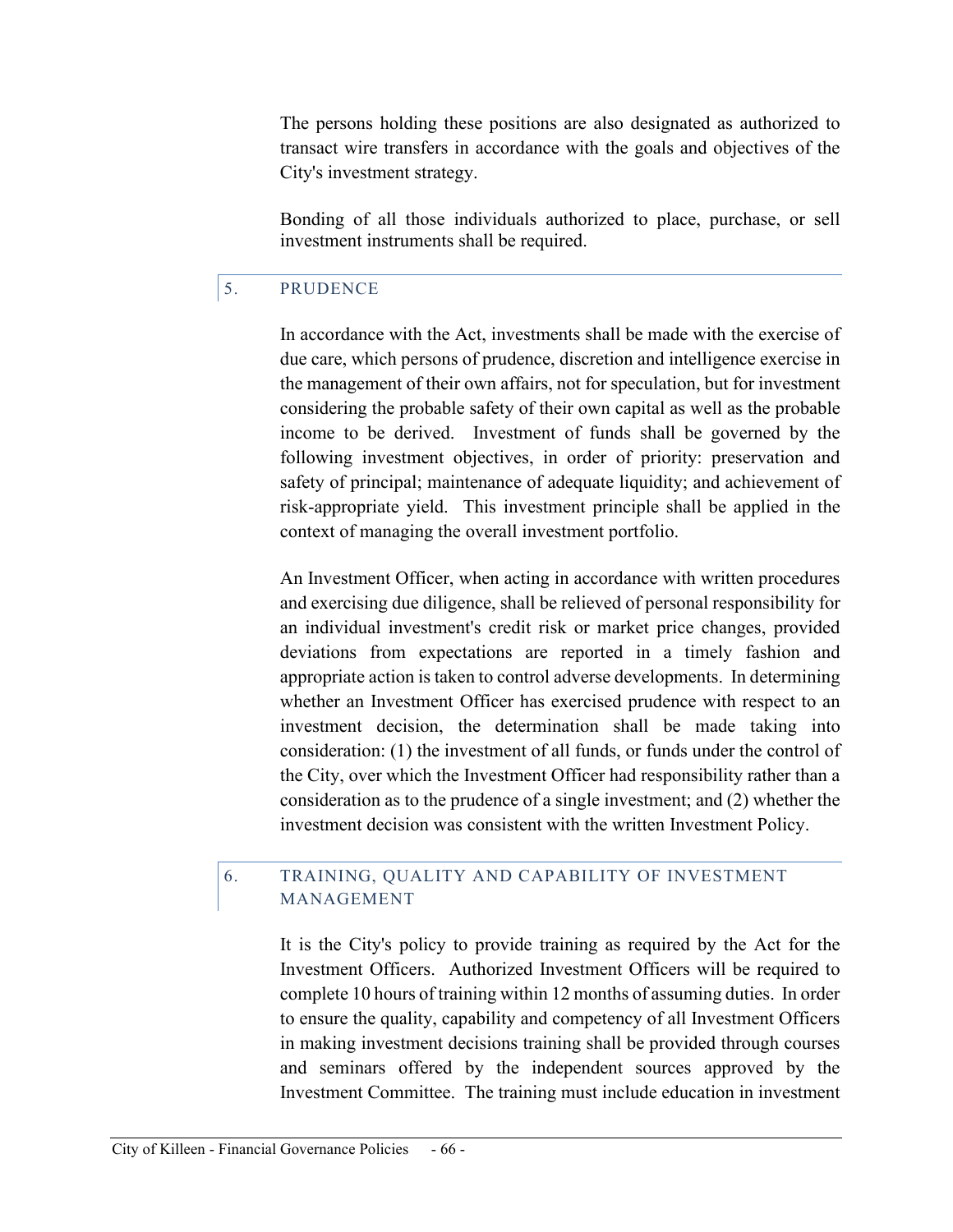controls, security risks, strategy risks, market risks, diversification of investment, and compliance with the Act. After the initial training requirement, at a minimum, all Investment Officers must attend training at least every two years and accumulate 8 hours of training. The two-year period shall begin on the first day of the City's fiscal year and consist of the two consecutive fiscal years after that date.

## E. ETHICS

# 1. CONFLICTS OF INTEREST

Officers and employees directly involved in the investment process, including members of the Investment Committee and those authorized as depository signatories, shall refrain from personal business activity that could conflict with proper execution of the investment program, or which could impair their ability to make impartial investment decisions.

# 2. DISCLOSURE

Such employees shall disclose to the City Manager any material financial interests they have in business organizations that conduct business with the City, and shall further disclose any large personal financial or investment positions, as defined by the Public Funds Investment Act, that could be related to the performance of the City's portfolio. Disclosure items include:

- 1. the employee owns 10 percent or more of the voting stock or shares of the business organization or owns \$5,000 or more of the fair market value of the business organization;
- 2. funds received by the employee from the business organization exceed 10 percent of the employee's gross income for the previous year; or
- 3. the employee has acquired from the business organization during the previous year investments with a book value of \$2,500 or more for the personal account of the employee.

Such employees shall subordinate their personal investment transactions to those of the City, particularly with regard to the timing of purchases and sales.

If any Investment Officer has a personal business relationship with an entity or is related within the second degree by affinity or consanguinity to an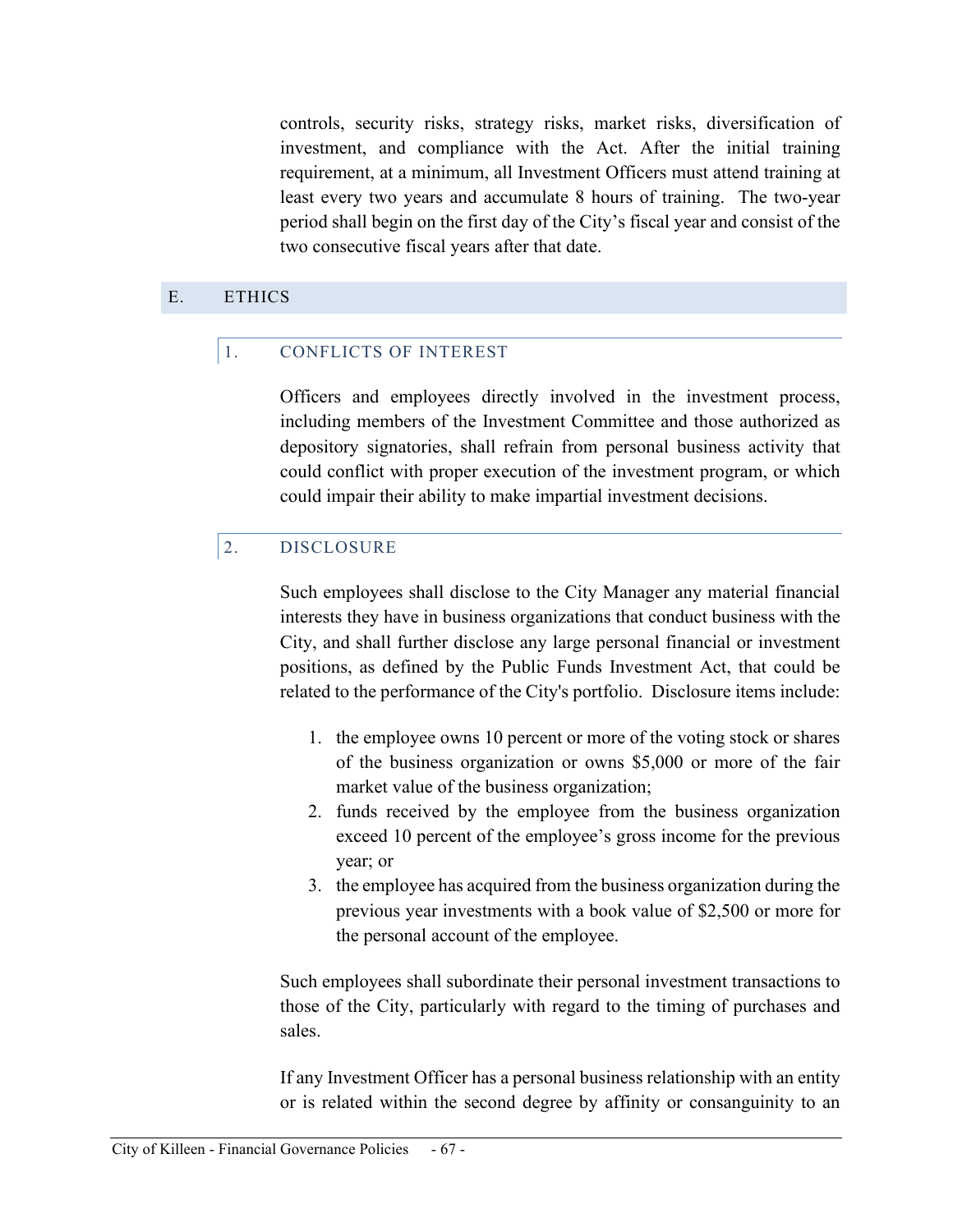individual seeking to sell an investment to the City, the Investment Officer must file a statement disclosing that personal business interest or relationship with the City Council and with the Texas Ethics Commission in accordance with the Act.

### F. REPORTING INVESTMENT EARNING EVALUATION

## 1. QUARTERLY REPORTS

In accordance with the Act, not less than quarterly, the Investment Officers shall prepare and submit to the City Council a written report of investment transactions for all funds for the preceding reporting period within a reasonable time after the end of the period. The report must:

- 1. describe in detail the investment position of the City on the date of the report;
- 2. be prepared jointly by all Investment Officers;
- 3. be signed by each Investment Officer;
- 4. contain a summary statement of each pooled fund group that states the:
	- a.) beginning market value for the reporting period;
	- b.) ending market value for the period; and
	- c.) fully accrued interest for the reporting period.
- 5. state the book value and market value of each separately invested asset at the beginning and end of the reporting period by the type of asset and fund type invested;
- 6. state the maturity date of each separately invested asset that has a maturity date;
- 7. state the account or fund or pooled group fund in the City for which each individual investment was acquired;
- 8. state the compliance of the investment portfolio of the City as it relates to:
	- a.) the investment strategy expressed in the City's Investment Policy; and
	- b.) relevant provisions of the Act; and
- 9. state the rate of return on the investment portfolio calculated as the weighted average yield to maturity.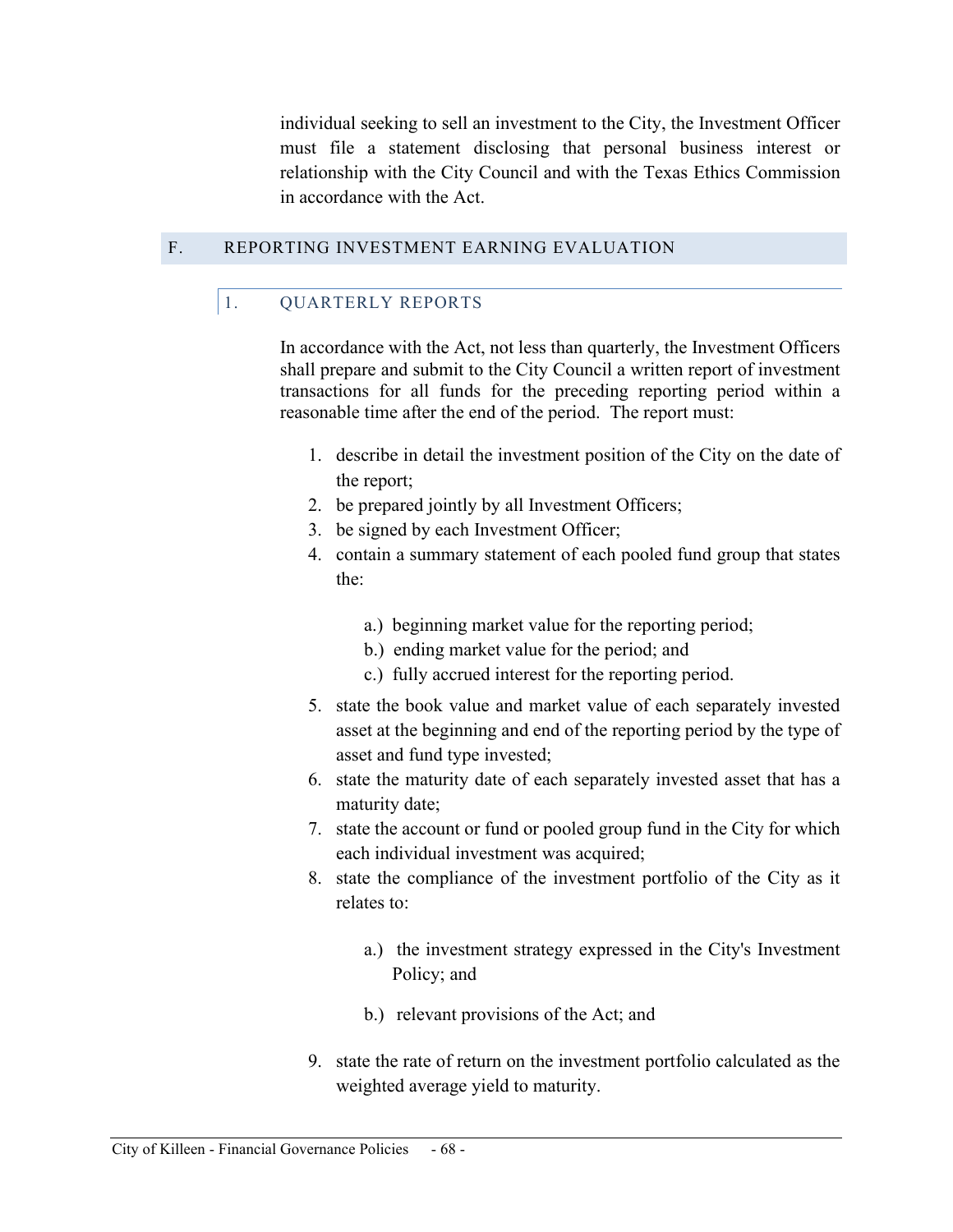Market valuations obtained by the City shall be from sources believed to be accurate and representative of the investment's true value.

The quarterly investment reports shall be reviewed by the City's independent auditors as part of the City's annual audit and the result of this review shall be reported to the City Council.

# 2. ANNUAL REPORT

Within a reasonable time after the end of the fiscal year, the Executive Director of Finance shall present an annual report on the investment program activity. The annual report shall include 12-month performance information and shall suggest improvements that might be made in the investment program. The annual report may be a component of the fourth quarter investment report.

# 3. NOTIFICATION OF INVESTMENT CHANGES

It shall be the duty of the Executive Director of Finance to notify the City Council of any significant changes in current investment methods and procedures prior to their implementation, regardless of whether they are authorized by this Policy or not.

# 4. PERFORMANCE STANDARDS

The investment portfolio shall be designed with the objective of obtaining a competitive market rate of return throughout budgetary and economic cycles that is consistent with risk limitations and cash flow needs of the City. Given this strategy, the basis used by Investment Officers to determine whether market yields are being achieved shall be the average return on 90-day or 180-day U.S. Treasury Bills. "Weighted average yield to maturity" shall be the portfolio performance measurement standard.

## G. INVESTMENT TYPES

## 1. ACTIVE PORTFOLIO MANAGEMENT

The City intends to pursue an active vs. a passive portfolio management philosophy. That is investments may be sold before they mature if market conditions present an opportunity for the City to benefit from the trade.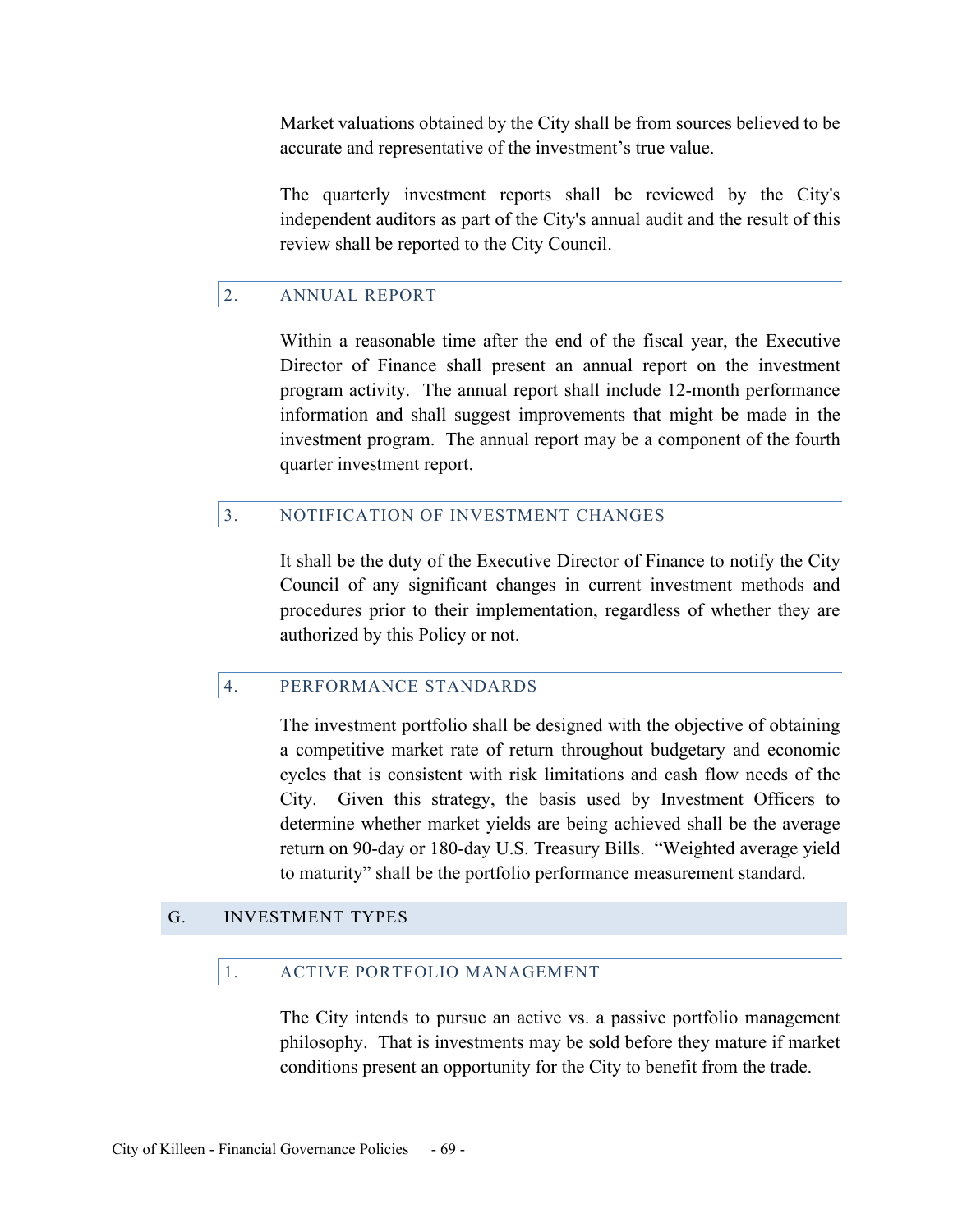## 2. ELIGIBLE INVESTMENTS

Financial assets of the City may be invested in:

- 1. Obligations, including letters of credit, of the United States or its agencies and instrumentalities, including the Federal Home Loan Banks;
- 2. Direct obligations of the State of Texas or its agencies and instrumentalities;
- 3. Financial institution deposits with a state or national bank, savings and loan association, or credit union, that meets the requirements of the Act and are fully insured or collateralized in accordance with Section X. SAFEKEEPING AND CUSTODY.
- 4. Other obligations, the principal and interest of which are unconditionally guaranteed or insured by, or backed by the full faith and credit of, the State of Texas or the United States or their respective agencies and instrumentalities, including obligations that are fully guaranteed or insured by the Federal Deposit Insurance Corporation or by the explicit full faith and credit of the United States;
- 5. Obligations of states, agencies, counties, cities, and other political subdivisions of any state rated as to investment quality by a nationally recognized investment rating firm of not less than A or its equivalent;
- 6. A fully collateralized repurchase agreement, as defined in the Act, if it:
	- a.) has a defined termination date;
	- b.) is secured by cash and obligations described by Section 2256.009 (a) (1) of the Act; and
	- c.) requires the securities being purchased by the City to be pledged to the City, held in the City's account, and deposited at the time the investment is made with the City or with a third party selected and approved by the City; and
	- d.) is placed through a primary government securities dealer, as defined by the Federal Reserve, or a financial institution doing business in this State.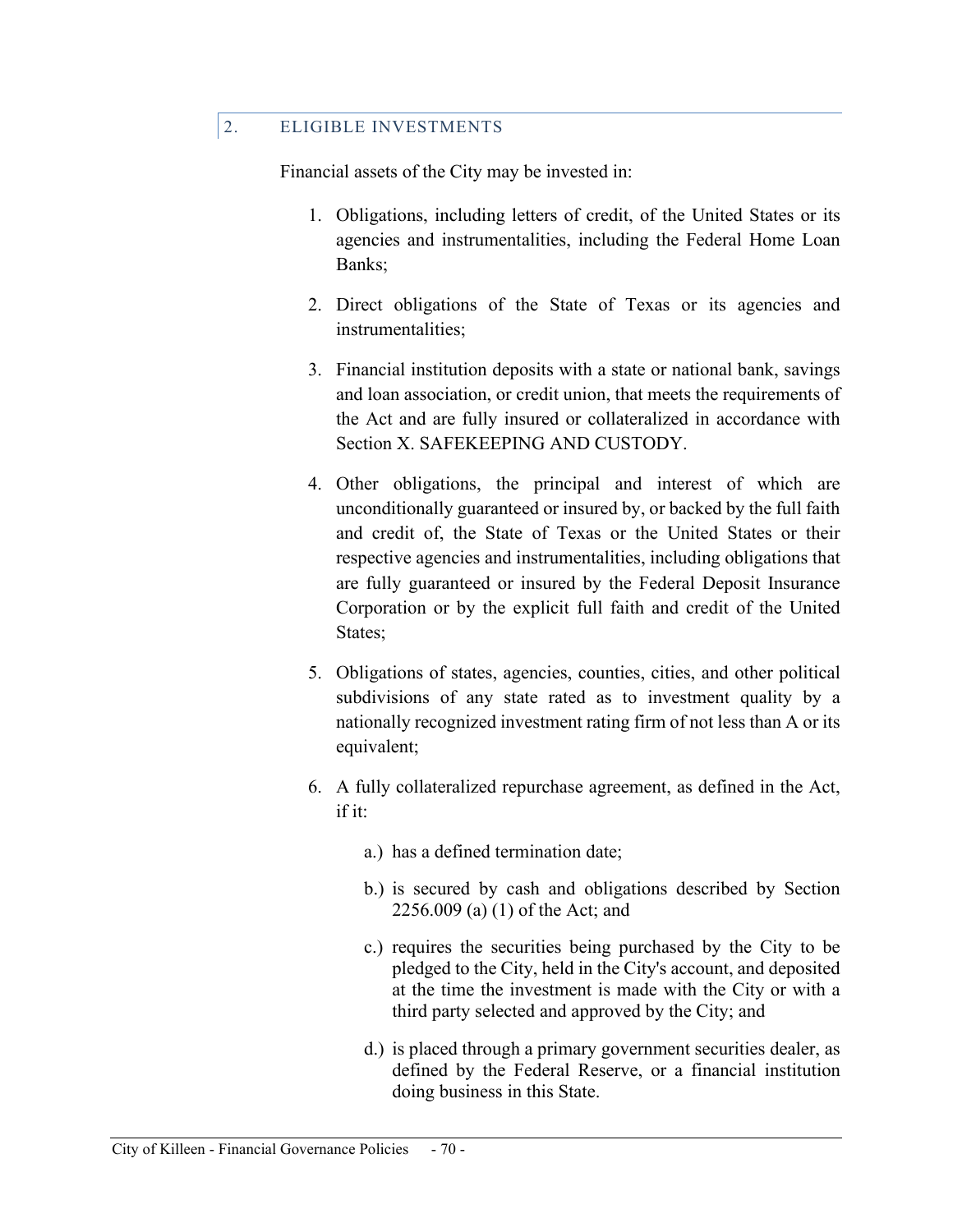Notwithstanding any law, the term of any reverse security repurchase agreement may not exceed 90 days after the date the reverse security repurchase agreement is delivered. Money received by the City under the terms of a reverse security repurchase agreement shall be used to acquire additional authorized investments, but the term of the authorized investments acquired must mature not later than the expiration date stated in the reverse security repurchase agreement.

- 7. Eligible investment pools if the City Council by resolution authorizes investment in the particular pool. An investment pool shall invest the funds it receives from the City in authorized investments permitted by the Act. Investment pools must be continuously rated Amama or the equivalent by at least one nationally recognized rating service.
- 8. Money market mutual funds continuously rated agama or the equivalent that are registered with and regulated by the Securities and Exchange Commission, whose investment objectives include seeking to maintain a stable net asset value of \$1.0000 per share. The money market mutual funds must provide the City with a prospectus and other information required by federal law. The City may not invest funds under its control in an amount that exceeds 10% of the total assets of any individual money market mutual fund.

# 3. CREDIT RATINGS

Not less than quarterly, the Investment Officers will monitor the current credit rating of each held investment that has an Act required minimum rating. Any investment that requires a minimum rating does not qualify during the period the investment does not have the minimum rating. All prudent measures will be taken to liquidate an investment that is downgraded to less than the required minimum rating. .

# 4. LENGTH OF INVESTMENTS

The City shall invest in instruments with scheduled maturity not to exceed the limitation of the specific investment strategy at the time of purchase.

# 5. DIVERSIFICATION

It shall be the policy of the City to diversify the investment portfolio.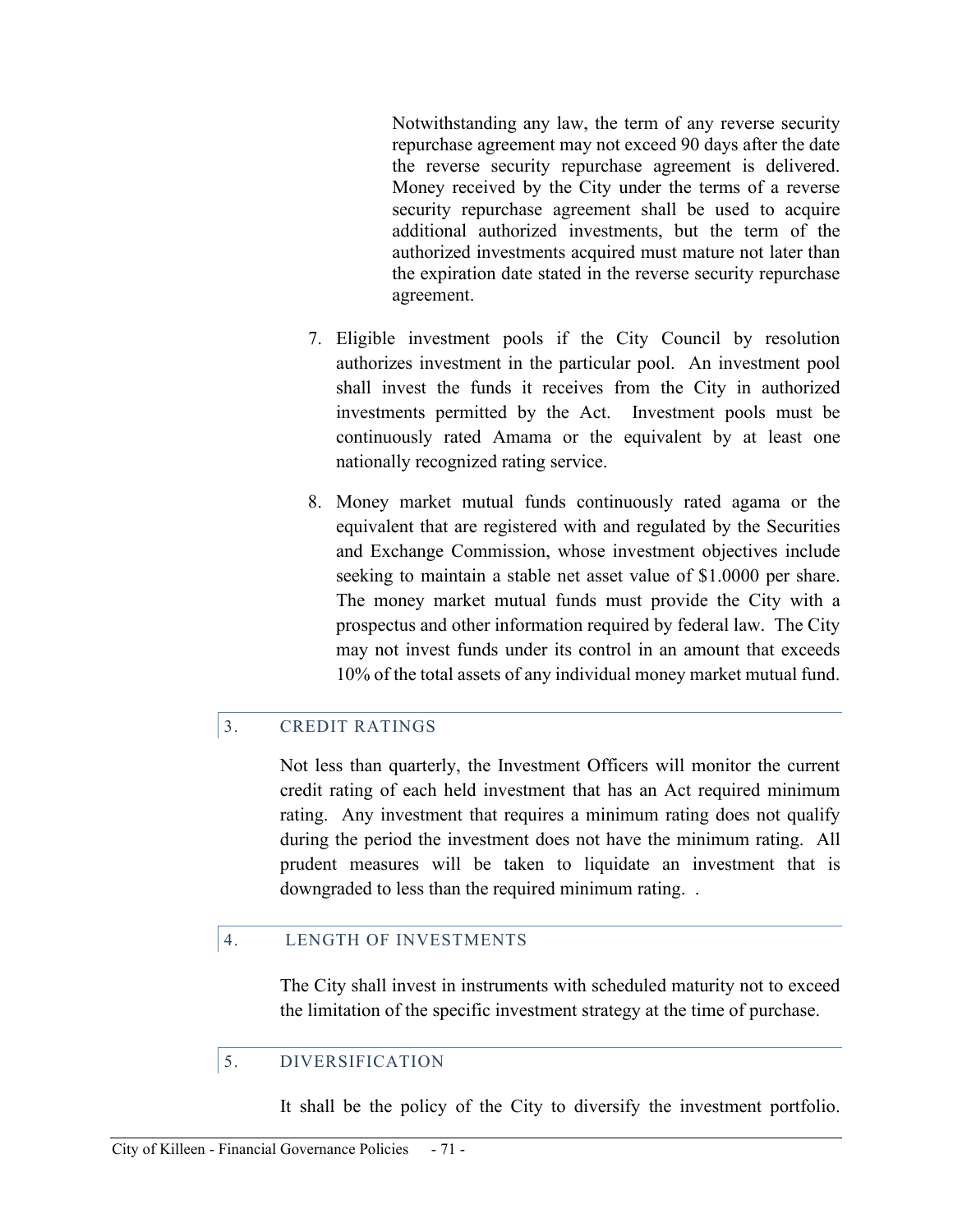Diversification strategies shall be determined and revised periodically by the Investment Committee. In establishing specific diversification strategies, the following general constraints shall apply:

- 1. Limiting investments to avoid over concentration in investments from a specific issuer or business sector, where appropriate,
- 2. Limiting investments with higher credit risk,
- 3. Investing in instruments with varying maturities and in accordance with the City's cash flow projections, and
- 4. Continuously investing a portion of the portfolio in readily available funds such as local government investment pools, financial institution deposits, money market mutual funds, or overnight repurchase agreements to ensure that appropriate liquidity is maintained in order to meet ongoing obligations.

# 6. PROHIBITED INVESTMENTS

The following investment instruments are strictly prohibited:

- 1. Obligations whose payment represents the coupon payments on the outstanding principal balance of the underlying mortgage-backed security collateral and pays no principal;
- 2. Obligations whose payment represents the principal stream of cash flow from the underlying mortgage-backed security collateral and bears no interest;
- 3. Collateralized Mortgage Obligations with a stated final maturity greater than ten years;
- 4. Collateralized Mortgage Obligations the interest rate of which is determined by an index that adjusts opposite to the changes in a market index;
- 5. The City will not invest in derivatives. For the purposes of this Policy, the definition of derivatives includes instruments which have embedded features that alter their character or income stream or allow holders to hedge or speculate on a market or spreads between markets that are external to the issuer, or are not correlated on a oneto-one basis to the associated index or market.

# H. SELECTION OF BANKS AND BROKER/DEALERS

# 1. SELECTION PROCESS

Primary Depositories shall be selected through the City's banking services procurement process, which shall include a formal request for application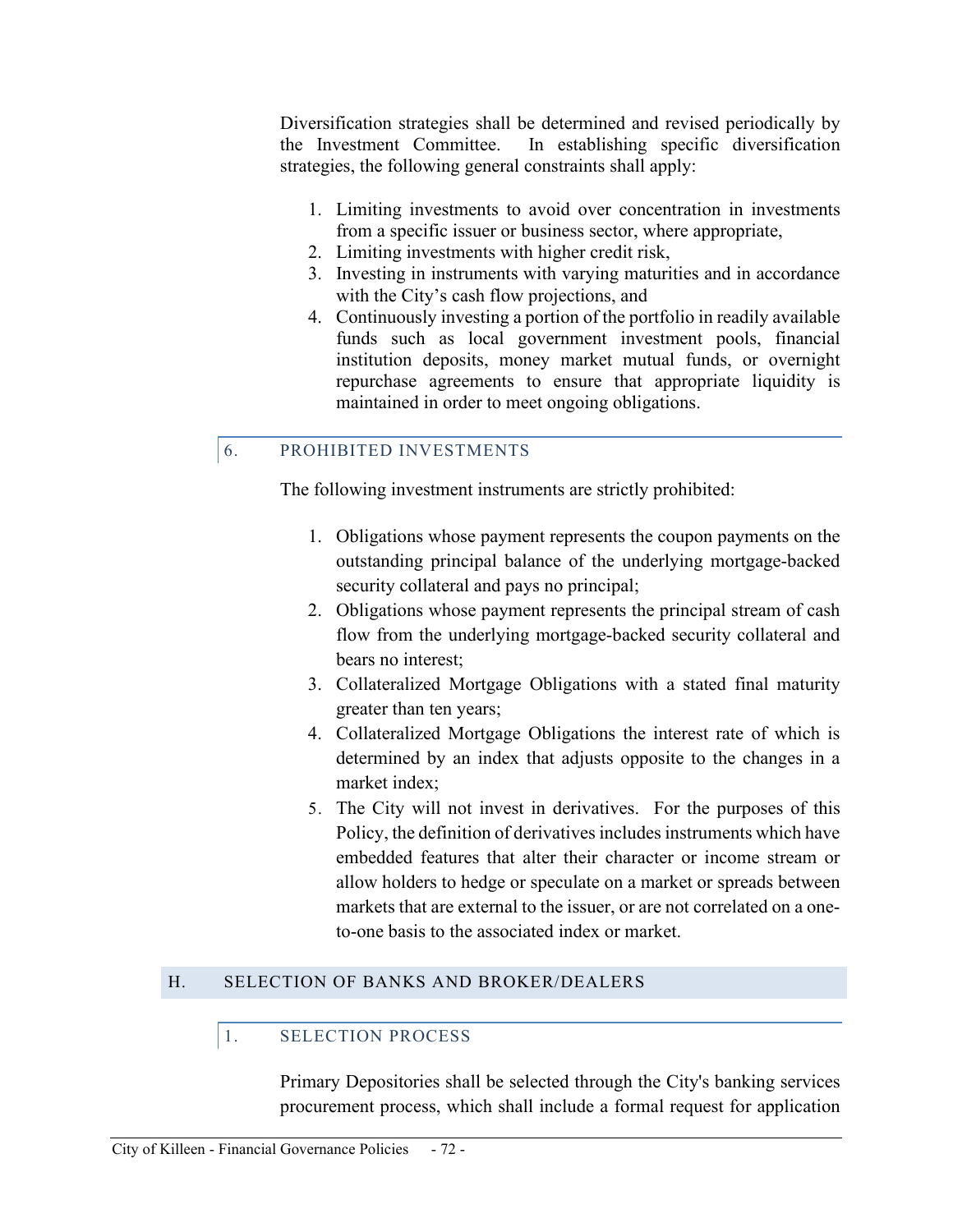(RFA) as per State legislation and the City's purchasing policy. In selecting primary depositories, the credit worthiness of institutions shall be considered, and the Executive Director of Finance shall conduct a comprehensive review of prospective depositories' credit characteristics and financial history.

# 2. INSURABILITY

Financial institutions seeking to establish eligibility for the City's funds shall submit financial statements, evidence of Federal insurance and other information as required by the Executive Director of Finance.

### 3. COLLATERALIZED DEPOSITS

All financial institution deposits shall be insured or collateralized in compliance with applicable State law. The City reserves the right, in its sole discretion, to accept or reject any form of insurance or collateralization pledged towards City deposits. Financial institutions serving as the City's depositories will be required to sign a depository agreement with the City. The collateralized deposit portion of the agreement shall define the City's rights to the collateral in case of default, bankruptcy, or closing and shall establish a perfected security interest in compliance with Federal and State regulations, including:

- The agreement must be in writing;
- The agreement must be executed by the depository and the City contemporaneously with the acquisition of the asset;
- The agreement must be approved by the Board of Directors or designated committee of the depository and a copy of the meeting minutes must be delivered to the City; and
- The agreement must be part of the depository's "official record" continuously since its execution.

The Killeen Economic Development Corporation, where applicable, shall also comply with these requirements.

### 4. BROKER/DEALERS AND APPROVED LIST

All broker/dealers who desire to become qualified for investment transactions with the City must be recommended by the Executive Director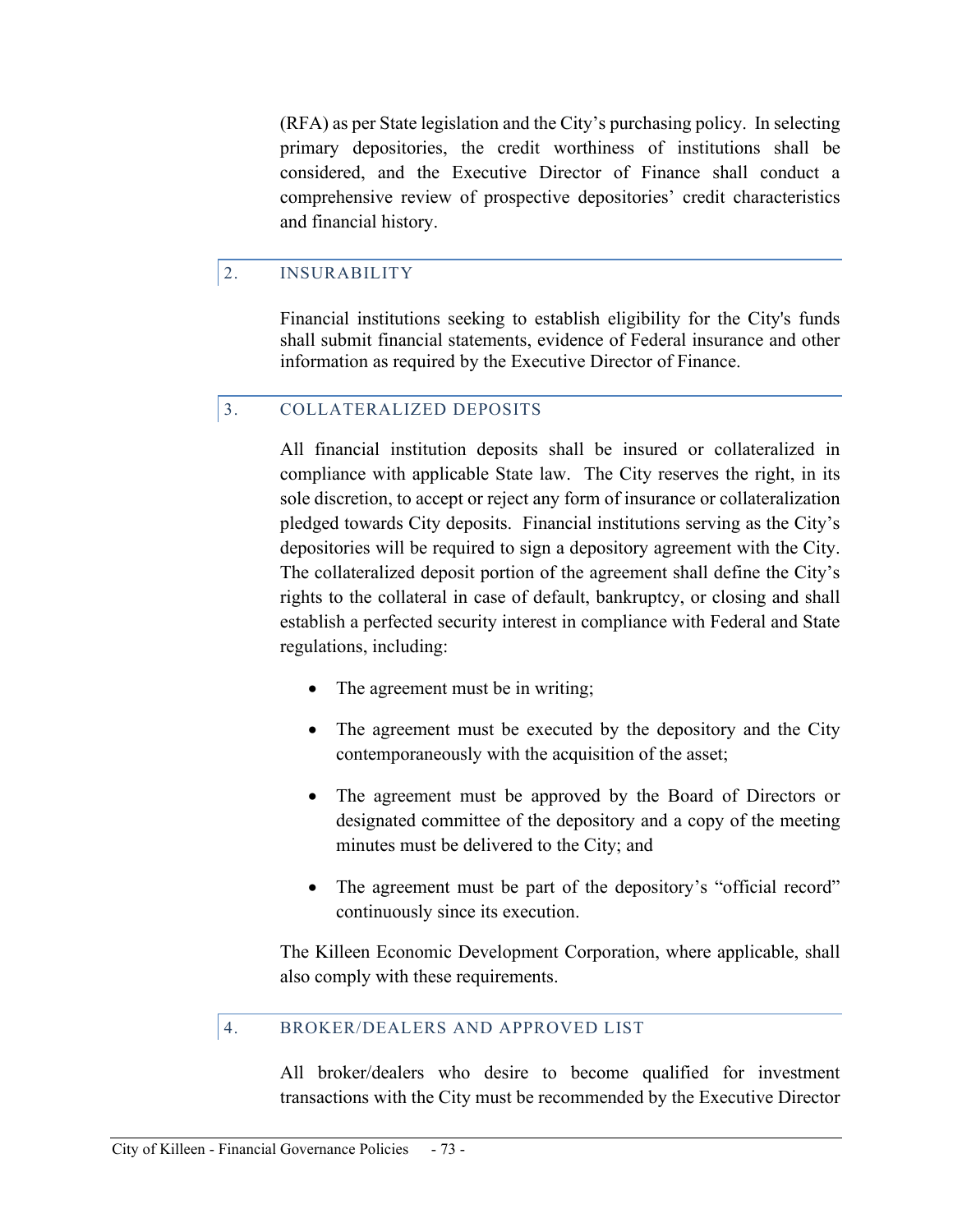of Finance and approved by the Investment Committee. Applications will be reviewed on a periodic basis and submitted to the Investment Committee for approval. The Executive Director of Finance will maintain a list of broker/dealers authorized to provide investment services to the City. The authorized list of broker/dealers will, at a minimum, be reviewed and approved on an annual basis, and any broker/dealers who fail to meet the standards of this Policy shall be removed from the list. All broker/dealers who desire to become qualified for investment transactions must supply the following, as appropriate:

- 1. Proof of registration with the Texas State Securities Board.
- 2. Proof of Financial Industry Regulatory Authority (FINRA) membership.
- 3. Audited financial statements.

## 5. COMPETITIVE ENVIRONMENT

All trades, purchases and sales, executed for the City, excluding transactions with money market accounts, money market mutual funds and local government investment pools which are deemed to be made at prevailing market rates, will be done through a documented competitive solicitation process. Competitive quotes must be solicited from at least three qualifying institutions for any investment transaction. For those situations where it may be impractical or unreasonable to receive three quotes for a transaction due to rapidly changing market conditions, initial security offering, or limited secondary market availability, documentation of a competitive market survey of comparable investments or an explanation of the specific circumstance must be included with the transaction record.

### 6. INVESTMENT POLICY

In accordance with the Act, a written copy of this Investment Policy shall be presented to any person seeking to sell to the City an authorized investment or act as Investment Advisor. A qualified representative of a local government investment pool or discretionary investment management firm (e.g. business organization) seeking to sell an authorized investment or perform investment advisory services shall execute a written instrument substantially to the effect that the qualified representative has:

1. Received and thoroughly reviewed the Investment Policy; and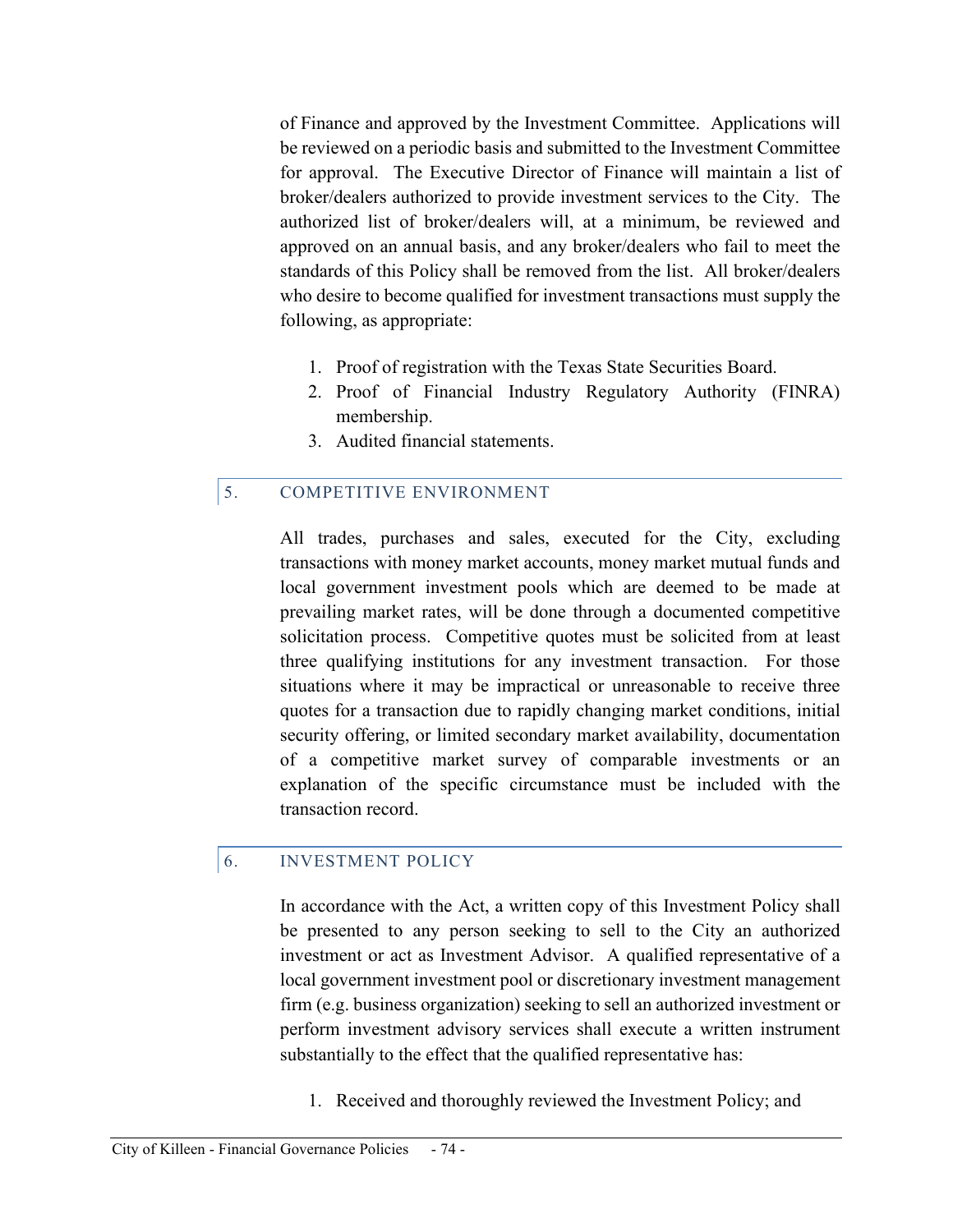2. Acknowledged that the organization has implemented reasonable procedures and controls in an effort to preclude imprudent investment activities arising out of investment transactions conducted between the City and the organization in accordance with the Act.

#### I. SAFEKEEPING AND CUSTODY

The City shall contract with a third party for the safekeeping and custody of securities either owned by the City as a part of its investment portfolio or held as collateral to secure financial institution deposits, share certificates or repurchase agreements. The securities will be held in an account in the name of the City as evidenced by safekeeping or pledge receipts of the institution with which the securities are deposited.

### 1. INSURANCE OR COLLATERAL

All deposits of City funds with financial institutions shall be secured by pledged collateral in accordance with Chapter 2257 of the Texas Government Code. Securities pledged as collateral for deposits must maintain a market value equal to no less than 102% of the uninsured deposits, including accrued interest. Federal Home Loan Bank Letters of Credit pledged as collateral must be equal to no less than 100% of the uninsured deposits, including accrued interest. Federal Home Loan Bank Letters of Credit pledged for certificates of deposit must expire at least two business days beyond the maturity date of the certificate of deposit. If rolling letters of credit are utilized, advance notice prior to any expiration must be provided along with a letter of credit extension. Any letter of credit extension issued to cover the expiration of an investment should expire no less than two business days beyond the final maturity date of the investment. Repurchase agreements shall be documented by a specific agreement noting the collateral pledged in each agreement. Collateral shall be reviewed at least monthly to assure the market value equals or exceeds the collateralization requirement for the related bank balances.

#### 2. PLEDGED COLLATERAL AGREEMENTS

All custodial arrangements shall be in accordance with a Custodial Agreement approved by the Investment Officers, which clearly defines the procedural steps for gaining access to the collateral should the City determine that the City's funds are in jeopardy. The custodian institution, or Custodian, shall be the Federal Reserve Bank or an institution not a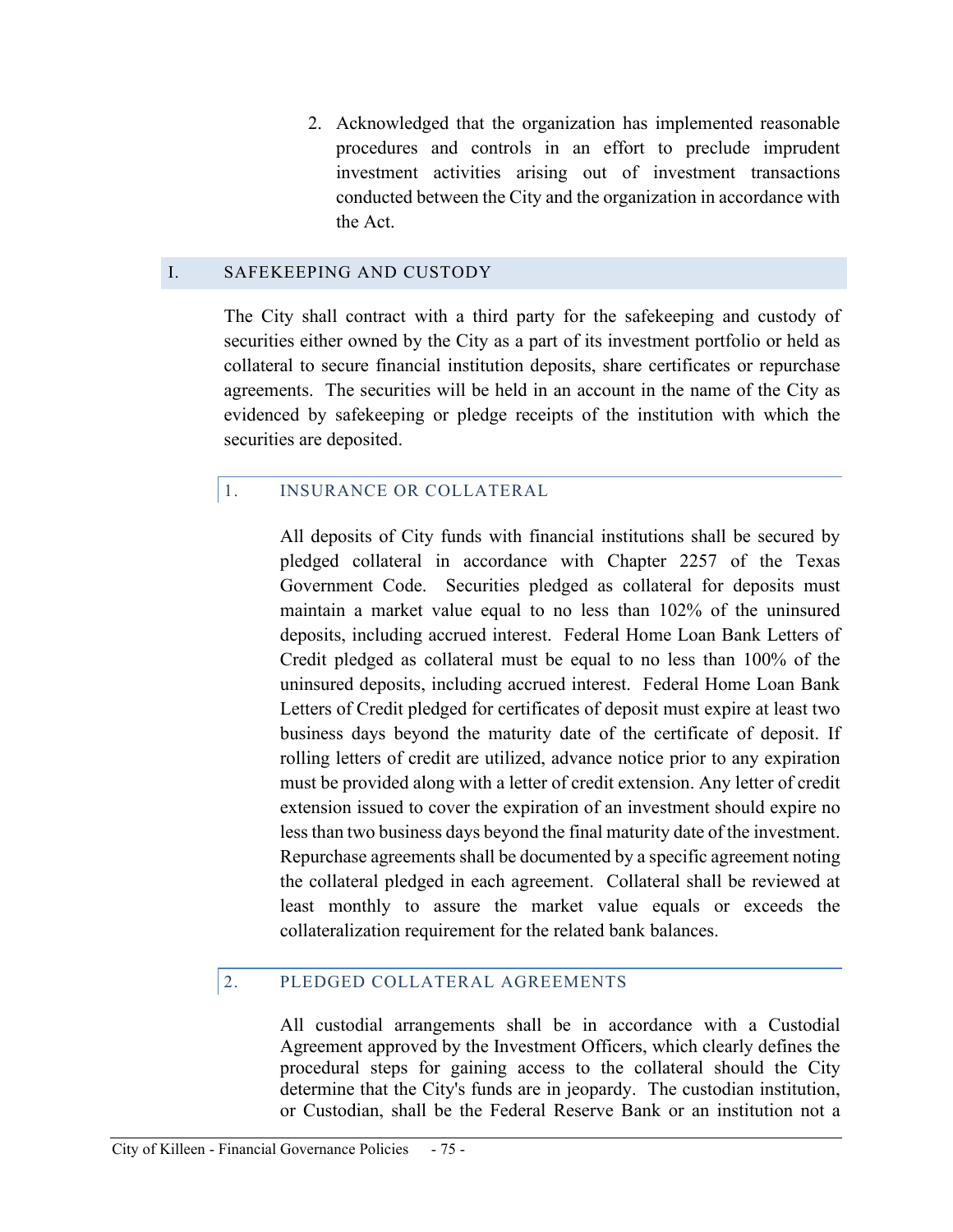branch of the firm pledging the collateral. A Depository Agreement shall include the signatures of the City and the firm pledging the collateral, and may include the Custodian. The Custodial and Depository Agreements shall address acceptance, substitution, release and valuation of collateral.

## 3. COLLATERAL DEFINED

The City shall accept only the following as collateral:

- 1. Cash.
- 2. FDIC and NCUSIF insurance coverage.
- 3. A bond, certificate of indebtedness, or note of the United States or its agencies and instrumentalities, or other evidence of indebtedness that is guaranteed as to the principal and interest by the United States or its agencies and instrumentalities.
- 4. Obligations, the principal and interest of which are unconditionally guaranteed or insured by the State of Texas or its agencies and instrumentalities.
- 5. A bond of the State of Texas or of a county, city or other political subdivision of the State of Texas having been rated as investment grade (investment rating no less than "A" or its equivalent) by a nationally recognized rating agency, with a remaining maturity of ten (10) years or less.

The use of a letter of credit issued to the City by a Federal Home Loan Bank may be considered by the City to meet the required bank depository collateral requirements.

## 4. SUBJECT TO AUDIT

All collateral shall be subject to inspection and audit by the City or the City's independent auditors.

## 5. DELIVERY VS. PAYMENT

All security transactions shall be purchased using the delivery vs. payment method. That is, funds shall not be wired or paid until verification has been made that the security was received by the City's Safekeeping Agent or Trustee. The security shall be held in the account of the City. The Trustee's or Safekeeping Agent's records shall assure the notation of the City's ownership of or explicit claim on the securities. The original copy of all safekeeping receipts shall be delivered to the City.

6. STANDARDS OF OPERATION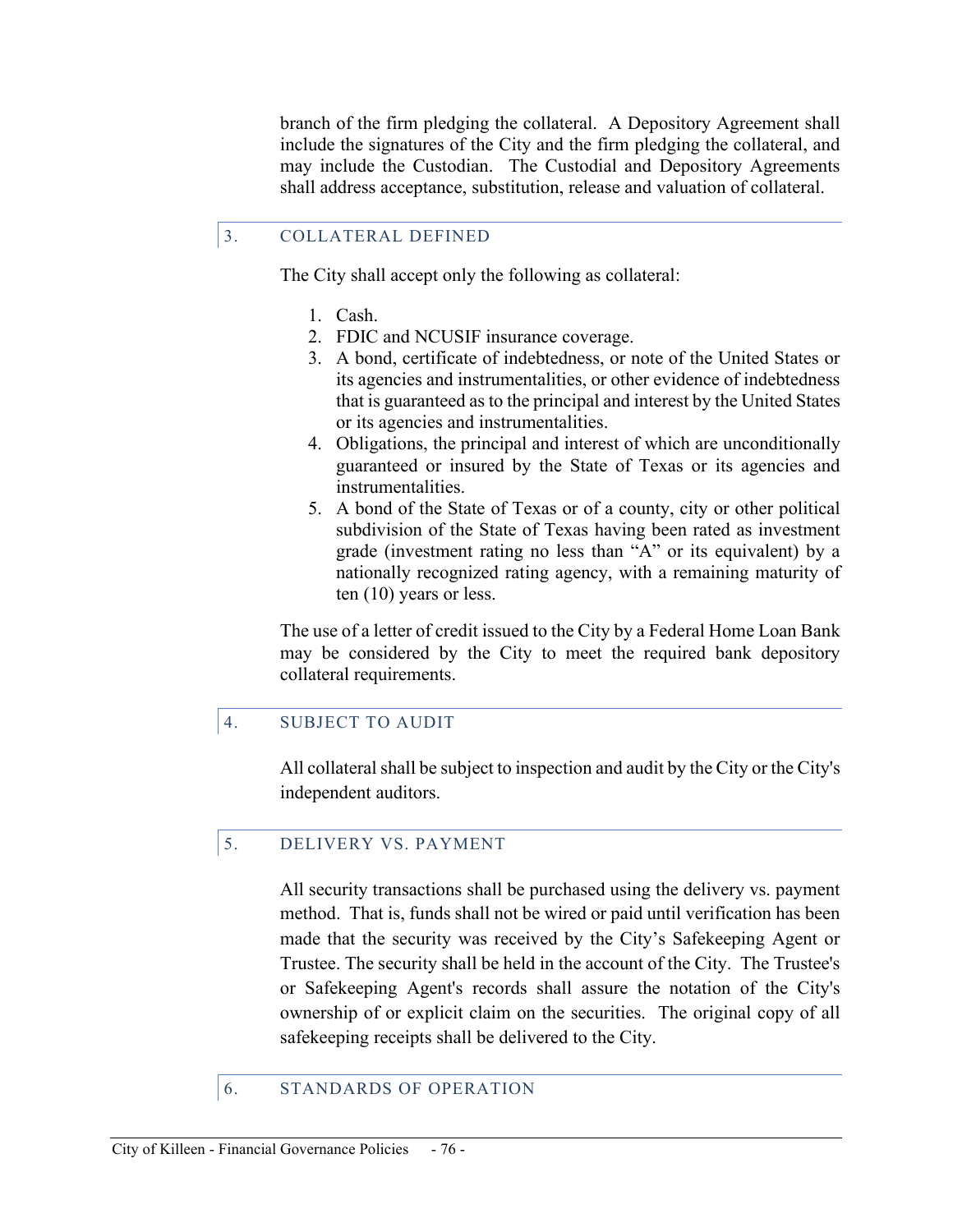The Executive Director of Finance shall develop and maintain written administrative procedures for the operation of the investment program, consistent with this Investment Policy.

### J. INTERNAL CONTROLS

## 1. INTERNAL CONTROLS

The Executive Director of Finance is responsible for establishing and maintaining an internal control structure designed to ensure that the assets of the City are protected from loss, theft or misuse. The internal control structure shall be designed to provide reasonable assurance that these objectives are met. The concept of reasonable assurance recognizes that (1) the cost of a control should not exceed the benefits likely to be derived; and (2) the valuation of costs and benefits requires estimates and judgments by management. Accordingly, as part of the annual audit, the Executive Director of Finance shall establish a process for independent review by the external auditor to assure compliance with policies and procedures. The internal controls shall address the following points:

- 1. Control of collusion Collusion is a situation where two or more employees are working in conjunction to defraud their employer.
- 2. Separation of transaction authority from accounting and record keeping - By separating the person who authorizes or performs the transaction from the people who record or otherwise account for the transaction, a separation of duties is achieved.
- 3. Custodial safekeeping Securities purchased from any bank or broker/dealer, including appropriate collateral shall be placed with an independent third party for custodial safekeeping.
- 4. Avoidance of physical delivery securities Book entry securities are much easier to transfer and account for since actual delivery of a document never takes place. Delivered securities must be properly safeguarded against loss or destruction. The potential for fraud and loss increases with physically delivered securities.
- 5. Clear delegation of authority to subordinate staff members Subordinate staff members must have a clear understanding of their authority and responsibilities to avoid improper actions. Clear delegation of authority also preserves the internal control structure that is contingent on the various staff positions and their respective responsibilities.
- 6. Written confirmation of telephone transactions for investments and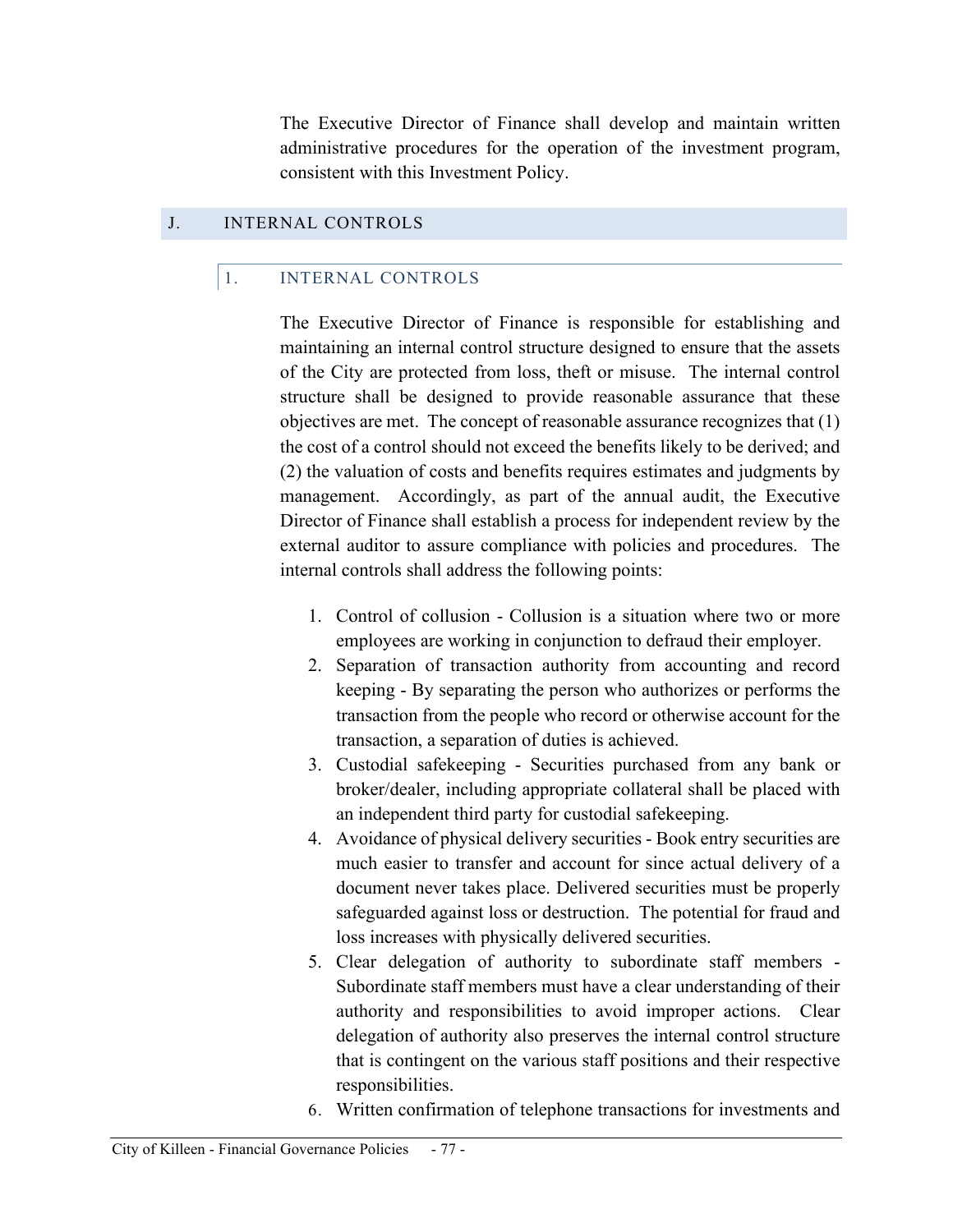wire transfers - Due to the potential for error and improprieties arising from telephone transactions, all telephone transactions should be supported by written communications and approved by the appropriate person. Written communications may be via fax or email if on letterhead and the custodial safekeeping institution has a list of authorized signatures.

#### K. INVESTMENT STRATEGIES

## 1. INVESTMENT STRATEGIES

In accordance with the Act, a separate written investment strategy will be developed for each of the fund-types under the City's control. Each investment strategy must describe the investment objectives for the particular fund-type using the following priorities of importance:

- 1. Understanding of the suitability of the investment to the financial requirements of the City;
- 2. Preservation and safety of principal;
- 3. Liquidity;
- 4. Marketability of the investment if the need arises to liquidate the investment before maturity;
- 5. Diversification of the investment portfolio; and
- 6. Yield.

### 2. FUND STRATEGIES

The investment strategies to be employed by the City are:

#### A) OPERATING FUNDS

Suitability - Any investment eligible in the Investment Policy is suitable for Operating Funds.

Safety of Principal - All investments shall be of high quality with no perceived default risk. Market price fluctuations will occur. However, managing the weighted average days to maturity of each fund's portfolio to less than 270 days and restricting the maximum allowable maturity to two years will minimize the price volatility of the portfolio.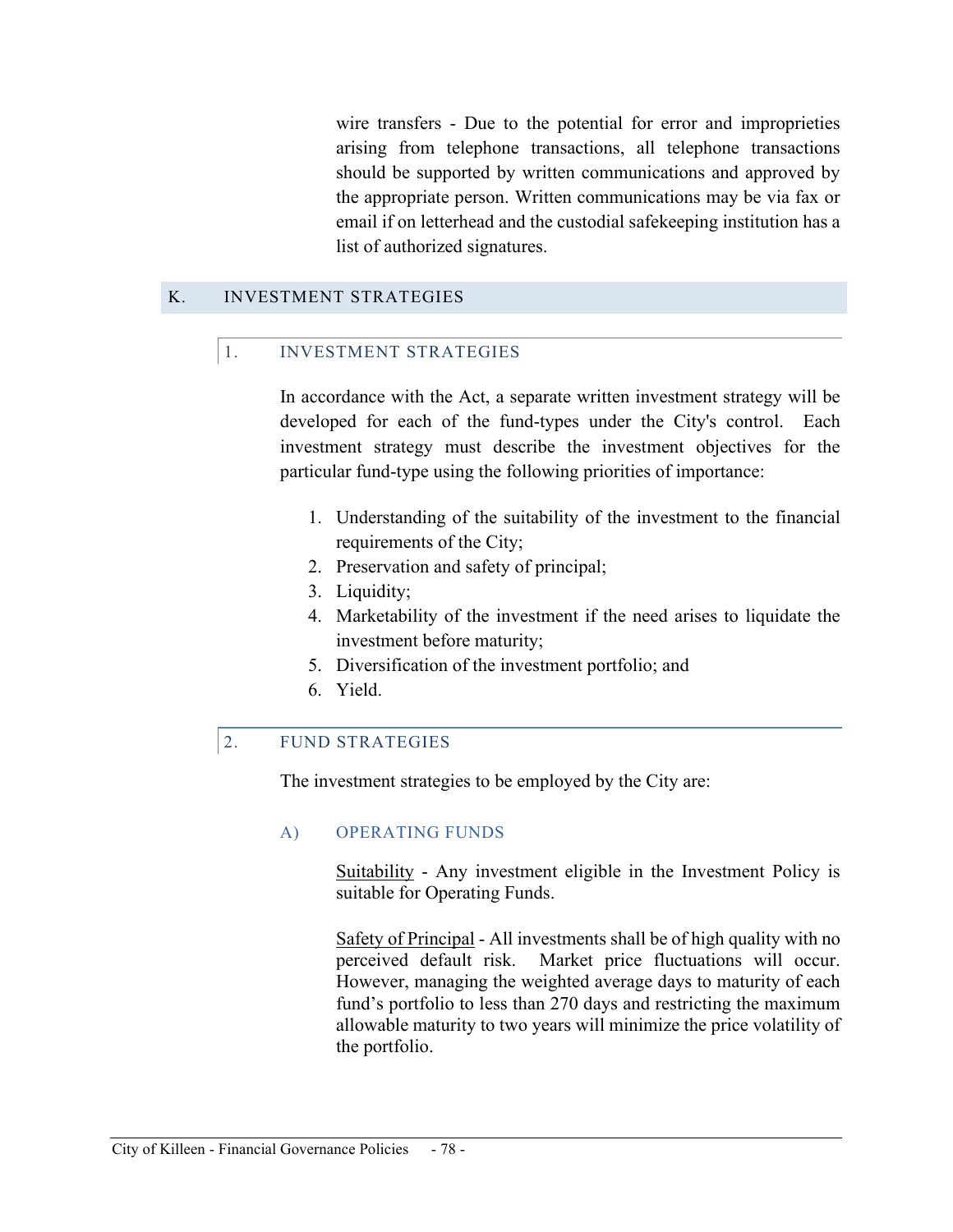Liquidity - Operating Funds require the greatest short-term liquidity of any of the fund-types. Short-term financial institution deposits, investment pools and money market mutual funds will provide daily liquidity and may be utilized as a competitive yield alternative to fixed maturity investments.

Marketability - Securities with active and efficient secondary markets are necessary in the event of an unanticipated cash flow requirement. Historical market "spreads" between the bid and offer prices of a particular security-type of less than a tenth of a percentage point will define an efficient secondary market.

Diversification - Investment maturities should be staggered throughout the budget cycle to provide cash flow based on the anticipated operating needs of the City. Diversifying the appropriate maturity structure up to the two-year maximum will reduce interest rate risk.

Yield - Attaining a competitive market yield for comparable security-types and portfolio restrictions is the desired objective. The yield of a rolling three-month Treasury Bill portfolio will be the minimum yield objective.

#### B) DEBT SERVICE FUNDS

Suitability - Any investment eligible in the Investment Policy is suitable for Debt Service Funds.

Safety of Principal - All investments shall be of high quality with no perceived default risk. Market price fluctuations will occur. However, by managing Debt Service Funds to not exceed the debt service payment schedule the market risk of the overall portfolio will be minimized.

Liquidity - Debt Service Funds have predictable payment schedules. Therefore, investment maturities should not exceed the anticipated cash flow requirements. Short-term financial institution deposits, investments pools and money market mutual funds may provide a competitive yield alternative for short-term fixed maturity investments. A singular repurchase agreement, or similar structured investment, may be utilized if disbursements are allowed in the amount necessary to satisfy any debt service payment. This investment structure is commonly referred to as a flexible repurchase agreement.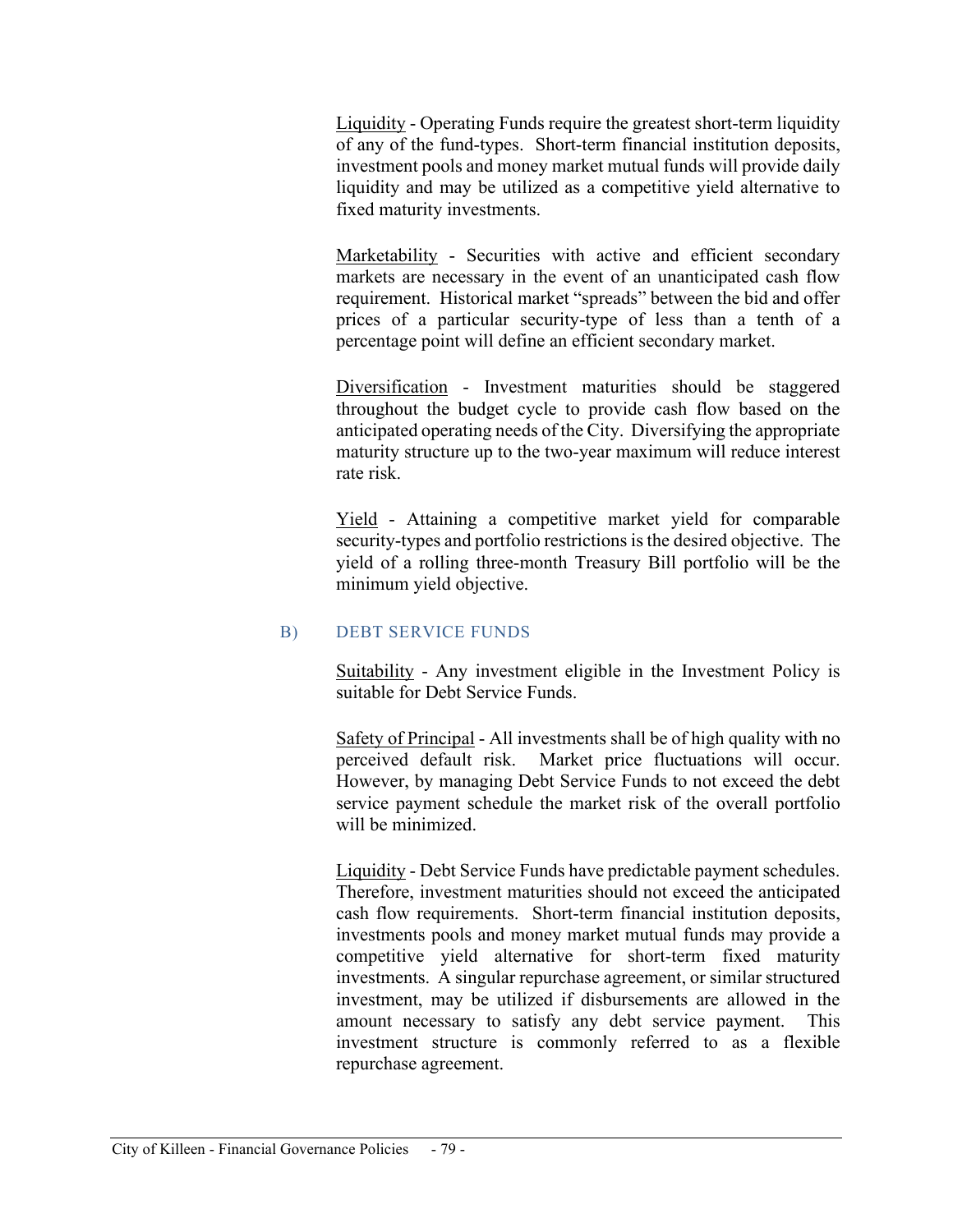Marketability - Securities with active and efficient secondary markets are not necessary as the event of an unanticipated cash flow requirement is not probable.

Diversification - Market conditions influence the attractiveness of fully extending maturity to the next "unfunded" payment date. Generally, if investment rates are anticipated to decrease over time, the City is best served by locking in most investments. If the interest rates are potentially rising, then investing in shorter and larger amounts may provide an advantage. At no time shall the debt service schedule be exceeded in an attempt to bolster yield.

Yield - Attaining a competitive market yield for comparable investment-types and portfolio restrictions is the desired objective. The yield of a rolling three-month Treasury Bill portfolio shall be the minimum yield objective.

### C) SPECIAL REVENUE FUNDS

Suitability - Any investment eligible in the Investment Policy is suitable for Special Revenue Funds.

Safety of Principal - All investments will be of high quality with no perceived default risk. Market fluctuations will occur. However, by managing Special Revenue Funds to balance the short-term and long-term anticipated cash flow requirements of the specific revenue/expense plan, the market risk of the Fund's portfolio will be minimized. No stated final investment maturity shall exceed the shorter of the anticipated cash flow requirement or two years.

Liquidity - A portion of the Special Revenue Funds are reasonably predictable. However, unanticipated needs or emergencies may arise. Selecting investment maturities that provide greater cash flow than the anticipated needs will reduce the liquidity risk of unanticipated expenditures. Short-term financial institution deposits, investment pools and money market mutual funds will provide daily liquidity and may be utilized as a competitive yield alternative to fixed maturity investments.

Marketability - Securities with active and efficient secondary markets are necessary in the event of an unanticipated cash flow requirement. Historical market "spreads" between the bid and offer prices of a particular security-type of less than a tenth of a percentage point will define an efficient secondary market.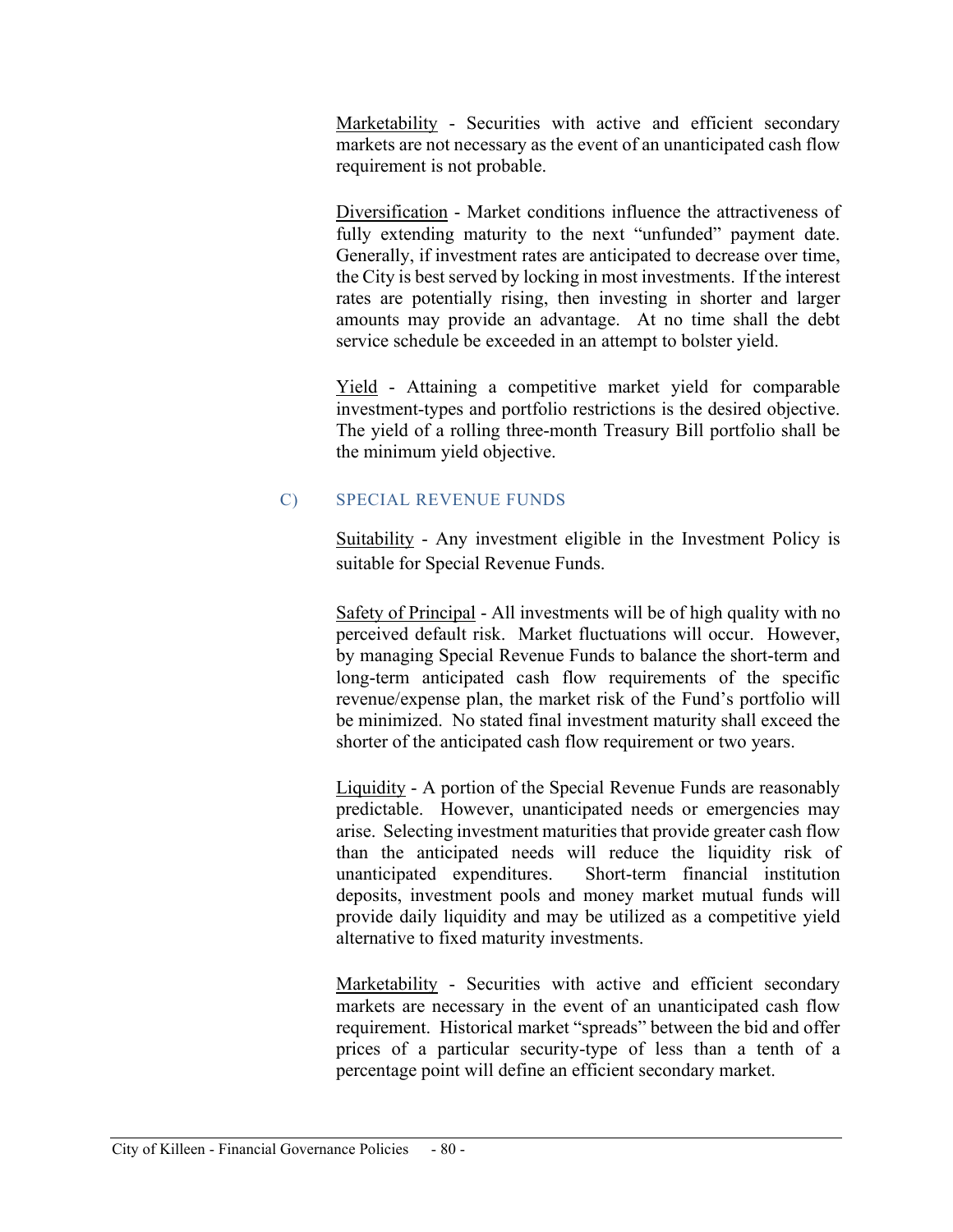Diversification - Investment maturities should be staggered throughout the budget cycle to provide cash flow based on the anticipated needs of the City. Diversifying the appropriate maturity structure up to the two-year maximum will reduce interest rate risk.

Yield - Attaining a competitive market yield for comparable investment-types and portfolio structures is the desired objective. The yield of a rolling three-month Treasury Bill portfolio will be the minimum yield objective.

## D) CAPITAL PROJECT FUNDS

Suitability - Any investment eligible in the Investment Policy is suitable for Capital Project Funds.

Safety of Principal - All investments will be of high quality with no perceived default risk. Market price fluctuations will occur. However, by managing Capital Project Funds to not exceed the anticipated expenditure schedule the market risk of the overall portfolio will be minimized. No stated final investment maturity shall exceed the shorter of the anticipated expenditure schedule, the IRS temporary period for tax-exempt bond proceeds, or five years.

Liquidity - Most capital improvements programs have reasonably predictable draw down schedules. Therefore, investment maturities should generally follow the anticipated cash flow requirements. Short-term financial institution deposits, investment pools and money market mutual funds will provide readily available funds generally equal to at least one month's anticipated cash flow needs, or a competitive yield alternative for short-term fixed maturity investments. A singular repurchase agreement, or similar investment structure, may be utilized if disbursements are allowed in the amount necessary to satisfy any expenditure request. This investment structure is commonly referred to as a flexible repurchase agreement.

Marketability - Securities with active and efficient secondary markets are necessary in the event of an unanticipated cash flow requirement. Historical market "spreads" between the bid and offer prices of a particular security-type of less than a tenth of a percentage point will define an efficient secondary market.

Diversification - Market conditions and arbitrage regulations influence the attractiveness of staggering the maturity of fixed rate investments for bond proceeds. Generally, if investment rates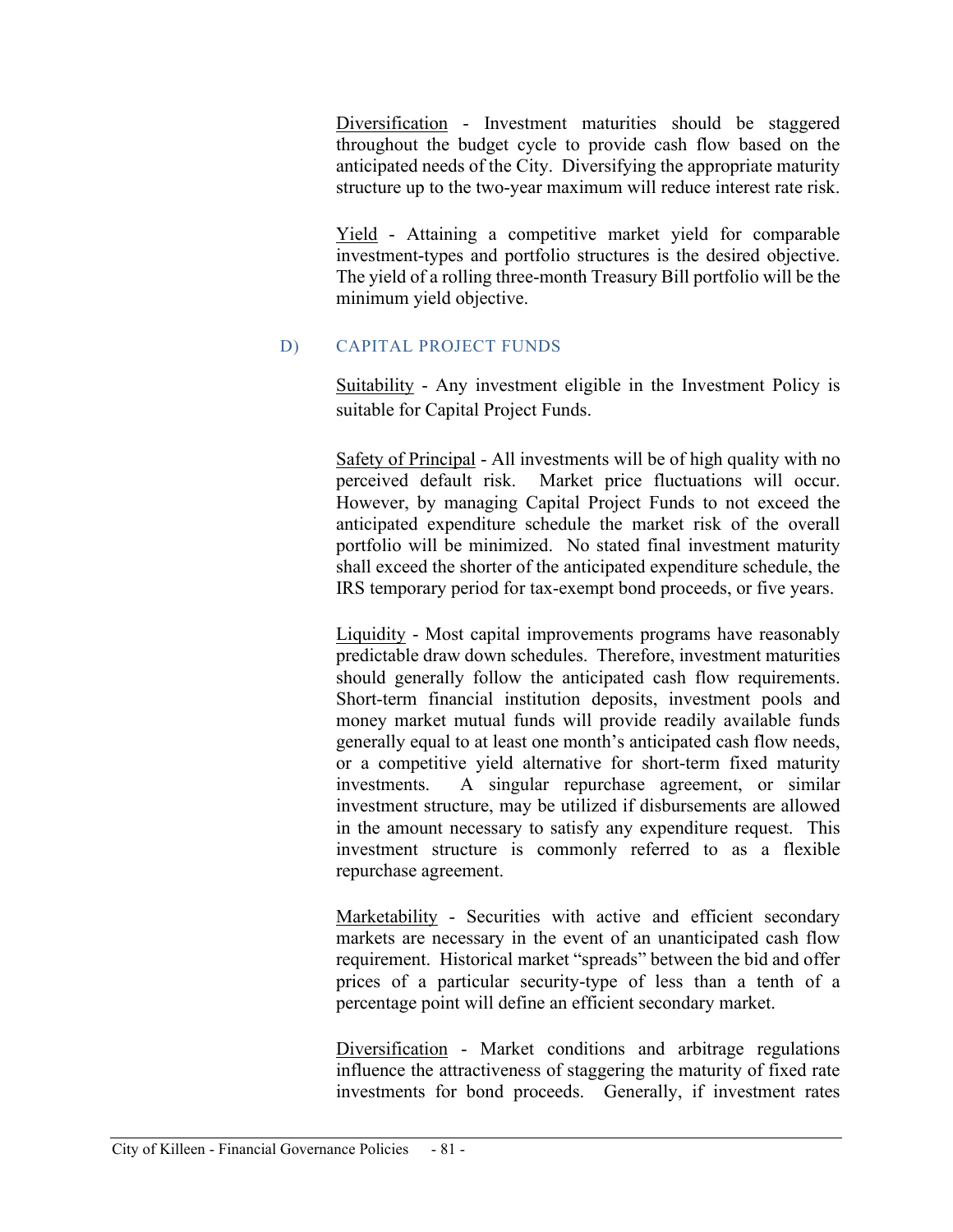exceed the applicable cost of borrowing, the City is best served by locking in most investments. If the cost of borrowing cannot be exceeded, then concurrent market conditions will determine the attractiveness of diversifying maturities or investing in shorter and larger amounts. At no time shall the anticipated expenditure schedule be exceeded in an attempt to bolster yield.

Yield - Achieving a positive spread to the cost of borrowing is the desired objective, within the limits of the Investment Policy's risk constraints. The yield of a rolling six-month Treasury Bill portfolio will be the minimum yield objective.

#### L. POLICY

### 1. EXEMPTION

The City is not required to liquidate investments that were authorized investments at the time of purchase. At maturity or liquidation, such monies shall be reinvested only as provided by this Policy.

### 2. AMENDMENT

The City Council shall review the Investment Policy, and incorporated investment strategies, annually. Amendments must be approved by the Investment Committee and adopted by the City Council. The City Council shall annually adopt a written instrument by rule, order, ordinance, or resolution stating that it has reviewed and approved the Investment Policy and investment strategies, even if there are no changes from the previous document.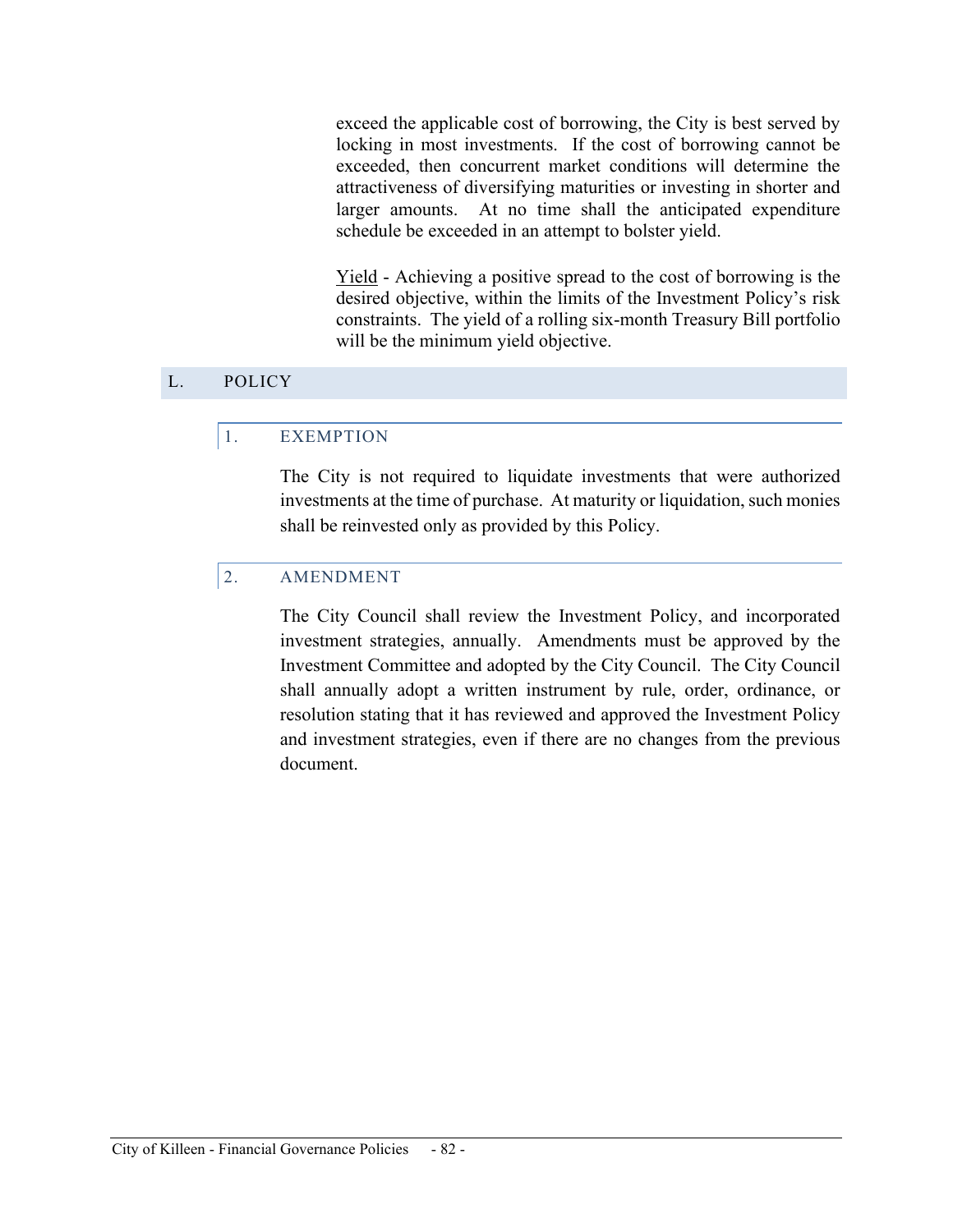#### M. APPENDIX A

#### **Sample Investment Policy Certification**

This certification is executed on behalf of the **City of Killeen** (the Investor) and \_\_\_\_\_\_\_\_\_\_\_\_\_\_\_\_\_\_\_\_\_\_\_\_\_\_\_\_ (the Business Organization) pursuant to the Public Funds Investment Act, Chapter 2256, Texas Government Code (the Act) in connection with investment transactions conducted between the Investor and the Business Organization.

The undersigned Qualified Representative of the Business Organization hereby certifies on behalf of the Business Organization that:

- 1. The undersigned is a Qualified Representative of the Business Organization offering to enter an investment transaction with the Investor as such terms are used in the Public Funds Investment Act, Chapter 2256, Texas Government Code and
- 2. The Qualified Representative of the Business Organization has received and reviewed the Investment Policy furnished by the Investor and
- 3. The Qualified Representative of the Business Organization has implemented reasonable procedures and controls in an effort to preclude investment transactions conducted between the Business Organization and the Investor that are not authorized by the Investor's Investment Policy, except to the extent that this authorization is dependent on an analysis of the makeup of the Investor's entire portfolio or requires an interpretation of subjective investment standards or relates to investment transactions of the entity that are not made through accounts or other contractual arrangements over which the business organization has accepted discretionary investment authority.

\_\_\_\_\_\_\_\_\_\_\_\_\_\_\_\_\_\_\_\_\_\_\_\_\_\_\_\_\_\_\_\_\_\_\_\_\_\_\_\_ (Firm)

\_\_\_\_\_\_\_\_\_\_\_\_\_\_\_\_\_\_\_\_\_\_\_\_\_\_\_\_\_\_\_\_\_\_\_\_\_\_

Qualified Representative of the Business Organization

(Signature)

(Name)

(Title)

(Date)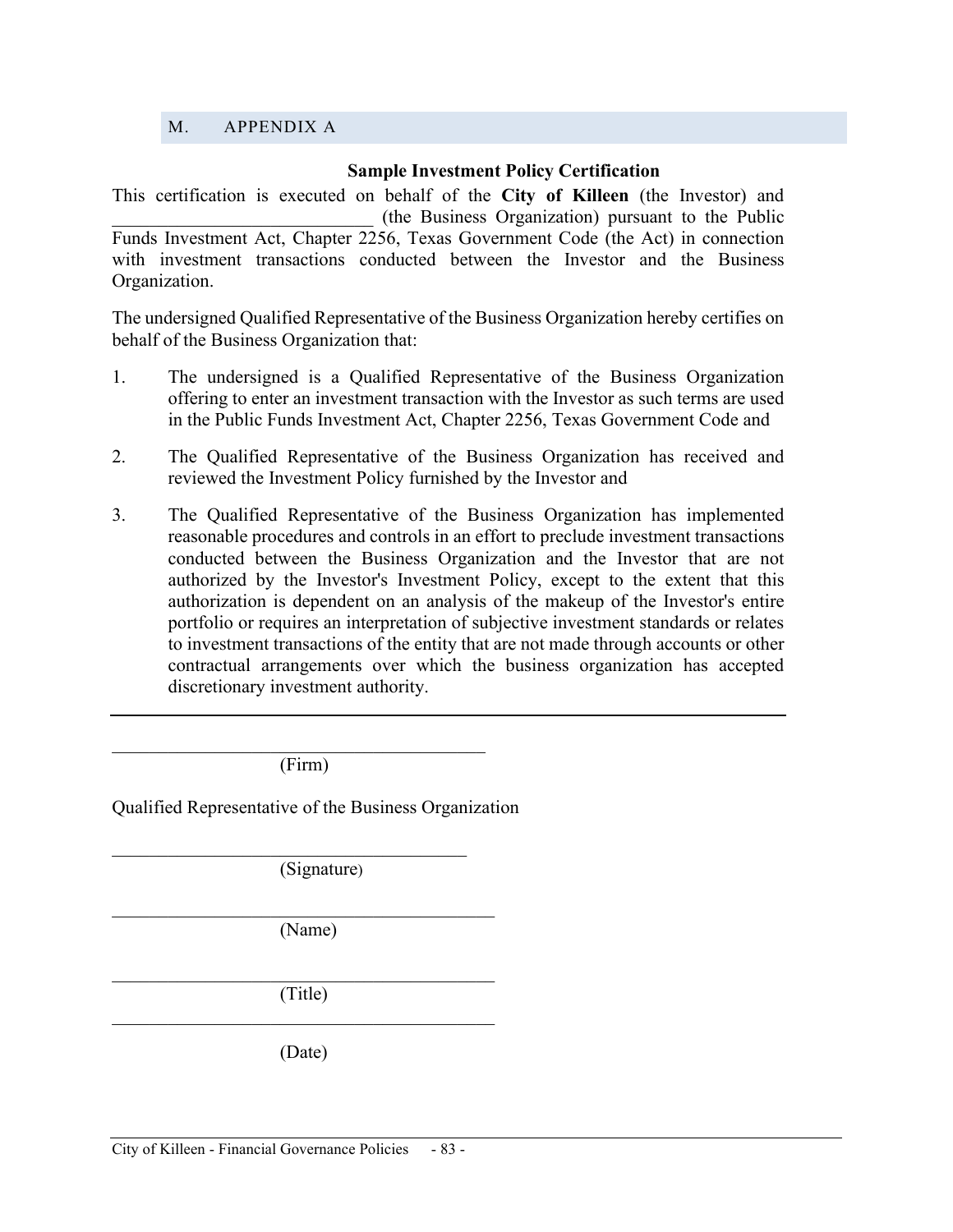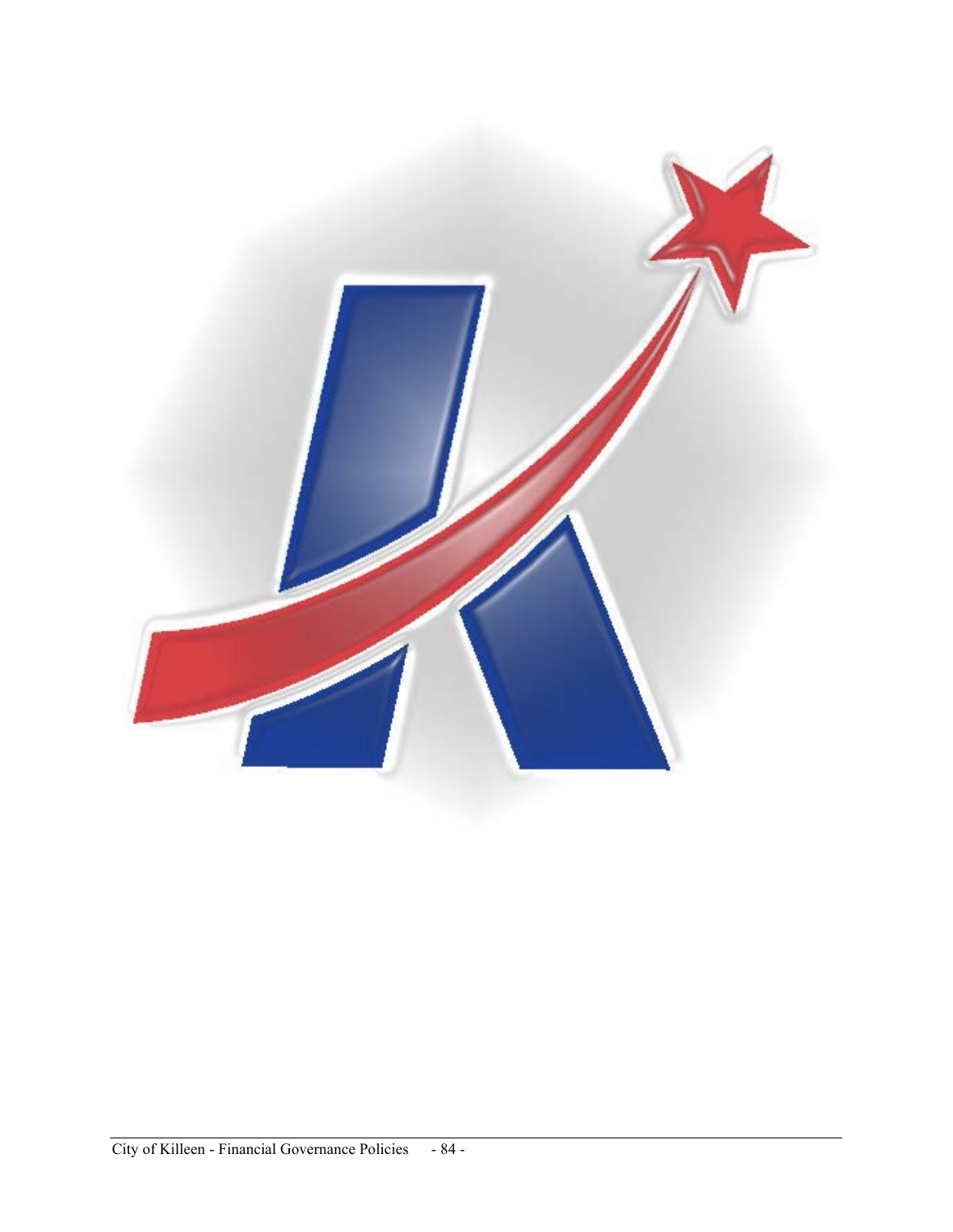#### **XXIII. MANAGEMENT OF MONETARY DONATIONS**

#### A. PURPOSE

The purpose of this policy is to establish a process for the City of Killeen to accept monetary donations through utility bills and a procedure for distribution of those funds, as well as to establish eligibility for citizens to receive disbursements in limited circumstances.

#### B. DONATION PROCESSES

Except as provided in this policy, the City will accept monetary donations only. The City may provide an option on utility bills that allows utility customers to make voluntary contributions to the programs listed in this policy when paying their city utility bills. Donations may also be accepted in person by the Finance Department or by the respective departments as provided below. Donations will be collected throughout the year.

Offers of donations other than money or goods and services for Animal Services Unit (ASU) shall be forwarded by the Department Head to the Assistant City Manager to determine whether the City will benefit from the donation.

Programs or departments that accept donations other than those listed in this policy shall deposit donated money into the appropriate account established by the Finance Department. Any offers of non-monetary donations shall be forwarded by the Department Head to the Assistant City Manager to determine whether the City will benefit from the donation.

#### C. SENIOR CITIZEN UTILITY BILL ASSISTANCE PROGRAM

#### 1. PURPOSE

The purpose of this policy is to establish a process for the city to accept monetary donations and a procedure for distribution of those funds, as well as to establish eligibility criteria for senior citizens to receive financial assistance on their City of Killeen utility bills.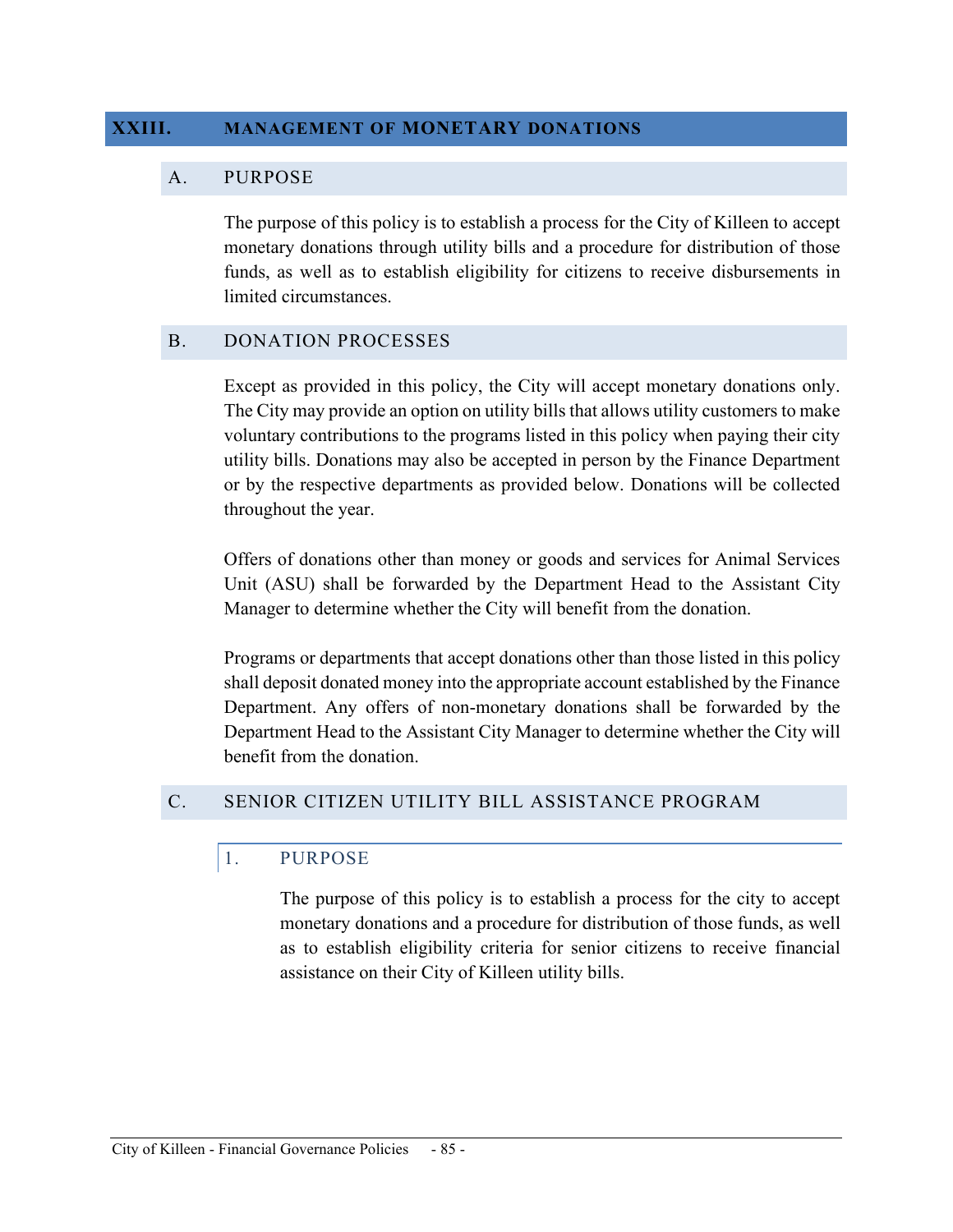## 2. APPLICATION AND ELIGIBILITY

In order for a senior citizen to be considered, a written application must be submitted to the Executive Director of Finance or designee.

Eligible senior citizens must receive a utility bill from the City of Killeen and be 60 years of age at the time of application. An eligible applicant may remain on the program for a period of six months, and may reapply after being off of the program for six months.

## 3. PUBLIC PURPOSE

The public purpose served by this program is to reduce the impact on community resources by providing assistance to senior citizens who are unable to pay their utility bills.

### D. YOUTH PROGRAMS

## 1. PURPOSE

The purpose of this policy is to establish a process for the City of Killeen to accept monetary donations and a procedure for distribution of those funds through scholarships for children unable, or in need of assistance to attend/participate in City Recreation Services fee-based programs, as well as to establish eligibility criteria for youth and their families.

## 2. DONATION ACCEPTANCE

Acceptance of monetary donations and management of the account will be by the Executive Director of Recreation or designee.

## 3. APPLICATION AND ELIGIBILITY

In order for a child to be considered, a parent or guardian must submit a written application to the Executive Director of Recreation Services or designee. Applications will be available year-round. Factors considered for eligibility will include proof that the applicant receives state or school assistance.

Eligible children must live in the City of Killeen and be ages 4 to 17. Assistance will only be provided for the following: City-Based Programs,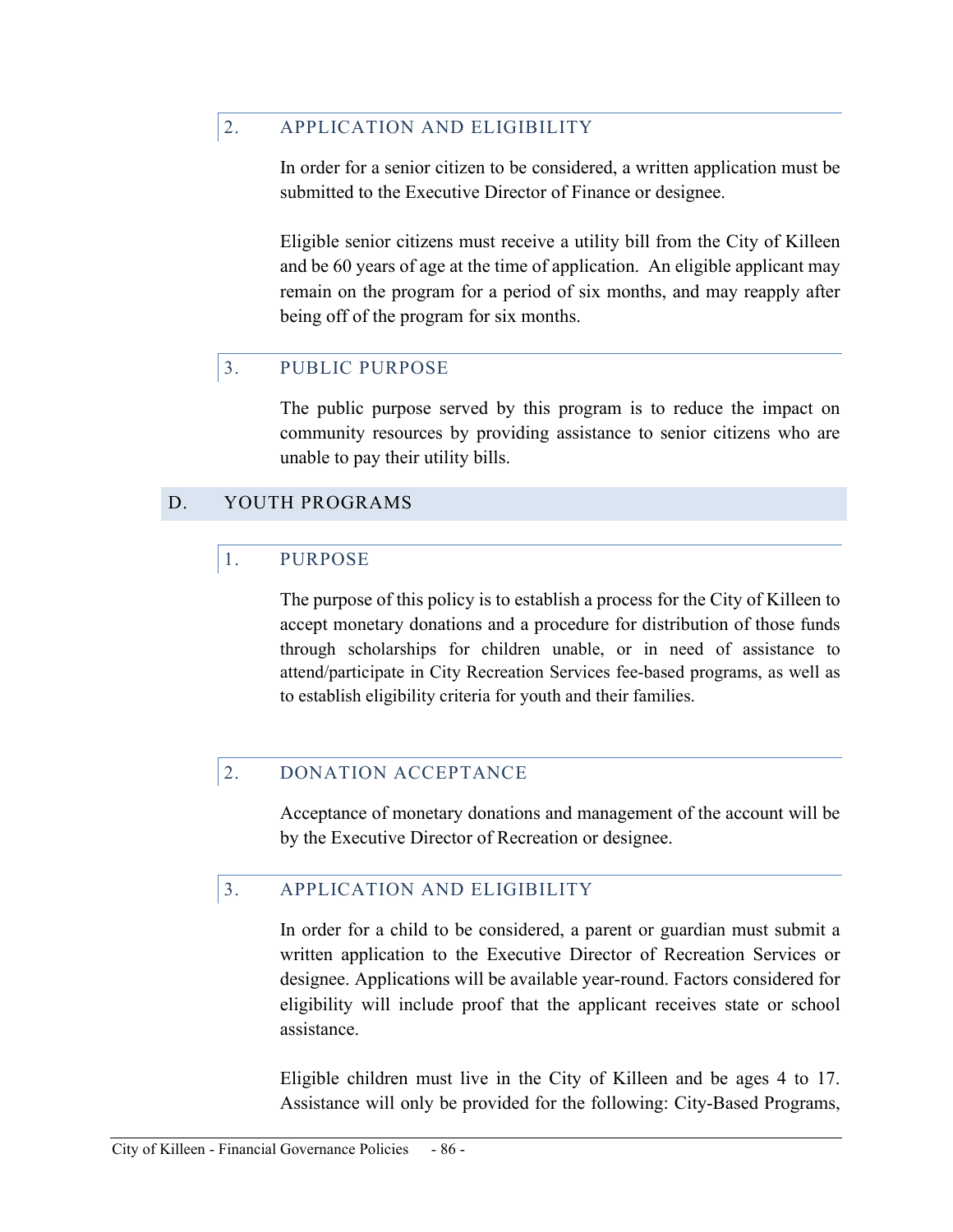Events, Camps, Clinics, Activities, Lessons, Facility Memberships and Summer Pool Passes. Scholarships ARE NOT available for single admissions to facilities or programs co-sponsored by other organizations.

After a determination of eligibility, City staff will contact the parent/guardian to coordinate enrollment in Recreation Services programs. Each child may receive up to \$100 with a maximum of \$200 per family per calendar year. Funds will be disseminated on a first come, first served basis of eligibility until depleted, and are intended to provide a fee reduction regarding the registration cost of youth programs. Recreation Services will accept and award these applications as long as there is funding available through these contributions, no funds will be given directly to participants.

## 4. PUBLIC PURPOSE

The public purpose served by this program is to provide financial assistance to children who are unable to attend City Recreation Services fee-based programs: Events, Camps, Clinics, Activities, Lessons, Facility Memberships and Pool Passes.

### E. ANIMAL SERVICES UNIT (ASU)

# 1. PURPOSE

The purpose of this policy is to establish a process for the City of Killeen to accept monetary donations and a procedure for distribution of those funds.

# 2. DONATION ACCEPTANCE

Management of the account will be by the Executive Director of Recreation or designee. Monetary donations will be accepted in person by the ASU Manager or designee. ASU may also accept donations of goods or services for the care of the animals in its care. Donations may include but are not limited to: food, blankets, towels and detergent.

## 3. USE OF FUNDS

Funds will be used primarily to provide spay and neuter services for animals in the care of ASU, but may be reallocated based upon need, as determined by the City Manager or designee. The funds in the ASU donation account are to be used exclusively for the benefit of the animals in ASU care.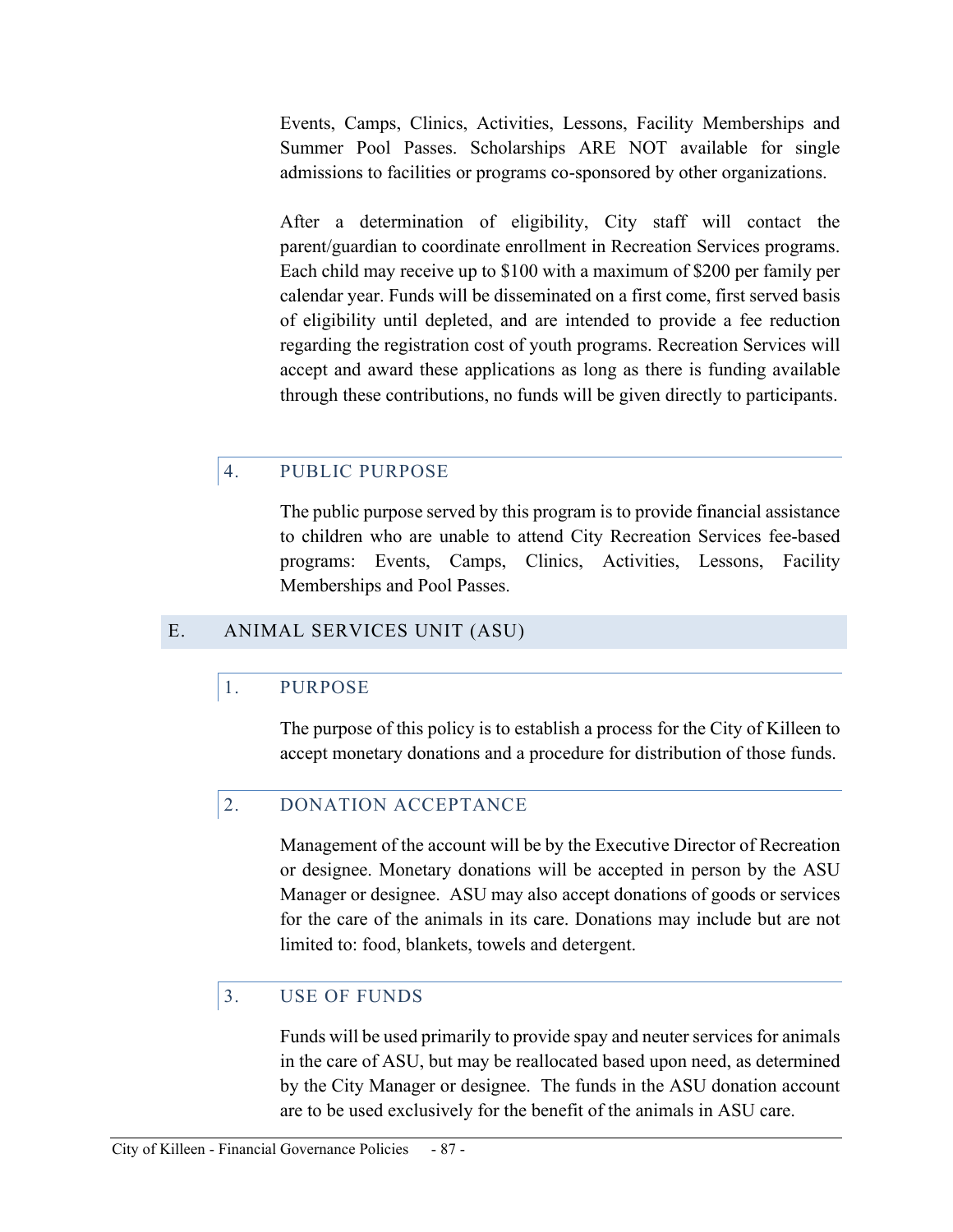# 4. PUBLIC PURPOSE

The public purpose served by this policy is to reduce the impact on community resources by providing spay and neuter services for animals in the care of ASU.

## F. DISBURSEMENT OF FUNDS

Availability of funds for the programs in Sections C-E will be based upon contributions to each donation account, unless otherwise funded through the annual budget.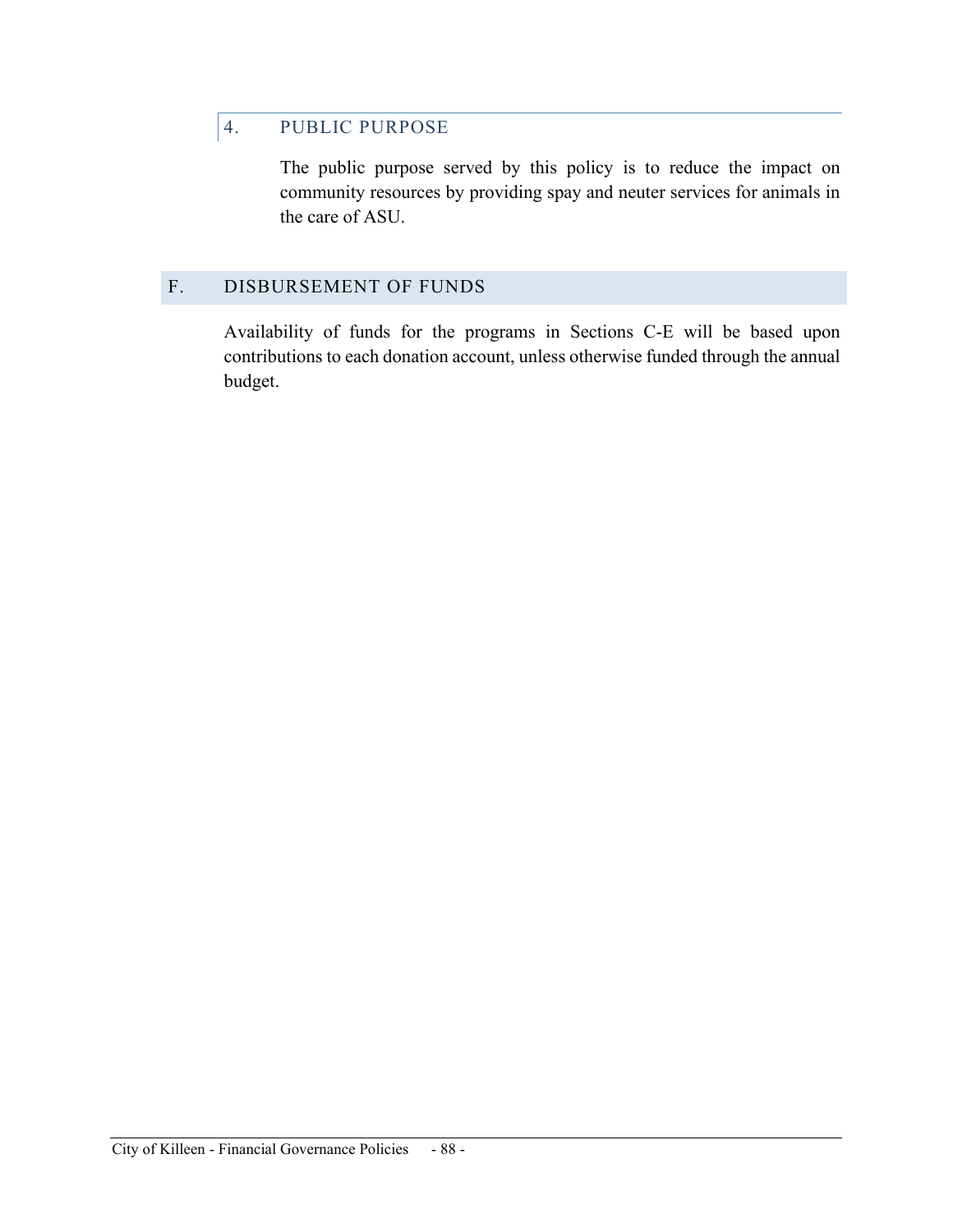## **XXIV. GLOSSARY**

**Accrual Basis of Accounting –** A basis of accounting under which transactions are recognized when they occur, regardless of the timing of related cash flows. For example, in accrual accounting, revenue that was earned on April 1, but for which payment was not received until July 10, is recorded as revenue on April 1 regardless of the timing of when the payment is received.

**Business Plan -** A department-level plan. In this plan, departments outline each division's service areas and associated key performance indicators and priority initiatives for each. This document is meant to serve as a high-level annual performance plan, in which measures are periodically updated to facilitate continuous observation, trend analysis, and improvement of department activities and services.

**Capital Equipment –** The purchase of an individual asset, such as equipment, vehicles, tools or similar items with a cost of \$5,000 or more and that has a useful life exceeding oneyear.

**Capital Improvement Plan (CIP) –** A plan that describes the capital projects and associated funding sources the City intends to undertake in the current fiscal year plus four successive fiscal years, including the acquisition or construction of capital facilities and assets, and the maintenance thereof.

**Capital Improvement Project –** A capital project for the new construction or expansion of infrastructure or facilities.

**Capital Maintenance Project –** A capital project for the remodel, reconstruction, or rehabilitation of infrastructure or facilities.

**Capital Project –** A non-recurring expenditure that exceeds \$100,000 and has a useful life exceeding one-year.

**Capital Projects Fund –** A governmental fund established to account for resources used for the acquisition of large capital improvements and non-recurring expenditures other than those acquisitions accounted for in proprietary or trust funds.

**Cash Flow –** The net cash balance at any given point.

**City Manager** – All references to the City Manager are understood to be the City Manager or designee.

**Debt Service -** The cash that is required for a particular time period to cover the repayment of interest and principal on a debt. Debt Service is projected on an annual basis.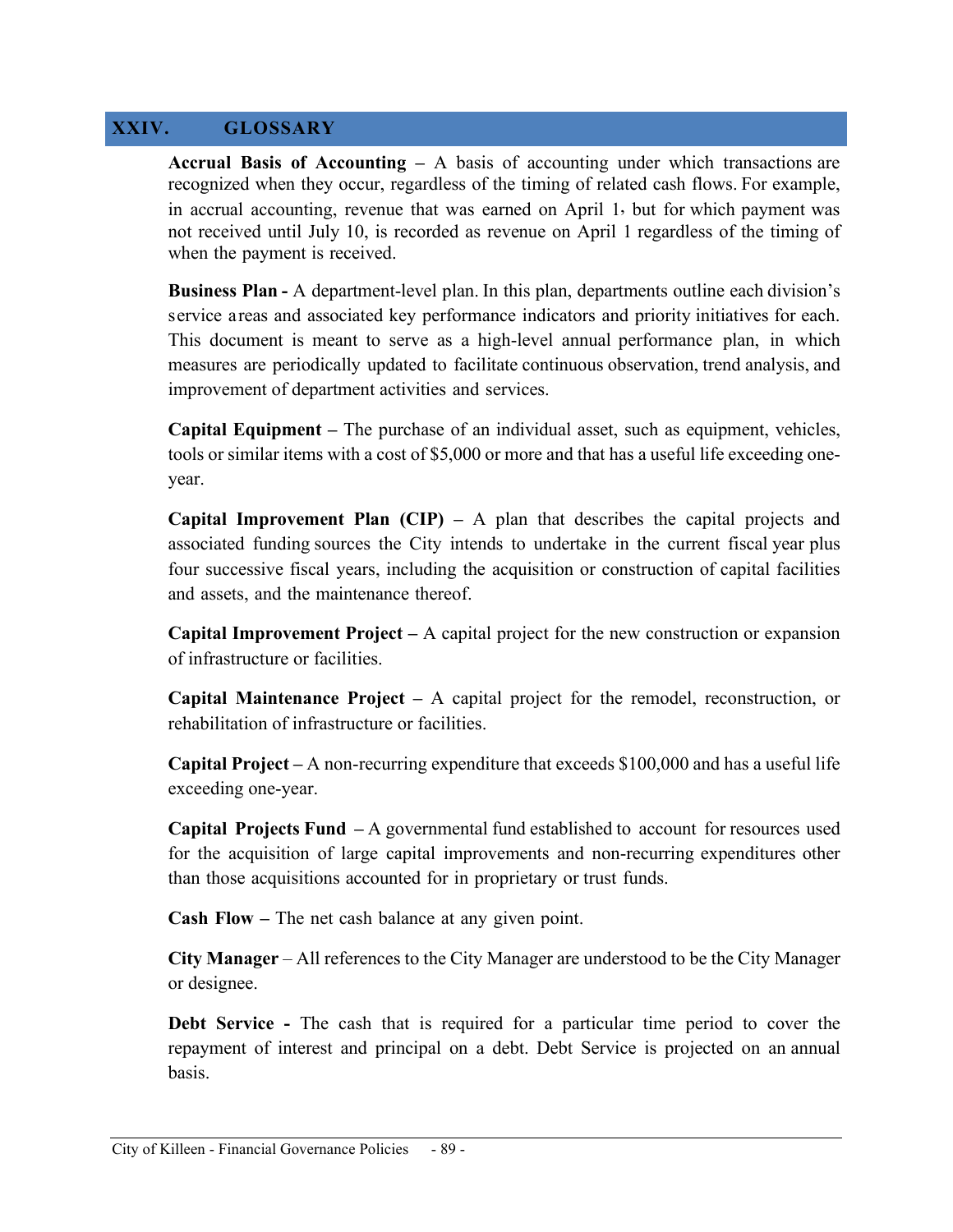**Debt Service Fund –** A fund established to accumulate resources and to account for revenues and expenditures used to repay the principal and interest on debt.

**Deferred Inflows of Resources –** Resources that flow into a fund during the fiscal year, but are related to a future period. Deferred Inflows have a negative effect on net position, similar to liabilities. (Examples include: property taxes levied in the current year to finance the subsequent year's budget.

**Deferred Outflows of Resources -** Resources that flow out of a fund during the fiscal year, but are related to a future period. Deferred Outflows have a positive effect on net position, similar to assets. (Examples include: resources provided to a grantee before the grantee has met related time requirements, but after all other eligibility criteria have been met).

**Executive Director of Finance –** All references to the Executive Director of Finance are understood to be the Executive Director of Finance or designee.

**Expenditure –** Refers to the value of goods and services *received* during a period of time, regardless of when they are *used* (accrual basis of accounting) or *paid* for (cash basis of accounting).

**Expense -** Refers to the value of goods and services *used* during a period of time, regardless of when they were *received (*modified accrual basis of accounting) or *paid* for (cash basis of accounting).

**Fiduciary Fund –** Fiduciary funds are used to account for resources that a government holds as a trustee or agent on behalf of an outside party that cannot be used to support the government's own programs.

**Employee Benefit Trust Fund** - Employee benefit trust funds are used to report resources that are required to be held in trust for the members and beneficiaries of defined benefit plans, defined contribution plans, other postemployment benefit plans, or other employee benefit plans.

**Finance Department –** The Finance Department is the department responsible for the corporate financial operations of the City.

**Fund Accounting** – Fund accounting segregates monies according to their intended purpose and is used to aid management in demonstrating compliance with finance-related legal and contractual provisions.

**Fund Balance –** Fund balance is the difference between (a) assets and deferred outflows of resources and (b) liabilities and deferred inflows of resources. Fund Balance is broken up into five categories: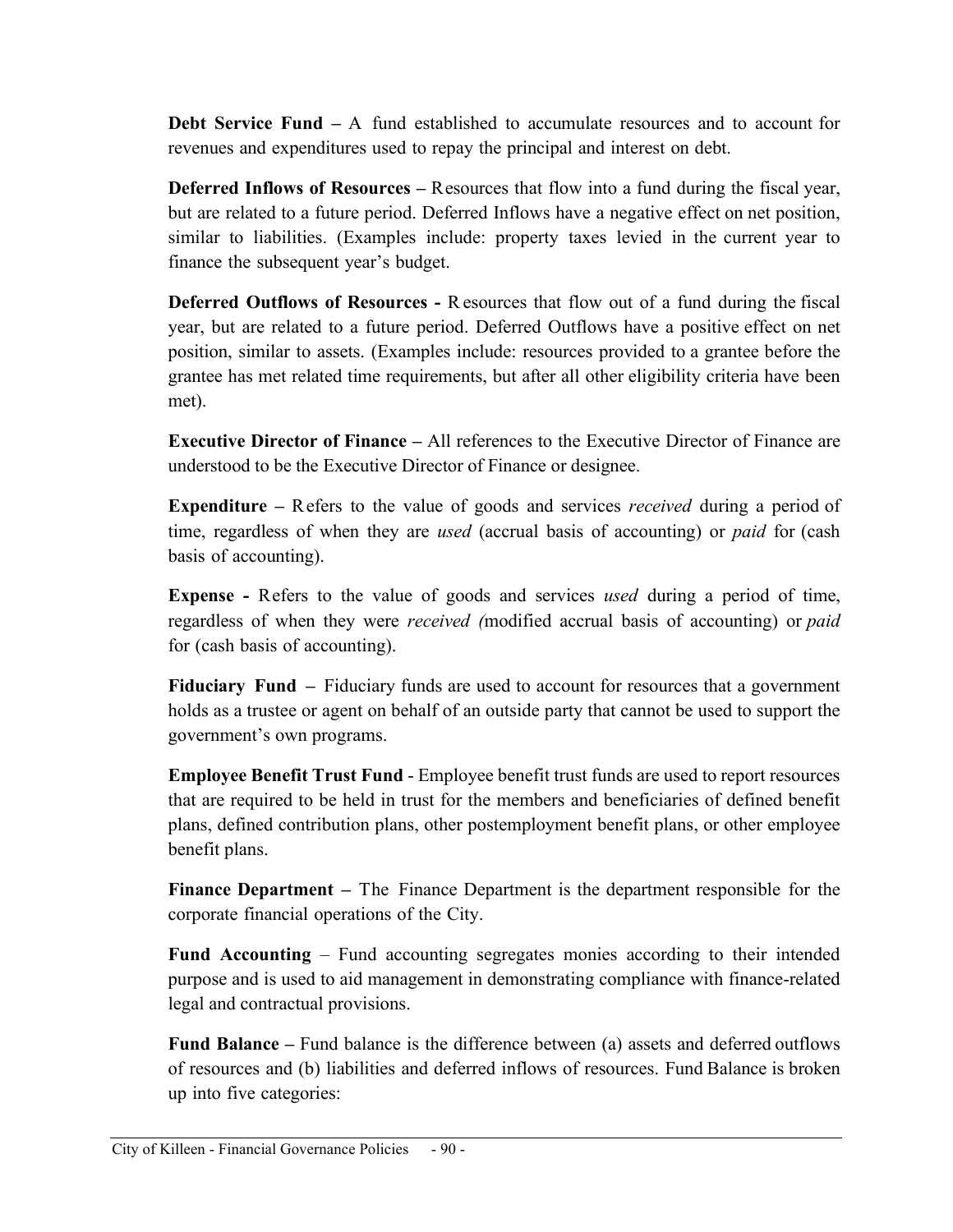**Non-spendable Fund Balance –** Includes amounts that are not in a spendable form or are required to be maintained intact. Examples are consumable inventories.

**Restricted Fund Balance –** Includes amounts that can be spent only for the specific purposes stipulated by external resource providers either constitutionally or through enabling legislation. Examples include grants and donations.

**Committed Fund Balance –** Includes amounts that can be used only for the specific purposes determined by a formal action (for example, legislation, resolution, and ordinance) of the City Council. Those committed amounts cannot be used for any other purpose unless the government removes or changes the specified use by taking the same type of action it employed to previously commit those amounts.

**Assigned Fund Balance –** The portion of the fund balance of a governmental fund that represents resources set aside (earmarked) by the government for a particular purpose. In governmental funds other than the General Fund, assigned fund balance represents the amount that is not restricted or committed. This indicates that resources in other governmental funds are, at a minimum, intended to be used for the purpose of that fund.

**Unassigned Fund Balance -** Represents fund balance that has not been assigned to other funds and that has not been restricted, committed, or assigned to a specific purpose within the General Fund. Unassigned amounts are technically available for any purpose.

**Governmental Fund –** Governmental funds are used to account for the government's general government activities primarily supported by taxes, grants, and similar revenue sources. There are five different types of governmental funds including: General Fund, Special Revenue Funds, General Debt Service Fund , Capital Project Funds, and Permanent Funds. Governmental fund types use the flow of current financial resources measurement focus and the modified accrual basis of accounting.

**General Fund** - The main operating fund which is used to account for and report all financial resources not accounted for and reported in another fund. The General Fund finances many of the basic municipal functions, such as general administration and public safety.

**Special Revenue Funds –** Governmental fund type used to account for and report the proceeds of specific revenue sources that are restricted or committed to expenditure for specified purposes other than debt service or capital projects and exclusive of resources held in trust for individuals, private organizations, or other governments.

**Capital Projects Funds -** Governmental fund type used to account for and report financial resources that are restricted, committed, or assigned to expenditure for capital outlays, including the acquisition or construction of capital facilities and other capital assets.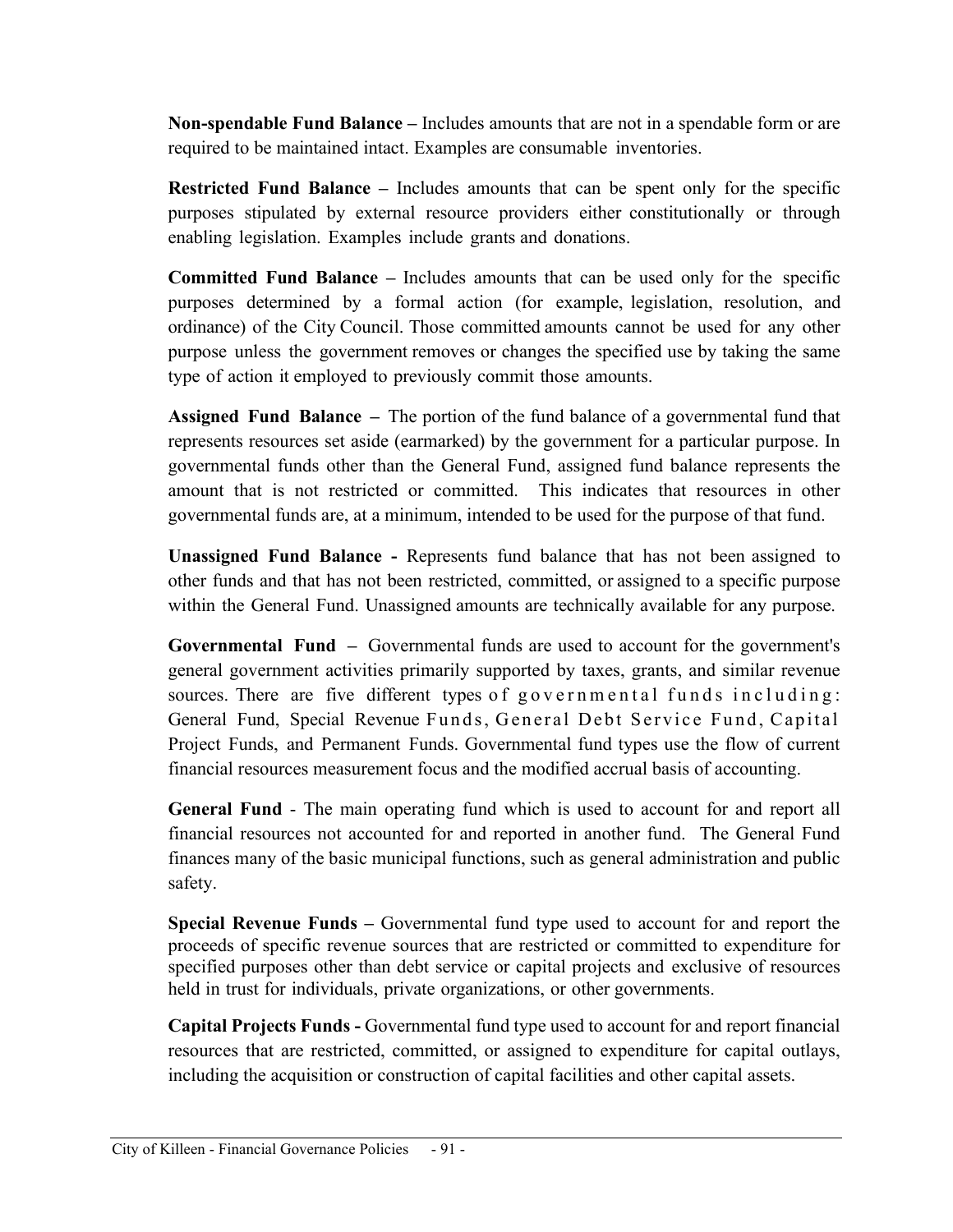**Debt Service Funds** - Governmental fund type used to account for and report financial resources that are restricted, committed, or assigned to expenditure for principal and interest.

**Internal Controls** – The plan of organization and all of the coordinated methods and measures adopted within the City to safeguard assets, check the accuracy and reliability of its assets, check the accuracy and reliability of its accounting data, promote operational efficiency, and encourage adherence to prescribed managerial policies.

**Accounting Controls** – The plan of organization and all the methods and procedures that are concerned mainly with, and relate directly to, the safeguarding of assets and reliability of financial records.

**Administrative Controls** – The plan of organization and all the methods and procedures that are concerned mainly with operational efficiency and adherence to managerial policies and usually relate only indirectly to the financial records.

**Long-Term Financial plan (LTFP) -** A Long-Term Financial Plan includes an analysis of the financial and economic environment, long-term forecasts, debt analysis, and financial strategies.

**Modified Accrual Basis of Accounting –** Under the modified accrual basis of accounting, revenues are recognized when susceptible to accrual (i.e., when they are "measurable and available"). "Measurable" means the amount of the transaction can be determined and "available" means collectable within the current period or soon enough thereafter to pay liabilities of the current period. Substantially all material revenues are considered to be susceptible to accrual. Ad valorem, sales, franchise, and other tax revenues recorded in the General Fund and ad valorem tax revenues recorded in the Debt Service Fund are recognized under the susceptible to accrual concept. Licenses and permits, charges for services, fines and forfeitures, and miscellaneous revenues (except earnings on investments) are recorded as revenues when received in cash because they are generally not measurable until actually received. Investment earnings are recorded as earned since they are measurable and available. A sixty-day availability period is used for revenue recognition for all governmental fund revenues.

Expenditures are recognized when the related fund liability is incurred, if measurable, except for principal and interest on general long-term debt, which are recorded when due. Compensated absences, claims, and judgments are recorded when the obligations are expected to be paid from currently available financial resources.

**Net Position –** Net Position is the difference between (a) assets and deferred outflows of resources and (b) liabilities and deferred inflows of resources in a proprietary fund.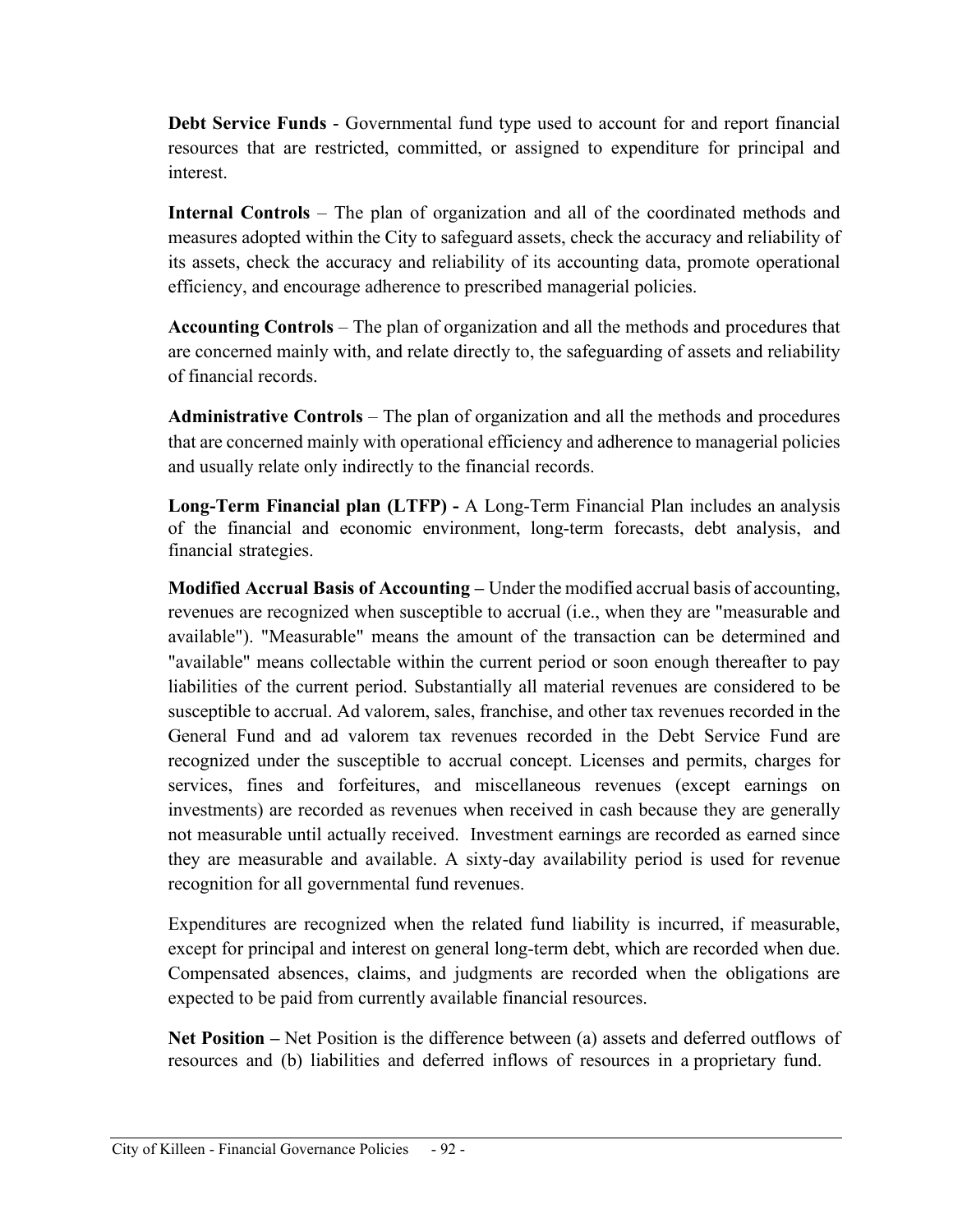**Non-Recurring Item –** An expenditure that has not occurred in the previous two years and is not expected to occur in the following year.

**Operating Expenditures (Governmental Funds) -** An expenditure incurred in carrying out the City's day-to-day activities. Operating Expenditures include such things as payroll, employee benefits and pension contributions, transportation and travel.

**Operating Expenses (Proprietary Funds) -** An expense incurred in carrying out the City's day-to-day activities. Operating Expenses include such things as payroll, employee benefits and pension contributions, transportation and travel, amortization and depreciation. Notwithstanding the foregoing, with respect to a City Enterprise for which obligations, secured in whole or in part by the revenues of such Enterprise (such as the City's Water and Sewer System), have been issued or incurred, Operating Expenses shall be determined in accordance with State law and terms of the ordinances pursuant to which such obligations were issued or incurred.

**Pay-As-You-Go-Financing -** The use of currently available cash resources to pay for capital investment. It is an alternative to debt financing.

**Pooled Cash –** The sum of unrestricted cash and investments of several accounting funds that are consolidated for cash management and investment purposes. Investment income or expenditure is allocated to the various funds based on their respective participation and in accordance with generally accepted accounting principles.

**Program** - A set of activities, operations, or organizational units designed and directed to accomplish specific service outcomes or objectives for a defined customer.

**Proprietary Fund –** A class of fund types that account for a local government's businesslike activities. Proprietary funds are of two types: enterprise funds and internal service funds. Both use the accrual basis of accounting and receive their revenues from charges to users. (Enterprise Fund examples: Water and Sewer Fund, and Drainage Utility Fund; Internal Service Fund examples: Fleet Maintenance Fund, Information Systems Fund).

**Enterprise Fund -** Enterprise funds are used to account for those activities that are business-like in nature, and include the Water & Sewer, Drainage, Solid Waste, and Aviation funds. Enterprise fund types are accounted for on a flow of economic resources measurement focus and use the accrual basis of accounting. Under this method, revenues are recorded when earned and expenses are recorded at the time liabilities are incurred. These funds are supported largely by user charges.

**Internal Service Fund -** Proprietary fund type used to report any activity that provides goods or services to other funds, departments, or agencies of the primary government and its component units, or to other governments, on a cost-reimbursement basis.